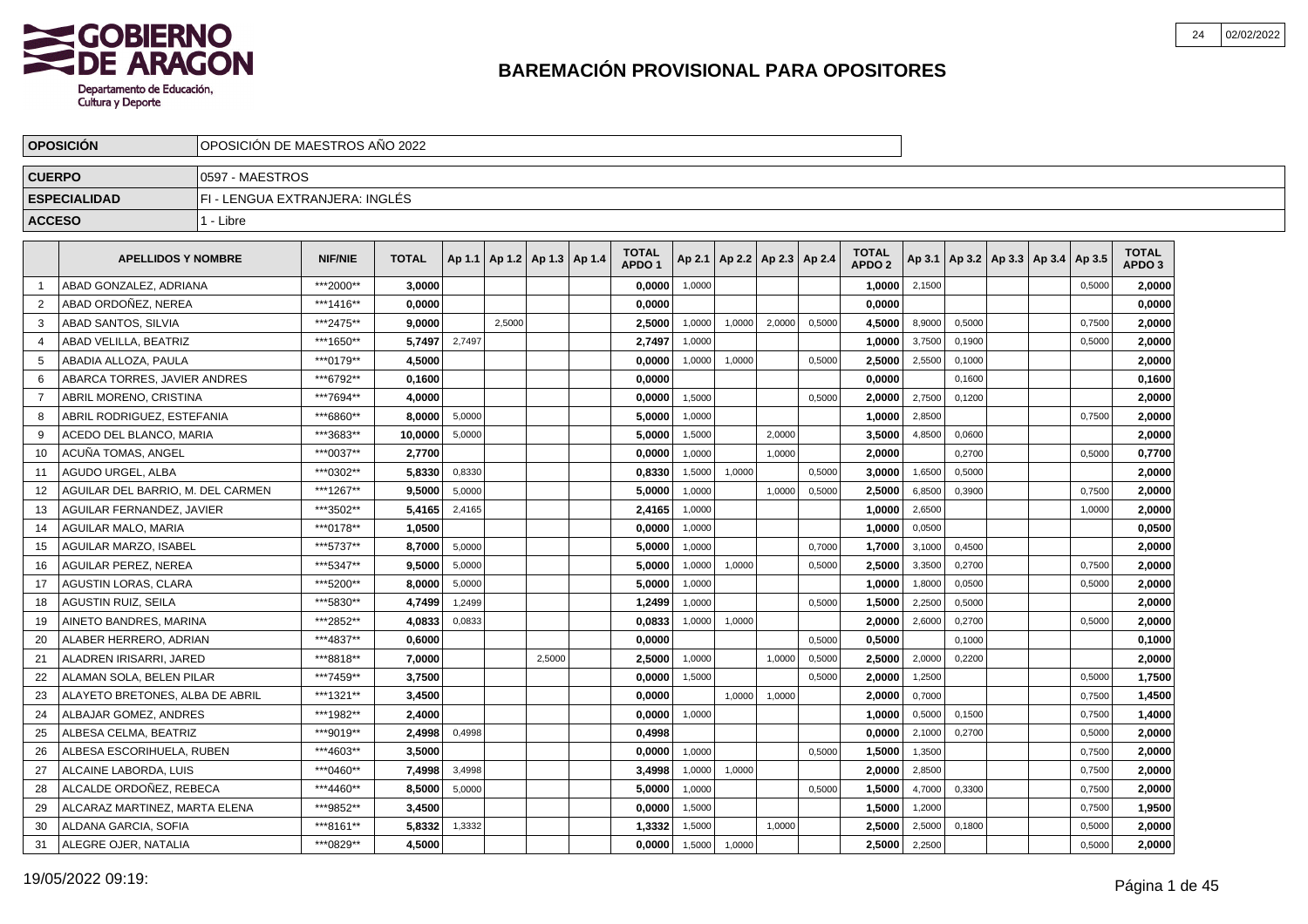

|               | <b>OPOSICION</b>              | OPOSICION DE MAESTROS ANO 2022 |                |              |        |        |                          |        |                                   |        |        |                          |        |                                   |        |        |                                   |        |                                   |  |
|---------------|-------------------------------|--------------------------------|----------------|--------------|--------|--------|--------------------------|--------|-----------------------------------|--------|--------|--------------------------|--------|-----------------------------------|--------|--------|-----------------------------------|--------|-----------------------------------|--|
| <b>CUERPO</b> |                               | 0597 - MAESTROS                |                |              |        |        |                          |        |                                   |        |        |                          |        |                                   |        |        |                                   |        |                                   |  |
|               | <b>ESPECIALIDAD</b>           | FI - LENGUA EXTRANJERA: INGLÉS |                |              |        |        |                          |        |                                   |        |        |                          |        |                                   |        |        |                                   |        |                                   |  |
| <b>ACCESO</b> |                               | 1 - Libre                      |                |              |        |        |                          |        |                                   |        |        |                          |        |                                   |        |        |                                   |        |                                   |  |
|               | <b>APELLIDOS Y NOMBRE</b>     |                                | <b>NIF/NIE</b> | <b>TOTAL</b> | Ap 1.1 |        | Ap 1.2   Ap 1.3   Ap 1.4 |        | <b>TOTAL</b><br>APDO <sub>1</sub> | Ap 2.1 |        | Ap 2.2   Ap 2.3   Ap 2.4 |        | <b>TOTAL</b><br>APDO <sub>2</sub> | Ap 3.1 |        | Ap 3.2   Ap 3.3   Ap 3.4   Ap 3.5 |        | <b>TOTAL</b><br>APDO <sub>3</sub> |  |
| 32            | ALEGRIA BERNAL, MARTA         |                                | ***6745**      | 3.7496       |        | 0.2496 |                          |        | 0,2496                            | 1,5000 |        |                          |        | 1,5000                            | 1,6000 | 0,5000 |                                   | 0,5000 | 2.0000                            |  |
| 33            | ALEJANDRE TELLO, INES         |                                | ***2457**      | 2,7300       |        |        |                          |        | 0,0000                            | 1,0000 |        |                          | 0.5000 | 1,5000                            | 1,0000 | 0,2300 |                                   |        | 1,2300                            |  |
| 34            | ALIANA CORDEIRO, MARTA PILAR  |                                | ***2114**      | 2,3500       |        |        |                          |        | 0,0000                            | 1,5000 |        |                          |        | 1,5000                            |        | 0,1000 |                                   | 0,7500 | 0,8500                            |  |
| 35            | ALLUE BAUTISTA, BEATRIZ       |                                | ***5514**      | 5,7497       | 0,0833 |        | 1,1664                   |        | 1,2497                            | 1,5000 |        | 1,0000                   |        | 2,5000                            | 6,9000 | 0,3500 |                                   | 0,7500 | 2,0000                            |  |
| 36            | ALLUE SAMPER, OROSIA MARIA    |                                | ***6720**      | 3,5000       |        |        |                          |        | 0,0000                            | 1,5000 |        |                          |        | 1,5000                            | 2,7500 | 0,1000 |                                   | 0,5000 | 2,0000                            |  |
| 37            | ALONSO ARAUJO. JORGE ANDRES   |                                | ***6844**      | 2.0000       |        |        |                          |        | 0.0000                            | 1,5000 |        |                          |        | 1.5000                            |        |        |                                   | 0,5000 | 0.5000                            |  |
| 38            | ALONSO GARCIA, VICTOR         |                                | ***0781**      | 7,6666       | 4,1666 |        |                          |        | 4,1666                            | 1,5000 |        |                          |        | 1,5000                            | 1,7000 | 0.5000 |                                   | 0,5000 | 2,0000                            |  |
| 39            | ALONSO MERINO, NATALIA        |                                | ***1658**      | 5,0000       |        |        | 0,5000                   |        | 0,5000                            | 1,5000 |        |                          | 1,0000 | 2,5000                            | 4,9000 | 0.1700 |                                   | 0,7500 | 2,0000                            |  |
| 40            | ALONSO PEREA, BORJA           |                                | ***5013**      | 4,2910       | 0,4998 |        | 0,2912                   |        | 0,7910                            |        | 1,0000 |                          | 0,5000 | 1,5000                            | 4,2500 |        |                                   |        | 2,0000                            |  |
| 41            | ALONSO REMACHA, CLAUDIA       |                                | ***6069**      | 4,5000       |        |        |                          |        | 0,0000                            | 1,5000 |        | 1,0000                   |        | 2,5000                            | 1,8500 | 0,2400 |                                   | 0,7500 | 2,0000                            |  |
| 42            | ALONSO RODRIGUEZ, LUCIA       |                                | ***8508**      | 4,0000       |        |        |                          |        | 0,0000                            | 1,5000 |        |                          | 0,5000 | 2,0000                            | 2,5000 |        |                                   |        | 2,0000                            |  |
| 43            | ALTABA DIAZ. MARIA            |                                | ***6763**      | 8,9165       | 4,4165 |        |                          |        | 4,4165                            | 1,5000 | 1,0000 |                          |        | 2,5000                            | 2,5000 | 0.1600 |                                   | 0,7500 | 2,0000                            |  |
| 44            | ALTABELLA BALLARIN. ANA PILAR |                                | ***9366**      | 4,0833       | 0,0833 |        |                          |        | 0,0833                            | 1,0000 | 1,0000 |                          |        | 2.0000                            | 2,1500 | 0,2100 |                                   | 0,5000 | 2,0000                            |  |
| 45            | ALTEMIR GIRAL, JOSE LUIS      |                                | ***9848**      | 9.7497       | 4,7497 |        |                          |        | 4,7497                            | 1,0000 | 1,0000 | 1,0000                   |        | 3,0000                            | 3,0000 | 0,5000 |                                   | 0,5000 | 2,0000                            |  |
| 46            | ALUTIZ ABELLAN, DIEGO         |                                | ***7447**      | 5,3332       | 0,3332 |        |                          |        | 0,3332                            | 1,5000 | 1,0000 |                          | 0,5000 | 3,0000                            | 4,4000 |        |                                   |        | 2,0000                            |  |
| 47            | ALVAREZ AZCONA. LEIRE         |                                | ***2687**      | 4,9600       |        |        |                          |        | 0,0000                            | 1,5000 | 1,0000 |                          | 0,5000 | 3.0000                            | 1,8000 | 0,1600 |                                   |        | 1,9600                            |  |
| 48            | ALVAREZ BARBA, ISABEL         |                                | ***4602**      | 4,5000       |        |        |                          |        | 0,0000                            | 1,0000 |        | 1,0000                   | 0,5000 | 2,5000                            | 2,4500 |        |                                   |        | 2,0000                            |  |
| 49            | ALVAREZ CAMPOS, PATRICIA      |                                | ***1257**      | 3.0180       |        |        | 0.2080                   |        | 0.2080                            | 1,5000 |        |                          |        | 1.5000                            | 0,2500 | 0.3100 |                                   | 0.7500 | 1,3100                            |  |
| 50            | ALVAREZ FRADE, JAVIER         |                                | ***3330**      | 8.0330       | 4,8330 |        |                          |        | 4,8330                            | 1,0000 |        |                          | 0,2000 | 1,2000                            | 4,4500 | 0,1500 |                                   | 0,5000 | 2,0000                            |  |
| 51            | ALVAREZ MARTINEZ, MARIA       |                                | ***0033**      | 7,0000       |        |        | 2,5000                   |        | 2,5000                            |        |        | 2.0000                   | 0,5000 | 2,5000                            | 2,1500 | 0,0800 |                                   | 0,7500 | 2,0000                            |  |
| 52            | ALVIRA ZUERAS, ANA            |                                | ***0509**      | 8,5000       | 5,0000 |        |                          |        | 5,0000                            | 1,0000 |        |                          | 0,5000 | 1,5000                            | 4,3000 | 0,5000 |                                   |        | 2.0000                            |  |
| 53            | AMADO MONTES, MARIA MERCEDES  |                                | ***2549**      | 6,4998       | 3,4998 |        |                          |        | 3,4998                            | 1,0000 |        |                          |        | 1,0000                            | 3,1500 |        |                                   | 0,5000 | 2,0000                            |  |
| 54            | AMADOR BAYO, BRUNO            |                                | ***5153**      | 8,9998       | 4,4998 |        |                          |        | 4,4998                            | 1,0000 |        | 1,0000                   | 0,5000 | 2,5000                            | 1,2000 |        |                                   | 1,2500 | 2,0000                            |  |
| 55            | ANADON ARMAÑAC, SARA          |                                | ***0807**      | 4,1996       |        |        | 1.2496                   |        | 1.2496                            | 1,0000 |        |                          | 0,5000 | 1.5000                            | 0,2000 | 0.5000 |                                   | 0,7500 | 1,4500                            |  |
| 56            | ANADON GOMEZ, DAVID IGNACIO   |                                | ***4513**      | 7.2288       |        |        |                          | 0,2288 | 0.2288                            | 1,0000 | 1,0000 | 2,0000                   | 1,0000 | 5.0000                            | 4,6500 | 0,1800 |                                   |        | 2.0000                            |  |
| 57            | ANDRES AUCEJO, CESAR          |                                | ***0089**      | 8.4579       | 0,9163 | 2,0416 |                          |        | 2,9579                            | 1,5000 |        | 2,0000                   |        | 3,5000                            | 3,4000 | 0,5000 |                                   | 0,7500 | 2,0000                            |  |
| 58            | ANDRES RODRIGUEZ, ESTER       |                                | ***8735**      | 9,0000       | 5,0000 |        |                          |        | 5,0000                            | 1,5000 |        |                          | 0,5000 | 2,0000                            | 3,2000 | 0,2100 |                                   | 0,7500 | 2,0000                            |  |
| 59            | ANDRES RUIZ, IRENE            |                                | ***1343**      | 3,0500       |        |        |                          |        | 0,0000                            | 1,5000 |        |                          |        | 1,5000                            | 0,9500 | 0,1000 |                                   | 0,5000 | 1,5500                            |  |
| 60            | ANDREU SIN, LORENA            |                                | ***0496**      | 7,9579       | 1,9163 |        | 1,5416                   |        | 3,4579                            | 1,0000 | 1,0000 |                          | 0,5000 | 2,5000                            | 2,4000 | 0,3200 |                                   |        | 2,0000                            |  |
| 61            | ANORO LUPON, ALBA             |                                | ***2902**      | 3,5000       |        |        |                          |        | 0.0000                            | 1,5000 |        |                          |        | 1,5000                            | 2,5000 | 0,1000 |                                   | 0,7500 | 2.0000                            |  |
| 62            | ANTON VAL, MARIA              |                                | ***8178**      | 1.5000       |        |        |                          |        | 0,0000                            | 1,0000 |        |                          |        | 1.0000                            |        |        |                                   | 0,5000 | 0,5000                            |  |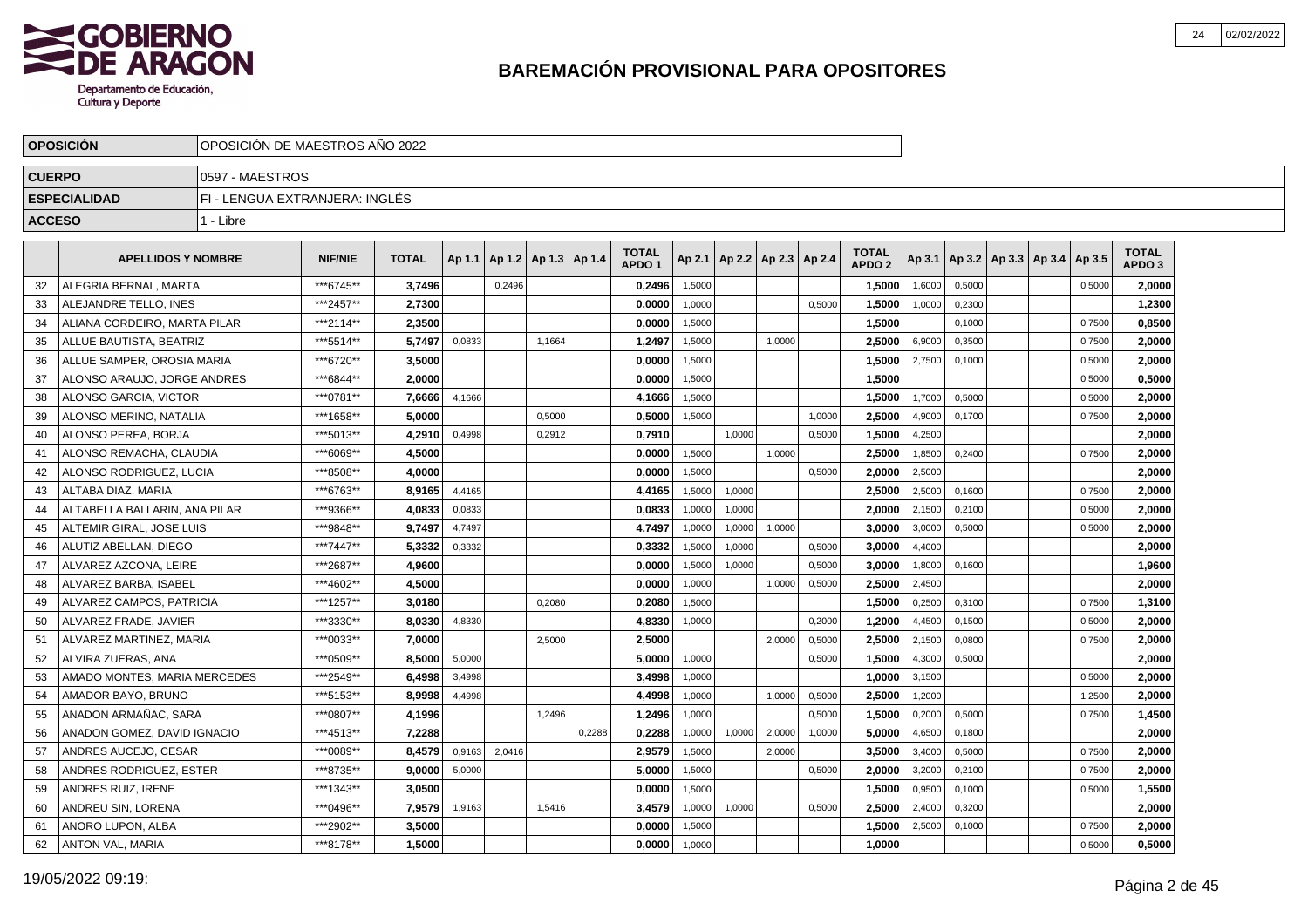

|               | <b>OPOSICION</b>                 | OPOSICION DE MAESTROS ANO 2022 |                |              |        |                                   |        |                                   |        |        |                          |        |                                   |               |        |                                   |        |                                   |  |
|---------------|----------------------------------|--------------------------------|----------------|--------------|--------|-----------------------------------|--------|-----------------------------------|--------|--------|--------------------------|--------|-----------------------------------|---------------|--------|-----------------------------------|--------|-----------------------------------|--|
| <b>CUERPO</b> |                                  | 0597 - MAESTROS                |                |              |        |                                   |        |                                   |        |        |                          |        |                                   |               |        |                                   |        |                                   |  |
|               | <b>ESPECIALIDAD</b>              | FI - LENGUA EXTRANJERA: INGLÉS |                |              |        |                                   |        |                                   |        |        |                          |        |                                   |               |        |                                   |        |                                   |  |
| <b>ACCESO</b> |                                  | 1 - Libre                      |                |              |        |                                   |        |                                   |        |        |                          |        |                                   |               |        |                                   |        |                                   |  |
|               | <b>APELLIDOS Y NOMBRE</b>        |                                | <b>NIF/NIE</b> | <b>TOTAL</b> |        | Ap 1.1   Ap 1.2   Ap 1.3   Ap 1.4 |        | <b>TOTAL</b><br>APDO <sub>1</sub> | Ap 2.1 |        | Ap 2.2   Ap 2.3   Ap 2.4 |        | <b>TOTAL</b><br>APDO <sub>2</sub> | Ap 3.1        |        | Ap 3.2   Ap 3.3   Ap 3.4   Ap 3.5 |        | <b>TOTAL</b><br>APDO <sub>3</sub> |  |
| 63            | <b>ANTONA VICENTE, JULIA</b>     |                                | ***1307**      | 4.0000       |        |                                   |        | 0,0000                            | 1,5000 |        |                          | 0,5000 | 2.0000                            | 2,1000        | 0,1500 |                                   | 0,7500 | 2,0000                            |  |
| 64            | APARICIO GIMENO, OLGA            |                                | ***8185**      | 5,2497       | 0,7497 |                                   |        | 0,7497                            | 1,0000 |        | 1,0000                   | 0,5000 | 2,5000                            | 2,6500        | 0,3400 |                                   |        | 2,0000                            |  |
| 65            | APARICIO MUNOZ, ANDREA           |                                | ***9070**      | 8,0000       | 5,0000 |                                   |        | 5,0000                            | 1,0000 |        |                          |        | 1,0000                            | 4,5000        | 0,1200 |                                   | 0,5000 | 2,0000                            |  |
| 66            | APUNTATE BOSQUED, TANIA          |                                | ***2999**      | 5.7496       |        |                                   | 1,2496 | 1,2496                            | 1,5000 |        | 1,0000                   |        | 2,5000                            | 2,2500        | 0,1000 |                                   | 0,5000 | 2,0000                            |  |
| 67            | AQUILLUE IBOR, ALBA              |                                | ***5685**      | 4,9998       | 0,4998 |                                   |        | 0,4998                            | 1,0000 |        | 1,0000                   | 0,5000 | 2,5000                            | 2,8000        | 0,1000 |                                   |        | 2,0000                            |  |
| 68            | ARA BAZTAN, CAROLINA             |                                | ***9811**      | 5.3330       | 1,8330 |                                   |        | 1,8330                            | 1,0000 |        |                          | 0,5000 | 1.5000                            | 3,6000        |        |                                   |        | 2,0000                            |  |
| 69            | ARAGON MARQUES, DAVID            |                                | ***5779**      | 3,0000       |        |                                   |        | 0,0000                            | 1,0000 |        |                          |        | 1,0000                            | 2,6000        |        |                                   | 0,5000 | 2,0000                            |  |
| 70            | ARAGUAS MORATA, JULIA            |                                | ***5617**      | 5,1666       | 0,1666 |                                   |        | 0,1666                            | 1,0000 |        | 2,0000                   |        | 3,0000                            | 3,0000        | 0,4700 |                                   | 0,5000 | 2,0000                            |  |
| 71            | ARAMAYONA GASCON, SILVIA         |                                | ***1530**      | 5,3328       |        |                                   | 0,3328 | 0,3328                            | 1,0000 | 1,0000 | 1,0000                   |        | 3,0000                            | 1,2500        | 0,3800 |                                   | 0,5000 | 2,0000                            |  |
| 72            | ARANDA HORCAS, YOLANDA           |                                | ***9979**      | 7,0000       |        |                                   | 2,5000 | 2,5000                            | 1,0000 |        | 1,0000                   | 0,5000 | 2,5000                            | 3,0500        | 0,5000 |                                   | 0,7500 | 2,0000                            |  |
| 73            | ARASANZ PEREZ, NATALIA           |                                | ***0288**      | 4,5000       |        |                                   |        | 0,0000                            | 1,5000 |        | 1,0000                   |        | 2,5000                            | 2,1000        | 0,2800 |                                   | 0,7500 | 2,0000                            |  |
| 74            | ARBO HERNANDEZ, MARIA            |                                | ***8207**      | 10,0000      | 5.0000 |                                   |        | 5,0000                            | 1.0000 |        | 2.0000                   |        | 3.0000                            | 4,0500        | 0,2000 |                                   | 0,5000 | 2,0000                            |  |
| 75            | ARBONA LOPEZ. ANGELA             |                                | ***2271**      | 3,4499       | 0,2499 |                                   |        | 0,2499                            | 1,0000 |        |                          | 0.2000 | 1.2000                            | 2,0000        | 0,1000 |                                   | 0,5000 | 2,0000                            |  |
| 76            | ARCAL LUNA. ANDREA               |                                | ***2078**      | 5,9161       | 0,0833 |                                   | 0,3328 | 0,4161                            | 1,5000 | 1,0000 | 1,0000                   |        | 3.5000                            | 3,4000        |        |                                   | 0,5000 | 2,0000                            |  |
| 77            | ARCEGA ASENSIO, ANDREA           |                                | ***0052**      | 6,3332       | 1,3332 |                                   |        | 1,3332                            | 1,5000 | 1,0000 |                          | 0,5000 | 3,0000                            | 2,5000        | 0,5000 |                                   | 0,7500 | 2,0000                            |  |
| 78            | ARCEGA LAURA, CARLA              |                                | ***9566**      | 0,1000       |        |                                   |        | 0,0000                            |        |        |                          |        | 0,0000                            | 0,1000        |        |                                   |        | 0,1000                            |  |
| 79            | ARENAS MARTINEZ. LORENA          |                                | ***9152**      | 10,0000      | 5,0000 |                                   |        | 5,0000                            | 1,0000 |        | 2,0000                   |        | 3,0000                            | 3,1500        | 0,2500 |                                   | 0,7500 | 2,0000                            |  |
| 80            | ARGENTE ROS. ELENA               |                                | ***4239**      | 9.7000       | 5.0000 |                                   |        | 5.0000                            | 1,0000 | 1,0000 |                          | 0,7000 | 2.7000                            | 4,5500        | 0.5000 |                                   |        | 2,0000                            |  |
| 81            | ARIAS GONZALEZ. ROSA ISABEL      |                                | ***8747**      | 9,5000       | 5,0000 |                                   |        | 5.0000                            | 1,0000 |        | 1,0000                   | 0,5000 | 2.5000                            | 6,5000        | 0,5000 |                                   |        | 2,0000                            |  |
| 82            | ARIZA BLAS, ELENA                |                                | ***6265**      | 9,5000       | 5,0000 |                                   |        | 5,0000                            | 1,0000 |        | 1,0000                   | 0,5000 | 2,5000                            | 2,2000        |        |                                   | 0,7500 | 2,0000                            |  |
| 83            | ARIZA HERNANDEZ, PATRICIA        |                                | ***1672**      | 6,6160       | 0,6664 |                                   | 0.7496 | 1,4160                            | 1,5000 |        | 1,0000                   | 0,7000 | 3,2000                            | 6,8500        | 0,3900 |                                   |        | 2,0000                            |  |
| 84            | ARMUNIA CATALAN, ALBERTO         |                                | ***5005**      | 8,6666       | 4,1666 |                                   |        | 4,1666                            | 1,0000 | 1,0000 |                          | 0,5000 | 2,5000                            | 2,6500        | 0,0400 |                                   | 1,0000 | 2,0000                            |  |
| 85            | ARNAL COLAS, JUAN MANUEL         |                                | ***2542**      | 6,8330       | 2,8330 |                                   |        | 2,8330                            | 1,0000 | 1,0000 |                          |        | 2,0000                            | 2,2500        | 0,0900 |                                   | 0,7500 | 2,0000                            |  |
| 86            | ARRANZ SEBASTIAN, JOSEFA YOLANDA |                                | ***6330**      | 9.0500       | 5,0000 |                                   |        | 5.0000                            | 1,5000 |        |                          | 1,0000 | 2.5000                            | 1,0500        | 0.5000 |                                   |        | 1,5500                            |  |
| 87            | ARRASTIA PALAU, IVONE            |                                | ***4077**      | 5.2080       |        |                                   | 0,2080 | 0,2080                            | 1,5000 |        | 1,0000                   | 0,5000 | 3.0000                            | 3,9500        |        |                                   | 0,7500 | 2,0000                            |  |
| 88            | ARREDONDO PARAGES, MARIA         |                                | ***1988**      | 7,2496       |        |                                   | 1,7496 | 1,7496                            | 1,5000 | 1,0000 | 1,0000                   |        | 3.5000                            | 5,7000        | 0,2000 |                                   | 0,7500 | 2,0000                            |  |
| 89            | ARRIAZU REDRADO, AINHOA          |                                | ***5940**      | 9,0000       | 5,0000 |                                   |        | 5,0000                            | 1,5000 |        |                          | 0,5000 | 2,0000                            | 2,6500        | 0,1000 |                                   | 0,7500 | 2,0000                            |  |
| 90            | ARRIAZU RODRIGUEZ, ELENA         |                                | ***4883**      | 7,0000       |        |                                   | 2,5000 | 2,5000                            | 1,0000 |        | 1,0000                   | 0,5000 | 2,5000                            | 6,9000        | 0,3100 |                                   |        | 2,0000                            |  |
| 91            | ARRIAZU TEJERO, JARA PILAR       |                                | ***3285**      | 6,8332       | 1,3332 |                                   |        | 1,3332                            | 1,0000 | 1,0000 | 1,0000                   | 0,5000 | 3,5000                            | 12,6500       | 0,5000 |                                   |        | 2,0000                            |  |
| 92            | ARRIBAS CONESA, MARTA            |                                | ***1959**      | 5,7497       | 0,7497 |                                   |        | 0.7497                            | 1,5000 |        | 1,0000                   | 0,5000 | 3.0000                            | 3,0500        | 0,3300 |                                   | 0,7500 | 2,0000                            |  |
| 93            | ARROYO PEREZ. MARIA JESUS        |                                | ***9499**      | 4,5000       |        |                                   |        | 0,0000                            | 1,5000 |        | 1,0000                   |        |                                   | 2,5000 3,6000 |        |                                   |        | 2,0000                            |  |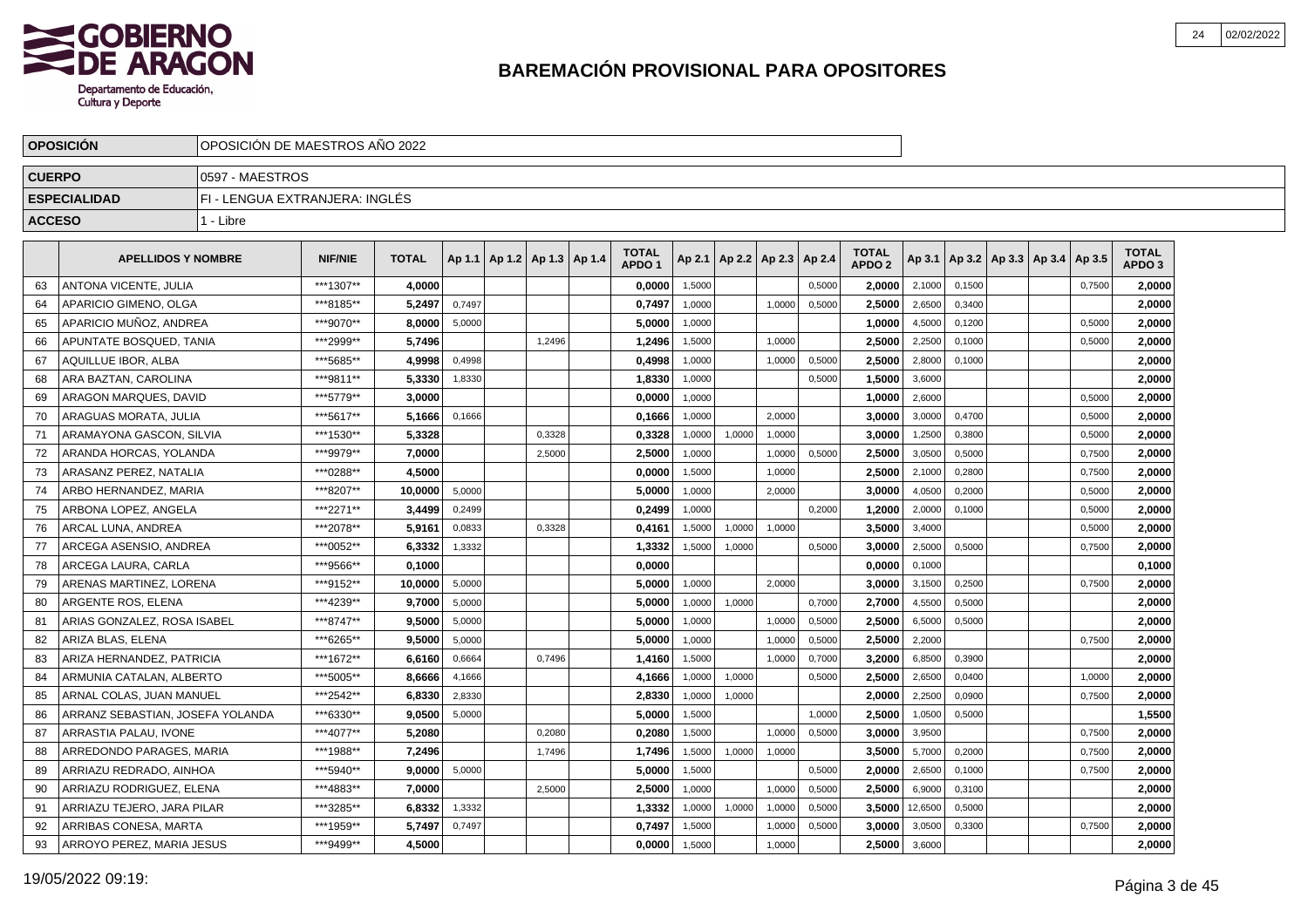

|               | <b>OPOSICION</b>                  | OPOSICION DE MAESTROS ANO 2022 |                |              |        |                                   |        |                                   |        |                          |        |        |                                   |                 |        |                                   |        |                                   |  |
|---------------|-----------------------------------|--------------------------------|----------------|--------------|--------|-----------------------------------|--------|-----------------------------------|--------|--------------------------|--------|--------|-----------------------------------|-----------------|--------|-----------------------------------|--------|-----------------------------------|--|
| <b>CUERPO</b> |                                   | 0597 - MAESTROS                |                |              |        |                                   |        |                                   |        |                          |        |        |                                   |                 |        |                                   |        |                                   |  |
|               | <b>ESPECIALIDAD</b>               | FI - LENGUA EXTRANJERA: INGLÉS |                |              |        |                                   |        |                                   |        |                          |        |        |                                   |                 |        |                                   |        |                                   |  |
| <b>ACCESO</b> |                                   | 1 - Libre                      |                |              |        |                                   |        |                                   |        |                          |        |        |                                   |                 |        |                                   |        |                                   |  |
|               | <b>APELLIDOS Y NOMBRE</b>         |                                | <b>NIF/NIE</b> | <b>TOTAL</b> |        | Ap 1.1   Ap 1.2   Ap 1.3   Ap 1.4 |        | <b>TOTAL</b><br>APDO <sub>1</sub> | Ap 2.1 | Ap 2.2   Ap 2.3   Ap 2.4 |        |        | <b>TOTAL</b><br>APDO <sub>2</sub> | Ap 3.1          |        | Ap 3.2   Ap 3.3   Ap 3.4   Ap 3.5 |        | <b>TOTAL</b><br>APDO <sub>3</sub> |  |
| 94            | ARTAL MARCO, BEATRIZ              |                                | ***0790**      | 5,3332       |        |                                   | 2,0832 | 2,0832                            | 1,0000 |                          |        | 0,5000 | 1,5000                            | 0,5000          | 0,2500 |                                   | 1,0000 | 1,7500                            |  |
| 95            | ARTEAGA LERIS, ANA                |                                | ***0021**      | 5,1333       | 0,0833 |                                   |        | 0,0833                            | 1,5000 |                          | 1.0000 | 1,0000 | 3,5000                            | 0,1500          | 0,4000 |                                   | 1,0000 | 1,5500                            |  |
| 96            | ARTIEDA HORNA, NOELIA             |                                | ***5817**      | 6,1333       | 0,0833 |                                   |        | 0,0833                            | 1,5000 | 1,0000                   | 3,0000 |        | 5.0000                            | 0,0500          | 0,5000 |                                   | 0,5000 | 1,0500                            |  |
| 97            | ARTIGA GARIJO, LAURA              |                                | ***9952**      | 6,4165       | 1,4165 |                                   |        | 1,4165                            | 1,5000 | 1,0000                   |        | 0,5000 | 3,0000                            | 2,4000          | 0,4200 |                                   | 0,7500 | 2,0000                            |  |
| 98            | ARTIGAS MARIN, MIGUEL             |                                | ***6862**      | 4,0000       |        |                                   |        | 0,0000                            | 1,5000 |                          |        | 0,5000 | 2,0000                            | 3,0000          |        |                                   |        | 2,0000                            |  |
| 99            | ASCORBE CAMPO, PAULA              |                                | ***2896**      | 4.5833       | 0,0833 |                                   |        | 0.0833                            | 1,5000 | 1,0000                   |        |        | 2.5000                            | 2,5500          | 0,1000 |                                   | 0,7500 | 2,0000                            |  |
| 100           | ASCOZ MARTINEZ, CARLOS            |                                | ***5301**      | 8,4163       | 2,9163 |                                   |        | 2,9163                            | 1,0000 | 1,0000                   | 1,0000 | 0,5000 | 3,5000                            | 2,9500          | 0,0600 |                                   | 0,7500 | 2,0000                            |  |
| 101           | ASENSIO MARQUEZ. PAULA            |                                | ***0438**      | 3,0000       |        |                                   |        | 0,0000                            | 1,0000 |                          |        |        | 1,0000                            | 2,3500          |        |                                   | 0,5000 | 2,0000                            |  |
| 102           | ASTA GRIMA, JENNIFER              |                                | ***0380**      | 6,3329       | 0,0833 |                                   | 1,2496 | 1,3329                            | 1,5000 |                          | 1,0000 | 0,5000 | 3,0000                            | 1,7000          | 0,5000 |                                   | 0,7500 | 2,0000                            |  |
| 103           | <b>AVILA SANCHEZ, SANDRA</b>      |                                | ***2273**      | 5,0000       |        |                                   |        | 0,0000                            | 1,5000 |                          | 1,0000 | 0,5000 | 3,0000                            | 3,0500          | 0,1500 |                                   |        | 2,0000                            |  |
| 104           | AVILES LOPEZ, SHEILA              |                                | ***0574**      | 4,4998       | 0,4998 |                                   |        | 0,4998                            | 1,0000 | 1,0000                   |        |        | 2,0000                            | 1,5500          | 0,1800 |                                   | 0,5000 | 2,0000                            |  |
| 105           | AYYANZ FRANCO. MARIA JESUS        |                                | ***8751**      | 7,0000       | 5,0000 |                                   |        | 5,0000                            |        |                          |        |        | 0,0000                            | 2,0500          | 0,2500 |                                   | 0,5000 | 2,0000                            |  |
| 106           | <b>AYLON MORA, CELIA</b>          |                                | ***3190**      | 7,0500       | 5,0000 |                                   |        | 5.0000                            | 1,0000 |                          |        |        | 1,0000                            | 1,0500          |        |                                   |        | 1,0500                            |  |
| 107           | AZCON BRUMOS. SANDRA              |                                | ***5737**      | 6,0829       | 0,4165 |                                   | 1,1664 | 1,5829                            | 1,0000 |                          | 1,0000 | 0,5000 | 2,5000                            | 2,1000          | 0,5000 |                                   |        | 2,0000                            |  |
| 108           | AZNAR CLAVERIA, LIDIA             |                                | ***1028**      | 7,2494       | 1,4998 |                                   | 0,2496 | 1,7494                            | 1,5000 | 1,0000                   | 1,0000 |        | 3,5000                            | 1,9000          | 0,1800 |                                   | 1,5000 | 2,0000                            |  |
| 109           | AZNAR MIEDES, JAVIER              |                                | ***5484**      | 9,4165       | 4,4165 |                                   |        | 4,4165                            | 1,5000 | 1,0000                   |        | 0,5000 | 3,0000                            | 3,2000          | 0,3000 |                                   | 1,5000 | 2,0000                            |  |
| 110           | AZOR FILLAT, ROSARIO              |                                | ***3067**      | 10,0000      | 5,0000 |                                   |        | 5,0000                            | 1,5000 |                          | 2,0000 |        | 3,5000                            | 5,5000          | 0,5000 |                                   |        | 2,0000                            |  |
| 111           | <b>BAGUENA BERNE, LUCIA</b>       |                                | ***9049**      | 10.0000      | 5,0000 |                                   |        | 5.0000                            | 1,5000 |                          | 1,0000 | 0,5000 | 3.0000                            | 6,9000          | 0.5000 |                                   | 0,7500 | 2,0000                            |  |
| 112           | <b>BAILO VALERO, EDUARDO</b>      |                                | ***1170**      | 1,6500       |        |                                   |        | 0,0000                            | 1,0000 |                          |        |        | 1.0000                            | 0,6500          |        |                                   |        | 0,6500                            |  |
| 113           | <b>BAILON CALVO, CELIA</b>        |                                | ***5958**      | 4,5833       | 0,0833 |                                   |        | 0,0833                            | 1,0000 | 1,0000                   |        | 0,5000 | 2,5000                            | 2,6000          |        |                                   |        | 2,0000                            |  |
| 114           | <b>BAILON MAYAYO, MARINA</b>      |                                | ***1302**      | 5,0000       |        |                                   |        | 0,0000                            | 1,5000 | 1,0000                   |        | 0,5000 | 3,0000                            | 2,5000          | 0,1000 |                                   |        | 2,0000                            |  |
| 115           | <b>BAILON SARMIENTO, ALBERTO</b>  |                                | ***1276**      | 2,0499       | 1,2499 |                                   |        | 1,2499                            |        |                          |        |        | 0,0000                            |                 | 0,3000 |                                   | 0,5000 | 0,8000                            |  |
| 116           | BAJEN GONZALO, SARA               |                                | ***6367**      | 4,5000       |        |                                   |        | 0,0000                            | 1,5000 |                          | 1,0000 |        | 2,5000                            | 1,5500          | 0,1500 |                                   | 1,2500 | 2,0000                            |  |
| 117           | BALBERA PERTUZ, VERA LUCIA        |                                | ***5810**      | 3.5000       |        |                                   |        | 0.0000                            | 1,5000 |                          |        |        | 1.5000                            | 3,2500          | 0,2000 |                                   | 0,5000 | 2,0000                            |  |
| 118           | BALLABRIGA OLIVITO, ALVARO MANUEL |                                | ***6018**      | 3.0000       |        |                                   |        | 0,0000                            | 1,0000 |                          |        |        | 1,0000                            | 1,5500          | 0,0500 |                                   | 0,5000 | 2,0000                            |  |
| 119           | BALLESTAR MARTINEZ, MARIA SOFIA   |                                | 2,3500         |              |        |                                   | 0,0000 | 1,5000                            |        |                          |        | 1,5000 |                                   | 0,1000          |        | 0,7500                            | 0,8500 |                                   |  |
| 120           | BALLESTEROS COSTERO, SARA         |                                | ***0871**      | 1,5000       |        |                                   |        | 0,0000                            | 1,0000 |                          |        |        | 1,0000                            |                 |        |                                   | 0,5000 | 0,5000                            |  |
| 121           | BALLESTEROS JAIME, MARIA TERESA   |                                | 8,9998         | 3,4998       |        |                                   | 3,4998 | 1,0000                            |        | 2,0000                   | 0,5000 | 3,5000 | 3,4000                            |                 |        | 0,7500                            | 2,0000 |                                   |  |
| 122           | BALLESTEROS SANCHEZ, ALBA         |                                | 3,9163         | 0,9163       |        |                                   | 0,9163 | 1,0000                            |        |                          |        | 1,0000 | 2,4500                            | 0,0300          |        | 0,5000                            | 2,0000 |                                   |  |
| 123           | BAMBO PUEYO. ISABEL               | 4,0000                         |                |              |        | 0.0000                            | 1,5000 |                                   |        | 0,5000                   | 2.0000 | 2,6000 |                                   |                 |        | 2,0000                            |        |                                   |  |
|               | 124   BAÑOS MUR, CARLOTA CECILIA  |                                | ***5898**      | 5,9576       |        |                                   | 0,9576 | 0,9576                            | 1,5000 | 1,0000                   |        | 0,5000 |                                   | $3,0000$ 2,0000 |        |                                   |        | 2,0000                            |  |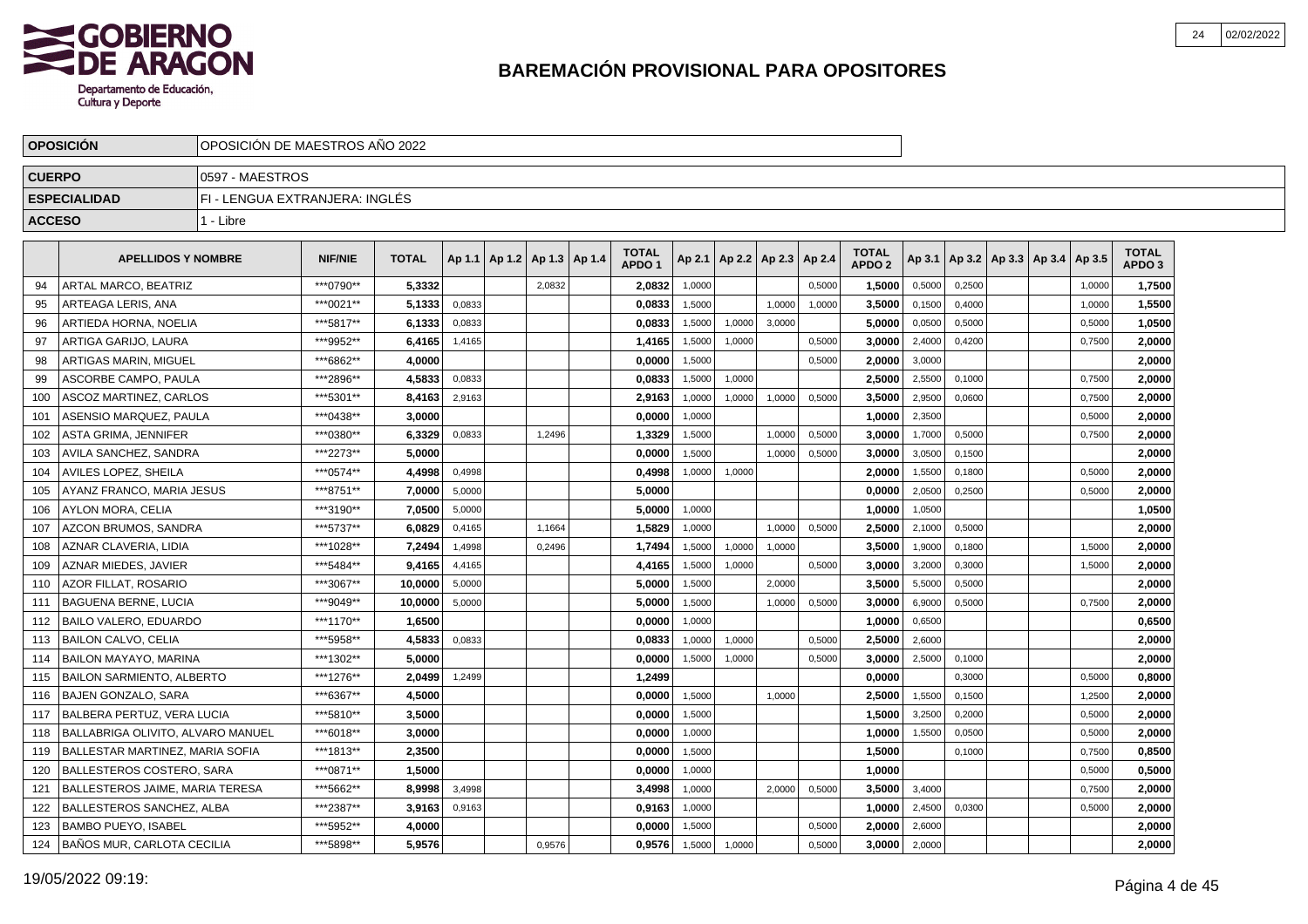

|               | <b>OPOSICION</b>                      | OPOSICION DE MAESTROS ANO 2022 |                |              |        |                                   |        |                                   |        |                          |        |        |                                   |         |        |        |                                   |        |                                   |  |
|---------------|---------------------------------------|--------------------------------|----------------|--------------|--------|-----------------------------------|--------|-----------------------------------|--------|--------------------------|--------|--------|-----------------------------------|---------|--------|--------|-----------------------------------|--------|-----------------------------------|--|
| <b>CUERPO</b> |                                       | 0597 - MAESTROS                |                |              |        |                                   |        |                                   |        |                          |        |        |                                   |         |        |        |                                   |        |                                   |  |
|               | <b>ESPECIALIDAD</b>                   | FI - LENGUA EXTRANJERA: INGLÉS |                |              |        |                                   |        |                                   |        |                          |        |        |                                   |         |        |        |                                   |        |                                   |  |
| <b>ACCESO</b> |                                       | 1 - Libre                      |                |              |        |                                   |        |                                   |        |                          |        |        |                                   |         |        |        |                                   |        |                                   |  |
|               | <b>APELLIDOS Y NOMBRE</b>             |                                | <b>NIF/NIE</b> | <b>TOTAL</b> |        | Ap 1.1   Ap 1.2   Ap 1.3   Ap 1.4 |        | <b>TOTAL</b><br>APDO <sub>1</sub> | Ap 2.1 | Ap 2.2   Ap 2.3   Ap 2.4 |        |        | <b>TOTAL</b><br>APDO <sub>2</sub> | Ap 3.1  |        |        | Ap 3.2   Ap 3.3   Ap 3.4   Ap 3.5 |        | <b>TOTAL</b><br>APDO <sub>3</sub> |  |
| 125           | BAQUEDANO HERNANDO. ANDREA            |                                | ***9022**      | 3.7900       |        |                                   |        | 0.0000                            | 1,5000 |                          | 1.0000 |        | 2.5000                            | 0,6500  | 0.1400 |        |                                   | 0,5000 | 1.2900                            |  |
| 126           | <b>BARBERAN PRADES, MERCEDES</b>      |                                | ***8595**      | 8.5000       | 5,0000 |                                   |        | 5.0000                            | 1,0000 |                          |        | 0.5000 | 1,5000                            | 5,9000  | 0.5000 |        |                                   | 0,7500 | 2,0000                            |  |
| 127           | <b>BARON VILLACAMPA, PATRICIA</b>     |                                | ***6118**      | 3,7499       | 0.2499 |                                   |        | 0,2499                            | 1.0000 |                          |        | 0,5000 | 1,5000                            | 2,0000  |        |        |                                   |        | 2,0000                            |  |
| 128           | <b>BARRADO LUCIA, JULIA</b>           |                                | ***5832**      | 6.4165       | 1,4165 |                                   |        | 1,4165                            | 1,5000 | 1,0000                   |        | 0,5000 | 3.0000                            | 2,6500  | 0,1000 |        |                                   |        | 2,0000                            |  |
| 129           | BARRENA MATEO, PATRICIA               |                                | ***8726**      | 9.7077       | 0,4165 |                                   | 2,2912 | 2,7077                            | 1,5000 | 1,0000                   | 2,0000 | 0,5000 | 5,0000                            | 10,0500 | 0,4300 |        |                                   |        | 2,0000                            |  |
| 130           | <b>BARRERA RAMOS, LAURA</b>           |                                | ***5590**      | 3,9165       | 0,4165 |                                   |        | 0,4165                            | 1,0000 |                          |        | 0,5000 | 1,5000                            | 2,0000  | 0,4600 |        |                                   | 0,7500 | 2,0000                            |  |
| 131           | BARRERA SANCHEZ, NURIA                |                                | ***5598**      | 4,5000       |        |                                   |        | 0,0000                            | 1,5000 |                          |        | 1,0000 | 2,5000                            | 1,6500  | 0,1000 | 0,5000 |                                   | 0,7500 | 2,0000                            |  |
| 132           | BARRERA VILLAVERDE, PABLO             |                                | ***1872**      | 4,4996       | 0.3332 |                                   | 0.6664 | 0.9996                            | 1.0000 |                          |        | 0,5000 | 1.5000                            | 3,7000  |        |        |                                   | 1.0000 | 2,0000                            |  |
| 133           | BARRIGA ARRUEGO. BELEN ALODIA         |                                | ***2822**      | 4,0000       |        |                                   |        | 0,0000                            | 1,5000 |                          |        | 0,5000 | 2.0000                            | 2,5000  | 0,1300 |        |                                   |        | 2,0000                            |  |
| 134           | BARRIO CUELLO. PAULA MARIA            |                                | ***6513**      | 5,6666       | 1,1666 |                                   |        | 1,1666                            | 1,5000 |                          | 1,0000 |        | 2,5000                            | 1,9000  | 0,5000 |        |                                   | 0,5000 | 2,0000                            |  |
| 135           | BARRIOS BERNAD, ANTONIO               |                                | ***1695**      | 8,3500       | 5,0000 |                                   |        | 5,0000                            | 1,5000 |                          |        |        | 1,5000                            | 1,8500  |        |        |                                   |        | 1,8500                            |  |
| 136           | BARTOLI BERNAD, BERTA MARIA           |                                | ***7091**      | 6,4081       | 1,0833 |                                   | 0,1248 | 1,2081                            | 1,0000 | 1,0000                   | 1,0000 | 0,2000 | 3,2000                            | 2,5000  | 0,1300 |        |                                   | 0,5000 | 2,0000                            |  |
| 137           | <b>BATRES O'BRIEN, NATALIA EILEEN</b> |                                | ***3931**      | 5,0000       |        |                                   |        | 0,0000                            | 1,5000 | 1,0000                   |        | 0,5000 | 3.0000                            | 2,8500  | 0,1000 |        |                                   |        | 2,0000                            |  |
| 138           | <b>BATRES OBRIEN, IGNACIO</b>         |                                | ***1414**      | 8,5000       | 5,0000 |                                   |        | 5,0000                            | 1,0000 |                          |        | 0,5000 | 1,5000                            | 3,2000  | 0,1800 |        |                                   |        | 2,0000                            |  |
| 139           | <b>BAYONA CUBER, CLARA</b>            |                                | ***1920**      | 3.0000       |        |                                   |        | 0.0000                            | 1.0000 |                          |        |        | 1.0000                            | 1,5000  |        |        |                                   | 0,5000 | 2.0000                            |  |
| 140           | <b>BAZAN NAVARRO, JUAN</b>            |                                | ***9878**      | 8.4576       | 1,0000 |                                   | 1,9576 | 2,9576                            | 1,5000 | 1,0000                   | 1.0000 |        | 3.5000                            | 2,3000  | 0.2000 |        |                                   | 0,7500 | 2,0000                            |  |
| 141           | <b>BAZAN VERA, NADIA CONCEPCION</b>   |                                | ***8254**      | 8,5000       | 5,0000 |                                   |        | 5,0000                            | 1.0000 |                          |        | 0,5000 | 1,5000                            | 4,1000  | 0.5000 |        |                                   | 0,7500 | 2,0000                            |  |
| 142           | <b>BAZTAN PEIRO, MARIA</b>            |                                | ***7173**      | 3,5000       |        |                                   |        | 0,0000                            | 1,5000 |                          |        |        | 1,5000                            | 1,4000  | 0,1100 |        |                                   | 0,7500 | 2,0000                            |  |
| 143           | <b>BEATOVE BURDIO, MARIA</b>          |                                | ***2843**      | 4,0833       | 0,0833 |                                   |        | 0,0833                            | 1,5000 |                          |        | 0,5000 | 2,0000                            | 2,5000  |        | 0,5000 |                                   | 0,5000 | 2,0000                            |  |
| 144           | BEGUERIA MOGICA, ESTEFANIA            |                                | ***9698**      | 6,0000       |        |                                   |        | 0,0000                            | 1,5000 |                          | 2,0000 | 0,5000 | 4,0000                            | 1,8000  | 0,2000 |        |                                   |        | 2,0000                            |  |
| 145           | BEJENARIU SAVIN, PETRONELA            |                                | ***8041**      | 8,9578       | 4,1666 |                                   | 0,2912 | 4,4578                            | 1,5000 |                          |        | 1,0000 | 2,5000                            | 2,9500  | 0,1000 |        |                                   | 0,7500 | 2,0000                            |  |
| 146           | BELIKOVA KLOPOV. ANNA                 |                                | ***6051**      | 8.8328       | 1.6664 |                                   | 1.6664 | 3.3328                            | 1.5000 |                          | 1.0000 | 1,0000 | 3.5000                            | 4,2000  | 0.5000 |        |                                   | 0,7500 | 2,0000                            |  |
| 147           | BELLIDO MARTINEZ, ALBERTO             |                                | ***3927**      | 8.5000       | 5,0000 |                                   |        | 5.0000                            | 1,0000 |                          |        | 0,5000 | 1.5000                            | 5,3000  | 0,1400 |        |                                   |        | 2,0000                            |  |
| 148           | BELLO CALVO. BEATRIZ                  |                                | ***5766**      | 7,3332       | 1,3332 |                                   |        | 1,3332                            | 1,5000 | 1,0000                   | 1,0000 | 0,5000 | 4,0000                            | 2,6500  | 0,0600 |        |                                   | 0,7500 | 2,0000                            |  |
| 149           | BELMONTE GARCIA CONSUEGRA, AURORA     |                                | ***9199**      | 6,1664       | 1,6664 |                                   |        | 1,6664                            | 1,0000 |                          | 1,0000 | 0,5000 | 2,5000                            | 2,4000  |        |        |                                   | 0,7500 | 2,0000                            |  |
| 150           | BELTRAN TEBA, ALEJANDRO               |                                | ***6748**      | 7,5409       | 0,0833 |                                   | 2,4576 | 2,5409                            | 1,0000 |                          | 2,0000 |        | 3,0000                            | 7,3000  | 0,5000 |        |                                   | 0,5000 | 2,0000                            |  |
| 151           | BENABARRE MONSONET, BEATRIZ           |                                | ***0561**      | 4,0000       |        |                                   |        | 0,0000                            | 1,5000 |                          |        | 0,5000 | 2,0000                            | 2,3000  |        |        |                                   |        | 2,0000                            |  |
| 152           | BENAITE DEL RIO, JORGE                |                                | ***7457**      | 7,2600       | 5,0000 |                                   |        | 5,0000                            |        |                          |        | 0,5000 | 0,5000                            | 1,6500  | 0,1100 |        |                                   |        | 1,7600                            |  |
| 153           | <b>BENEDI ANADON, ANA</b>             |                                | ***1062**      | 5,0000       | 1,0000 |                                   |        | 1.0000                            | 1,0000 | 1,0000                   |        |        | 2.0000                            | 3,1500  | 0,3000 |        |                                   | 0,5000 | 2,0000                            |  |
| 154           | <b>BENITO CORTES, VERONICA</b>        |                                | ***2883**      | 2,7500       |        |                                   |        | 0,0000                            | 1,5000 |                          |        |        | 1,5000                            | 0,2500  | 0,5000 |        |                                   | 0,5000 | 1,2500                            |  |
| 155           | BENITO MANJAVACAS, JAVIER             |                                | ***0587**      | 1.7500       |        |                                   |        | 0.0000                            | 1,0000 |                          |        |        | 1,0000                            |         |        |        |                                   | 0,7500 | 0,7500                            |  |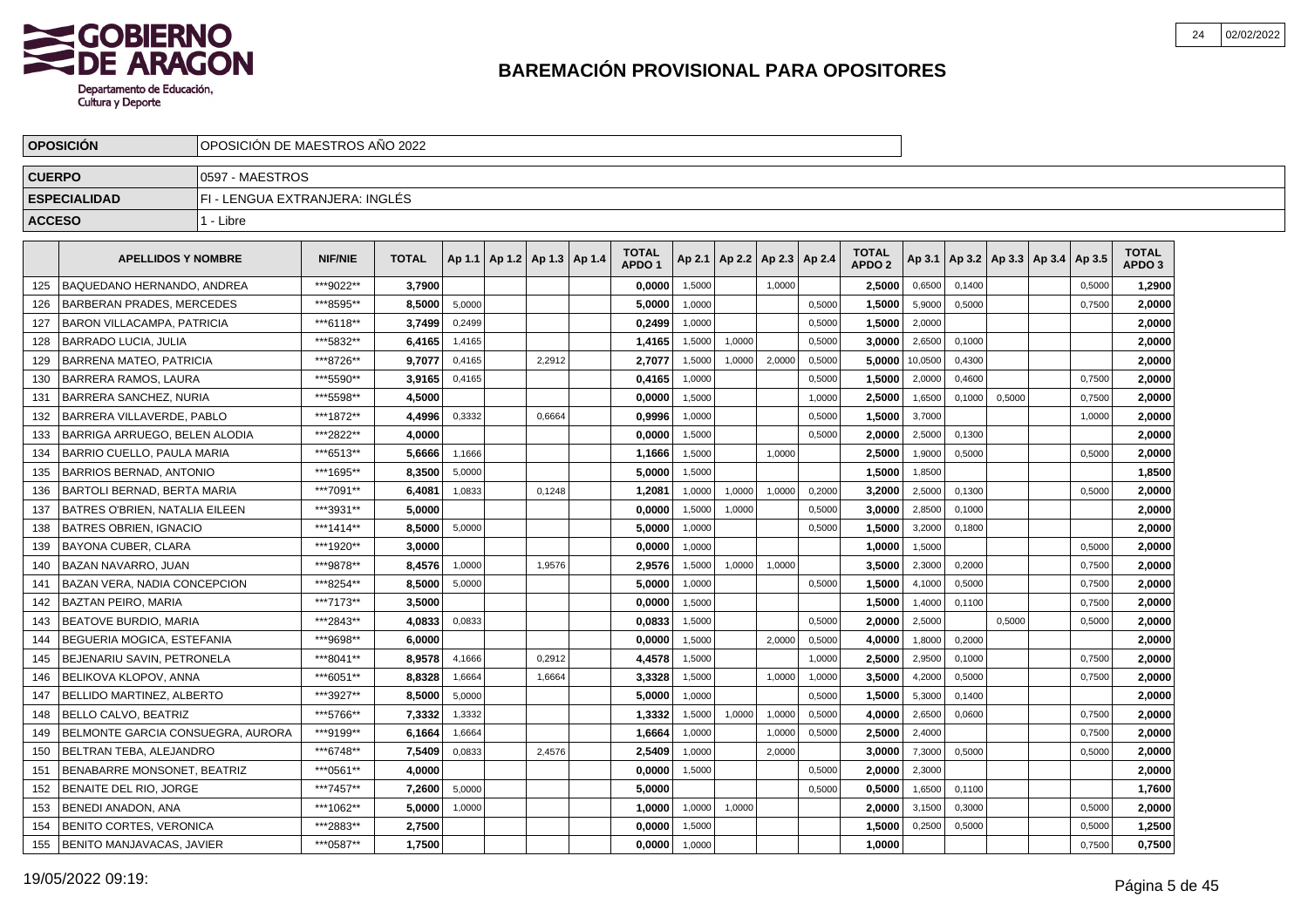

|               | <b>OPOSICION</b>                              | OPOSICION DE MAESTROS ANO 2022 |                |              |        |                                   |        |                                   |        |                                   |        |        |                                   |        |        |                                            |        |                                   |  |
|---------------|-----------------------------------------------|--------------------------------|----------------|--------------|--------|-----------------------------------|--------|-----------------------------------|--------|-----------------------------------|--------|--------|-----------------------------------|--------|--------|--------------------------------------------|--------|-----------------------------------|--|
| <b>CUERPO</b> |                                               | 0597 - MAESTROS                |                |              |        |                                   |        |                                   |        |                                   |        |        |                                   |        |        |                                            |        |                                   |  |
|               | <b>ESPECIALIDAD</b>                           | FI - LENGUA EXTRANJERA: INGLÉS |                |              |        |                                   |        |                                   |        |                                   |        |        |                                   |        |        |                                            |        |                                   |  |
| <b>ACCESO</b> |                                               | 1 - Libre                      |                |              |        |                                   |        |                                   |        |                                   |        |        |                                   |        |        |                                            |        |                                   |  |
|               | <b>APELLIDOS Y NOMBRE</b>                     |                                | <b>NIF/NIE</b> | <b>TOTAL</b> |        | Ap 1.1   Ap 1.2   Ap 1.3   Ap 1.4 |        | <b>TOTAL</b><br>APDO <sub>1</sub> |        | Ap 2.1   Ap 2.2   Ap 2.3   Ap 2.4 |        |        | <b>TOTAL</b><br>APDO <sub>2</sub> |        |        | Ap 3.1   Ap 3.2   Ap 3.3   Ap 3.4   Ap 3.5 |        | <b>TOTAL</b><br>APDO <sub>3</sub> |  |
| 156           | <b>BENITO MORENO, LETICIA</b>                 |                                | ***5150**      | 5,7497       | 2,7497 |                                   |        | 2,7497                            | 1,0000 |                                   |        |        | 1,0000                            | 3,4500 | 0,3400 |                                            | 0,5000 | 2,0000                            |  |
| 157           | BENITO PEÑA. FRANCISCO JAVIER                 |                                | ***2993**      | 3,5000       |        |                                   |        | 0,0000                            |        | 1,0000                            |        | 0,5000 | 1,5000                            | 2,0500 |        |                                            | 0,5000 | 2,0000                            |  |
| 158           | BERASALUCE ALCANTARA, BEGOÑA<br><b>CARMEN</b> |                                | ***7730**      | 4,0000       |        |                                   |        | 0,0000                            | 1,5000 |                                   |        | 0,5000 | 2,0000                            | 2,5000 |        |                                            |        | 2,0000                            |  |
| 159           | BERDIE CALVET, MARIA ISABEL                   |                                | ***7424**      | 3,9578       | 0,1666 |                                   | 1,2912 | 1,4578                            |        |                                   |        | 0,5000 | 0,5000                            | 1,3000 | 0,2600 |                                            | 1,2500 | 2,0000                            |  |
| 160           | BERDIE , MELISA RALUCA                        |                                | ****8954*      | 3,9500       |        |                                   |        | 0,0000                            | 1,5000 |                                   |        | 0,5000 | 2.0000                            | 1,9500 |        |                                            |        | 1,9500                            |  |
| 161           | BERENGUEL LOVACO, IVAN ERNESTO                |                                | ***1188**      | 7,5000       | 5.0000 |                                   |        | 5,0000                            |        |                                   |        | 0,5000 | 0,5000                            | 3,6000 | 0.1200 |                                            | 1,2500 | 2,0000                            |  |
| 162           | BERENGUER CESPEDES, IVAN                      |                                | ***8791**      | 5,0330       | 1,8330 |                                   |        | 1,8330                            | 1,0000 |                                   |        | 0,2000 | 1,2000                            | 2,8000 |        |                                            | 0,7500 | 2,0000                            |  |
| 163           | <b>BERGES GARCIA, IZARBE</b>                  |                                | ***3512**      | 4,1132       | 1,3332 |                                   |        | 1,3332                            | 1,0000 |                                   |        |        | 1,0000                            | 1,0000 | 0,2800 |                                            | 0,5000 | 1,7800                            |  |
| 164           | BERGES SANCHEZ, LOURDES                       |                                | ***4612**      | 2,5000       |        |                                   |        | 0,0000                            | 1,5000 |                                   | 1,0000 |        | 2,5000                            |        |        |                                            |        | 0,0000                            |  |
| 165           | BERMUDEZ ABAD, ELENA                          |                                | ***4695**      | 7,9993       | 0,0833 |                                   | 1,9160 | 1,9993                            | 1,5000 | 1,0000                            | 1,0000 | 0,5000 | 4.0000                            | 2,6000 |        |                                            |        | 2,0000                            |  |
| 166           | BERNAL CUENCA, ALEJANDRO                      |                                | ***2948**      | 4.8332       | 1,3332 |                                   |        | 1,3332                            | 1,5000 |                                   |        |        | 1.5000                            | 1,5500 | 0.4500 |                                            | 0.7500 | 2,0000                            |  |
| 167           | BERNAL MARTINEZ. BELEN                        |                                | ***0182**      | 8,0000       | 2,0000 |                                   | 1,0000 | 3,0000                            | 1,5000 | 1,0000                            |        | 0,5000 | 3,0000                            | 3,3000 |        |                                            |        | 2,0000                            |  |
| 168           | BERNARDINO PALOMAR, PAULA                     |                                | ***3429**      | 9,8328       | 3,6664 |                                   | 0,6664 | 4,3328                            | 1,5000 | 1,0000                            | 1,0000 |        | 3,5000                            | 2,0000 | 0,4900 |                                            | 0,7500 | 2,0000                            |  |
| 169           | BERRUEZO OTEIZA, ENEKO                        |                                | ***2853**      | 8,5000       | 5,0000 |                                   |        | 5,0000                            | 1,0000 |                                   |        | 0,5000 | 1,5000                            | 6,4500 | 0,1700 |                                            |        | 2,0000                            |  |
| 170           | <b>BESCOS MARIN, GEMMA</b>                    |                                | ***3101**      | 8.0000       | 5,0000 |                                   |        | 5.0000                            | 1,0000 |                                   |        |        | 1.0000                            | 4,7500 | 0,4700 |                                            |        | 2,0000                            |  |
| 171           | IBESCOS TOBIAS. NEREA                         |                                | ***6262**      | 3.0000       |        |                                   |        | 0,0000                            | 1,0000 |                                   |        |        | 1.0000                            | 1,4000 | 0,1000 |                                            | 0,7500 | 2,0000                            |  |
| 172           | <b>IBESTUE MATEO. NATALIA</b>                 |                                | ***2142**      | 1,0400       |        |                                   |        | 0,0000                            | 1,0000 |                                   |        |        | 1,0000                            |        | 0,0400 |                                            |        | 0,0400                            |  |
| 173           | <b>BETES MONCLUS, RAQUEL</b>                  |                                | ***5864**      | 2,6600       |        |                                   |        | 0.0000                            | 1,0000 |                                   |        |        | 1,0000                            | 1,1000 | 0,0600 |                                            | 0,5000 | 1,6600                            |  |
| 174           | <b>BIBIANO PEREZ. TANIA</b>                   |                                | ***7173**      | 5.5000       |        |                                   |        | 0.0000                            | 1,0000 | 1,0000                            | 1,0000 | 0.5000 | 3.5000                            | 3,0000 | 0,1500 |                                            |        | 2,0000                            |  |
| 175           | BIOTA GONZALEZ, ANA MIREYA                    |                                | ***6935**      | 10,0000      | 5,0000 |                                   |        | 5,0000                            | 1,0000 | 1,0000                            | 1,0000 |        | 3,0000                            | 3,5500 | 0,1500 |                                            |        | 2,0000                            |  |
| 176           | <b>BISTUE GARCES, MARIA PILAR</b>             |                                | ***3061**      | 10.0000      | 5,0000 |                                   |        | 5.0000                            | 1,5000 |                                   | 1,0000 | 0,5000 | 3.0000                            | 6,5000 | 0,5000 |                                            | 0,7500 | 2,0000                            |  |
| 177           | BLANCA ZAFRA, MIGUEL ANGEL                    |                                | ***1213**      | 9,7000       | 5,0000 |                                   |        | 5,0000                            | 1,5000 |                                   | 1,0000 | 0,2000 | 2,7000                            | 3,3500 |        |                                            | 0,5000 | 2,0000                            |  |
| 178           | BLANCO BLASCO, FCO. GREGORIO                  |                                | ***2838**      | 9,0000       | 5,0000 |                                   |        | 5,0000                            | 1,0000 |                                   | 1,0000 |        | 2,0000                            | 5,1500 |        |                                            |        | 2,0000                            |  |
| 179           | <b>BLANCO SANCHO, LAURA</b>                   |                                | ***8134**      | 8.5000       | 5,0000 |                                   |        | 5.0000                            | 1,0000 |                                   |        | 0,5000 | 1.5000                            | 2,8000 | 0,0700 |                                            |        | 2,0000                            |  |
| 180           | BLAS SANCHEZ, JOSE MANUEL                     |                                | ***0398**      | 5,0000       |        |                                   |        | 0,0000                            | 1,5000 |                                   | 1,0000 | 0,5000 | 3,0000                            | 5,2500 |        |                                            | 0,7500 | 2,0000                            |  |
| 181           | BLASCO AURIA, VENTURA                         |                                | ***0566**      | 2.6031       | 0,5831 |                                   |        | 0,5831                            | 1,0000 |                                   |        |        | 1.0000                            | 0,2000 | 0,3200 |                                            | 0,5000 | 1,0200                            |  |
| 182           | <b>BLASCO FUENTES, PAULA</b>                  |                                | ***1373**      | 5.0000       |        |                                   |        | 0.0000                            | 1,5000 | 1,0000                            |        | 0,5000 | 3.0000                            | 2,6000 |        |                                            | 0,7500 | 2,0000                            |  |
| 183           | BLASCO HERRERO, VANESA                        |                                | ***7061**      | 4,2000       |        |                                   |        | 0,0000                            | 1,0000 |                                   | 2,0000 | 0,5000 | 3,5000                            | 0,2000 | 0,5000 |                                            |        | 0,7000                            |  |
| 184           | <b>BLASCO LOPEZ, SARA</b>                     |                                | ***7669**      | 4,0000       |        |                                   |        | 0,0000                            | 1,5000 |                                   |        | 0,5000 | 2,0000                            | 2,4000 | 0,1200 |                                            |        | 2,0000                            |  |
| 185           | <b>BLASCO SANCHEZ, ISMAEL</b>                 |                                | ***3883**      | 7,0000       | 5,0000 |                                   |        | 5,0000                            |        |                                   |        |        | 0,0000                            | 2,4000 | 0,2400 |                                            | 0,5000 | 2,0000                            |  |
| 186           | <b>BLASCO VILETA, SONIA</b>                   |                                | ***9552**      | 10,0000      | 5,0000 |                                   |        | 5,0000                            | 1,0000 |                                   | 2,0000 | 0,5000 | 3,5000                            | 4,8000 | 0,3900 |                                            | 0,7500 | 2,0000                            |  |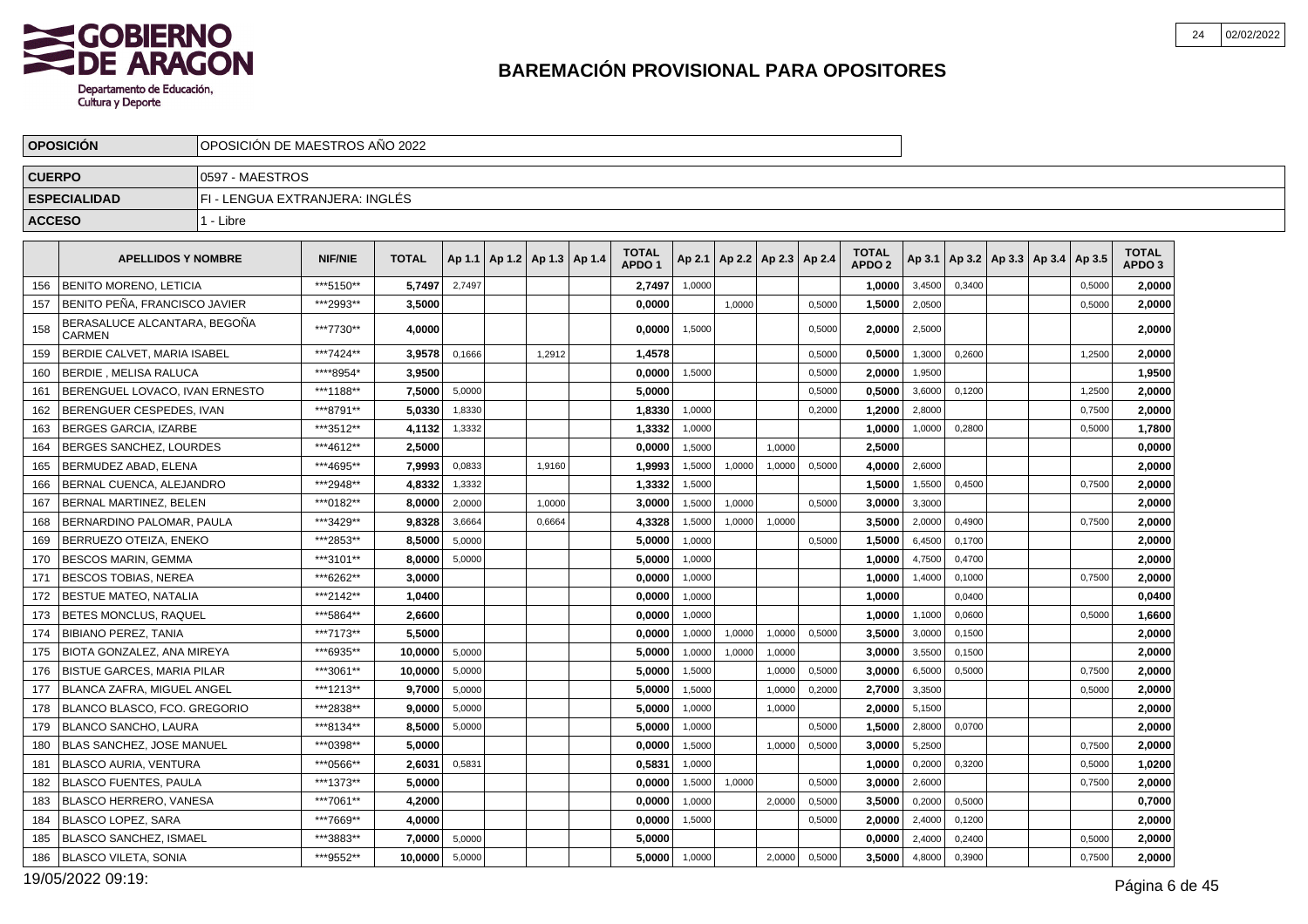

|               | <b>OPOSICION</b>                    |                                | OPOSICION DE MAESTROS ANO 2022 |              |        |                                   |        |  |                                   |        |        |                 |        |                                   |        |        |                                   |        |                                   |  |
|---------------|-------------------------------------|--------------------------------|--------------------------------|--------------|--------|-----------------------------------|--------|--|-----------------------------------|--------|--------|-----------------|--------|-----------------------------------|--------|--------|-----------------------------------|--------|-----------------------------------|--|
| <b>CUERPO</b> |                                     | 0597 - MAESTROS                |                                |              |        |                                   |        |  |                                   |        |        |                 |        |                                   |        |        |                                   |        |                                   |  |
|               | <b>ESPECIALIDAD</b>                 | FI - LENGUA EXTRANJERA: INGLÉS |                                |              |        |                                   |        |  |                                   |        |        |                 |        |                                   |        |        |                                   |        |                                   |  |
| <b>ACCESO</b> |                                     | 1 - Libre                      |                                |              |        |                                   |        |  |                                   |        |        |                 |        |                                   |        |        |                                   |        |                                   |  |
|               | <b>APELLIDOS Y NOMBRE</b>           |                                | <b>NIF/NIE</b>                 | <b>TOTAL</b> |        | Ap 1.1   Ap 1.2   Ap 1.3   Ap 1.4 |        |  | <b>TOTAL</b><br>APDO <sub>1</sub> | Ap 2.1 |        | Ap 2.2   Ap 2.3 | Ap 2.4 | <b>TOTAL</b><br>APDO <sub>2</sub> | Ap 3.1 |        | Ap 3.2   Ap 3.3   Ap 3.4   Ap 3.5 |        | <b>TOTAL</b><br>APDO <sub>3</sub> |  |
| 187           | BLAZQUEZ AGUAS, BARBARA             |                                | ***6312**                      | 1,6500       |        |                                   |        |  | 0,0000                            | 1,0000 |        |                 | 0,5000 | 1,5000                            |        | 0,1500 |                                   |        | 0,1500                            |  |
| 188           | <b>BOAR, ANCA</b>                   |                                | ****6743*                      | 9.5000       | 5,0000 |                                   |        |  | 5,0000                            | 1,0000 | 1,0000 |                 | 0,5000 | 2.5000                            | 2,7000 | 0.0500 |                                   | 0.5000 | 2.0000                            |  |
| 189           | <b>BODEGA HUERTAS, MIGUEL ANGEL</b> |                                | ***1269**                      | 4,4163       | 0,9163 |                                   |        |  | 0,9163                            | 1,0000 |        |                 | 0,5000 | 1,5000                            | 2,0000 |        |                                   |        | 2,0000                            |  |
| 190           | <b>BOLAÑOS GUAJARDO, GABRIEL</b>    |                                | ***3467**                      | 8.0000       | 5,0000 |                                   |        |  | 5,0000                            | 1,0000 |        |                 |        | 1,0000                            | 5,6000 | 0,4800 |                                   | 0,5000 | 2,0000                            |  |
| 191           | <b>BONA TAMBO, DEBORA</b>           |                                | ***5823**                      | 6,3330       | 2,1666 |                                   | 0,6664 |  | 2,8330                            | 1,0000 |        |                 | 0,5000 | 1,5000                            | 2,3500 |        |                                   |        | 2,0000                            |  |
| 192           | <b>BONA ZUECO, ASIER</b>            |                                | ***0658**                      | 6,4998       | 3,4998 |                                   |        |  | 3,4998                            | 1,0000 |        |                 |        | 1.0000                            | 2,2500 | 0,1000 |                                   | 0,5000 | 2.0000                            |  |
| 193           | BONET ASENSIO, ROSA                 |                                | ***6663**                      | 5,5000       |        |                                   |        |  | 0,0000                            | 1,5000 | 1,0000 | 1,0000          |        | 3,5000                            | 1,6000 | 0,2600 |                                   | 0,7500 | 2,0000                            |  |
| 194           | <b>BORJA BORJA. KEVIN</b>           |                                | ***6260**                      | 3,5000       |        |                                   |        |  | 0,0000                            | 1,5000 |        |                 |        | 1,5000                            | 2,5000 | 0,1500 |                                   | 0,7500 | 2,0000                            |  |
| 195           | <b>BORRAZ FABON, ALICIA</b>         |                                | ***9655**                      | 7,9998       | 3,4998 |                                   |        |  | 3,4998                            | 1,0000 | 1,0000 |                 | 0,5000 | 2,5000                            | 2,6500 | 0,2000 |                                   |        | 2,0000                            |  |
| 196           | <b>BRACERO MALAGON, JOSE</b>        |                                | ***3110**                      | 3,0000       |        |                                   |        |  | 0.0000                            |        | 1.0000 |                 |        | 1.0000                            | 1,5000 | 0.0500 |                                   | 0,5000 | 2,0000                            |  |
| 197           | I BRAVO BENITEZ. M. NATIVIDAD       |                                | ***4291**                      | 6,5000       |        |                                   | 2,5000 |  | 2,5000                            | 1,5000 |        |                 | 0,5000 | 2,0000                            | 2,3000 | 0,2500 |                                   | 0,7500 | 2,0000                            |  |
| 198           | <b>BRAVO BENITEZ, MARIA PILAR</b>   |                                | ***5523**                      | 3,5000       |        |                                   |        |  | 0,0000                            | 1,5000 | 1,0000 |                 |        | 2,5000                            |        | 0,5000 |                                   | 0,5000 | 1,0000                            |  |
| 199           | BRAVO BERNABEU, MARIA JOSE          |                                | ***1670**                      | 3,5500       |        |                                   |        |  | 0,0000                            | 1,5000 |        |                 | 0,4000 | 1,9000                            | 0,6500 | 0,5000 |                                   | 0,5000 | 1,6500                            |  |
| 200           | <b>BRETO SALAS, LAURA</b>           |                                | ***2223**                      | 5.6998       | 1,4998 |                                   |        |  | 1,4998                            | 1,5000 |        |                 | 0.7000 | 2,2000                            | 3,5000 | 0,2200 |                                   | 0,7500 | 2,0000                            |  |
| 201           | <b>BRINQUIS SERRANO. EVA</b>        |                                | ***2108**                      | 6,1666       | 1,1666 |                                   |        |  | 1,1666                            | 1,0000 |        | 2.0000          |        | 3,0000                            | 2,2500 | 0,1000 |                                   |        | 2,0000                            |  |
| 202           | <b>BRIZ MARTINEZ, BORJA</b>         |                                | ***0421**                      | 4,1666       | 1,1666 |                                   |        |  | 1,1666                            | 1,0000 |        |                 |        | 1,0000                            | 1,9000 | 0,3400 |                                   | 0,5000 | 2,0000                            |  |
| 203           | <b>BRUNA TRICAS, ANCHELA</b>        |                                | ***5674**                      | 8,1163       | 2,9163 |                                   |        |  | 2,9163                            | 1,5000 | 1,0000 |                 | 0,7000 | 3,2000                            | 2,9500 | 0,5000 |                                   |        | 2,0000                            |  |
| 204           | <b>BUEN VILLANUEVA, REBECA</b>      |                                | ***8304**                      | 7.0833       | 3,0833 |                                   |        |  | 3.0833                            | 1.0000 |        | 1.0000          |        | 2.0000                            | 2,1000 | 0,5000 |                                   | 0.5000 | 2.0000                            |  |
| 205           | <b>BUENO BELIO, MARIA</b>           |                                | ***3295**                      | 1,7700       |        |                                   |        |  | 0,0000                            |        | 1,0000 |                 |        | 1,0000                            | 0,1500 | 0.1200 |                                   | 0,5000 | 0,7700                            |  |
| 206           | <b>BUENO CONTINENTE, ARIADNA</b>    |                                | ***2678**                      | 4.0000       |        |                                   |        |  | 0.0000                            | 1,0000 |        |                 | 1,0000 | 2,0000                            | 2,0000 | 0,5000 |                                   |        | 2,0000                            |  |
| 207           | <b>BUENO GRANADA, MARIA JOSE</b>    |                                | ***5862**                      | 10,0000      | 5,0000 |                                   |        |  | 5,0000                            | 1,0000 |        | 2,0000          |        | 3,0000                            | 6,2500 | 0,3000 |                                   |        | 2,0000                            |  |
| 208           | <b>BUESA TRUC, FRANCHO</b>          |                                | ***5628**                      | 8.5000       | 5,0000 |                                   |        |  | 5.0000                            | 1,0000 |        |                 | 0,5000 | 1.5000                            | 3,8000 | 0,1000 |                                   | 0,7500 | 2.0000                            |  |
| 209           | <b>BUEY MARTINEZ, NORA</b>          |                                | ***9759**                      | 6,3563       | 1,2499 |                                   | 1,1664 |  | 2,4163                            | 1,0000 |        | 1,0000          |        | 2.0000                            | 1,2000 | 0,2400 |                                   | 0,5000 | 1,9400                            |  |
| 210           | BUJ AGUILAR, ANA                    |                                | ***2285**                      | 1,5000       |        |                                   |        |  | 0,0000                            | 1,0000 |        |                 | 0,5000 | 1,5000                            |        |        |                                   |        | 0,0000                            |  |
| 211           | <b>BUJEDA FATAS, CRISTINA</b>       |                                | ***0362**                      | 4,2000       |        |                                   |        |  | 0,0000                            | 1,5000 |        |                 | 0,7000 | 2,2000                            | 2,4000 | 0,3900 |                                   |        | 2,0000                            |  |
| 212           | <b>BUJEDA HERNANDEZ, CARLA</b>      |                                | ***5410**                      | 9,0831       | 3.5831 |                                   |        |  | 3,5831                            | 1,5000 | 1,0000 |                 | 1.0000 | 3,5000                            | 2,8000 | 0.1900 |                                   |        | 2,0000                            |  |
| 213           | BURILLO CARRERA, DANIEL             |                                | ***5196**                      | 4.0831       | 0,5831 |                                   |        |  | 0.5831                            | 1,0000 |        |                 | 0,5000 | 1,5000                            | 3,0500 | 0,2000 |                                   |        | 2,0000                            |  |
| 214           | CABELLO JIMENEZ, ANA CRISTINA       |                                | ***1660**                      | 6,3500       | 5,0000 |                                   |        |  | 5,0000                            | 1,0000 |        |                 |        | 1,0000                            | 0,3500 |        |                                   |        | 0,3500                            |  |
| 215           | CABRERA ABAD, DIEGO                 |                                | ***0939**                      | 7,4165       | 3,4165 |                                   |        |  | 3,4165                            | 1,5000 |        |                 | 0,5000 | 2,0000                            | 2,4000 | 0,1900 |                                   | 0,7500 | 2,0000                            |  |
| 216           | CABRERO PORTA, MARIO                |                                | ***2023**                      | 0,1000       |        |                                   |        |  | 0,0000                            |        |        |                 |        | 0,0000                            |        | 0,1000 |                                   |        | 0,1000                            |  |
| 217           | CACHO HERNANDEZ, MANUEL             |                                | ***7996**                      | 5.1664       | 1,6664 |                                   |        |  | 1,6664                            | 1,0000 |        |                 | 0,5000 | 1,5000                            | 6,0500 | 0,2500 |                                   |        | 2.0000                            |  |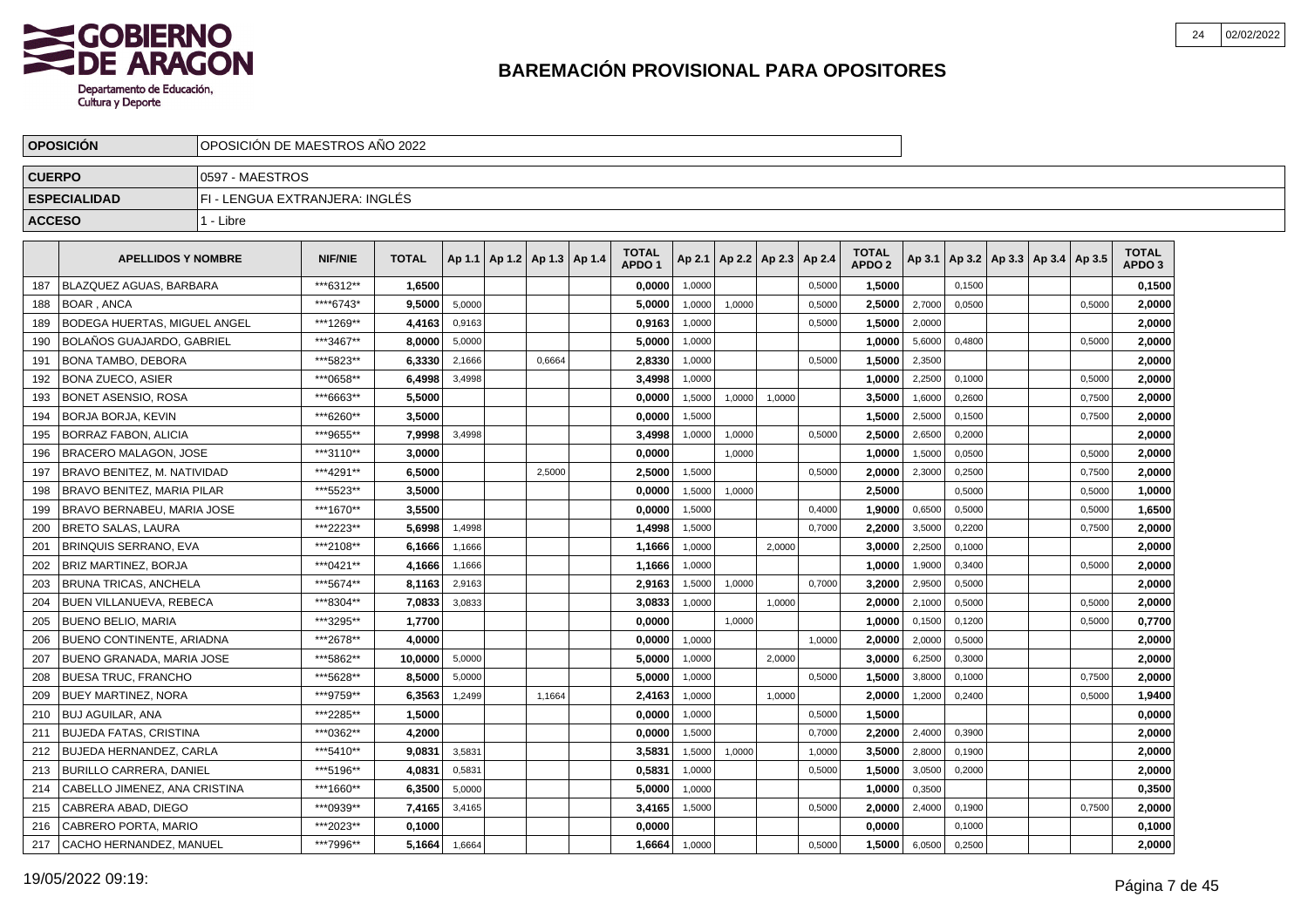

|               | <b>OPOSICION</b>                | OPOSICION DE MAESTROS ANO 2022 |                |              |        |                              |        |                                   |        |        |                          |        |                                   |                  |        |                                   |        |                                   |  |
|---------------|---------------------------------|--------------------------------|----------------|--------------|--------|------------------------------|--------|-----------------------------------|--------|--------|--------------------------|--------|-----------------------------------|------------------|--------|-----------------------------------|--------|-----------------------------------|--|
| <b>CUERPO</b> |                                 | 0597 - MAESTROS                |                |              |        |                              |        |                                   |        |        |                          |        |                                   |                  |        |                                   |        |                                   |  |
|               | <b>ESPECIALIDAD</b>             | FI - LENGUA EXTRANJERA: INGLÉS |                |              |        |                              |        |                                   |        |        |                          |        |                                   |                  |        |                                   |        |                                   |  |
| <b>ACCESO</b> |                                 | 1 - Libre                      |                |              |        |                              |        |                                   |        |        |                          |        |                                   |                  |        |                                   |        |                                   |  |
|               | <b>APELLIDOS Y NOMBRE</b>       |                                | <b>NIF/NIE</b> | <b>TOTAL</b> | Ap 1.1 | $ $ Ap 1.2   Ap 1.3   Ap 1.4 |        | <b>TOTAL</b><br>APDO <sub>1</sub> | Ap 2.1 |        | Ap 2.2   Ap 2.3   Ap 2.4 |        | <b>TOTAL</b><br>APDO <sub>2</sub> | Ap 3.1           |        | Ap 3.2   Ap 3.3   Ap 3.4   Ap 3.5 |        | <b>TOTAL</b><br>APDO <sub>3</sub> |  |
| 218           | CACHO RUBIO, ANA                |                                | ***9414**      | 8.4998       | 4,4998 |                              |        | 4,4998                            | 1,0000 | 1,0000 |                          |        | 2.00001                           | 4,9000           | 0,5000 |                                   | 0,5000 | 2,0000                            |  |
| 219           | CALDERON ALGABA, NURIA          |                                | ***6719**      | 4,5833       | 0,0833 |                              |        | 0,0833                            | 1,5000 | 1,0000 |                          |        | 2,5000                            | 1,8000           |        |                                   | 1,0000 | 2,0000                            |  |
| 220           | CALERO NOGUERA, RAQUEL          |                                | ***8663**      | 7,0000       | 5,0000 |                              |        | 5.0000                            |        |        |                          |        |                                   | $0,0000$ 11,4000 | 0,5000 |                                   |        | 2,0000                            |  |
| 221           | CALLAU CALVO, ADRIANA           |                                | ***6146**      | 5.5500       |        |                              |        | 0,0000                            | 1,5000 | 1,0000 | 1,0000                   | 0,5000 | 4,0000                            | 0,6000           | 0,2000 |                                   | 0,7500 | 1,5500                            |  |
| 222           | CALVO ANDRES, FLAVIA D.         |                                | ***6862**      | 7,0000       | 5,0000 |                              |        | 5,0000                            |        |        |                          |        | 0,0000                            | 2,7000           | 0,0600 |                                   |        | 2,0000                            |  |
| 223           | CALVO BOLSA, CRISTINA           |                                | ***2882**      | 10.0000      | 4,1666 |                              |        | 4,1666                            | 1,5000 | 1,0000 | 1,0000                   | 0,5000 | 4.0000                            | 4,2000           | 0,1100 |                                   | 0,7500 | 2,0000                            |  |
| 224           | CALVO HERRERO, ESTIBALIZ        |                                | ***5982**      | 4,2080       |        |                              | 0.2080 | 0,2080                            | 1,0000 | 1,0000 |                          |        | 2,0000                            | 4,4000           | 0,3300 |                                   | 0,7500 | 2,0000                            |  |
| 225           | CAMACHO DOMINGUEZ, JORGE        |                                | ***6599**      | 4,3332       | 1,3332 |                              |        | 1,3332                            | 1,0000 |        |                          |        | 1,0000                            | 2,5000           | 0,1200 |                                   | 0,7500 | 2,0000                            |  |
| 226           | CAMERA RECAREDO. LAURA          |                                | ***2239**      | 10,0000      | 5,0000 |                              |        | 5,0000                            | 1,5000 |        | 1,0000                   | 0,5000 | 3,0000                            | 5,0000           | 0,4200 |                                   | 0,7500 | 2,0000                            |  |
| 227           | CAMERA RECAREDO, SARAH          |                                | ***7637**      | 5,9998       | 2,4998 |                              |        | 2,4998                            | 1,5000 |        |                          |        | 1,5000                            | 1,5000           | 0,1000 |                                   | 0,7500 | 2,0000                            |  |
| 228           | CAMIN LEON, PILAR               |                                | ***4768**      | 9,5000       | 5,0000 |                              |        | 5,0000                            | 1,0000 |        | 1,0000                   | 0,5000 | 2,5000                            | 10,5000          | 0,5000 |                                   | 0,7500 | 2,0000                            |  |
| 229           | CAMPO SANCHO, YOLANDA           |                                | ***6892**      | 8,5000       | 5,0000 |                              |        | 5,0000                            | 1.0000 |        |                          | 0.5000 | 1,5000                            | 6,1000           | 0,5000 |                                   |        | 2,0000                            |  |
| 230           | <b>CAMPOS GIMENEZ, PATRICIA</b> |                                | ***2706**      | 5,0000       |        |                              | 2,5000 | 2.5000                            |        |        |                          | 0.5000 | 0.50001                           | 3,4000           | 0,5000 |                                   |        | 2,0000                            |  |
| 231           | CANOVAS JORQUERA, ALMUDENA      |                                | ***3387**      | 5.5000       |        |                              |        | 0.0000                            | 1,5000 | 1,0000 | 1,0000                   |        | 3.5000                            | 2,5000           |        |                                   | 0,7500 | 2,0000                            |  |
| 232           | CANTERA MARTINEZ, ELENA         |                                | ***2904**      | 3,2000       | 1,0000 |                              |        | 1,0000                            | 1,5000 |        |                          |        | 1,5000                            | 0,2000           | 0,5000 |                                   |        | 0,7000                            |  |
| 233           | CAÑADA ZARRANZ, FCO. JAVIER     |                                | ***3989**      | 8,0000       | 5,0000 |                              |        | 5,0000                            | 1,0000 |        |                          |        | 1,0000                            | 3,3500           | 0,0800 |                                   | 0,5000 | 2,0000                            |  |
| 234           | CAÑETE QUINTERO, NAOMI TAMARA   |                                | ***6711**      | 4,5000       |        |                              |        | 0,0000                            | 1,5000 | 1,0000 |                          |        | 2,5000                            | 1,9500           | 0,0700 |                                   | 1,0000 | 2,0000                            |  |
| 235           | CAPUZ VELAZQUEZ, CARLA BEATRIZ  |                                | ***6196**      | 4.0000       |        |                              |        | 0.0000                            | 1.0000 | 1,0000 |                          |        | 2.0000                            | 2,0000           |        |                                   |        | 2,0000                            |  |
| 236           | CARASUSAN CAMPILLOS, ALBA       |                                | ***1464**      | 3.5580       |        |                              | 0,7080 | 0,7080                            | 1,0000 |        |                          |        | 1.0000                            | 1,1000           |        |                                   | 0,7500 | 1,8500                            |  |
| 237           | CARAZO ESPES, SHEILA            |                                | ***1041**      | 4,3330       | 0,8330 |                              |        | 0,8330                            | 1,0000 |        |                          | 0,5000 | 1,5000                            | 2,6000           |        |                                   |        | 2,0000                            |  |
| 238           | CARDOS CAMACHO, SARA            |                                | ***2774**      | 6,4998       | 1,4998 |                              |        | 1,4998                            | 1,5000 | 1,0000 |                          | 0,5000 | 3,0000                            | 2,5500           |        |                                   | 0,7500 | 2,0000                            |  |
| 239           | CARMONA ANDRES, CRISTINA        |                                | ***3320**      | 1,8000       |        |                              |        | 0,0000                            | 1,5000 |        |                          |        | 1,5000                            | 0,3000           |        |                                   |        | 0,3000                            |  |
| 240           | CARNICERO SANCHEZ, YOLANDA      |                                | ***9419**      | 2,5000       |        |                              |        | 0,0000                            |        |        |                          | 0,5000 | 0,5000                            | 2,7500           | 0,1100 |                                   | 0,7500 | 2,0000                            |  |
| 241           | CARO GONZALEZ, MIRIAM           |                                | ***0497**      | 8.6664       | 2,6664 |                              |        | 2.6664                            | 1,5000 | 1,0000 | 1,0000                   | 0,5000 | 4.0000                            | 3,0500           | 0.4100 |                                   | 0,5000 | 2,0000                            |  |
| 242           | CARRACEDO ANTON, OLGA           |                                | ***3641**      | 6.0000       |        |                              |        | 0,0000                            | 1,5000 | 1,0000 | 1,0000                   | 0,5000 | 4.0000                            | 2,0000           |        |                                   | 1,0000 | 2,0000                            |  |
| 243           | CARRILLO REINA, MANUEL          |                                | ***2371**      | 9.2000       | 5,0000 |                              |        | 5,0000                            | 1,0000 |        | 1,0000                   | 0,2000 | 2,2000                            | 7,2000           | 0,1500 |                                   | 0,5000 | 2,0000                            |  |
| 244           | CARRIQUE CABEZA, PALOMA         |                                | ***0955**      | 4,2831       | 0,5831 |                              |        | 0,5831                            | 1,5000 |        |                          | 0,2000 | 1,7000                            | 2,3000           | 0,1100 |                                   | 0,5000 | 2,0000                            |  |
| 245           | CASADO MAICAS, ISABEL           |                                | ***9682**      | 7,3332       | 2,3332 |                              |        | 2,3332                            | 1,0000 | 1,0000 | 1,0000                   |        | 3,0000                            | 4,1500           | 0,1000 |                                   | 0,7500 | 2,0000                            |  |
| 246           | CASAJUS NAVARRO, MARIA LUNA     |                                | ***0133**      | 10,0000      | 3,4998 |                              | 0,7496 | 4,2494                            | 1,0000 | 1,0000 | 2,0000                   | 0,5000 | 4,5000                            | 8,0000           |        |                                   | 1,0000 | 2,0000                            |  |
| 247           | CASAS AROCA, JULIO              |                                | ***6416**      | 10,0000      | 5,0000 |                              |        | 5.0000                            | 1,0000 |        | 2,0000                   |        | 3.0000                            | 2,5500           |        |                                   |        | 2,0000                            |  |
| 248           | <b>CASAS SIERRA, JULIA</b>      |                                | ***1985**      | 7,4579       | 2,9163 |                              | 1,0416 | 3,9579                            | 1,0000 |        |                          | 0,5000 | 1,5000                            | 1,9000           | 0,2200 |                                   | 0,7500 | 2,0000                            |  |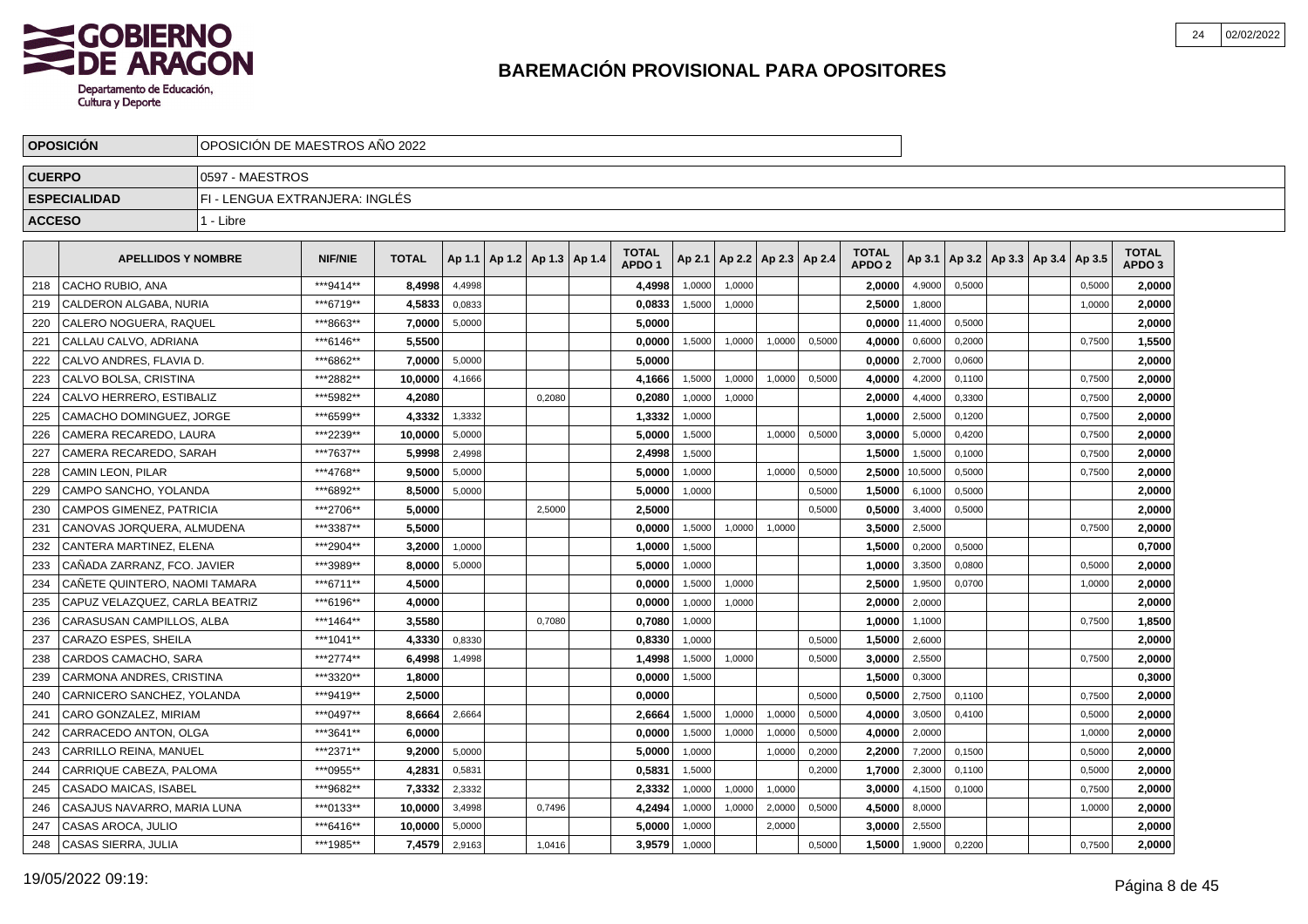

|               | <b>OPOSICION</b>                   | OPOSICION DE MAESTROS ANO 2022 |                |              |        |                          |        |                                   |        |        |                          |        |                                   |         |        |        |                                   |        |                                   |  |
|---------------|------------------------------------|--------------------------------|----------------|--------------|--------|--------------------------|--------|-----------------------------------|--------|--------|--------------------------|--------|-----------------------------------|---------|--------|--------|-----------------------------------|--------|-----------------------------------|--|
| <b>CUERPO</b> |                                    | 0597 - MAESTROS                |                |              |        |                          |        |                                   |        |        |                          |        |                                   |         |        |        |                                   |        |                                   |  |
|               | <b>ESPECIALIDAD</b>                | FI - LENGUA EXTRANJERA: INGLÉS |                |              |        |                          |        |                                   |        |        |                          |        |                                   |         |        |        |                                   |        |                                   |  |
| <b>ACCESO</b> |                                    | 1 - Libre                      |                |              |        |                          |        |                                   |        |        |                          |        |                                   |         |        |        |                                   |        |                                   |  |
|               | <b>APELLIDOS Y NOMBRE</b>          |                                | <b>NIF/NIE</b> | <b>TOTAL</b> | Ap 1.1 | Ap 1.2   Ap 1.3   Ap 1.4 |        | <b>TOTAL</b><br>APDO <sub>1</sub> | Ap 2.1 |        | Ap 2.2   Ap 2.3   Ap 2.4 |        | <b>TOTAL</b><br>APDO <sub>2</sub> | Ap 3.1  |        |        | Ap 3.2   Ap 3.3   Ap 3.4   Ap 3.5 |        | <b>TOTAL</b><br>APDO <sub>3</sub> |  |
| 249           | CASASUS VALTUEÑA, MIGUEL           |                                | ***2241**      | 7,0000       |        |                          | 2,5000 | 2,5000                            | 1,5000 | 1,0000 |                          |        | 2,5000                            | 2,1500  | 0,3200 |        |                                   | 0,7500 | 2,0000                            |  |
| 250           | CASTAN RUIZ, RAQUEL                |                                | ***6291**      | 5,0000       |        |                          |        | 0,0000                            | 1,5000 | 1,0000 |                          | 0,5000 | 3,0000                            | 2,5000  |        |        |                                   |        | 2,0000                            |  |
| 251           | CASTANERA BERDALA, MARTINA         |                                | ***4156**      | 7.5000       | 5.0000 |                          |        | 5.0000                            |        |        |                          | 0.5000 | 0.5000                            | 4,1000  | 0.1600 |        |                                   |        | 2,0000                            |  |
| 252           | CASTAÑ JORDAN, SARA                |                                | ***2846**      | 10.0000      | 5,0000 |                          |        | 5.0000                            | 1,0000 | 1,0000 | 2,0000                   | 0,5000 | 4.5000                            | 7,2000  | 0,1200 |        |                                   |        | 2.0000                            |  |
| 253           | CASTELLOTE GISBERT, CRISTINA       |                                | ***5414**      | 10.0000      | 3,9163 |                          |        | 3,9163                            | 1,0000 | 1,0000 | 2,0000                   | 0,5000 | 4.5000                            | 4,2500  | 0,0100 |        |                                   | 0,7500 | 2,0000                            |  |
| 254           | <b>CASTIELLA ZAPATA. ISABEL</b>    |                                | ***2479**      | 5.0000       |        |                          | 0,5000 | 0,5000                            | 1,5000 | 1,0000 |                          |        | 2,5000                            | 2,2000  | 0,1200 |        |                                   | 0,5000 | 2,0000                            |  |
| 255           | CASTILLO BALLESTEROS. MIGUEL ANGEL |                                | ***6644**      | 8,2496       |        |                          | 2,2496 | 2,2496                            | 1,0000 | 1,0000 | 2,0000                   |        | 4,0000                            | 3,6000  | 0,1000 |        |                                   |        | 2,0000                            |  |
| 256           | CASTILLO BLASCO, DANIEL            |                                | ***8927**      | 4,0332       | 0,3332 |                          |        | 0,3332                            | 1,0000 |        |                          | 0,7000 | 1,7000                            | 2,3000  | 0,1500 |        |                                   |        | 2,0000                            |  |
| 257           | CASTILLO EIZAGUERRI, NEREA         |                                | ***3472**      | 5,3332       | 1,3332 |                          |        | 1,3332                            | 1,0000 | 1,0000 |                          |        | 2,0000                            | 2,6500  | 0,1000 |        |                                   | 0,5000 | 2,0000                            |  |
| 258           | <b>CASTILLON SAMPIETRO, RAQUEL</b> |                                | ***5483**      | 3,5000       |        |                          |        | 0,0000                            | 1,0000 |        |                          | 0,5000 | 1,5000                            | 2,2000  | 0,0400 |        |                                   |        | 2,0000                            |  |
| 259           | CASTRO BLASCO. LAURA               |                                | ***5791**      | 3,5000       |        |                          |        | 0.0000                            | 1.5000 |        |                          |        | 1.5000                            | 2,1000  |        |        |                                   | 0,7500 | 2,0000                            |  |
| 260           | CASTRO DELGADO, CRISTINA           |                                | ***1723**      | 7,8330       | 3.8330 |                          |        | 3,8330                            | 1,0000 |        |                          | 1.0000 | 2.0000                            | 6,8500  | 0.4100 |        |                                   | 0,7500 | 2,0000                            |  |
| 261           | CASTRO LAPLANA, RAQUEL             |                                | ***1399**      | 1.5900       |        |                          |        | 0.0000                            | 1,0000 |        |                          |        | 1.0000                            | 0,3000  | 0,2900 |        |                                   |        | 0,5900                            |  |
| 262           | CATALAN ORTEGA, LAURA              |                                | ***0473**      | 7,3332       | 2,3332 |                          |        | 2.3332                            | 1,0000 | 1,0000 | 1,0000                   |        | 3.0000                            | 0,8000  | 0,5000 |        |                                   | 0,7500 | 2,0000                            |  |
| 263           | <b>CATON ALBERO, PATRICIA</b>      |                                | ***5967**      | 5.9160       |        |                          | 1,4160 | 1,4160                            | 1,5000 | 1,0000 |                          |        | 2,5000                            | 1,9500  | 0,5000 |        |                                   | 0,5000 | 2,0000                            |  |
| 264           | <b>CAVERO TORRES, REBECA</b>       |                                | ***7381**      | 5,0800       |        |                          |        | 0.0000                            | 1,5000 | 1,0000 | 1,0000                   |        | 3,5000                            | 0,5000  | 0,3300 |        |                                   | 0,7500 | 1,5800                            |  |
| 265           | CEAMANOS PIEDRAFITA, LUCIA         |                                | ***4173**      | 3,5000       |        |                          |        | 0,0000                            | 1,5000 |        |                          |        | 1,5000                            | 4,1000  | 0,1000 |        |                                   | 0,5000 | 2,0000                            |  |
| 266           | CEBALLOS MARZO, LAURA              |                                | ***9216**      | 9,7000       | 5,0000 |                          |        | 5,0000                            | 1,0000 |        | 1,0000                   | 0,7000 | 2,7000                            | 4,8000  | 0,0200 |        |                                   | 0,7500 | 2,0000                            |  |
| 267           | CEBOLLADA ORUS, MARTA              |                                | ***0550**      | 10,0000      | 5,0000 |                          |        | 5,0000                            | 1,5000 | 1,0000 |                          | 0,5000 | 3,0000                            | 3,8500  | 0,1200 |        |                                   | 1,5000 | 2,0000                            |  |
| 268           | CEBRIAN SANCHEZ, MARIA             |                                | ***3103**      | 5.0000       |        |                          |        | 0.0000                            | 1.5000 |        | 1.0000                   | 0,5000 | 3.0000                            | 2,8000  | 0,3700 |        |                                   |        | 2,0000                            |  |
| 269           | CEJAS ROMERO, JOSE ANTONIO         |                                | ***1938**      | 9.7499       | 4,2499 |                          |        | 4.2499                            | 1,5000 | 1,0000 | 1,0000                   |        | 3.5000                            | 3,0000  | 0.5000 |        |                                   | 0,5000 | 2,0000                            |  |
| 270           | CELIGUETA ARTASONA, NATALIA        |                                | ***5895**      | 1.5000       |        |                          |        | 0.0000                            | 1,0000 |        |                          |        | 1.0000                            |         |        |        |                                   | 0,5000 | 0,5000                            |  |
| 271           | CEREZO CORTIJO, ISABEL             |                                | ***6168**      | 5.0833       | 0,0833 |                          |        | 0,0833                            | 1,5000 | 1,0000 |                          | 0,5000 | 3,0000                            | 2,3500  | 0,3400 |        |                                   |        | 2,0000                            |  |
| 272           | CERVERA ARTAL, MARIA               |                                | ***2567**      | 3,5163       | 1,9163 |                          |        | 1,9163                            | 1,0000 |        |                          |        | 1.0000                            |         | 0,1000 |        |                                   | 0,5000 | 0,6000                            |  |
| 273           | CHERECHES, ANA                     |                                | ****3968*      | 8,0000       | 5,0000 |                          |        | 5,0000                            | 1,0000 |        |                          |        | 1,0000                            | 10,3000 |        |        |                                   | 0,5000 | 2,0000                            |  |
| 274           | CHUECA HERRANZ, IVAN               |                                | ***1738**      | 0,5000       |        |                          |        | 0,0000                            |        |        |                          |        | 0,0000                            |         |        |        |                                   | 0,5000 | 0,5000                            |  |
| 275           | CHULILLA ESPINOSA, EVA             |                                | ***5773**      | 8,7000       | 5,0000 |                          |        | 5,0000                            | 1,5000 |        |                          | 0,2000 | 1,7000                            | 6,1000  | 0,4000 |        |                                   |        | 2,0000                            |  |
| 276           | CINCA FERNANDO, SANDRA             |                                | ***5089**      | 5.7493       | 0,4165 |                          | 0,3328 | 0.7493                            | 1,5000 | 1.0000 |                          | 0.5000 | 3.0000                            | 2,7000  |        | 0.5000 |                                   | 1.5000 | 2,0000                            |  |
| 277           | CIVERA GONZALEZ, CARLOS            |                                | ***5115**      | 6,8641       | 1,4165 |                          | 0,9576 | 2,3741                            | 1,0000 |        | 1,0000                   | 0,5000 | 2,5000                            | 1,7500  | 0,2400 |        |                                   |        | 1,9900                            |  |
| 278           | <b>CLAVER ARBUES, ASER</b>         |                                | ***8382**      | 8.1165       | 4,4165 |                          |        | 4,4165                            | 1,0000 |        |                          | 0,7000 | 1.7000                            | 3,8500  | 0,1500 |        |                                   | 1,0000 | 2,0000                            |  |
| 279           | <b>CLAVER ARBUES, RICARDO</b>      |                                | ***8881**      | 8.7000       | 5,0000 |                          |        | 5.0000                            | 1,0000 |        |                          | 0,7000 | 1.7000                            | 2,4000  | 0,1000 |        |                                   | 0,7500 | 2,0000                            |  |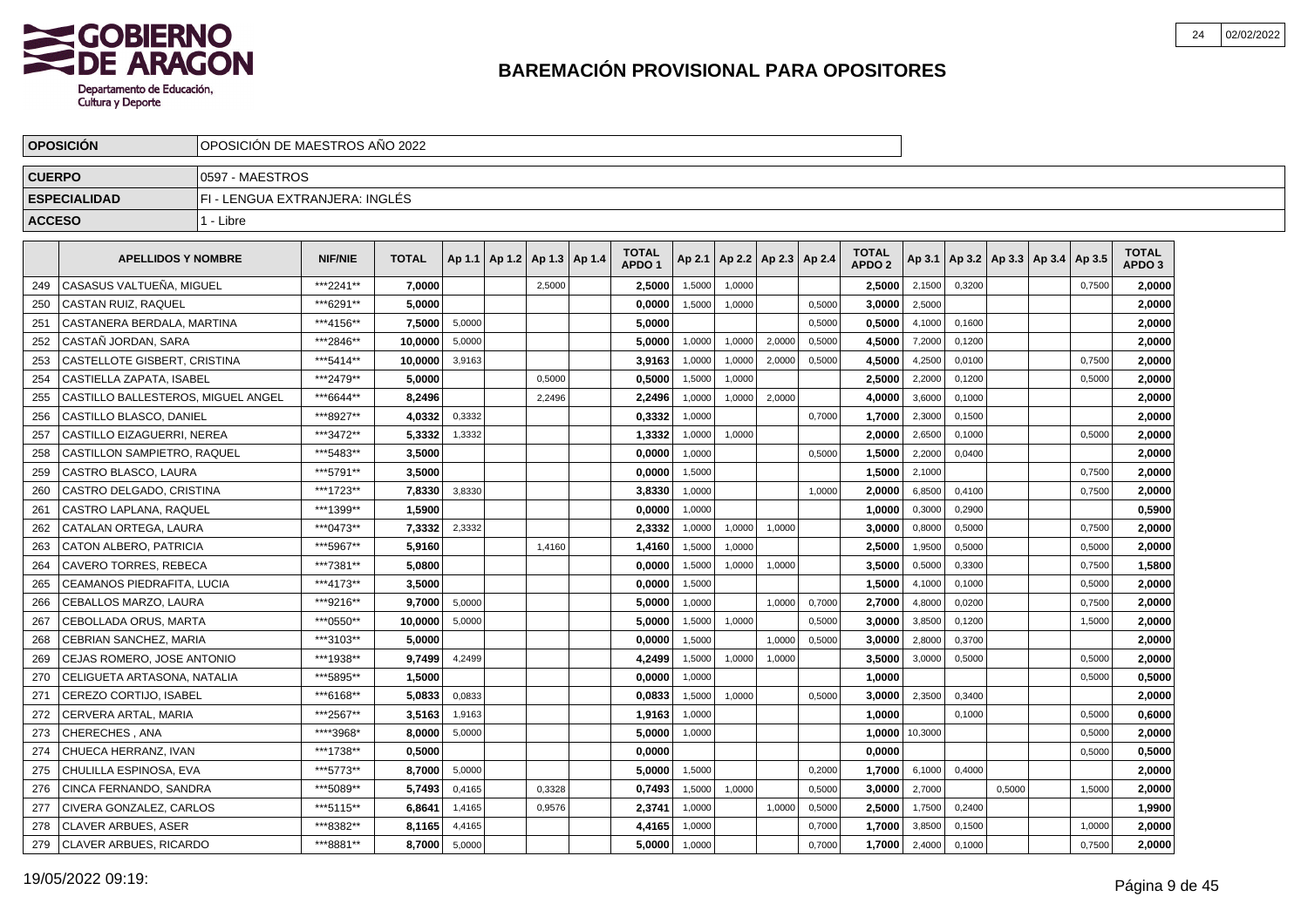

|               | <b>OPOSICION</b>                         | OPOSICION DE MAESTROS ANO 2022 |                |              |        |                                   |        |                                   |        |                          |        |        |                                   |        |        |                                   |        |                                   |  |
|---------------|------------------------------------------|--------------------------------|----------------|--------------|--------|-----------------------------------|--------|-----------------------------------|--------|--------------------------|--------|--------|-----------------------------------|--------|--------|-----------------------------------|--------|-----------------------------------|--|
| <b>CUERPO</b> |                                          | 0597 - MAESTROS                |                |              |        |                                   |        |                                   |        |                          |        |        |                                   |        |        |                                   |        |                                   |  |
|               | <b>ESPECIALIDAD</b>                      | FI - LENGUA EXTRANJERA: INGLÉS |                |              |        |                                   |        |                                   |        |                          |        |        |                                   |        |        |                                   |        |                                   |  |
| <b>ACCESO</b> |                                          | 1 - Libre                      |                |              |        |                                   |        |                                   |        |                          |        |        |                                   |        |        |                                   |        |                                   |  |
|               | <b>APELLIDOS Y NOMBRE</b>                |                                | <b>NIF/NIE</b> | <b>TOTAL</b> |        | Ap 1.1   Ap 1.2   Ap 1.3   Ap 1.4 |        | <b>TOTAL</b><br>APDO <sub>1</sub> | Ap 2.1 | Ap 2.2   Ap 2.3   Ap 2.4 |        |        | <b>TOTAL</b><br>APDO <sub>2</sub> | Ap 3.1 |        | Ap 3.2   Ap 3.3   Ap 3.4   Ap 3.5 |        | <b>TOTAL</b><br>APDO <sub>3</sub> |  |
| 280           | <b>CLEMENTE CUARTERO, ELENA</b>          |                                | ***5615**      | 5,3332       | 1,3332 |                                   |        | 1,3332                            | 1,5000 |                          |        | 0,5000 | 2,0000                            | 3,4500 | 0,2500 |                                   |        | 2,0000                            |  |
| 281           | <b>CLEMENTE LAGRAVA, LAURA</b>           |                                | ***6096**      | 3.5100       |        |                                   |        | 0.0000                            | 1,5000 |                          | 1,0000 | 0,2000 | 2.7000                            |        | 0,0600 |                                   | 0,7500 | 0,8100                            |  |
| 282           | <b>CLOUX VALLE, PILAR</b>                |                                | ***7953**      | 5.0697       | 0.7497 |                                   |        | 0.7497                            | 1,5000 |                          | 1.0000 |        | 2.5000                            | 1,2000 | 0,1200 |                                   | 0,5000 | 1.8200                            |  |
| 283           | <b>COBETA ROMEO, PATRICIA</b>            |                                | ***0323**      | 7,9163       | 2,9163 |                                   |        | 2,9163                            | 1,5000 | 1,0000                   |        | 0,5000 | 3,0000                            | 1,3000 | 0,1000 |                                   | 0,7500 | 2,0000                            |  |
| 284           | COBOS PLANILLO, CRISTINA                 |                                | ***9020**      | 8,9998       | 3,4998 |                                   |        | 3,4998                            | 1,0000 | 1,0000                   | 1,0000 | 0,5000 | 3,5000                            | 3,2000 | 0,1500 |                                   |        | 2,0000                            |  |
| 285           | <b>COBOS REDRADO, IRENE</b>              |                                | ***0872**      | 4,0000       |        |                                   |        | 0,0000                            | 1,5000 |                          |        | 0,5000 | 2,0000                            | 2,6500 |        |                                   | 0,7500 | 2,0000                            |  |
| 286           | COLLADO ARROYO, LAURA                    |                                | ***2492**      | 7,8741       | 1,4165 |                                   | 0,4576 | 1,8741                            | 1,5000 | 1,0000                   | 1,0000 | 0,5000 | 4,0000                            | 3,8000 | 0,3700 |                                   | 0,7500 | 2,0000                            |  |
| 287           | COLMENAREJO GARCIA, ALICIA DEL<br>CARMEN |                                | ***8163**      | 0.8000       |        |                                   |        | 0,0000                            |        |                          |        |        | 0.0000                            | 0,7000 | 0,1000 |                                   |        | 0,8000                            |  |
| 288           | CONDE ALVAREZ, IRENE                     |                                | ***8161**      | 2,5000       |        |                                   |        | 0,0000                            |        |                          |        | 0,5000 | 0,5000                            | 2,7500 |        |                                   |        | 2,0000                            |  |
| 289           | CONDE GONZALEZ, MARIA DE LOS<br>ANGELES  |                                | ***7097**      | 1,5000       |        |                                   |        | 0,0000                            | 1,0000 |                          |        |        | 1,0000                            |        |        |                                   | 0,5000 | 0,5000                            |  |
| 290           | <b>CONDE PIRACES, JAVIER</b>             |                                | ***6245**      | 2,6400       |        |                                   |        | 0,0000                            | 1,5000 |                          |        |        | 1,5000                            | 0,6000 | 0,0400 |                                   | 0,5000 | 1,1400                            |  |
| 291           | CONESA SIMON, VIRGINIA                   |                                | ***5185**      | 9,2497       | 3,7497 |                                   |        | 3,7497                            | 1,0000 | 1,0000                   | 1,0000 | 0,5000 | 3,5000                            | 4,2000 | 0,5000 |                                   |        | 2,0000                            |  |
| 292           | CONTE MARTINEZ, PALOMA                   |                                | ***5221**      | 3,5000       |        |                                   |        | 0,0000                            | 1,0000 |                          |        | 0,5000 | 1,5000                            | 3,0000 |        |                                   |        | 2,0000                            |  |
| 293           | CORDOBA JIMENEZ, ALBERTO                 |                                | ***9085**      | 5,5348       |        |                                   | 2,1248 | 2,1248                            |        | 1,0000                   | 1,0000 |        | 2,0000                            | 0,9000 | 0,0100 |                                   | 0,5000 | 1,4100                            |  |
| 294           | <b>CORED SOS, ANGELA</b>                 |                                | ***7225**      | 3,5000       |        |                                   |        | 0,0000                            | 1,5000 |                          |        |        | 1,5000                            | 2,7500 |        |                                   | 0,5000 | 2,0000                            |  |
| 295           | CORELLA BENEDICTO, ALBA MARINA           |                                | ***6033**      | 10,0000      | 3,6664 |                                   | 0,6664 | 4,3328                            | 1,5000 | 1,0000                   | 1,0000 | 1,0000 | 4,5000                            | 7,3000 | 0,5000 |                                   | 0,7500 | 2,0000                            |  |
| 296           | CORTADA LOPEZ, CRISTINA                  |                                | ***9031**      | 9.0000       | 5,0000 |                                   |        | 5,0000                            | 1,0000 |                          | 1,0000 |        | 2,0000                            | 5,4500 | 0,0900 |                                   |        | 2,0000                            |  |
| 297           | CORTES ESCORIHUELA, M. LUISA             |                                | ***8367**      | 9.5000       | 5,0000 |                                   |        | 5.0000                            | 1,0000 |                          | 1,0000 | 0,5000 | 2.5000                            | 4,3000 | 0,5000 |                                   |        | 2,0000                            |  |
| 298           | COS RODRIGUEZ, ALFONSO                   |                                | ***7362**      | 6.3666       | 1,1666 |                                   |        | 1,1666                            | 1,5000 | 1,0000                   |        | 0,7000 | 3.2000                            | 5,5000 |        |                                   | 0,7500 | 2,0000                            |  |
| 299           | COTAINA PUERTAS, ANA CAROLINA            |                                | ***9809**      | 5.0325       | 0.4165 |                                   | 0.4160 | 0,8325                            | 1.0000 |                          | 1,0000 | 0,2000 | 2.2000                            | 1,6000 | 0.4400 |                                   | 0.7500 | 2,0000                            |  |
| 300           | COTS GONZALEZ, LAURA                     |                                | ***8803**      | 2.0000       |        |                                   |        | 0.0000                            |        | 1,0000                   |        |        | 1.0000                            | 0,2500 |        |                                   | 0.7500 | 1,0000                            |  |
| 301           | <b>CRESPO COMERAS, BEATRIZ</b>           |                                | ***0431**      | 1.5000       |        |                                   |        | 0.0000                            | 1,0000 |                          |        | 0.5000 | 1.5000                            |        |        |                                   |        | 0.0000                            |  |
| 302           | <b>CRESPO ESCRICHE, ROSA MARIA</b>       |                                | ***5063**      | 9,5000       | 5,0000 |                                   |        | 5,0000                            | 1,0000 | 1,0000                   |        | 0,5000 | 2,5000                            | 7,1500 | 0,5000 |                                   | 0,7500 | 2,0000                            |  |
| 303           | CRESPO HERNANDEZ, MARIA                  |                                | ***0294**      | 6,2912       |        |                                   | 0,7912 | 0,7912                            | 1,5000 | 1,0000                   | 1,0000 |        | 3,5000                            | 8,9000 | 0,5000 |                                   | 0,5000 | 2,0000                            |  |
| 304           | CRUSELLAS RODRIGUEZ, MARIA               |                                | ***8655**      | 4,2080       |        |                                   | 1,2080 | 1,2080                            | 1,0000 |                          |        |        | 1,0000                            | 0,8500 | 0,5000 |                                   | 1,2500 | 2,0000                            |  |
| 305           | CRUZ BURGOS, MARIA                       |                                | ***8489**      | 1,5000       |        |                                   |        | 0,0000                            | 1,5000 |                          |        |        | 1,5000                            |        |        |                                   |        | 0,0000                            |  |
| 306           | <b>CUARTERO ALMAU, PAULA</b>             |                                | ***6968**      | 3,3500       |        |                                   |        | 0,0000                            | 1,0000 |                          |        | 0,5000 | 1,5000                            | 1,8500 |        |                                   |        | 1,8500                            |  |
| 307           | CUARTERO DE LOS RIOS, CARLOS             |                                | ***9767**      | 5,4164       | 1,3332 |                                   | 0,0832 | 1,4164                            | 1,0000 | 1,0000                   |        |        | 2,0000                            | 4,0500 | 0,5000 |                                   | 0,5000 | 2,0000                            |  |
| 308           | CUARTERO MAYAYO, VERONICA                |                                | ***2880**      | 5,7499       | 1,2499 |                                   |        | 1,2499                            | 1,0000 | 1,0000                   |        | 0,5000 | 2,5000                            | 2,5000 | 0,0100 |                                   | 0,7500 | 2,0000                            |  |
| 309           | <b>CUARTERO SANCHEZ, MONICA</b>          |                                | ***8877**      | 8.0000       | 5,0000 |                                   |        | 5.0000                            | 1,0000 |                          |        |        | 1,0000                            | 7,2500 | 0,5000 |                                   | 0,5000 | 2,0000                            |  |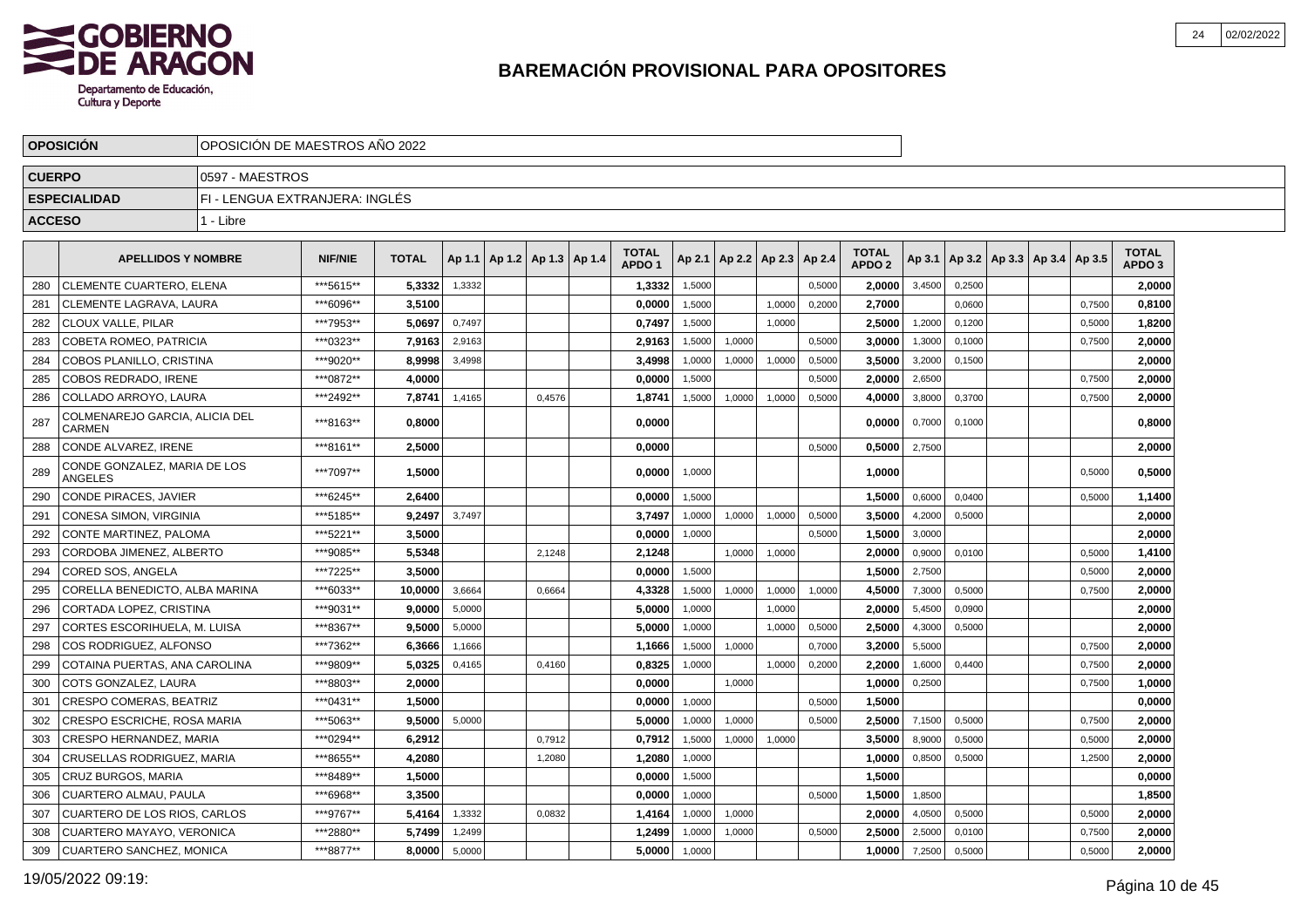

|               | <b>OPOSICION</b>                       | OPOSICION DE MAESTROS ANO 2022 |                |              |        |                                   |        |                                   |        |                          |        |        |                                   |         |        |        |                                            |        |                                   |  |
|---------------|----------------------------------------|--------------------------------|----------------|--------------|--------|-----------------------------------|--------|-----------------------------------|--------|--------------------------|--------|--------|-----------------------------------|---------|--------|--------|--------------------------------------------|--------|-----------------------------------|--|
| <b>CUERPO</b> |                                        | I0597 - MAESTROS               |                |              |        |                                   |        |                                   |        |                          |        |        |                                   |         |        |        |                                            |        |                                   |  |
|               | <b>ESPECIALIDAD</b>                    | FI - LENGUA EXTRANJERA: INGLES |                |              |        |                                   |        |                                   |        |                          |        |        |                                   |         |        |        |                                            |        |                                   |  |
| <b>ACCESO</b> |                                        | 1 - Libre                      |                |              |        |                                   |        |                                   |        |                          |        |        |                                   |         |        |        |                                            |        |                                   |  |
|               | <b>APELLIDOS Y NOMBRE</b>              |                                | <b>NIF/NIE</b> | <b>TOTAL</b> |        | Ap 1.1   Ap 1.2   Ap 1.3   Ap 1.4 |        | <b>TOTAL</b><br>APDO <sub>1</sub> | Ap 2.1 | Ap 2.2   Ap 2.3   Ap 2.4 |        |        | <b>TOTAL</b><br>APDO <sub>2</sub> |         |        |        | Ap 3.1   Ap 3.2   Ap 3.3   Ap 3.4   Ap 3.5 |        | <b>TOTAL</b><br>APDO <sub>3</sub> |  |
| 310           | <b>I CUENCA RUBIO. CARMEN</b>          |                                | ***0132**      | 3.5000       |        |                                   |        | 0.0000                            | 1,0000 |                          |        | 0,5000 | 1.5000                            | 2,7000  |        |        |                                            |        | 2.0000                            |  |
| 311           | CULEBRAS CASTELLO, JUAN                |                                | ***5707**      | 3,0000       |        |                                   |        | 0,0000                            | 1,0000 |                          |        |        | 1,0000                            | 1,5500  |        |        |                                            | 0,7500 | 2,0000                            |  |
| 312           | I DAN . RALUCA IOANA                   |                                | ****3851*      | 5,2497       | 0,7497 |                                   |        | 0,7497                            | 1,0000 |                          | 1,0000 | 0,5000 | 2,5000                            | 8,5000  | 0.2500 |        |                                            |        | 2,0000                            |  |
| 313           | DE ARCE LIROZ, MARTA                   |                                | ***7405**      | 7,2080       |        |                                   | 2,2080 | 2,2080                            | 1,0000 | 1,0000                   | 1,0000 |        | 3,0000                            | 10,2500 |        |        |                                            | 0,7500 | 2,0000                            |  |
| 314           | I DE ARCE ZARRALUQUI. RAQUEL           |                                | ***0379**      | 6,6893       | 1,4165 |                                   | 1,3328 | 2,7493                            | 1,5000 |                          | 1,0000 |        | 2,5000                            | 0,5000  | 0,1900 |        |                                            | 0,7500 | 1,4400                            |  |
| 315           | I DE DIEGO GRACIA. TANIA               |                                | ***3285**      | 4.5916       |        |                                   | 0,5416 | 0.5416                            | 1,5000 | 1,0000                   |        |        | 2.5000                            | 0,6500  | 0,1500 |        |                                            | 0,7500 | 1,5500                            |  |
| 316           | DE LA CRUZ BRAOJOS, MARCOS<br>FERNANDO |                                | ***3774**      | 9.5831       | 3,5831 |                                   |        | 3,5831                            | 1,5000 | 1,0000                   | 1.0000 | 0,5000 | 4.0000                            | 2,8000  |        | 0.5000 |                                            | 0.7500 | 2,0000                            |  |
| 317           | DE LA CRUZ CARRIQUIRI, DAVID           |                                | ***6042**      | 4,0000       |        |                                   |        | 0,0000                            | 1,5000 |                          |        | 0,5000 | 2,0000                            | 8,0500  | 0,1000 |        |                                            |        | 2,0000                            |  |
| 318           | I DE LA LLANA GARCIA. ANDRES           |                                | ***1195**      | 5.2080       |        |                                   | 2,2080 | 2,2080                            | 1,0000 |                          |        |        | 1.0000                            | 2,3000  | 0,1200 |        |                                            | 0,5000 | 2.0000                            |  |
| 319           | DE LA LLANA GARCIA, ROCIO              |                                | ***1195**      | 3,0000       |        |                                   |        | 0,0000                            | 1,0000 |                          |        |        | 1,0000                            | 2,0000  | 0,2000 |        |                                            | 0,5000 | 2,0000                            |  |
| 320           | DE LA ORDEN MORERA. LIDIA              |                                | ***5956**      | 2,7500       |        |                                   |        | 0,0000                            | 1,5000 |                          |        |        | 1,5000                            | 1,1500  | 0.1000 |        |                                            |        | 1,2500                            |  |
| 321           | I DE LA PEÑA SANCHEZ. PATRICIA         |                                | ***0322**      | 3.6364       |        |                                   | 0,1664 | 0,1664                            | 1,5000 |                          |        |        | 1.5000                            | 1,0500  | 0,1700 |        |                                            | 0,7500 | 1,9700                            |  |
| 322           | DE LA ROSA OBON, LAURA                 |                                | ***4541**      | 5,0833       | 0,0833 |                                   |        | 0,0833                            | 1,5000 |                          | 1,0000 | 0,5000 | 3,0000                            | 2,7500  | 0,1000 |        |                                            |        | 2,0000                            |  |
| 323           | DE LARA ALBIZU, AITOR                  |                                | ***5879**      | 3.5000       |        |                                   |        | 0,0000                            | 1.0000 |                          |        | 0,5000 | 1,5000                            | 2,3500  |        |        |                                            |        | 2,0000                            |  |
| 324           | I DEL CALVARIO PEREZ. JOSE JOAQUIN     |                                | ***8444**      | 10.0000      | 5,0000 |                                   |        | 5.0000                            | 1,5000 | 1,0000                   | 2,0000 | 1,0000 | 5.0000                            | 7,6000  | 0,5000 |        |                                            | 1,5000 | 2.0000                            |  |
| 325           | DEL CAMPO MONZON, DIEGO                |                                | ***9458**      | 8,5000       | 5,0000 |                                   |        | 5,0000                            | 1,0000 |                          |        | 0,5000 | 1,5000                            | 3,0500  | 0,5000 |        |                                            |        | 2,0000                            |  |
| 326           | DEL OLMO PEREZ. ANGELA                 |                                | ***0025**      | 4,2499       | 0,2499 |                                   |        | 0,2499                            | 1,5000 |                          |        | 0,5000 | 2,0000                            | 3,0000  |        |        |                                            | 0,7500 | 2,0000                            |  |
| 327           | <b>IDEL PINO NAVES. ROCIO</b>          |                                | ***5304**      | 5.7000       |        |                                   |        | 0.0000                            | 1,5000 |                          | 2,0000 | 0,2000 | 3.7000                            | 4,9000  | 0,2900 |        |                                            | 0,7500 | 2.0000                            |  |
| 328           | DEL REY MARCOS, ZAIRA                  |                                | ***8941**      | 5,7499       | 1,2499 |                                   |        | 1,2499                            | 1,0000 |                          | 1,0000 | 0,5000 | 2,5000                            | 3,2500  | 0,3000 |        |                                            | 0,7500 | 2,0000                            |  |
| 329           | DEL VALLE LAPEDRA. LORETO              |                                | ***4601**      | 4,2500       |        |                                   |        | 0,0000                            | 1,5000 | 1,0000                   | 1,0000 |        | 3,5000                            |         |        |        |                                            | 0,7500 | 0,7500                            |  |
| 330           | <b>DELGADO GIL, DANIEL</b>             |                                | ***6118**      | 4.5831       | 0.5831 |                                   |        | 0.5831                            | 1,0000 | 1,0000                   |        |        | 2.0000                            | 3,0500  | 0,5000 |        |                                            | 0,5000 | 2.0000                            |  |
| 331           | DELGADO ROLDAN, SANDRA                 |                                | ***2798**      | 4,5000       |        |                                   |        | 0,0000                            | 1,5000 | 1,0000                   |        |        | 2,5000                            | 3,3500  | 0,0300 |        |                                            | 0,5000 | 2,0000                            |  |
| 332           | DELICADO CERREJON, MARIA               |                                | ***7158**      | 1,1000       |        |                                   |        | 0,0000                            | 1.0000 |                          |        |        | 1.0000                            |         | 0.1000 |        |                                            |        | 0,1000                            |  |
| 333           | DIAZ CAMPILLO, MARIA IZARBE            |                                | ***5722**      | 6,8332       | 3,3332 |                                   |        | 3,3332                            | 1.0000 |                          |        | 0.5000 | 1,5000                            | 3,7500  | 0.1100 |        |                                            | 0.7500 | 2,0000                            |  |
| 334           | DIAZ LOU, YOLANDA                      |                                | ***0932**      | 5,8330       | 0,8330 |                                   |        | 0,8330                            | 1,5000 | 1,0000                   |        | 0,5000 | 3.0000                            | 2,5500  |        |        |                                            | 1,5000 | 2.0000                            |  |
| 335           | DIAZ DEL CAMPO HERNANDO, MIRIAM        |                                | ***9401**      | 4.5000       |        |                                   |        | 0.0000                            | 1,5000 |                          | 1,0000 |        | 2.5000                            | 2,0500  |        |        |                                            | 0,5000 | 2.0000                            |  |
| 336           | DIEZ MARTINEZ, MARIA PILAR             |                                | ***9782**      | 8,5000       | 5,0000 |                                   |        | 5,0000                            | 1,5000 |                          |        |        | 1,5000                            | 2,1500  | 0,0300 |        |                                            | 1,0000 | 2,0000                            |  |
| 337           | DIEZ MORLANA, MARTA                    |                                | ***6232**      | 6,5000       | 1,0000 |                                   |        | 1,0000                            | 1,0000 | 1,0000                   | 1,0000 | 0,5000 | 3,5000                            | 2,1500  | 0,1200 |        |                                            |        | 2,0000                            |  |
| 338           | DIEZ REVIRIEGO. ESTER                  |                                | ***7272**      | 3.0000       |        |                                   |        | 0,0000                            | 1,0000 |                          |        |        | 1.0000                            | 2,6000  | 0,0600 |        |                                            | 0,7500 | 2,0000                            |  |
| 339           | DIEZ VALLEJO, LAURA                    |                                | ***9267**      | 9,5000       | 5,0000 |                                   |        | 5,0000                            | 1,0000 |                          | 1,0000 | 0,5000 | 2,5000                            | 1,7000  | 0,3600 |        |                                            | 0,5000 | 2,0000                            |  |
| 340           | <b>IDIMAS BUENO. SONSOLES</b>          |                                | ***7603**      | 4.0000       |        |                                   |        | 0,0000                            | 1,5000 |                          |        | 0,5000 | 2.0000                            | 2,5000  | 0,0200 | 0,5000 |                                            |        | 2,0000                            |  |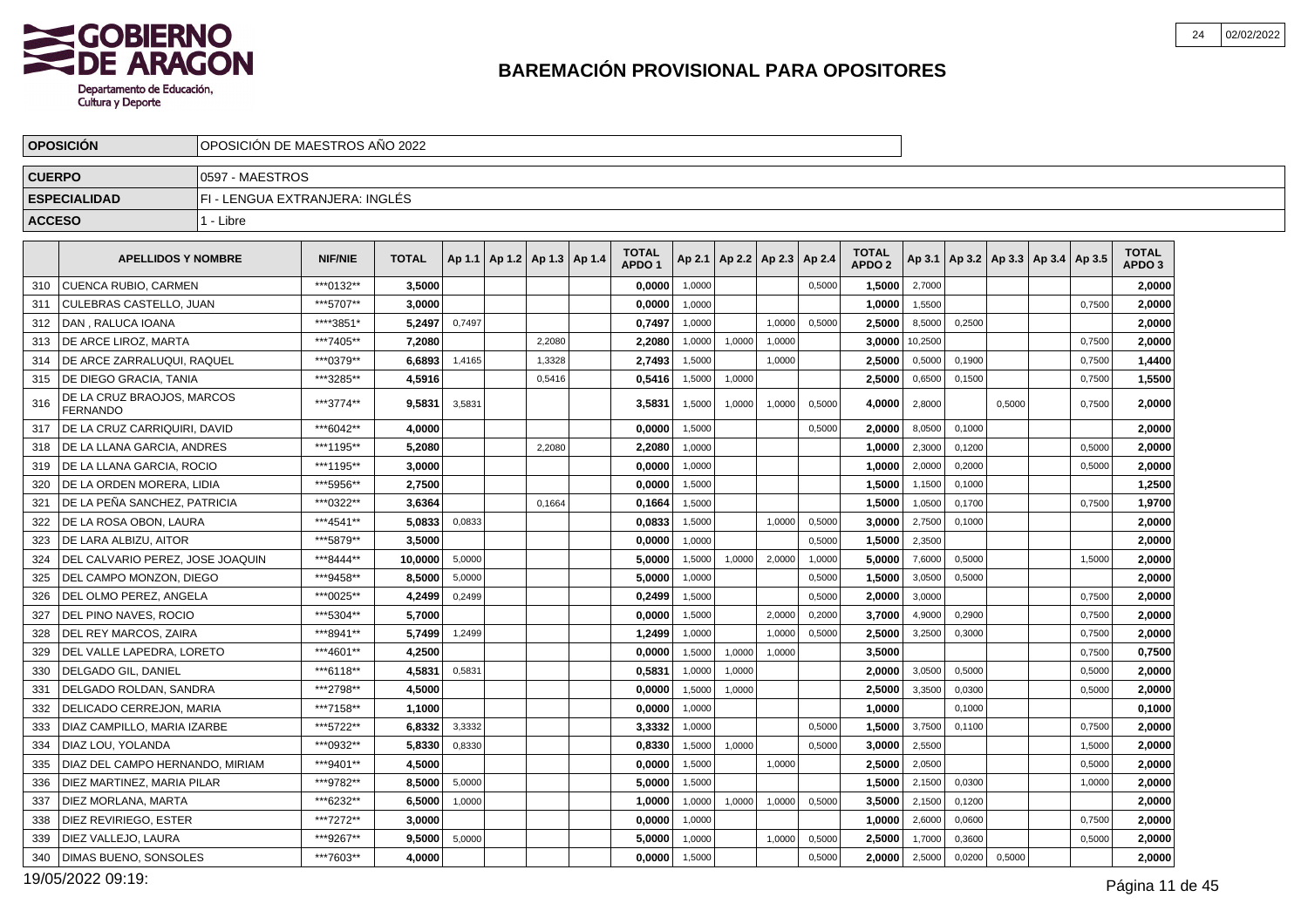

|               | <b>OPOSICION</b>                 | OPOSICION DE MAESTROS ANO 2022 |                |              |        |                          |        |                                   |        |                          |        |        |                                   |        |        |                                   |        |                                   |  |
|---------------|----------------------------------|--------------------------------|----------------|--------------|--------|--------------------------|--------|-----------------------------------|--------|--------------------------|--------|--------|-----------------------------------|--------|--------|-----------------------------------|--------|-----------------------------------|--|
| <b>CUERPO</b> |                                  | 0597 - MAESTROS                |                |              |        |                          |        |                                   |        |                          |        |        |                                   |        |        |                                   |        |                                   |  |
|               | <b>ESPECIALIDAD</b>              | FI - LENGUA EXTRANJERA: INGLÉS |                |              |        |                          |        |                                   |        |                          |        |        |                                   |        |        |                                   |        |                                   |  |
| <b>ACCESO</b> |                                  | 1 - Libre                      |                |              |        |                          |        |                                   |        |                          |        |        |                                   |        |        |                                   |        |                                   |  |
|               | <b>APELLIDOS Y NOMBRE</b>        |                                | <b>NIF/NIE</b> | <b>TOTAL</b> | Ap 1.1 | Ap 1.2   Ap 1.3   Ap 1.4 |        | <b>TOTAL</b><br>APDO <sub>1</sub> | Ap 2.1 | Ap 2.2   Ap 2.3   Ap 2.4 |        |        | <b>TOTAL</b><br>APDO <sub>2</sub> | Ap 3.1 |        | Ap 3.2   Ap 3.3   Ap 3.4   Ap 3.5 |        | <b>TOTAL</b><br>APDO <sub>3</sub> |  |
| 341           | DOMEQUE ZARAGOZANO, NATALIA      |                                | ***0475**      | 8,0000       | 5,0000 |                          |        | 5,0000                            | 1,0000 |                          |        |        | 1,0000                            | 4,9500 | 0,2500 |                                   | 0,5000 | 2,0000                            |  |
| 342           | DOMINGO HERNANDEZ, MARIA         |                                | ***5139**      | 1,3800       |        |                          |        | 0,0000                            | 1,0000 |                          |        |        | 1,0000                            |        | 0,3800 |                                   |        | 0,3800                            |  |
| 343           | DOMINGO IBAÑEZ, CARLOS           |                                | ***4559**      | 7.6659       | 0,9163 | 1,7496                   |        | 2.6659                            | 1,5000 |                          | 1.0000 | 0.5000 | 3.0000                            | 2,6500 | 0.5000 |                                   |        | 2.0000                            |  |
| 344           | DOMINGO VALERO, DIEGO            |                                | ***4234**      | 7.5500       | 5,0000 |                          |        | 5.0000                            | 1,0000 |                          |        |        | 1.0000                            | 1,0500 | 0,5000 |                                   |        | 1,5500                            |  |
| 345           | DOMINGUEZ GARCIA, ALVARO         |                                | ***3886**      | 4.0000       |        |                          |        | 0.0000                            | 1,0000 | 1,0000                   |        |        | 2.0000                            | 1,5000 |        |                                   | 0,7500 | 2,0000                            |  |
| 346           | DOMPER MORALES, ARANCHA          |                                | ***4670**      | 9,4163       | 2,9163 |                          |        | 2,9163                            | 1,5000 |                          | 2,0000 | 1,0000 | 4,5000                            | 3,5000 |        |                                   | 0,7500 | 2,0000                            |  |
| 347           | DONAIRE DEL YERRO, JESUS         |                                | ***7043**      | 7,3330       | 3,8330 |                          |        | 3,8330                            | 1,0000 |                          |        | 0,5000 | 1,5000                            | 2,4500 | 0,1800 |                                   |        | 2,0000                            |  |
| 348           | <b>DUARTE BARATO, ARANTXA</b>    |                                | ***9963**      | 4,5833       | 0,0833 |                          |        | 0,0833                            | 1,5000 |                          | 1,0000 |        | 2,5000                            | 1,5500 | 0,3200 |                                   | 0,7500 | 2,0000                            |  |
| 349           | DUESO LOSCERTALES, ALEJANDRO     |                                | ***2086**      | 4,0833       | 0,0833 |                          |        | 0,0833                            | 1,5000 |                          |        | 0,5000 | 2,0000                            | 2,1000 |        |                                   |        | 2,0000                            |  |
| 350           | DUQUE ARPAL, LORENA              |                                | ***6092**      | 2,6000       |        |                          |        | 0,0000                            | 1,5000 |                          |        |        | 1,5000                            | 0,1500 | 0,4500 |                                   | 0,5000 | 1,1000                            |  |
| 351           | DURAN SOLANAS, VIOLETA           |                                | ***1824**      | 5,9165       | 1.4165 |                          |        | 1,4165                            | 1.0000 | 1.0000                   |        | 0.5000 | 2,5000                            | 2,3500 | 0.0300 |                                   |        | 2,0000                            |  |
| 352           | <b>ECHEANDIA LEON, LEIRE</b>     |                                | ***5833**      | 4,4200       |        |                          |        | 0.0000                            | 1,5000 | 1.0000                   |        |        | 2.5000                            | 0,6500 | 0.2700 |                                   | 1.0000 | 1,9200                            |  |
| 353           | ECHEVARRIA SAZ. LETICIA          |                                | ***9530**      | 9.5000       | 5,0000 |                          |        | 5.0000                            | 1,0000 |                          | 1,0000 | 0,5000 | 2.5000                            | 5,7000 |        |                                   |        | 2,0000                            |  |
| 354           | EGEA AURIA, ALBA                 |                                | ***5967**      | 6,2499       | 1,2499 |                          |        | 1,2499                            | 1,5000 |                          | 1,0000 | 0,5000 | 3.0000                            | 2,5500 |        |                                   | 0,7500 | 2,0000                            |  |
| 355           | EL HAR RAK OUTMANE. YOUSSRA      |                                | ***2968**      | 1,5000       |        |                          |        | 0,0000                            | 1,0000 |                          |        |        | 1,0000                            |        |        |                                   | 0,5000 | 0,5000                            |  |
| 356           | ELENA PUYAL, ENRIQUE             |                                | ***6605**      | 5,1499       | 2,2499 |                          |        | 2,2499                            | 1,0000 |                          |        | 0,2000 | 1,2000                            | 0,9500 |        |                                   | 0,7500 | 1,7000                            |  |
| 357           | ELIPE BERGES, ANDREA             |                                | ***0440**      | 6,5833       | 2,0833 |                          |        | 2,0833                            | 1,0000 | 1,0000                   |        | 0,5000 | 2,5000                            | 2,1500 | 0,2500 |                                   | 0,7500 | 2,0000                            |  |
| 358           | ELVIRA MARTIN, ALEJANDRO         |                                | ***2808**      | 4,5000       |        |                          |        | 0,0000                            | 1,5000 | 1,0000                   |        |        | 2,5000                            | 3,1500 | 0,1300 |                                   | 0,5000 | 2,0000                            |  |
| 359           | ELVIRA PINDADO, MARIA AURORA     |                                | ***2956**      | 5,5000       |        |                          |        | 0,0000                            | 1,5000 |                          | 2,0000 |        | 3,5000                            | 3,9500 | 0,2100 |                                   |        | 2,0000                            |  |
| 360           | EMBID RUBIO, ALBA                |                                | ***6086**      | 5.1249       | 0.0833 |                          | 0.0416 | 0,1249                            | 1,5000 | 1,0000                   |        | 0.5000 | 3.0000                            | 2,7000 | 0.2800 |                                   |        | 2,0000                            |  |
| 361           | ERDOZAIN URTASUN. DANIEL NICOLAS |                                | ***1039**      | 3,5416       |        |                          | 0.0416 | 0.0416                            | 1,0000 |                          |        | 0,5000 | 1.5000                            | 3,0500 |        |                                   |        | 2.0000                            |  |
| 362           | ESCALONA OSTALE, TANIA           |                                | ***1697**      | 7.4165       | 1,4165 |                          |        | 1.4165                            | 1,5000 | 1,0000                   | 1,0000 | 0,5000 | 4,0000                            | 2,2500 | 0,5000 |                                   |        | 2,0000                            |  |
| 363           | ESCANILLA FERNANDEZ, SERGIO      |                                | ***6560**      | 9,5000       | 5,0000 |                          |        | 5,0000                            | 1,5000 |                          |        | 1,0000 | 2,5000                            | 3,0500 |        |                                   | 0,7500 | 2,0000                            |  |
| 364           | ESCANILLA ROCA, ANA              |                                | ***4005**      | 4,5000       |        |                          |        | 0,0000                            | 1,5000 | 1,0000                   |        |        | 2,5000                            | 2,0000 | 0,5000 |                                   | 0,7500 | 2,0000                            |  |
| 365           | ESCARIO MUR, MARIA ELISENDA      |                                | ***1655**      | 9,5000       | 5,0000 |                          |        | 5,0000                            | 1,0000 |                          | 1,0000 | 0,5000 | 2,5000                            | 4,5000 | 0,5000 |                                   | 0,7500 | 2,0000                            |  |
| 366           | <b>ESCARTIN ARA, DAVID</b>       |                                | ***5368**      | 9,0000       | 5,0000 |                          |        | 5,0000                            | 1,5000 |                          |        | 0,5000 | 2,0000                            | 2,5500 | 0,2400 |                                   | 1,0000 | 2,0000                            |  |
| 367           | <b>ESCOLAN GUIRAL, ELENA</b>     |                                | ***7013**      | 7,2080       |        |                          | 2,2080 | 2,2080                            | 1,5000 |                          | 1,0000 | 0,5000 | 3,0000                            | 3,8500 | 0,1000 |                                   | 1,0000 | 2,0000                            |  |
| 368           | ESCOLANO LUENGO. DANIEL          |                                | ***9544**      | 7,0831       | 2,5831 |                          |        | 2.5831                            | 1.0000 |                          | 1.0000 | 0,5000 | 2,5000                            | 3,5000 |        |                                   |        | 2,0000                            |  |
| 369           | ESCORIHUELA PIQUER, MARIA        |                                | *** 0445**     | 6,0000       |        |                          |        | 0,0000                            | 1,5000 | 1,0000                   | 1,0000 | 0,5000 | 4,0000                            | 7,5000 | 0,2000 |                                   | 0,7500 | 2,0000                            |  |
| 370           | ESCRIBANO MOYA. IZASKUN          |                                | ***6567**      | 7,2490       | 1,1666 | 0,2080                   | 0,3744 | 1,7490                            | 1,0000 |                          | 2,0000 | 0,5000 | 3.5000                            | 3,5000 |        |                                   |        | 2,0000                            |  |
| 371           | ESCUDERO SANCHEZ. JUAN FERNANDO  |                                | ***1252**      | 4,3332       | 0,3332 |                          |        | 0.3332                            | 1,0000 | 1,0000                   |        |        | 2,0000                            | 3,6000 |        |                                   | 0,5000 | 2,0000                            |  |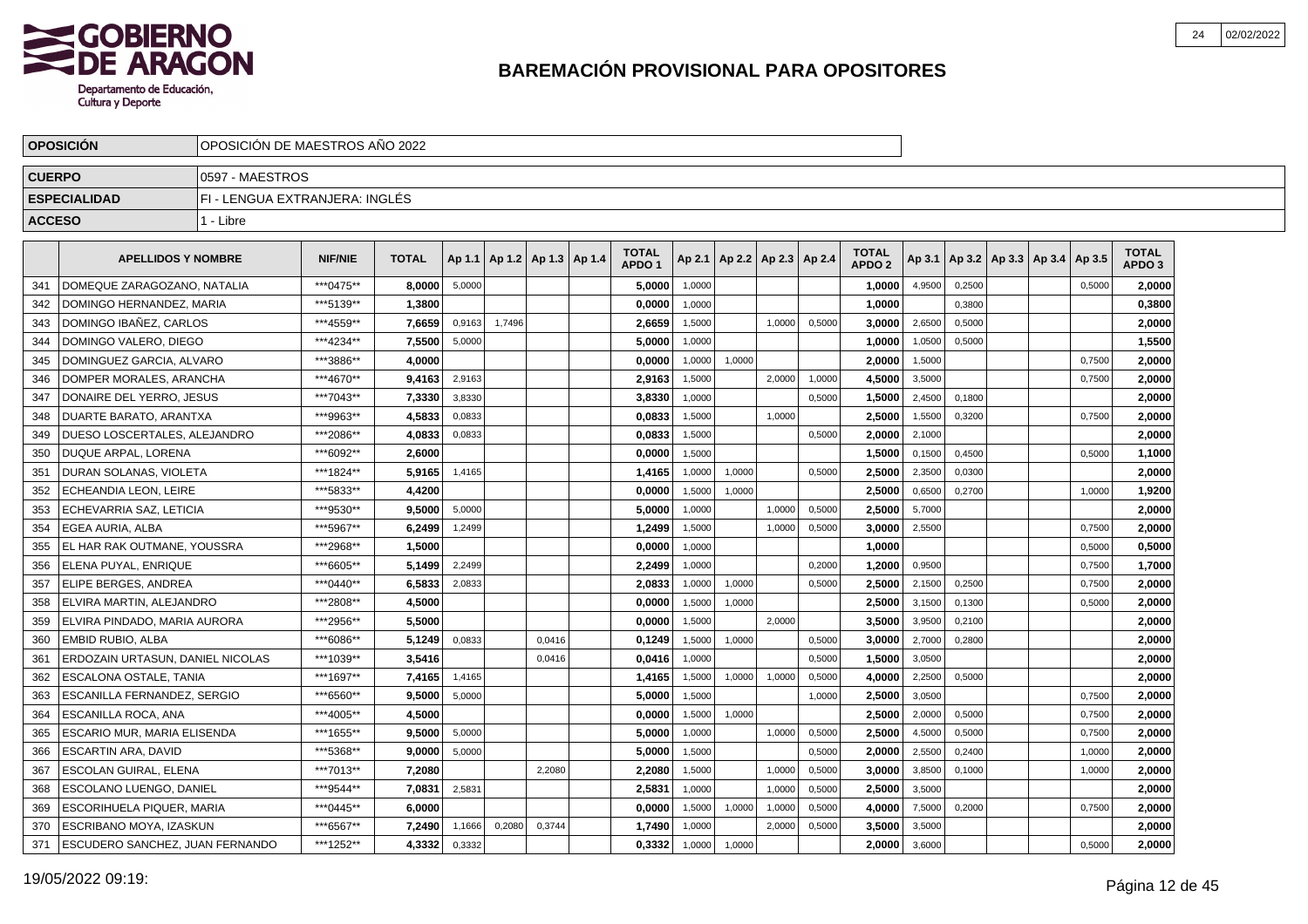

|               | <b>OPOSICION</b>                | OPOSICIÓN DE MAESTROS AÑO 2022 |                |              |        |                                   |        |                                   |        |        |                          |        |                                   |        |        |        |                                   |        |                                   |  |
|---------------|---------------------------------|--------------------------------|----------------|--------------|--------|-----------------------------------|--------|-----------------------------------|--------|--------|--------------------------|--------|-----------------------------------|--------|--------|--------|-----------------------------------|--------|-----------------------------------|--|
| <b>CUERPO</b> |                                 | 0597 - MAESTROS                |                |              |        |                                   |        |                                   |        |        |                          |        |                                   |        |        |        |                                   |        |                                   |  |
|               | <b>ESPECIALIDAD</b>             | FI - LENGUA EXTRANJERA: INGLÉS |                |              |        |                                   |        |                                   |        |        |                          |        |                                   |        |        |        |                                   |        |                                   |  |
| <b>ACCESO</b> |                                 | 1 - Libre                      |                |              |        |                                   |        |                                   |        |        |                          |        |                                   |        |        |        |                                   |        |                                   |  |
|               |                                 |                                |                |              |        |                                   |        |                                   |        |        |                          |        |                                   |        |        |        |                                   |        |                                   |  |
|               | <b>APELLIDOS Y NOMBRE</b>       |                                | <b>NIF/NIE</b> | <b>TOTAL</b> |        | Ap 1.1   Ap 1.2   Ap 1.3   Ap 1.4 |        | <b>TOTAL</b><br>APDO <sub>1</sub> | Ap 2.1 |        | Ap 2.2   Ap 2.3   Ap 2.4 |        | <b>TOTAL</b><br>APDO <sub>2</sub> | Ap 3.1 |        |        | Ap 3.2   Ap 3.3   Ap 3.4   Ap 3.5 |        | <b>TOTAL</b><br>APDO <sub>3</sub> |  |
| 372           | ESCUIN APARICIO, CAROLINA       |                                | ***1896**      | 1.5600       |        |                                   |        | 0.0000                            | 1,0000 |        |                          |        | 1.0000                            |        | 0,0600 |        |                                   | 0,5000 | 0.5600                            |  |
| 373           | ESCUSA YAGO, NOELIA             |                                | ***4994**      | 8,3332       | 3,3332 |                                   |        | 3,3332                            | 1,5000 | 1,0000 |                          | 0.5000 | 3,0000                            | 3,7000 | 0.1400 |        |                                   | 0,7500 | 2,0000                            |  |
| 374           | ESPADA BIELSA, MIGUEL           |                                | ***5136**      | 8.5000       |        |                                   | 2.5000 | 2,5000                            | 1,0000 | 1,0000 | 2,0000                   |        | 4.0000                            | 6,4000 | 0.2200 |        |                                   | 0,5000 | 2,0000                            |  |
| 375           | ESPELETA CUENCA, JORGE          |                                | ***9955**      | 3.0000       |        |                                   |        | 0.0000                            | 1,0000 |        |                          |        | 1,0000                            | 2,3000 | 0,5000 |        |                                   | 0,5000 | 2,0000                            |  |
| 376           | ESPINO OLIVAN, JAVIER           |                                | ***3042**      | 6,2497       | 1,7497 |                                   |        | 1,7497                            | 1,0000 | 1,0000 |                          | 0,5000 | 2,5000                            | 4,4000 | 0,1600 |        |                                   | 0,7500 | 2,0000                            |  |
| 377           | ESQUIU PALU, CAYETANA           |                                | ***0438**      | 1,8500       |        |                                   |        | 0,0000                            | 1,0000 |        |                          |        | 1,0000                            | 0,6500 | 0,2000 |        |                                   |        | 0,8500                            |  |
| 378           | ESTAGE VALENZUELA, SHELMA MARIA |                                | ***1427**      | 5,0000       |        |                                   |        | 0,0000                            | 1,0000 | 1,0000 | 1,0000                   |        | 3,0000                            | 2,5500 | 0,1000 |        |                                   | 0,5000 | 2,0000                            |  |
| 379           | <b>ESTAUN MIRANDA, CELIA</b>    |                                | ***6709**      | 4.6666       | 1,1666 |                                   |        | 1,1666                            | 1,5000 |        |                          |        | 1,5000                            | 6,0500 | 0,5000 |        |                                   | 0,7500 | 2,0000                            |  |
| 380           | ESTEBAN ALONSO. IÑIGO           |                                | ***1887**      | 3.0000       |        |                                   |        | 0.0000                            | 1,0000 |        |                          |        | 1,0000                            | 1,2500 | 0,0500 |        |                                   | 0,7500 | 2,0000                            |  |
| 381           | ESTEBAN BLASCO, ISABEL          |                                | ***4965**      | 1,5000       |        |                                   |        | 0,0000                            | 1,5000 |        |                          |        | 1,5000                            |        |        |        |                                   |        | 0,0000                            |  |
| 382           | ESTEBAN LILAO, JOSE             |                                | ***1993**      | 8,5000       | 5,0000 |                                   |        | 5,0000                            | 1,0000 |        |                          | 0,5000 | 1,5000                            | 7,4000 | 0,5000 |        |                                   | 0,7500 | 2,0000                            |  |
| 383           | <b>ESTEBAN MARTELES, PEDRO</b>  |                                | ***2267**      | 5,1666       | 2,1666 |                                   |        | 2,1666                            | 1,0000 |        |                          |        | 1,0000                            | 2,5500 | 0,1300 |        |                                   | 0,5000 | 2,0000                            |  |
| 384           | ESTEBAN VALVERDE, ANA           |                                | ***5849**      | 5,9998       | 0,4998 |                                   |        | 0,4998                            | 1,0000 | 1,0000 | 1,0000                   | 0,5000 | 3,5000                            | 2,5500 | 0,5000 |        |                                   |        | 2,0000                            |  |
| 385           | ESTEBAN VILLUENDAS, ELENA       |                                | ***6390**      | 3,4700       |        |                                   |        | 0,0000                            | 1,5000 |        | 1,0000                   | 0,5000 | 3,0000                            | 0,3500 | 0,1200 |        |                                   |        | 0,4700                            |  |
| 386           | ESTEBANEZ LOSTAL, MARINA        |                                | ***5998**      | 4.0833       | 0.0833 |                                   |        | 0.0833                            | 1,5000 |        |                          | 0,5000 | 2.0000                            | 2.5000 |        |        |                                   | 0.7500 | 2.0000                            |  |
| 387           | ESTEVA DE ANDRES. ELIA          |                                | ***6857**      | 5.5416       |        | 0.0416                            |        | 0.0416                            | 1.5000 |        | 2.0000                   |        | 3.5000                            | 1,5500 | 0,5000 |        |                                   | 0.5000 | 2,0000                            |  |
| 388           | ESTEVEZ PIÑEIRO. PAULA          |                                | ***6569**      | 4.8332       | 0,3332 |                                   |        | 0,3332                            | 1,5000 | 1,0000 |                          |        | 2,5000                            | 1,6500 |        |        |                                   | 1,2500 | 2,0000                            |  |
| 389           | EZQUERRO CALVO. LAURA           |                                | ***0056**      | 9.0000       | 5,0000 |                                   |        | 5.0000                            | 1,5000 |        |                          | 0,5000 | 2.0000                            | 5,9000 | 0,2300 |        |                                   | 1,0000 | 2,0000                            |  |
| 390           | FABELO MESTO, MANUELA           |                                | ***2256**      | 6,0833       | 0,0833 |                                   |        | 0,0833                            | 1,5000 |        | 2,0000                   | 0,5000 | 4,0000                            | 3,8000 | 0,5000 |        |                                   |        | 2,0000                            |  |
| 391           | FACI MILLAN, BEATRIZ            |                                | ***0576**      | 8,4163       | 3,9163 |                                   |        | 3,9163                            | 1,5000 | 1,0000 |                          |        | 2,5000                            | 3,1500 | 0,0900 |        |                                   | 0,7500 | 2,0000                            |  |
| 392           | FAJO BORDONADA, NEREA           |                                | ***0234**      | 4,4416       |        |                                   | 1,5416 | 1,5416                            | 1,0000 |        |                          | 0,5000 | 1,5000                            | 0,6000 | 0,0500 |        |                                   | 0,7500 | 1,4000                            |  |
| 393           | <b>FAUQUET BARCOS, OLGA</b>     |                                | ***6937**      | 2.6000       |        |                                   |        | 0.0000                            | 1,5000 |        |                          |        | 1.5000                            | 0,6000 |        |        |                                   | 0,5000 | 1,1000                            |  |
| 394           | <b>FELIPE LUCIA, ANDREA</b>     |                                | ***1242**      | 10.0000      | 3,3332 | 0,8328                            |        | 4.1660                            | 1,5000 | 1,0000 | 1,0000                   | 0,5000 | 4.0000                            | 3,3000 | 0,2400 |        |                                   |        | 2,0000                            |  |
| 395           | FERNANDEZ CASTEL, RAQUEL        |                                | ***4906**      | 9,5000       | 5,0000 |                                   |        | 5,0000                            | 1,0000 |        | 1,0000                   | 0,5000 | 2,5000                            | 2,1500 | 0,1700 |        |                                   |        | 2,0000                            |  |
| 396           | FERNANDEZ DE DIEGO, ANA         |                                | ***8005**      | 4,2500       |        |                                   |        | 0,0000                            | 1,5000 | 1,0000 | 1,0000                   |        | 3,5000                            | 0,7500 |        |        |                                   |        | 0,7500                            |  |
| 397           | FERNANDEZ DELCAZO, JORGE LUIS   |                                | ***7799**      | 4,9499       | 1,2499 |                                   |        | 1,2499                            | 1,0000 |        |                          | 0,7000 | 1,7000                            | 2,0500 | 0,5000 |        |                                   |        | 2,0000                            |  |
| 398           | FERNANDEZ DIEZ, ALFREDO         |                                | ***9776**      | 10,0000      | 5,0000 |                                   |        | 5,0000                            | 1,0000 |        | 1,0000                   | 1,0000 | 3,0000                            | 4,1000 | 0,1200 |        |                                   | 0,7500 | 2,0000                            |  |
| 399           | FERNANDEZ GALDEANO, ELISABETH   |                                | ***9434**      | 4,5000       |        |                                   |        | 0,0000                            | 1,0000 |        | 1,0000                   | 0,5000 | 2,5000                            | 2,5000 |        |        |                                   |        | 2,0000                            |  |
| 400           | FERNANDEZ GARCIA, MARTA         |                                | ***7050**      | 4.0000       |        |                                   |        | 0.0000                            | 1,5000 |        |                          | 0,5000 | 2.0000                            | 3,7500 |        | 0.5000 |                                   | 0,7500 | 2,0000                            |  |
| 401           | FERNANDEZ GARCIA, MARTA         |                                | ***9351**      | 4,9165       | 0,4165 |                                   |        | 0,4165                            | 1,0000 |        | 1.0000                   | 0,5000 | 2,5000                            | 3,5000 | 0,2300 |        |                                   | 0.7500 | 2,0000                            |  |
| 402           | FERNANDEZ HERNANDEZ, JAVIER     |                                | ***5746**      | 2.3328       |        |                                   | 0,3328 | 0,3328                            | 1,5000 |        |                          |        | 1,5000                            |        |        |        |                                   | 0,5000 | 0,5000                            |  |
|               |                                 |                                |                |              |        |                                   |        |                                   |        |        |                          |        |                                   |        |        |        |                                   |        |                                   |  |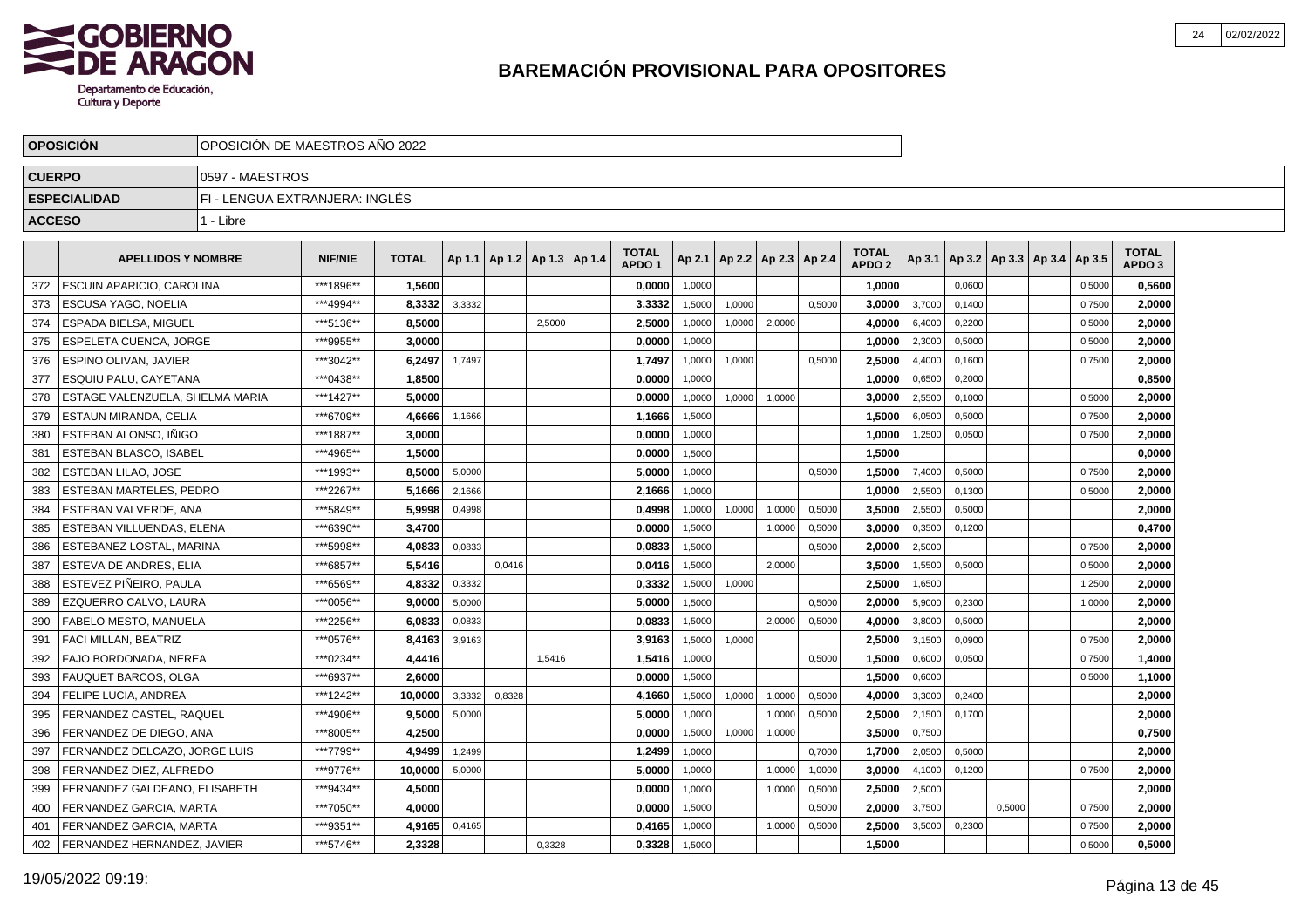

|               | <b>OPOSICION</b>                         |                                | OPOSICION DE MAESTROS ANO 2022 |              |        |                                   |        |  |                                   |        |                          |        |        |                                   |         |        |                                            |        |                                   |  |
|---------------|------------------------------------------|--------------------------------|--------------------------------|--------------|--------|-----------------------------------|--------|--|-----------------------------------|--------|--------------------------|--------|--------|-----------------------------------|---------|--------|--------------------------------------------|--------|-----------------------------------|--|
| <b>CUERPO</b> |                                          | 10597 - MAESTROS               |                                |              |        |                                   |        |  |                                   |        |                          |        |        |                                   |         |        |                                            |        |                                   |  |
|               | <b>ESPECIALIDAD</b>                      | FI - LENGUA EXTRANJERA: INGLÉS |                                |              |        |                                   |        |  |                                   |        |                          |        |        |                                   |         |        |                                            |        |                                   |  |
| <b>ACCESO</b> |                                          | 1 - Libre                      |                                |              |        |                                   |        |  |                                   |        |                          |        |        |                                   |         |        |                                            |        |                                   |  |
|               | <b>APELLIDOS Y NOMBRE</b>                |                                | <b>NIF/NIE</b>                 | <b>TOTAL</b> |        | Ap 1.1   Ap 1.2   Ap 1.3   Ap 1.4 |        |  | <b>TOTAL</b><br>APDO <sub>1</sub> | Ap 2.1 | Ap 2.2   Ap 2.3   Ap 2.4 |        |        | <b>TOTAL</b><br>APDO <sub>2</sub> |         |        | Ap 3.1   Ap 3.2   Ap 3.3   Ap 3.4   Ap 3.5 |        | <b>TOTAL</b><br>APDO <sub>3</sub> |  |
| 403           | FERNANDEZ IZCUE, NAHIA                   |                                | ***0515**                      | 5,5000       |        |                                   |        |  | 0,0000                            | 1,5000 | 1,0000                   |        | 1,0000 | 3,5000                            | 2,0000  |        | 0,5000                                     |        | 2,0000                            |  |
| 404           | FERNANDEZ MARTINEZ. LUIS ENRIQUE         |                                | *** 5448**                     | 9.2000       | 5,0000 |                                   |        |  | 5,0000                            | 1,0000 |                          | 1,0000 | 0,2000 | 2.2000                            | 6,0000  | 0,5000 |                                            | 0,5000 | 2,0000                            |  |
| 405           | FERNANDEZ MONFORTE, RUBEN                |                                | ***3563**                      | 7.0000       | 5,0000 |                                   |        |  | 5.0000                            |        |                          |        |        | 0.0000                            | 5,5000  | 0.3800 |                                            |        | 2.0000                            |  |
| 406           | FERNANDEZ NAVARRO, OLGA                  |                                | ***7012**                      | 6,5000       |        |                                   | 2,5000 |  | 2,5000                            | 1,0000 |                          | 1,0000 |        | 2,0000                            | 9,2500  | 0,3700 |                                            | 0,5000 | 2,0000                            |  |
| 407           | FERNANDEZ DE HEREDIA LANGARITA.<br>MARIA |                                | ***9846**                      | 8,0000       | 5,0000 |                                   |        |  | 5,0000                            | 1,0000 |                          |        |        | 1,0000                            | 3,3000  | 0,0800 |                                            | 0,7500 | 2,0000                            |  |
| 408           | FERNANDO FERREIRO, ALBERTO               |                                | ***3490**                      | 9,2000       | 5,0000 |                                   |        |  | 5,0000                            | 1.5000 |                          |        | 0,7000 | 2,2000                            | 4,7500  | 0.5000 |                                            | 0,7500 | 2,0000                            |  |
| 409           | FERREIRA BARRANCA, GLORIA                |                                | ***8533**                      | 4,9165       | 0,4165 |                                   |        |  | 0,4165                            | 1,5000 | 1,0000                   |        |        | 2,5000                            | 1,8000  |        |                                            | 0,7500 | 2,0000                            |  |
| 410           | FERRER BLASCO, GABRIELA                  |                                | ***4973**                      | 8,0831       | 2,5831 |                                   | 1.0000 |  | 3,5831                            | 1,0000 | 1.0000                   |        | 0.5000 | 2,5000                            | 2,7500  | 0,5000 |                                            | 0,7500 | 2,0000                            |  |
| 411           | FERRER CHECA, MARIA VICTORIA             |                                | ***2240**                      | 8,0000       |        |                                   | 2,5000 |  | 2,5000                            | 1,0000 |                          | 2,0000 | 0,5000 | 3,5000                            | 6,1000  | 0,5000 |                                            | 0,7500 | 2,0000                            |  |
| 412           | <b>FERRERO CALLES, PAULA</b>             |                                | ***9039**                      | 2.5000       |        |                                   |        |  | 0,0000                            |        |                          |        | 0,5000 | 0.5000                            | 3,0000  |        |                                            |        | 2,0000                            |  |
| 413           | FILLOLA BAYO. ESTRELLA                   |                                | ***8737**                      | 3.8097       | 0.7497 |                                   |        |  | 0.7497                            | 1.0000 |                          |        | 0,5000 | 1.5000                            | 1,4500  | 0.1100 |                                            |        | 1,5600                            |  |
| 414           | <b>FLAMARIQUE MARTIN, ANA</b>            |                                | ***3279**                      | 8,4165       | 2,4165 |                                   |        |  | 2,4165                            | 1,5000 | 1,0000                   | 1,0000 | 0,5000 | 4.0000                            | 1,7500  | 0,2300 |                                            | 0,7500 | 2,0000                            |  |
| 415           | <b>FLETA GIRON, SILVIA</b>               |                                | ***9391**                      | 8.5000       |        | 2,5000                            |        |  | 2.5000                            | 1,5000 |                          | 2,0000 | 0,5000 | 4.0000                            | 5,8000  | 0,1200 |                                            | 0,7500 | 2.0000                            |  |
| 416           | <b>FLORES MORENO, ROCIO</b>              |                                | ***2676**                      | 10,0000      | 5,0000 |                                   |        |  | 5,0000                            | 1,5000 | 1,0000                   | 2,0000 | 0,5000 | 5,0000                            | 2,8000  | 0,0500 |                                            |        | 2,0000                            |  |
| 417           | <b>FLORO POZO, M. EULALIA</b>            |                                | ***5167**                      | 8.0000       | 5,0000 |                                   |        |  | 5.0000                            | 1,0000 |                          |        |        | 1,0000                            | 5,4000  | 0,1200 |                                            |        | 2,0000                            |  |
| 418           | FONDON LAHUERTA, ALMA                    |                                | ***6019**                      | 3.5000       |        |                                   |        |  | 0.0000                            | 1,5000 |                          |        |        | 1.5000                            | 1,5000  | 0,1500 |                                            | 0,5000 | 2,0000                            |  |
| 419           | FORCANO ALEGRE, RAQUEL                   |                                | ***5671**                      | 6,7497       | 1,7497 |                                   |        |  | 1,7497                            | 1,5000 | 1,0000                   |        | 0,5000 | 3,0000                            | 2,6500  | 0,1000 |                                            | 0,7500 | 2,0000                            |  |
| 420           | <b>FORCEN ACERO, MARIA</b>               |                                | ***5538**                      | 6,3328       |        |                                   | 0,3328 |  | 0,3328                            | 1,5000 | 1,0000                   | 1,0000 | 0,5000 | 4.0000                            | 2,1500  | 0,3700 |                                            | 0,7500 | 2,0000                            |  |
| 421           | <b>FORCEN DIEZ. ELENA ISABEL</b>         |                                | ***5349**                      | 10.0000      | 5,0000 |                                   |        |  | 5.0000                            | 1.5000 |                          | 1,0000 | 0,5000 | 3.0000                            | 2,2000  | 0.4000 |                                            |        | 2,0000                            |  |
| 422           | FORNS CANCER, LARA MARIA                 |                                | ***2152**                      | 8,4998       | 3,4998 |                                   |        |  | 3,4998                            | 1,5000 | 1,0000                   |        | 0,5000 | 3,0000                            | 2,7500  | 0,5000 |                                            |        | 2,0000                            |  |
| 423           | FORONDA GIL. ANDREA                      |                                | ***1401**                      | 4.5000       |        |                                   |        |  | 0.0000                            | 1,5000 |                          |        | 1,0000 | 2.5000                            | 1,9500  | 0,2300 |                                            | 0,7500 | 2,0000                            |  |
| 424           | FORTON FIESTAS, NOELIA                   |                                | ***1285**                      | 9,0000       | 5,0000 |                                   |        |  | 5,0000                            | 1,0000 |                          | 1,0000 |        | 2,0000                            | 3,0500  | 0,5000 |                                            |        | 2,0000                            |  |
| 425           | FORTUN SANVICENTE, DIEGO                 |                                | ***7054**                      | 2,7800       |        |                                   | 0,5000 |  | 0,5000                            | 1,0000 |                          |        |        | 1,0000                            | 0,6000  | 0,1800 |                                            | 0,5000 | 1,2800                            |  |
| 426           | <b>FRAILE BUETAS, JORGE</b>              |                                | ***0912**                      | 3.5000       |        |                                   |        |  | 0.0000                            | 1,0000 |                          |        | 0,5000 | 1,5000                            | 2,6000  |        |                                            |        | 2,0000                            |  |
| 427           | FRAJ BARRADO, ELENA                      |                                | ***5785**                      | 4,1000       | 1,0000 |                                   |        |  | 1,0000                            | 1,0000 |                          |        | 0,5000 | 1,5000                            | 1,1000  | 0,5000 |                                            |        | 1,6000                            |  |
| 428           | FRANCO DIESTE. VERONICA                  |                                | ***6050**                      | 4,1664       | 0,6664 |                                   |        |  | 0.6664                            | 1,0000 |                          |        | 0,5000 | 1.5000                            | 1,8500  | 0,2200 |                                            |        | 2,0000                            |  |
| 429           | FRAUCA GUERRERO, CAROLINA                |                                | ***9956**                      | 9.5000       | 5,0000 |                                   |        |  | 5.0000                            | 1,0000 |                          | 1,0000 | 0,5000 | 2.5000                            | 8,4000  | 0.4900 |                                            |        | 2.0000                            |  |
| 430           | FREDES DOMPER, ADRIAN                    |                                | ***8914**                      | 1,7100       |        |                                   |        |  | 0,0000                            | 1,0000 |                          |        | 0,5000 | 1,5000                            |         | 0,2100 |                                            |        | 0,2100                            |  |
| 431           | <b>FUENTES LOPEZ, BEATRIZ</b>            |                                | ***8420**                      | 10,0000      | 4,6664 | 0,1664                            |        |  | 4,8328                            | 1,0000 | 1,0000                   | 2,0000 | 0,5000 | 4,5000                            | 12,7500 | 0,5000 |                                            | 1,0000 | 2,0000                            |  |
| 432           | FUERTES AINETO, ALEJANDRO                |                                | ***7056**                      | 2,3000       |        |                                   |        |  | 0,0000                            | 1,5000 |                          |        |        | 1,5000                            | 0,0500  |        |                                            | 0,7500 | 0,8000                            |  |
| 433           | <b>FUNES RODRIGO, LORENA</b>             |                                | ***2849**                      | 8,1664       | 3,6664 |                                   |        |  | 3,6664                            | 1,5000 | 1,0000                   |        |        | 2,5000                            | 3,1000  | 0,3800 |                                            | 0,7500 | 2,0000                            |  |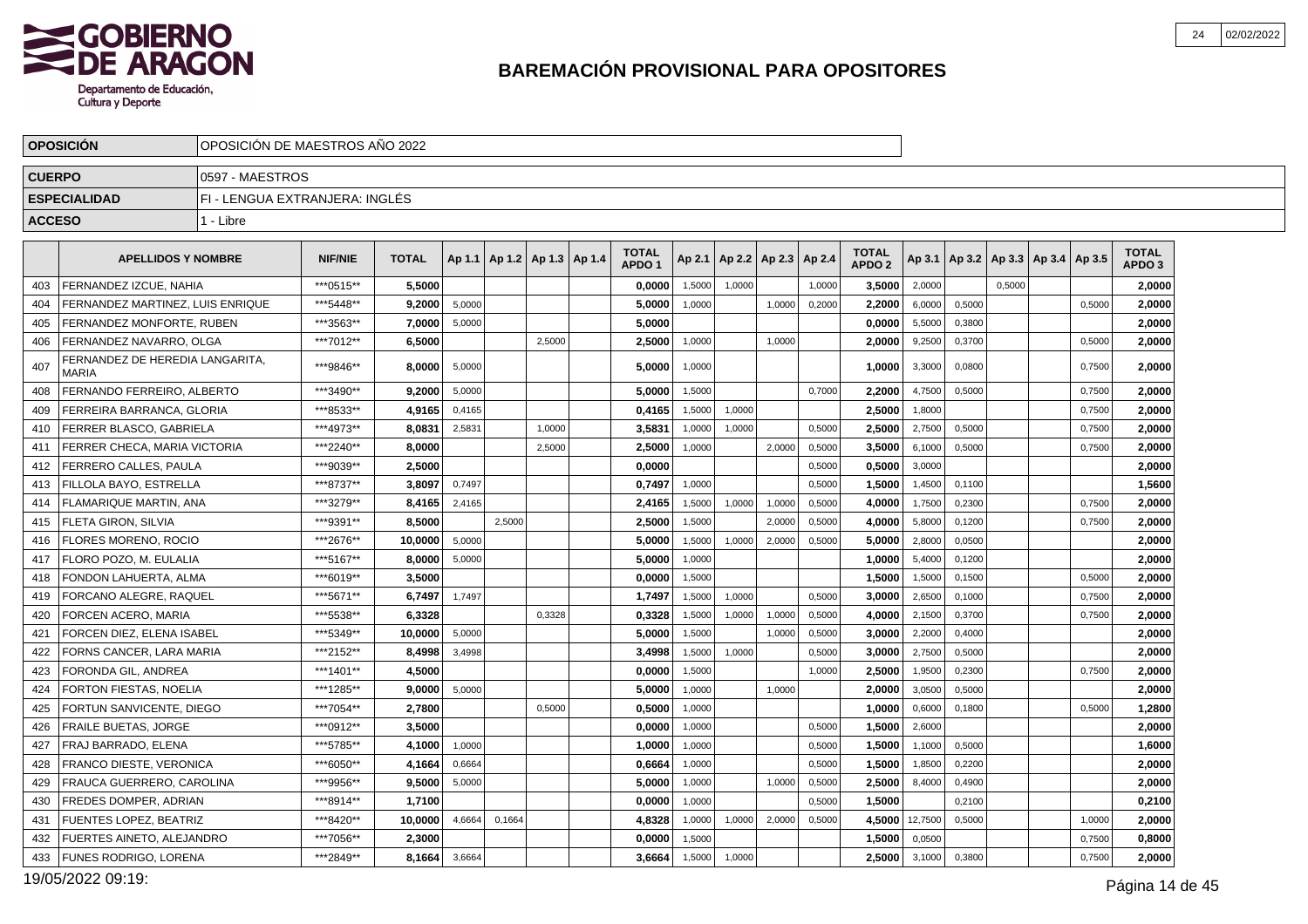

|               | <b>OPOSICION</b>                           | OPOSICIÓN DE MAESTROS AÑO 2022 |                |              |        |                                   |        |        |                                   |        |                                   |        |        |                                   |         |        |        |                                            |        |                                   |  |
|---------------|--------------------------------------------|--------------------------------|----------------|--------------|--------|-----------------------------------|--------|--------|-----------------------------------|--------|-----------------------------------|--------|--------|-----------------------------------|---------|--------|--------|--------------------------------------------|--------|-----------------------------------|--|
| <b>CUERPO</b> |                                            | 10597 - MAESTROS               |                |              |        |                                   |        |        |                                   |        |                                   |        |        |                                   |         |        |        |                                            |        |                                   |  |
|               | <b>ESPECIALIDAD</b>                        | FI - LENGUA EXTRANJERA: INGLES |                |              |        |                                   |        |        |                                   |        |                                   |        |        |                                   |         |        |        |                                            |        |                                   |  |
| <b>ACCESO</b> |                                            | 1 - Libre                      |                |              |        |                                   |        |        |                                   |        |                                   |        |        |                                   |         |        |        |                                            |        |                                   |  |
|               | <b>APELLIDOS Y NOMBRE</b>                  |                                | <b>NIF/NIE</b> | <b>TOTAL</b> |        | Ap 1.1   Ap 1.2   Ap 1.3   Ap 1.4 |        |        | <b>TOTAL</b><br>APDO <sub>1</sub> |        | Ap 2.1   Ap 2.2   Ap 2.3   Ap 2.4 |        |        | <b>TOTAL</b><br>APDO <sub>2</sub> |         |        |        | Ap 3.1   Ap 3.2   Ap 3.3   Ap 3.4   Ap 3.5 |        | <b>TOTAL</b><br>APDO <sub>3</sub> |  |
| 434           | <b>GABASA GASCON, PABLO</b>                |                                | ***2212**      | 1.0000       |        |                                   |        |        | 0.0000                            | 1,0000 |                                   |        |        | 1.0000                            |         |        |        |                                            |        | 0.0000                            |  |
| 435           | <b>GALAN SANCHEZ, IRINA</b>                |                                | ***6693**      | 5,4499       | 0,2499 |                                   |        |        | 0,2499                            | 1,5000 |                                   | 1,0000 | 0,7000 | 3,2000                            | 6,8500  | 0,1000 |        |                                            | 0,7500 | 2,0000                            |  |
| 436           | <b>GALED CAUSAPE, NEREA</b>                |                                | ***0099**      | 3,0000       |        |                                   |        |        | 0,0000                            | 1,0000 |                                   |        |        | 1.0000                            | 2,6000  | 0,1000 |        |                                            | 0,5000 | 2,0000                            |  |
| 437           | GALINDO CALVO, NOELIA                      |                                | ***1833**      | 2,1100       |        |                                   |        |        | 0,0000                            | 1,0000 |                                   |        |        | 1,0000                            | 0,2000  | 0,1600 |        |                                            | 0,7500 | 1,1100                            |  |
| 438           | <b>GALINDO MATA, SANDRA</b>                |                                | ***5383**      | 10,0000      | 5,0000 |                                   |        |        | 5,0000                            | 1,5000 | 1,0000                            | 1,0000 | 0,5000 | 4,0000                            | 4,5000  | 0,1300 |        |                                            | 0,7500 | 2,0000                            |  |
| 439           | GALLARDO CORDERO. ANA                      |                                | ***2600**      | 0.0000       |        |                                   |        |        | 0.0000                            |        |                                   |        |        | 0.0000                            |         |        |        |                                            |        | 0,0000                            |  |
| 440           | <b>GALLEGO CAJAL, SERGIO</b>               |                                | ***7383**      | 7,6248       |        |                                   | 1,6248 |        | 1,6248                            | 1,5000 | 1,0000                            | 1,0000 | 0,5000 | 4.0000                            | 2,5000  | 0,4500 |        |                                            |        | 2,0000                            |  |
| 441           | <b>GALLEGO MARQUES, RUBEN</b>              |                                | ***4954**      | 5,0000       |        |                                   |        |        | 0,0000                            | 1,5000 |                                   | 1,0000 | 0,5000 | 3.0000                            | 2,0000  |        |        |                                            |        | 2,0000                            |  |
| 442           | <b>GALLEGO TORREGO. INES</b>               |                                | ***5928**      | 8.5000       | 5,0000 |                                   |        |        | 5.0000                            | 1,0000 |                                   |        | 0,5000 | 1.5000                            | 3,8000  |        |        |                                            | 0,7500 | 2,0000                            |  |
| 443           | <b>GALVE GARCIA, PATRICIA</b>              |                                | ***5560**      | 3,5000       |        |                                   |        |        | 0,0000                            | 1,0000 |                                   | 1,0000 |        | 2,0000                            | 0,2500  | 0,5000 |        |                                            | 0,7500 | 1,5000                            |  |
| 444           | <b>GALVE PINA, ANA MARIA</b>               |                                | ***6024**      | 10,0000      | 5,0000 |                                   |        |        | 5,0000                            | 1,0000 |                                   | 2,0000 | 0,5000 | 3,5000                            | 13,6500 | 0,5000 |        |                                            |        | 2,0000                            |  |
| 445           | GALVEZ GOMEZ. MARC                         |                                | ***0227**      | 0.0000       |        |                                   |        |        | 0.0000                            |        |                                   |        |        | 0.0000                            |         |        |        |                                            |        | 0,0000                            |  |
| 446           | GALVEZ MACIPE, HECTOR HUGO                 |                                | ***8442**      | 8,7000       | 5,0000 |                                   |        |        | 5,0000                            | 1,0000 |                                   |        | 0,7000 | 1,7000                            | 7,7000  | 0,5000 |        |                                            |        | 2,0000                            |  |
| 447           | <b>GALVEZ RIOS, JESUS</b>                  |                                | ***1167**      | 4,8746       | 0,1666 | 0,7080                            |        |        | 0,8746                            | 1,0000 |                                   | 1,0000 |        | 2,0000                            | 2,5500  | 0,0800 |        |                                            | 0,5000 | 2,0000                            |  |
| 448           | <b>GAMITO BALAGUE, LIDIA</b>               |                                | ***6100**      | 7,9998       | 3,4998 |                                   |        |        | 3.4998                            | 1,0000 | 1,0000                            |        | 0,5000 | 2.5000                            | 2,1000  | 0,1000 |        |                                            | 0,7500 | 2,0000                            |  |
| 449           | <b>GARCES BAZAN, LIDIA</b>                 |                                | ***3471**      | 3,0000       |        |                                   |        |        | 0,0000                            | 1,0000 |                                   |        |        | 1,0000                            | 1,7000  |        |        |                                            | 0,7500 | 2,0000                            |  |
| 450           | <b>GARCES CLEMENTE, ESTER LUCIA</b>        |                                | ***1363**      | 8,3328       | 1,6664 |                                   | 1.6664 |        | 3,3328                            | 1,5000 |                                   | 1,0000 | 0,5000 | 3.0000                            | 4,3500  | 0,5000 | 0,5000 |                                            | 0,7500 | 2,0000                            |  |
| 451           | <b>GARCES FELIPE, ALICIA</b>               |                                | ***5977**      | 4,5000       |        |                                   |        |        | 0,0000                            | 1,5000 |                                   | 1,0000 |        | 2,5000                            | 2,6000  |        |        |                                            | 0,7500 | 2,0000                            |  |
| 452           | <b>GARCIA AGUIRRE, MARIA</b>               |                                | ***7001**      | 9,2000       | 5,0000 |                                   |        |        | 5,0000                            | 1,0000 |                                   | 1,0000 | 0,2000 | 2,2000                            | 3,3500  | 0,1700 |        |                                            | 0,7500 | 2,0000                            |  |
| 453           | GARCIA ALONSO. MARIA                       |                                | ***5861**      | 9.7000       | 5,0000 |                                   |        |        | 5.0000                            | 1,0000 |                                   | 1.0000 | 0,7000 | 2,7000                            | 7,5500  |        |        |                                            |        | 2,0000                            |  |
| 454           | GARCIA BALAGUER, ALEJANDRA                 |                                | ***5916**      | 6,2080       | 1,6664 |                                   | 0,0416 |        | 1,7080                            | 1,0000 | 1,0000                            |        | 0,5000 | 2,5000                            | 4,1000  | 0,1500 |        |                                            | 0,5000 | 2,0000                            |  |
| 455           | <b>GARCIA BARRANCO, CORAL</b>              |                                | ***5625**      | 5,5205       | 1,4165 |                                   |        | 0,1040 | 1,5205                            | 1,0000 | 1,0000                            |        |        | 2,0000                            | 2,7500  | 0,2100 |        |                                            | 0,5000 | 2,0000                            |  |
| 456           | <b>GARCIA BIENZOBAS, CLARA</b>             |                                | ***9036**      | 7.4998       | 2,4998 |                                   |        |        | 2.4998                            | 1,0000 | 1,0000                            | 1,0000 |        | 3.0000                            | 2,5500  | 0,5000 |        |                                            | 0,5000 | 2,0000                            |  |
| 457           | GARCIA CASTELBLANQUE, RAQUEL MARIA         |                                | ***1119**      | 6,2497       | 0,7497 |                                   |        |        | 0,7497                            | 1,5000 | 1,0000                            | 1,0000 |        | 3,5000                            | 3,6000  | 0,4700 |        |                                            | 0,7500 | 2,0000                            |  |
| 458           | <b>GARCIA CASTRO, ANDRES</b>               |                                | ***5632**      | 4,6500       |        |                                   | 1,0000 |        | 1,0000                            | 1,5000 |                                   |        | 0,5000 | 2.0000                            | 0,1500  |        |        |                                            | 1,5000 | 1,6500                            |  |
| 459           | <b>GARCIA CELADILLA, SARA</b>              |                                | ***5693**      | 3,9998       | 0,4998 |                                   |        |        | 0,4998                            | 1,0000 |                                   |        | 0,5000 | 1,5000                            | 3,3000  | 0.5000 |        |                                            | 0,7500 | 2,0000                            |  |
| 460           | <b>GARCIA COZAR, MARTA</b>                 |                                | ***1606**      | 0,7500       |        |                                   |        |        | 0,0000                            |        |                                   |        |        | 0,0000                            |         |        |        |                                            | 0,7500 | 0,7500                            |  |
| 461           | GARCIA DE ANDA, FRANCISCO JOSE<br>JERONIMO |                                | ***2141**      | 4,2910       | 0,4998 |                                   | 0.2912 |        | 0,7910                            | 1,0000 |                                   |        | 0,5000 | 1,5000                            | 1,5000  | 0.1000 |        |                                            | 1,0000 | 2,0000                            |  |
| 462           | GARCIA GARCIA CARPINTERO. ELSA             |                                | *** 0545**     | 7,8741       | 3,4165 |                                   | 0,4576 |        | 3,8741                            | 1,0000 | 1,0000                            |        |        | 2,0000                            | 4,6500  |        |        |                                            | 0,5000 | 2,0000                            |  |
| 463           | <b>GARCIA GARCIA MARTIN, JAVIER</b>        |                                | ***5343**      | 4,8332       | 0,3332 |                                   |        |        | 0,3332                            | 1,0000 | 1,0000                            |        | 0,5000 | 2,5000                            | 4,8500  | 0,2500 |        |                                            | 0,7500 | 2,0000                            |  |
| 464           | <b>GARCIA GIMENEZ, CRISTINA</b>            |                                | ***7781**      | 10,0000      | 5,0000 |                                   |        |        | 5,0000                            | 1,0000 |                                   | 2,0000 |        | 3,0000                            | 3,5000  |        |        |                                            |        | 2,0000                            |  |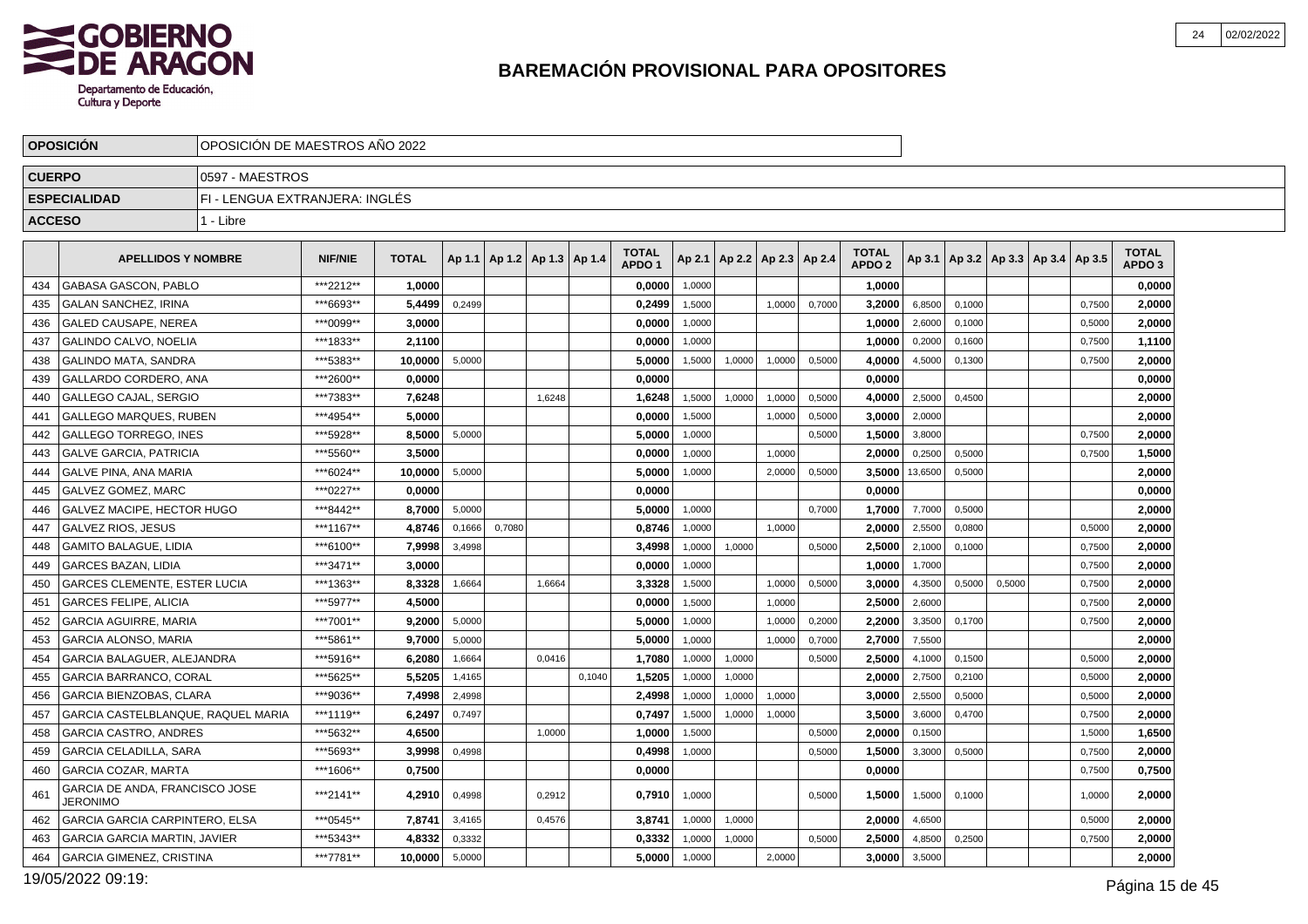

|               | <b>OPOSICION</b>                  |                                | OPOSICION DE MAESTROS ANO 2022 |              |        |        |                                   |  |                                   |        |                 |        |        |                                   |        |        |                                   |        |                                   |  |
|---------------|-----------------------------------|--------------------------------|--------------------------------|--------------|--------|--------|-----------------------------------|--|-----------------------------------|--------|-----------------|--------|--------|-----------------------------------|--------|--------|-----------------------------------|--------|-----------------------------------|--|
| <b>CUERPO</b> |                                   | 0597 - MAESTROS                |                                |              |        |        |                                   |  |                                   |        |                 |        |        |                                   |        |        |                                   |        |                                   |  |
|               | <b>ESPECIALIDAD</b>               | FI - LENGUA EXTRANJERA: INGLÉS |                                |              |        |        |                                   |  |                                   |        |                 |        |        |                                   |        |        |                                   |        |                                   |  |
| <b>ACCESO</b> |                                   | 1 - Libre                      |                                |              |        |        |                                   |  |                                   |        |                 |        |        |                                   |        |        |                                   |        |                                   |  |
|               | <b>APELLIDOS Y NOMBRE</b>         |                                | <b>NIF/NIE</b>                 | <b>TOTAL</b> |        |        | Ap 1.1   Ap 1.2   Ap 1.3   Ap 1.4 |  | <b>TOTAL</b><br>APDO <sub>1</sub> | Ap 2.1 | Ap 2.2   Ap 2.3 |        | Ap 2.4 | <b>TOTAL</b><br>APDO <sub>2</sub> | Ap 3.1 |        | Ap 3.2   Ap 3.3   Ap 3.4   Ap 3.5 |        | <b>TOTAL</b><br>APDO <sub>3</sub> |  |
| 465           | <b>GARCIA GONZALEZ, CARLOS</b>    |                                | ***1511**                      | 7.0833       | 2,0833 |        |                                   |  | 2,0833                            | 1,0000 |                 | 1,0000 | 1,0000 | 3,0000                            | 4,2500 |        |                                   |        | 2.0000                            |  |
| 466           | <b>GARCIA GUTIERREZ, ALICIA</b>   |                                | ***3288**                      | 10.0000      | 5,0000 |        |                                   |  | 5,0000                            | 1,5000 |                 | 1.0000 | 0,5000 | 3.0000                            | 2,9000 | 0.0500 | 0.5000                            | 1.0000 | 2,0000                            |  |
| 467           | GARCIA LAVINA. MARIA              |                                | ***0976**                      | 10.0000      | 3,0000 |        | 1,0000                            |  | 4,0000                            | 1,0000 |                 | 2.0000 | 1,0000 | 4,0000                            | 5,3500 | 0.0200 |                                   |        | 2.0000                            |  |
| 468           | <b>GARCIA LEON, ALICIA</b>        |                                | ***0012**                      | 4,5000       |        |        |                                   |  | 0,0000                            | 1,5000 | 1,0000          |        |        | 2,5000                            | 3,0500 | 0,1700 |                                   | 0,5000 | 2,0000                            |  |
| 469           | GARCIA LOPEZ, PAULA MARIA         |                                | ***5229**                      | 3,0000       |        |        |                                   |  | 0,0000                            | 1,0000 |                 |        |        | 1,0000                            | 2,0000 |        |                                   | 0,5000 | 2,0000                            |  |
| 470           | <b>GARCIA LOZANO, SONIA</b>       |                                | ***5738**                      | 6.0000       |        |        |                                   |  | 0.0000                            | 1,5000 | 1,0000          | 1,0000 | 0,5000 | 4.0000                            | 3,6000 | 0.5000 |                                   |        | 2.0000                            |  |
| 471           | <b>GARCIA LUNA, SYLVIA</b>        |                                | ***3051**                      | 2.0000       |        |        |                                   |  | 0,0000                            |        |                 |        |        | 0.0000                            | 1,7000 |        |                                   | 0.5000 | 2,0000                            |  |
| 472           | <b>GARCIA MARCO, ISABEL</b>       |                                | ***5391**                      | 3,7000       |        |        |                                   |  | 0,0000                            | 1,5000 |                 |        | 0,2000 | 1,7000                            | 2,6500 | 0.2300 |                                   | 0,5000 | 2,0000                            |  |
| 473           | <b>GARCIA MARTIN, ANA</b>         |                                | ***5734**                      | 3.0000       |        |        |                                   |  | 0.0000                            |        |                 | 1,0000 |        | 1,0000                            | 1,9000 |        |                                   | 0,5000 | 2,0000                            |  |
| 474           | <b>GARCIA MARTIN, LAURA</b>       |                                | ***2765**                      | 4,5000       |        |        |                                   |  | 0,0000                            | 1,5000 | 1,0000          |        |        | 2,5000                            | 1,2500 | 0,1800 |                                   | 0,7500 | 2,0000                            |  |
| 475           | <b>GARCIA PANIAGUA, SANTIAGO</b>  |                                | ***1297**                      | 6,5000       | 2,0000 |        |                                   |  | 2,0000                            | 1,0000 | 1,0000          |        | 0,5000 | 2,5000                            | 4,0500 |        |                                   | 0,7500 | 2,0000                            |  |
| 476           | <b>GARCIA PEREZ. MARIA</b>        |                                | ***8679**                      | 7,4165       | 1,4165 |        |                                   |  | 1,4165                            | 1,5000 | 1,0000          | 1,0000 | 0,5000 | 4.0000                            | 3,6000 | 0.3900 |                                   | 0,7500 | 2,0000                            |  |
| 477           | <b>GARCIA PEREZ. MARIA ELENA</b>  |                                | ***4549**                      | 5.0000       |        |        |                                   |  | 0.0000                            | 1,0000 | 1,0000          | 1,0000 |        | 3,0000                            | 1,2500 |        |                                   | 0,7500 | 2,0000                            |  |
| 478           | <b>GARCIA RODRIGUEZ, FERNANDO</b> |                                | ***4282**                      | 5.4692       |        | 0.1664 | 2,3328                            |  | 2,4992                            | 1,0000 |                 | 1,0000 | 0,5000 | 2,5000                            | 0,4500 | 0,0200 |                                   |        | 0,4700                            |  |
| 479           | <b>GARCIA ROMANO, ELENA</b>       |                                | ***1837**                      | 6,5000       |        |        | 2,5000                            |  | 2,5000                            | 1,0000 |                 | 1,0000 |        | 2,0000                            | 3,6000 | 0,2100 |                                   | 0,5000 | 2,0000                            |  |
| 480           | <b>GARCIA RUBIO, PAULA</b>        |                                | ***0343**                      | 5,0000       |        |        |                                   |  | 0,0000                            | 1,5000 | 1,0000          |        | 0,5000 | 3.0000                            | 2,5500 | 0,1300 |                                   |        | 2,0000                            |  |
| 481           | <b>GARCIA SANCHEZ, SILVIA</b>     |                                | ***2406**                      | 8,3330       | 2,8330 |        |                                   |  | 2,8330                            | 1,0000 | 1,0000          | 1,0000 | 0,5000 | 3,5000                            | 8,3000 |        |                                   |        | 2,0000                            |  |
| 482           | <b>GARCIA SENAR, ERNESTO</b>      |                                | ***1165**                      | 4,4163       | 0,9163 |        |                                   |  | 0.9163                            | 1,5000 |                 |        |        | 1,5000                            | 3,3000 | 0.1400 |                                   | 0.7500 | 2.0000                            |  |
| 483           | GARCIA VIÑADO. VIOLETA            |                                | ***3227**                      | 7,7497       | 4,7497 |        |                                   |  | 4,7497                            | 1,0000 |                 |        |        | 1.0000                            | 1,4000 | 0,5000 |                                   | 1,5000 | 2.0000                            |  |
| 484           | GARCIA-CALVO ROJO, MILAGROS       |                                | ***7950**                      | 10,0000      | 5,0000 |        |                                   |  | 5,0000                            | 1,0000 |                 | 2.0000 |        | 3,0000                            | 7,4000 |        |                                   | 0,5000 | 2,0000                            |  |
| 485           | GARCIA-CARPINTERO GARCIA, ANA     |                                | ***3384**                      | 3.0000       |        |        |                                   |  | 0,0000                            | 1,0000 |                 |        |        | 1.0000                            | 8,5500 | 0,5000 |                                   |        | 2.0000                            |  |
| 486           | <b>GARGALLO QUIN, ISABEL</b>      |                                | ***4601**                      | 3,7496       |        |        | 0,2496                            |  | 0,2496                            | 1,5000 |                 |        |        | 1,5000                            | 3,3000 | 0,1000 |                                   | 0,5000 | 2,0000                            |  |
| 487           | <b>GARIN GABAS, ANA</b>           |                                | ***8638**                      | 2.9400       |        |        |                                   |  | 0,0000                            | 1,0000 |                 | 1,0000 |        | 2,0000                            |        | 0,4400 |                                   | 0,5000 | 0,9400                            |  |
| 488           | GARRIDO BECANA, FERNANDO          |                                | ***1862**                      | 5.1666       | 2,1666 |        |                                   |  | 2,1666                            | 1,0000 |                 |        |        | 1.0000                            | 2,1500 | 0.2500 |                                   | 1,2500 | 2.0000                            |  |
| 489           | <b>GASCA LAZARO, BEATRIZ</b>      |                                | ***1038**                      | 5.5416       |        |        | 1,0416                            |  | 1.0416                            | 1,5000 | 1,0000          |        |        | 2.5000                            | 2,8000 |        |                                   | 1,2500 | 2.0000                            |  |
| 490           | <b>GASCON ESCUIN, CRISTINA</b>    |                                | ***8690**                      | 5.7409       | 0,0833 | 0,4576 |                                   |  | 0,5409                            | 1,0000 | 1,0000          | 1,0000 | 0,2000 | 3.2000                            | 8,8000 | 0,2100 |                                   | 0,5000 | 2,0000                            |  |
| 491           | GASCON SALILLAS, DAYANA           |                                | ***7340**                      | 4,3332       | 0,3332 |        |                                   |  | 0,3332                            | 1,0000 | 1,0000          |        |        | 2,0000                            | 2,6500 | 0,3500 |                                   | 0,5000 | 2,0000                            |  |
| 492           | <b>GASCON SANZ, MARIA</b>         |                                | ***6221**                      | 4,0000       |        |        |                                   |  | 0,0000                            | 1,5000 |                 |        | 0,5000 | 2,0000                            | 2,8000 | 0,1700 | 0,5000                            | 0,7500 | 2,0000                            |  |
| 493           | <b>GASPAR MEDINA, RUTH</b>        |                                | ***5091**                      | 7,2081       | 0,0833 |        | 2,1248                            |  | 2,2081                            | 1,0000 |                 | 2,0000 |        | 3,0000                            | 3,7500 | 0,5000 |                                   | 0,5000 | 2,0000                            |  |
| 494           | <b>GASTON UBIETO, CARLOS</b>      |                                | ***0004**                      | 6,1664       |        |        | 0,6664                            |  | 0.6664                            | 1,5000 | 1,0000          |        | 1,0000 | 3.5000                            | 2,5000 | 0,1000 |                                   | 1,5000 | 2.0000                            |  |
| 495           | <b>GATO ALISTE, MARIA</b>         |                                | ***4526**                      | 5.0000       |        |        |                                   |  | 0,0000                            | 1,5000 | 1,0000          |        | 0,5000 | 3,0000                            | 3,7500 |        |                                   | 0,7500 | 2,0000                            |  |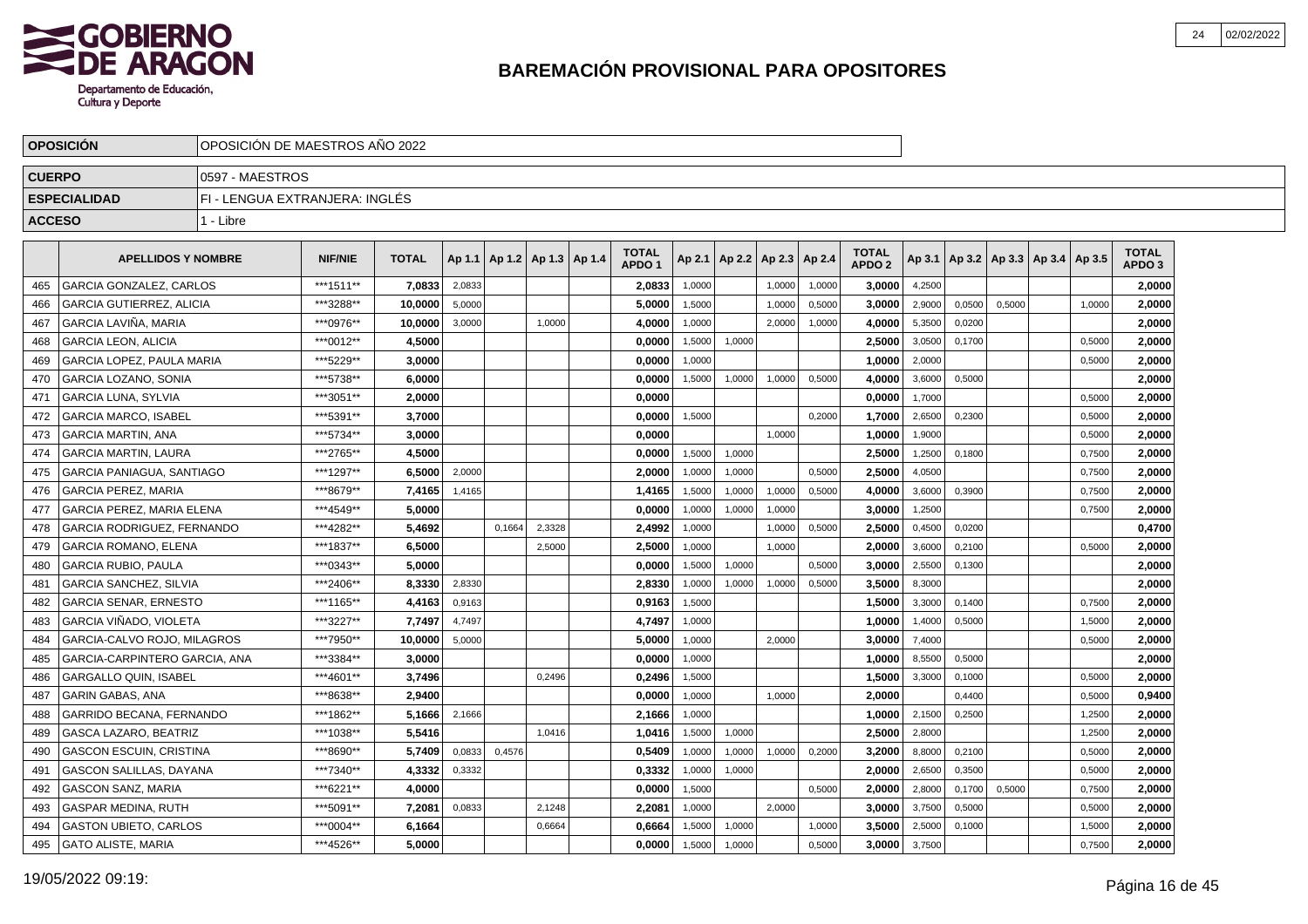

|               | <b>OPOSICION</b>                     |                                | OPOSICION DE MAESTROS ANO 2022 |              |        |                                   |        |  |                                   |        |                          |        |        |                                   |         |        |                                   |        |                                   |  |
|---------------|--------------------------------------|--------------------------------|--------------------------------|--------------|--------|-----------------------------------|--------|--|-----------------------------------|--------|--------------------------|--------|--------|-----------------------------------|---------|--------|-----------------------------------|--------|-----------------------------------|--|
| <b>CUERPO</b> |                                      | 0597 - MAESTROS                |                                |              |        |                                   |        |  |                                   |        |                          |        |        |                                   |         |        |                                   |        |                                   |  |
|               | <b>ESPECIALIDAD</b>                  | FI - LENGUA EXTRANJERA: INGLÉS |                                |              |        |                                   |        |  |                                   |        |                          |        |        |                                   |         |        |                                   |        |                                   |  |
| <b>ACCESO</b> |                                      | 1 - Libre                      |                                |              |        |                                   |        |  |                                   |        |                          |        |        |                                   |         |        |                                   |        |                                   |  |
|               | <b>APELLIDOS Y NOMBRE</b>            |                                | <b>NIF/NIE</b>                 | <b>TOTAL</b> |        | Ap 1.1   Ap 1.2   Ap 1.3   Ap 1.4 |        |  | <b>TOTAL</b><br>APDO <sub>1</sub> | Ap 2.1 | Ap 2.2   Ap 2.3   Ap 2.4 |        |        | <b>TOTAL</b><br>APDO <sub>2</sub> | Ap 3.1  |        | Ap 3.2   Ap 3.3   Ap 3.4   Ap 3.5 |        | <b>TOTAL</b><br>APDO <sub>3</sub> |  |
| 496           | <b>GAVALDA MANERO, MAGDALENA</b>     |                                | ***8090**                      | 8,2497       | 4,7497 |                                   |        |  | 4,7497                            | 1,0000 |                          |        | 0,5000 | 1.5000                            | 3,9000  | 0.4100 |                                   |        | 2.0000                            |  |
| 497           | GAVIN NACENTA. NATALIA               |                                | ***1474**                      | 3,0000       |        |                                   |        |  | 0,0000                            | 1,0000 |                          |        |        | 1,0000                            | 1,5500  | 0,1000 |                                   | 0,5000 | 2.0000                            |  |
| 498           | <b>GAYAN BRIZ, SARA</b>              |                                | ***3346**                      | 1,7000       |        |                                   |        |  | 0,0000                            | 1,0000 |                          |        | 0,2000 | 1,2000                            |         |        |                                   | 0,5000 | 0,5000                            |  |
| 499           | GIL FERNANDEZ, CAROLINA              |                                | ***0397**                      | 5,8330       | 2,8330 |                                   |        |  | 2,8330                            | 1,0000 |                          |        |        | 1,0000                            | 2,5500  | 0,1100 |                                   | 0,5000 | 2,0000                            |  |
| 500           | GIL GARCIA, MARTA                    |                                | ***6145**                      | 3,3500       |        |                                   |        |  | 0,0000                            | 1,5000 |                          |        |        | 1,5000                            | 1,2500  | 0,1000 |                                   | 0,5000 | 1,8500                            |  |
| 501           | l GIL GIMENO. SILVIA                 |                                | ***2329**                      | 9.0000       | 5,0000 |                                   |        |  | 5.0000                            | 1,0000 |                          | 1.0000 |        | 2.0000                            | 10,5000 | 0.5000 |                                   | 0,5000 | 2.0000                            |  |
| 502           | <b>GIL IBAÑEZ, MARTA</b>             |                                | ***9875**                      | 5.1700       |        |                                   | 2,5000 |  | 2,5000                            | 1,5000 |                          |        |        | 1.5000                            |         | 0,4200 |                                   | 0,7500 | 1,1700                            |  |
| 503           | l GIL OLEA. EDUARDO MARCELO          |                                | ***4805**                      | 10,0000      | 5,0000 |                                   |        |  | 5,0000                            | 1,0000 | 1,0000                   | 2,0000 |        | 4,0000                            | 4,6000  | 0,0600 |                                   | 0,5000 | 2,0000                            |  |
| 504           | GIL RIGLOS. LOIDA                    |                                | ***8552**                      | 7,4500       | 5,0000 |                                   |        |  | 5,0000                            | 1,0000 |                          |        |        | 1,0000                            | 0,4500  |        |                                   | 1,0000 | 1,4500                            |  |
| 505           | GIL SALVATIERRA, MARIA CRISTINA      |                                | ***5630**                      | 5,7666       | 1,1666 |                                   |        |  | 1,1666                            | 1,5000 | 1,0000                   |        | 0,5000 | 3,0000                            | 0,8500  |        |                                   | 0,7500 | 1,6000                            |  |
| 506           | GIL SENDRA, M. BALMA N.              |                                | ***8039**                      | 8,2000       | 5,0000 |                                   |        |  | 5,0000                            | 1,0000 |                          |        | 0,2000 | 1,2000                            | 6,1500  | 0,5000 |                                   | 0,5000 | 2,0000                            |  |
| 507           | I GIL SIMAL. CECILIA                 |                                | ***8325**                      | 10,0000      | 5,0000 |                                   |        |  | 5,0000                            | 1,5000 |                          | 2.0000 |        | 3,5000                            | 5,0000  | 0,2800 |                                   | 0,7500 | 2,0000                            |  |
| 508           | <b>GIMENEZ ALMUDI, SARA VICTORIA</b> |                                | ***1435**                      | 4,2079       | 0,5831 |                                   | 0.1248 |  | 0,7079                            | 1.0000 |                          |        | 0.5000 | 1,5000                            | 2,2500  | 0,3700 |                                   | 0,7500 | 2,0000                            |  |
| 509           | GIMENEZ CASAO. BEATRIZ               |                                | ***7412**                      | 7,8332       | 3,3332 |                                   |        |  | 3,3332                            | 1,5000 | 1,0000                   |        |        | 2,5000                            | 2,2000  | 0,4600 |                                   | 0,5000 | 2,0000                            |  |
| 510           | GIMENEZ LOPEZ. SILVIA MARIA          |                                | ***4336**                      | 10,0000      | 5,0000 |                                   |        |  | 5,0000                            | 1,0000 |                          | 2,0000 | 1,0000 | 4,0000                            | 8,2500  | 0,5000 |                                   | 0,7500 | 2,0000                            |  |
| 511           | GIMENEZ PUYUELO, JULIA               |                                | ***7074**                      | 4,5000       |        |                                   |        |  | 0,0000                            | 1,5000 | 1,0000                   |        |        | 2,5000                            | 2,6000  | 0,0200 |                                   | 0,7500 | 2,0000                            |  |
| 512           | GIMENEZ RINCON, ALBA                 |                                | ***0618**                      | 4,3330       | 0,8330 |                                   |        |  | 0,8330                            | 1,5000 |                          |        |        | 1,5000                            | 2,5000  |        |                                   | 0,7500 | 2,0000                            |  |
| 513           | GIMENO BELTRAN, EDUARDO              |                                | ***3283**                      | 4,4998       | 0,4998 |                                   |        |  | 0.4998                            | 1.0000 | 1,0000                   |        |        | 2.0000                            | 2,6000  | 0.3000 |                                   | 0.5000 | 2.0000                            |  |
| 514           | <b>GIMENO GIMENO, MARINA</b>         |                                | ***3059**                      | 4,2075       | 0,9163 |                                   | 0,2912 |  | 1,2075                            | 1,0000 |                          |        |        | 1.0000                            | 2,8000  | 0,1000 |                                   | 0,5000 | 2,0000                            |  |
| 515           | <b>GIMENO GIMENO, MARTA</b>          |                                | ***6741**                      | 9,5000       | 5,0000 |                                   |        |  | 5,0000                            | 1,0000 |                          | 1,0000 | 0,5000 | 2,5000                            | 2,8000  | 0,0500 |                                   |        | 2,0000                            |  |
| 516           | GIMENO PACHECO, IGNACIO              |                                | ***8949**                      | 8,0000       | 5,0000 |                                   |        |  | 5,0000                            | 1,0000 |                          |        |        | 1,0000                            | 9,4500  | 0,2000 |                                   |        | 2,0000                            |  |
| 517           | GINES PEREZ-CARRASCO, LAURA          |                                | ***5839**                      | 3,5000       |        |                                   |        |  | 0,0000                            | 1,5000 |                          |        |        | 1,5000                            | 1,7000  | 0,1000 |                                   | 0,5000 | 2,0000                            |  |
| 518           | <b>GOMEZ BARRERAS, PATRICIA</b>      |                                | ***1394**                      | 4,0000       |        |                                   |        |  | 0,0000                            | 1,5000 |                          |        | 0,5000 | 2,0000                            | 2,7000  |        |                                   |        | 2,0000                            |  |
| 519           | <b>GOMEZ BASELGA, BEATRIZ</b>        |                                | ***5133**                      | 6.5000       |        |                                   | 2.5000 |  | 2.5000                            | 1,0000 |                          | 1.0000 |        | 2.0000                            | 2,3000  | 0,1900 |                                   | 0,5000 | 2.0000                            |  |
| 520           | GOMEZ CANTABRANA, DAVID ANGEL        |                                | ***4037**                      | 5.0000       |        |                                   |        |  | 0.0000                            | 1,5000 | 1,0000                   |        | 0,5000 | 3.0000                            | 2,5000  |        |                                   |        | 2,0000                            |  |
| 521           | <b>GOMEZ FLETA, BELEN</b>            |                                | ***3460**                      | 6,5831       | 1,5831 |                                   |        |  | 1,5831                            | 1,5000 | 1,0000                   |        | 0,5000 | 3.0000                            | 2,9500  | 0,2600 |                                   |        | 2,0000                            |  |
| 522           | <b>GOMEZ MARTIN, BEATRIZ</b>         |                                | ***8224**                      | 10,0000      | 5,0000 |                                   |        |  | 5,0000                            | 1,0000 | 1,0000                   | 1,0000 |        | 3,0000                            | 5,4500  |        |                                   | 1,0000 | 2,0000                            |  |
| 523           | <b>GOMEZ MORON, PILAR</b>            |                                | ***5598**                      | 4,7497       | 0,7497 |                                   |        |  | 0,7497                            | 1,0000 | 1,0000                   |        |        | 2,0000                            | 2,7500  | 0,3300 |                                   | 0,5000 | 2,0000                            |  |
| 524           | <b>GOMEZ NIETO, MARIA</b>            |                                | ***5585**                      | 4,2000       |        |                                   |        |  | 0,0000                            | 1,5000 |                          |        | 0,7000 | 2,2000                            | 2,0000  | 0,1300 |                                   |        | 2,0000                            |  |
| 525           | <b>GOMEZ POZO, LAURA</b>             |                                | ***1964**                      | 3,5833       | 0,0833 |                                   |        |  | 0.0833                            | 1,5000 |                          |        |        | 1.5000                            | 1,5000  |        |                                   | 0,7500 | 2.0000                            |  |
| 526           | GOMEZ PRADO, INES MARIA              |                                | ***6454**                      | 7,4165       | 2,4165 |                                   |        |  | 2,4165                            | 1,5000 | 1,0000                   |        | 0,5000 | 3.0000                            | 4,7500  | 0,1100 |                                   | 1,5000 | 2,0000                            |  |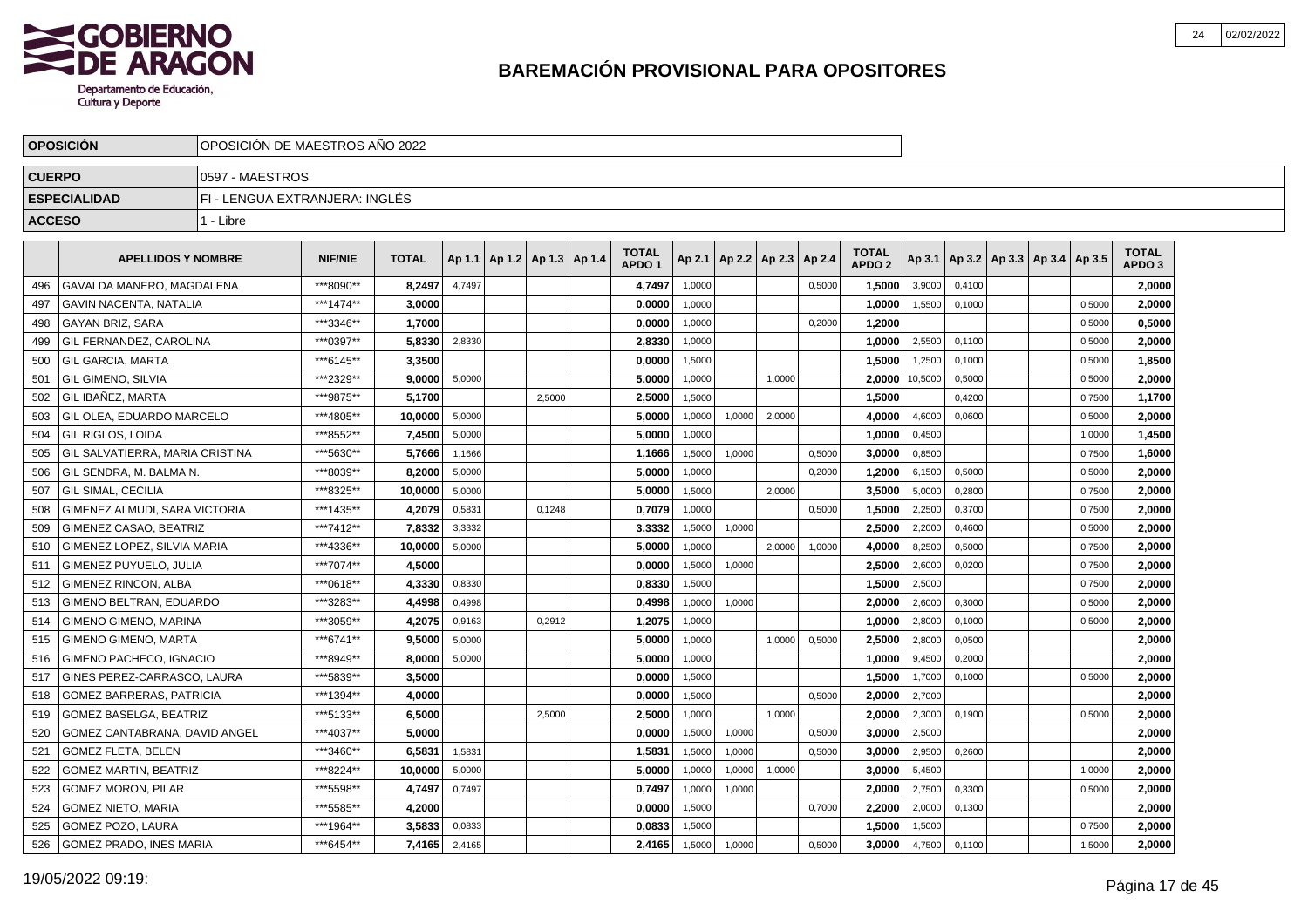

|               | <b>OPOSICION</b>                                  | OPOSICION DE MAESTROS ANO 2022 |                |              |        |                                   |        |        |                                   |        |        |                          |        |                                   |         |                                            |        |        |                                   |  |
|---------------|---------------------------------------------------|--------------------------------|----------------|--------------|--------|-----------------------------------|--------|--------|-----------------------------------|--------|--------|--------------------------|--------|-----------------------------------|---------|--------------------------------------------|--------|--------|-----------------------------------|--|
| <b>CUERPO</b> |                                                   | 0597 - MAESTROS                |                |              |        |                                   |        |        |                                   |        |        |                          |        |                                   |         |                                            |        |        |                                   |  |
|               | <b>ESPECIALIDAD</b>                               | FI - LENGUA EXTRANJERA: INGLÉS |                |              |        |                                   |        |        |                                   |        |        |                          |        |                                   |         |                                            |        |        |                                   |  |
| <b>ACCESO</b> |                                                   | 1 - Libre                      |                |              |        |                                   |        |        |                                   |        |        |                          |        |                                   |         |                                            |        |        |                                   |  |
|               | <b>APELLIDOS Y NOMBRE</b>                         |                                | <b>NIF/NIE</b> | <b>TOTAL</b> |        | Ap 1.1   Ap 1.2   Ap 1.3   Ap 1.4 |        |        | <b>TOTAL</b><br>APDO <sub>1</sub> | Ap 2.1 |        | Ap 2.2   Ap 2.3   Ap 2.4 |        | <b>TOTAL</b><br>APDO <sub>2</sub> |         | Ap 3.1   Ap 3.2   Ap 3.3   Ap 3.4   Ap 3.5 |        |        | <b>TOTAL</b><br>APDO <sub>3</sub> |  |
| 527           | GOMEZ-GUILLAMON PEREZ, ALEJANDRA<br><b>ISABEL</b> |                                | ***0477**      | 7,1243       | 2,9163 |                                   | 0,2080 |        | 3,1243                            | 1,0000 |        | 1,0000                   |        | 2.0000                            | 3,0500  | 0,2100                                     |        | 0,7500 | 2,0000                            |  |
| 528           | <b>GONZALEZ DE HARO, AMPARO</b>                   |                                | ***4051**      | 7.0000       | 5,0000 |                                   |        |        | 5,0000                            |        |        |                          |        | 0.0000                            | 18,0500 | 0,5000                                     |        |        | 2,0000                            |  |
| 529           | GONZALEZ GONZALO, ESTHER                          |                                | ***9292**      | 2,1500       |        |                                   |        |        | 0.0000                            |        |        | 1,0000                   |        | 1,0000                            | 0,4000  |                                            |        | 0,7500 | 1,1500                            |  |
| 530           | GONZALEZ MARIN, ANA MARIA                         |                                | ***9546**      | 1.5000       |        |                                   |        |        | 0,0000                            | 1,0000 |        |                          |        | 1,0000                            |         |                                            |        | 0,5000 | 0,5000                            |  |
| 531           | GONZALEZ SALAS, MARIA DOLORES                     |                                | ***0961**      | 7.5000       | 5.0000 |                                   |        |        | 5.0000                            |        |        |                          | 0.5000 | 0.5000                            | 7,0000  |                                            |        | 0,7500 | 2,0000                            |  |
| 532           | <b>GONZALEZ SERRANO, ROBERTO</b>                  |                                | ***9319**      | 4,7499       | 1,2499 |                                   |        |        | 1,2499                            | 1,0000 |        |                          | 0,5000 | 1,5000                            | 2,6000  | 0,1200                                     |        |        | 2,0000                            |  |
| 533           | GONZALEZ TIERRA, NATALIA                          |                                | ***1443**      | 4,5832       |        |                                   | 0,0832 |        | 0,0832                            | 1,5000 |        | 1,0000                   |        | 2.5000                            | 2,0000  | 0,1000                                     |        | 0,7500 | 2,0000                            |  |
| 534           | GONZALVO BRIZ, MARIA                              |                                | ***0251**      | 5,9833       | 0,0833 |                                   |        |        | 0,0833                            | 1,5000 | 1,0000 |                          | 1,4000 | 3,9000                            | 2,5000  | 0,0500                                     | 0,5000 | 1,0000 | 2,0000                            |  |
| 535           | GONZALVO VERA, MARTA                              |                                | ***0391**      | 5,9163       | 0,9163 |                                   |        |        | 0,9163                            | 1,5000 |        | 1,0000                   | 0,5000 | 3.0000                            | 6,7000  |                                            |        |        | 2,0000                            |  |
| 536           | <b>GORRIZ ISERTE, BELEN</b>                       |                                | ***5373**      | 6.2497       | 2.7497 |                                   |        |        | 2.7497                            | 1,5000 |        |                          |        | 1.5000                            | 1,9500  | 0.4200                                     |        | 0.5000 | 2,0000                            |  |
| 537           | GOZALO LAZARO, LAURA                              |                                | ***3322**      | 4,5000       | 1,0000 |                                   |        |        | 1,0000                            | 1,5000 |        |                          |        | 1,5000                            | 2,1000  | 0,3200                                     |        | 0,7500 | 2,0000                            |  |
| 538           | <b>GRACIA BOSQUE. BEATRIZ</b>                     |                                | ***7313**      | 5.3744       |        |                                   | 0,8744 |        | 0,8744                            | 1,5000 |        | 1,0000                   |        | 2.5000                            | 1,7500  | 0,0500                                     |        | 0,7500 | 2,0000                            |  |
| 539           | <b>GRACIA GALLEGO, TANIA</b>                      |                                | ***2785**      | 4,9165       | 1,4165 |                                   |        |        | 1,4165                            | 1,5000 |        |                          |        | 1,5000                            | 4,1500  |                                            |        | 0,5000 | 2,0000                            |  |
| 540           | <b>GRACIA MUÑOZ, NATALIA</b>                      |                                | ***8539**      | 5,2833       | 0,0833 |                                   |        |        | 0,0833                            | 1,5000 |        | 1.0000                   | 0,7000 | 3,2000                            | 3,0500  | 0.1600                                     |        | 0,7500 | 2,0000                            |  |
| 541           | <b>GRANADO MARTINEZ, ROCIO</b>                    |                                | ***6728**      | 5.5000       |        |                                   | 2.5000 |        | 2.5000                            | 1,0000 |        |                          |        | 1.0000                            | 2,9500  | 0.2800                                     |        | 0,5000 | 2.0000                            |  |
| 542           | <b>GRAO BARANDA, MARIA</b>                        |                                | ***2141**      | 4,2081       | 0,0833 |                                   | 0,1248 |        | 0,2081                            | 1,5000 |        |                          | 0,5000 | 2,0000                            | 2,6000  | 0,1000                                     |        | 0,7500 | 2,0000                            |  |
| 543           | <b>GREGORIO ANTON, PATRICIA</b>                   |                                | ***8327**      | 8,5000       | 5,0000 |                                   |        |        | 5.0000                            |        |        | 1,0000                   | 0,5000 | 1,5000                            | 6,2000  | 0,5000                                     |        |        | 2,0000                            |  |
| 544           | <b>GRIMA FERRER, MARIA TERESA</b>                 |                                | ***7051**      | 6,5202       | 0,1666 |                                   | 1,1664 | 0,1872 | 1,5202                            | 1,5000 |        | 1,0000                   | 0,5000 | 3,0000                            | 2,3500  |                                            |        | 1,5000 | 2,0000                            |  |
| 545           | <b>GROOTE MURILLO, SILVIA</b>                     |                                | ***9906**      | 10,0000      | 5,0000 |                                   |        |        | 5,0000                            | 1,0000 |        | 2,0000                   |        | 3,0000                            | 4,0000  | 0,2700                                     |        | 0,5000 | 2,0000                            |  |
| 546           | GUAJARDO MADORRAN, CRISTINA                       |                                | ***3399**      | 5,6249       | 1,0833 | 0,0416                            |        |        | 1,1249                            | 1,0000 |        | 1.0000                   | 0,5000 | 2,5000                            | 3,4000  |                                            |        | 0,7500 | 2,0000                            |  |
| 547           | <b>GUALLAR ALCALDE, PATRICIA</b>                  |                                | ***1186**      | 5,6165       | 1,4165 |                                   |        |        | 1,4165                            | 1,5000 |        |                          | 0,7000 | 2,2000                            | 2,1000  | 0,1300                                     |        | 0,7500 | 2,0000                            |  |
| 548           | <b>GUALLAR MOLINA. JOSE ENRIQUE</b>               |                                | ***8356**      | 7.8745       | 0,0833 |                                   | 1.7912 |        | 1,8745                            | 1,0000 | 1,0000 | 2,0000                   |        | 4.0000                            | 2,7500  |                                            |        | 0,7500 | 2,0000                            |  |
| 549           | <b>GUALLAR SABALZA, CELIA</b>                     |                                | ***9586**      | 9,2000       | 5,0000 |                                   |        |        | 5,0000                            | 1,0000 |        | 1,0000                   | 0,2000 | 2,2000                            | 7,9000  | 0,5000                                     |        |        | 2,0000                            |  |
| 550           | GUERRA HABAS, MAGDALENA                           |                                | ***8318**      | 8,5000       | 5,0000 |                                   |        |        | 5,0000                            | 1,0000 |        |                          | 0,5000 | 1,5000                            | 2,7000  | 0,2100                                     |        |        | 2,0000                            |  |
| 551           | GUERRERO BRUNA, PABLO MARIO                       |                                | ***1578**      | 4,0000       |        |                                   |        |        | 0,0000                            | 1.5000 |        |                          | 0.5000 | 2,0000                            | 2,0000  |                                            |        |        | 2,0000                            |  |
| 552           | <b>GUERRERO CEBRIAN, INES</b>                     |                                | ***6811**      | 6.0831       | 1,5831 |                                   |        |        | 1,5831                            | 1,0000 |        | 1,0000                   | 0,5000 | 2.5000                            | 2,4500  | 0,1000                                     |        |        | 2,0000                            |  |
| 553           | <b>GUERRERO YEBRA, TERESA</b>                     |                                | ***3665**      | 4.5000       |        |                                   |        |        | 0.0000                            | 1,5000 | 1,0000 |                          |        | 2.5000                            | 2,9500  | 0,1100                                     |        | 0,7500 | 2,0000                            |  |
| 554           | <b>GUIJARRO ESLAVA, MARIA</b>                     |                                | ***5337**      | 6,8332       | 1,3332 |                                   |        |        | 1,3332                            | 1,5000 | 1,0000 |                          | 1,0000 | 3,5000                            | 4,1500  |                                            |        |        | 2,0000                            |  |
| 555           | GUILLAMON MARTINEZ, FRANCISCO ANGEL               |                                | ***4621**      | 5,0000       |        |                                   |        |        | 0,0000                            | 1,5000 | 1,0000 |                          | 0,5000 | 3,0000                            | 3,5000  |                                            |        |        | 2,0000                            |  |
| 556           | <b>GUILLEN ARIÑO, ANDRES</b>                      |                                | ***2061**      | 5,2500       |        |                                   |        |        | 0,0000                            | 1,5000 | 1,0000 | 1.0000                   | 0,5000 | 4,0000                            |         |                                            | 0.5000 | 0.7500 | 1,2500                            |  |
| 557           | <b>GUILLEN ARIÑO, DAVID</b>                       |                                | ***2061**      | 5,4000       |        |                                   |        |        | 0,0000                            | 1,5000 | 1,0000 | 1,0000                   | 0,5000 | 4,0000                            |         | 0,1500                                     | 0,5000 | 0,7500 | 1,4000                            |  |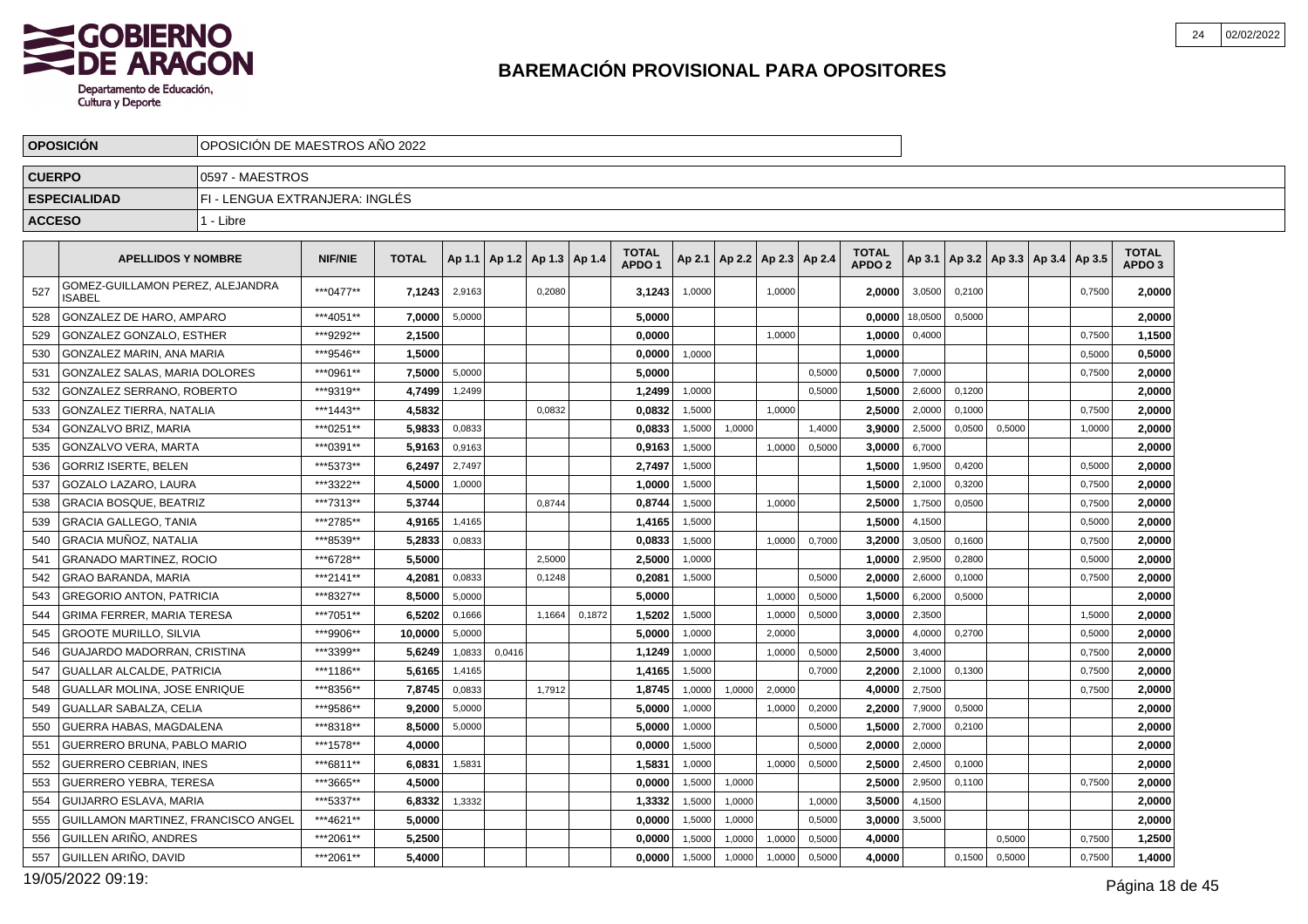

|               | <b>OPOSICION</b>                     |                                | OPOSICION DE MAESTROS ANO 2022 |              |        |                          |        |  |                                   |        |                          |        |        |                                   |        |        |                                   |        |                                   |  |
|---------------|--------------------------------------|--------------------------------|--------------------------------|--------------|--------|--------------------------|--------|--|-----------------------------------|--------|--------------------------|--------|--------|-----------------------------------|--------|--------|-----------------------------------|--------|-----------------------------------|--|
| <b>CUERPO</b> |                                      | 0597 - MAESTROS                |                                |              |        |                          |        |  |                                   |        |                          |        |        |                                   |        |        |                                   |        |                                   |  |
|               | <b>ESPECIALIDAD</b>                  | FI - LENGUA EXTRANJERA: INGLÉS |                                |              |        |                          |        |  |                                   |        |                          |        |        |                                   |        |        |                                   |        |                                   |  |
| <b>ACCESO</b> |                                      | 1 - Libre                      |                                |              |        |                          |        |  |                                   |        |                          |        |        |                                   |        |        |                                   |        |                                   |  |
|               | <b>APELLIDOS Y NOMBRE</b>            |                                | <b>NIF/NIE</b>                 | <b>TOTAL</b> | Ap 1.1 | Ap 1.2   Ap 1.3   Ap 1.4 |        |  | <b>TOTAL</b><br>APDO <sub>1</sub> | Ap 2.1 | Ap 2.2   Ap 2.3   Ap 2.4 |        |        | <b>TOTAL</b><br>APDO <sub>2</sub> | Ap 3.1 |        | Ap 3.2   Ap 3.3   Ap 3.4   Ap 3.5 |        | <b>TOTAL</b><br>APDO <sub>3</sub> |  |
| 558           | GUILLEN MUÑOZ, NOELIA                |                                | ***5281**                      | 6.0833       | 1,0833 |                          |        |  | 1,0833                            | 1,5000 | 1,0000                   |        | 0,5000 | 3.0000                            | 2,5500 |        |                                   |        | 2.0000                            |  |
| 559           | GUILLEN PIAZUELO, SOFIA              |                                | ***0843**                      | 4,6666       | 0,1666 |                          |        |  | 0,1666                            | 1,5000 | 1,0000                   |        |        | 2,5000                            | 2,1000 | 0,0100 |                                   | 0,7500 | 2,0000                            |  |
| 560           | GUINDA GALLAN, CARLA                 |                                | ***5007**                      | 1,9900       |        |                          |        |  | 0,0000                            | 1,0000 |                          |        |        | 1,0000                            | 0,1000 | 0,3900 |                                   | 0,5000 | 0,9900                            |  |
| 561           | GUIO GRANDE, ANA BELEN               |                                | ***1736**                      | 5.0833       | 0,0833 |                          |        |  | 0,0833                            | 1,5000 | 1,0000                   |        | 0,5000 | 3,0000                            | 2,6000 |        |                                   | 0,7500 | 2,0000                            |  |
| 562           | <b>GURPEGUI BEISTI, PATRICIA</b>     |                                | ***4400**                      | 10,0000      | 5,0000 |                          |        |  | 5,0000                            | 1,5000 |                          | 1,0000 | 0,5000 | 3,0000                            | 4,6000 | 0,5000 |                                   | 0,7500 | 2,0000                            |  |
| 563           | <b>GUSTRAN ALCALA. IRENE</b>         |                                | ***6448**                      | 3.5416       |        |                          | 0.0416 |  | 0.0416                            | 1,5000 |                          |        |        | 1.5000                            | 2,5000 |        |                                   | 0,5000 | 2,0000                            |  |
| 564           | <b>GUTIERREZ GAMIZ, JUDIT MARIA</b>  |                                | ***2306**                      | 3,5000       |        |                          |        |  | 0,0000                            | 1,5000 |                          |        |        | 1,5000                            | 1,6000 |        |                                   | 0,5000 | 2,0000                            |  |
| 565           | <b>GUTIERREZ MARISCAL, FRANCISCO</b> |                                | ***0084**                      | 4,3332       | 1,3332 |                          |        |  | 1,3332                            | 1,0000 |                          |        |        | 1,0000                            | 2,6000 |        |                                   | 0,7500 | 2,0000                            |  |
| 566           | GUTIERREZ PRADILLA, MARTA MARIA      |                                | ***6003**                      | 8,5000       | 5,0000 |                          |        |  | 5,0000                            | 1,0000 |                          |        | 0,5000 | 1,5000                            | 6,9000 | 0,5000 |                                   |        | 2,0000                            |  |
| 567           | <b>GUTIERREZ VALLEJO, JAIME</b>      |                                | ***9745**                      | 3,0833       | 0,0833 |                          |        |  | 0,0833                            | 1,0000 |                          |        |        | 1,0000                            | 2,5000 |        |                                   | 0,7500 | 2,0000                            |  |
| 568           | HAYAS PUERTOLAS, LORENA              |                                | ***7289**                      | 5,3330       | 1,8330 |                          |        |  | 1,8330                            | 1,0000 |                          |        | 0,5000 | 1,5000                            | 2,3000 | 0,1700 |                                   |        | 2,0000                            |  |
| 569           | HERNANDEZ ABAD. ANDREA               |                                | ***5814**                      | 3,5000       |        |                          |        |  | 0,0000                            | 1.0000 |                          |        | 0.5000 | 1,5000                            | 2,5000 |        |                                   |        | 2,0000                            |  |
| 570           | HERNANDEZ BERMUDEZ, ANA              |                                | ***3687**                      | 7,2800       |        |                          | 2.5000 |  | 2.5000                            | 1,5000 |                          | 2.0000 |        | 3.5000                            | 0,8500 | 0,4300 |                                   |        | 1,2800                            |  |
| 571           | <b>HERNANDEZ BES, LAURA</b>          |                                | ***1663**                      | 6,8332       | 2,3332 |                          |        |  | 2,3332                            | 1,0000 | 1,0000                   |        | 0,5000 | 2,5000                            | 1,7000 | 0,5000 |                                   |        | 2,0000                            |  |
| 572           | <b>HERNANDEZ CUARTERO, AITOR</b>     |                                | ***2353**                      | 8,7000       | 5,0000 |                          |        |  | 5,0000                            | 1,0000 |                          |        | 0,7000 | 1,7000                            | 2,5000 | 0,5000 |                                   | 1,0000 | 2,0000                            |  |
| 573           | HERNANDEZ HERNANDO, INMACULADA       |                                | ***5241**                      | 10,0000      | 5,0000 |                          |        |  | 5,0000                            | 1,5000 |                          | 2,0000 | 0,5000 | 4,0000                            | 5,5000 | 0,5000 |                                   | 0,7500 | 2,0000                            |  |
| 574           | HERNANDEZ LARIO, MARIA               |                                | ***5467**                      | 3,5000       |        |                          |        |  | 0,0000                            | 1,5000 |                          |        |        | 1,5000                            | 2,3000 | 0,1000 |                                   | 0,5000 | 2,0000                            |  |
| 575           | HERNANDEZ POLO, NATALIA              |                                | ***1617**                      | 3.5000       |        |                          |        |  | 0.0000                            | 1,5000 |                          |        |        | 1.5000                            | 2,9000 |        |                                   | 0,7500 | 2.0000                            |  |
| 576           | HERNANDEZ RUIZ, CRISTINA             |                                | ***9182**                      | 5.5000       |        |                          |        |  | 0.0000                            | 1,0000 | 1,0000                   | 1.0000 | 0,5000 | 3,5000                            | 5,9000 | 0,1500 |                                   |        | 2,0000                            |  |
| 577           | HERNANDO GONZALEZ, MARIA             |                                | ***7383**                      | 5.7913       | 0,7497 |                          | 0,0416 |  | 0,7913                            | 1,5000 | 1,0000                   |        | 0,5000 | 3,0000                            | 1,7000 | 0,5000 |                                   |        | 2,0000                            |  |
| 578           | HERRERA ALABER, ANA                  |                                | ***6190**                      | 8,0000       | 5,0000 |                          |        |  | 5,0000                            | 1,0000 |                          |        |        | 1,0000                            | 6,2500 | 0,3800 |                                   | 0,5000 | 2.0000                            |  |
| 579           | HERRERA ALEGRE, MARIA                |                                | ***5202**                      | 6,5000       |        |                          | 2,5000 |  | 2,5000                            | 1,0000 |                          | 1,0000 |        | 2,0000                            | 4,1000 | 0,5000 |                                   | 0,5000 | 2,0000                            |  |
| 580           | HERRERO FERNANDEZ, MARGARITA         |                                | ***4824**                      | 4,5000       |        |                          |        |  | 0,0000                            | 1,5000 |                          | 1,0000 |        | 2,5000                            | 6,0500 |        |                                   |        | 2,0000                            |  |
| 581           | HERRERO PONS, CRISTINA               |                                | ***0507**                      | 6.4165       | 1,4165 |                          |        |  | 1.4165                            | 1,5000 | 1,0000                   |        | 0,5000 | 3.0000                            | 2,6000 | 0,4500 |                                   |        | 2,0000                            |  |
| 582           | HIDALGO CAMACHO, MONICA              |                                | ***3506**                      | 6.0000       |        |                          |        |  | 0.0000                            | 1,5000 | 1,0000                   | 1,0000 | 0,5000 | 4.0000                            | 2,4500 | 0,2000 |                                   |        | 2,0000                            |  |
| 583           | HUERGA FERNANDEZ. IRENE              |                                | ***3772**                      | 4.0000       |        |                          |        |  | 0,0000                            | 1,5000 |                          |        | 0,5000 | 2,0000                            | 3,0000 | 0,3300 | 0,5000                            | 1,0000 | 2,0000                            |  |
| 584           | HURTADO LAFUENTE, ALBA               |                                | ***6037**                      | 9,0000       | 5,0000 |                          |        |  | 5,0000                            | 1,0000 | 1,0000                   |        |        | 2,0000                            | 2,3500 | 0,5000 |                                   | 0,5000 | 2,0000                            |  |
| 585           | IBAÑEZ ALCAZAR, ALEJANDRO            |                                | ***1408**                      | 9,5000       | 5,0000 |                          |        |  | 5,0000                            | 1,5000 | 1,0000                   |        |        | 2,5000                            | 2,6000 | 0,1000 |                                   | 0,5000 | 2,0000                            |  |
| 586           | IBAÑEZ ESPELETA, JAVIER              |                                | ***5233**                      | 8,5000       | 5,0000 |                          |        |  | 5,0000                            |        |                          | 1,0000 | 0,5000 | 1,5000                            | 8,9000 | 0,5000 |                                   | 0,7500 | 2,0000                            |  |
| 587           | IBAÑEZ LOPEZ-QUINTANA. LIDIA         |                                | ***0846**                      | 6,9165       | 1,4165 |                          |        |  | 1,4165                            | 1,0000 | 1,0000                   | 1,0000 | 0,5000 | 3,5000                            | 2,0500 | 0,5000 |                                   |        | 2.0000                            |  |
| 588           | IBAÑEZ MEDEL, VERONICA               |                                | ***0169**                      | 8,2499       | 3,2499 |                          |        |  | 3,2499                            | 1,5000 | 1,0000                   |        | 0,5000 | 3,0000                            | 3,1000 | 0,2500 |                                   | 1,0000 | 2,0000                            |  |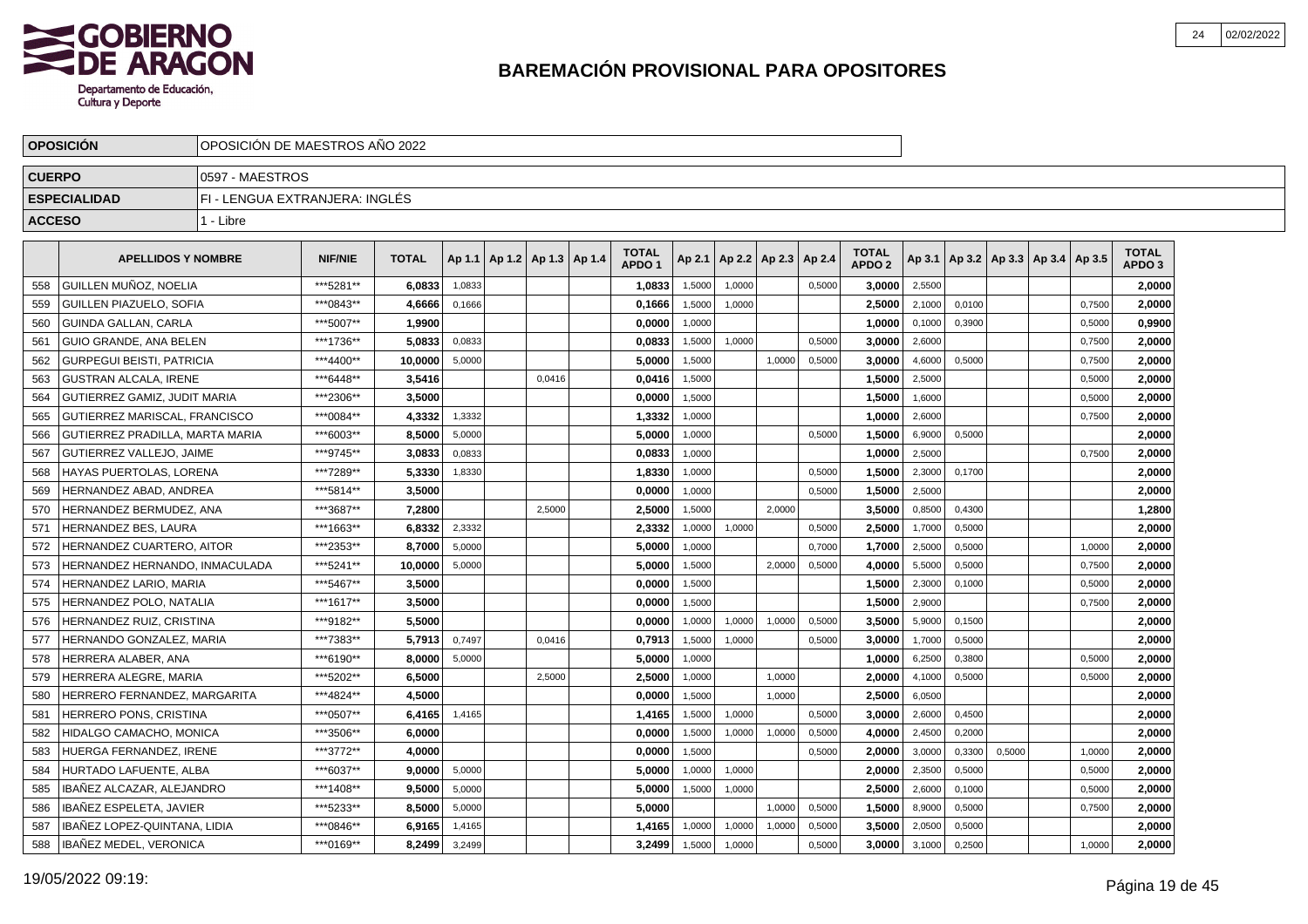

|               | <b>OPOSICION</b>                         |                                | OPOSICION DE MAESTROS ANO 2022 |              |        |                          |        |  |                                   |        |                          |        |        |                                   |        |        |                                   |        |                            |  |
|---------------|------------------------------------------|--------------------------------|--------------------------------|--------------|--------|--------------------------|--------|--|-----------------------------------|--------|--------------------------|--------|--------|-----------------------------------|--------|--------|-----------------------------------|--------|----------------------------|--|
| <b>CUERPO</b> |                                          | 0597 - MAESTROS                |                                |              |        |                          |        |  |                                   |        |                          |        |        |                                   |        |        |                                   |        |                            |  |
|               | <b>ESPECIALIDAD</b>                      | FI - LENGUA EXTRANJERA: INGLÉS |                                |              |        |                          |        |  |                                   |        |                          |        |        |                                   |        |        |                                   |        |                            |  |
| <b>ACCESO</b> |                                          | 1 - Libre                      |                                |              |        |                          |        |  |                                   |        |                          |        |        |                                   |        |        |                                   |        |                            |  |
|               | <b>APELLIDOS Y NOMBRE</b>                |                                | <b>NIF/NIE</b>                 | <b>TOTAL</b> | Ap 1.1 | Ap 1.2   Ap 1.3   Ap 1.4 |        |  | <b>TOTAL</b><br>APDO <sub>1</sub> | Ap 2.1 | Ap 2.2   Ap 2.3   Ap 2.4 |        |        | <b>TOTAL</b><br>APDO <sub>2</sub> | Ap 3.1 |        | Ap 3.2   Ap 3.3   Ap 3.4   Ap 3.5 |        | TOTAL<br>APDO <sub>3</sub> |  |
| 589           | <b>IBAÑEZ ORTUNO, PAULA</b>              |                                | ***0631**                      | 10.0000      | 5,0000 |                          |        |  | 5.0000                            | 1.0000 |                          | 2.0000 | 0,5000 | 3.5000                            | 4,6500 | 0.0600 |                                   | 0,7500 | 2.0000                     |  |
| 590           | IBAÑEZ PEREZ, ZAIDA                      |                                | ***5265**                      | 10,0000      | 5.0000 |                          |        |  | 5.0000                            | 1.0000 | 1.0000                   | 1.0000 |        | 3.0000                            | 3,9500 | 0,3000 |                                   |        | 2,0000                     |  |
| 591           | <b>IBARS TEIXIDO, JORDI</b>              |                                | ***1954**                      | 2.0000       |        |                          |        |  | 0.0000                            | 1,5000 |                          |        | 0,5000 | 2.0000                            |        |        |                                   |        | 0,0000                     |  |
| 592           | <b>IBARZ FERRANDO, JULIA</b>             |                                | ***0154**                      | 4.5833       | 0,0833 |                          |        |  | 0,0833                            | 1,0000 | 1,0000                   |        | 0,5000 | 2,5000                            | 3,2500 | 0,1000 |                                   |        | 2,0000                     |  |
| 593           | <b>IBARZ LORENTE, MARIA</b>              |                                | ***7457**                      | 1,0000       |        |                          |        |  | 0,0000                            |        |                          |        |        | 0,0000                            | 0,5000 |        |                                   | 0,5000 | 1,0000                     |  |
| 594           | <b>IGLESIAS CUSI, JACKELINE ESTEFANY</b> |                                | ***8583**                      | 3,0000       |        |                          |        |  | 0,0000                            | 1,0000 |                          |        |        | 1,0000                            | 2,6000 |        |                                   |        | 2,0000                     |  |
| 595           | <b>IGLESIAS GARCIA, JORGE</b>            |                                | ***5116**                      | 5,8332       | 1,3332 |                          |        |  | 1,3332                            | 1,5000 | 1,0000                   |        |        | 2,5000                            | 2,0000 | 0,3500 |                                   | 0,5000 | 2,0000                     |  |
| 596           | <b>IGLESIAS INSAUSTI. RAQUEL</b>         |                                | ***2703**                      | 0.0200       |        |                          |        |  | 0.0000                            |        |                          |        |        | 0.0000                            |        | 0.0200 |                                   |        | 0,0200                     |  |
| 597           | <b>IGNACIO SEGOVIA, BERTA</b>            |                                | ***7344**                      | 8,0000       | 5,0000 |                          |        |  | 5.0000                            | 1,0000 |                          |        |        | 1,0000                            | 4,9500 | 0,5000 |                                   |        | 2,0000                     |  |
| 598           | INIGUEZ DIEZ. AXIER                      |                                | ***6150**                      | 2,8600       |        |                          |        |  | 0,0000                            | 1,0000 |                          | 1.0000 |        | 2,0000                            |        | 0,1100 |                                   | 0,7500 | 0,8600                     |  |
| 599           | <b>IRANZO GONZALEZ, EMILIO</b>           |                                | ***6237**                      | 3,0000       |        |                          |        |  | 0,0000                            | 1,0000 |                          |        |        | 1,0000                            | 2,5500 | 0,3300 |                                   | 0,5000 | 2,0000                     |  |
| 600           | <b>ISARRE ABIOL, CARLOS</b>              |                                | *** 5449**                     | 7,8332       | 3,3332 |                          |        |  | 3,3332                            | 1,0000 | 1,0000                   |        | 0,5000 | 2,5000                            | 2,2500 | 0,2200 |                                   | 0,7500 | 2,0000                     |  |
| 601           | <b>ISARRE ARNAL, ALBERTO</b>             |                                | ***5993**                      | 9,2494       | 1,4998 |                          | 1,7496 |  | 3,2494                            | 1,5000 | 1,0000                   | 1,0000 | 0,5000 | 4,0000                            | 8,4000 | 0,2100 |                                   | 0,7500 | 2,0000                     |  |
| 602           | ISARRE GARCIA DE JALON, SERGIO           |                                | ***8845**                      | 7,9494       | 1,4998 |                          | 1,7496 |  | 3,2494                            | 1,0000 | 1,0000                   |        | 0,7000 | 2,7000                            | 3,4500 | 0,2400 |                                   | 1,0000 | 2,0000                     |  |
| 603           | <b>ISERTE MONTOLIO, MANUEL</b>           |                                | ***4668**                      | 8.5000       |        | 2,5000                   |        |  | 2.5000                            | 1,5000 |                          | 2.0000 | 0,5000 | 4.0000                            | 4,7000 | 0.1000 |                                   | 0,7500 | 2.0000                     |  |
| 604           | ISO HARRIS. NATALIA                      |                                | ***1177**                      | 3,5000       |        |                          |        |  | 0.0000                            | 1,0000 |                          |        | 0,5000 | 1.5000                            | 2,0000 |        |                                   |        | 2,0000                     |  |
| 605           | JACKMAN MARCO. LARA                      |                                | ***9077**                      | 1,5000       |        |                          |        |  | 0,0000                            |        |                          |        |        | 0.0000                            | 1,5000 |        |                                   |        | 1,5000                     |  |
| 606           | JANECKA VILLACAMPA , LUCYNA ELZBIETA     |                                | ****5583*                      | 3,5000       |        |                          |        |  | 0.0000                            |        | 1.0000                   | 1,0000 |        | 2,0000                            |        |        |                                   | 1,5000 | 1,5000                     |  |
| 607           | JARA LOPEZ, CARMEN                       |                                | ***2517**                      | 7,2499       | 3,2499 |                          |        |  | 3,2499                            | 1,0000 |                          | 1,0000 |        | 2,0000                            | 6,3000 | 0,1000 |                                   | 0,5000 | 2,0000                     |  |
| 608           | JARQUE LOPEZ, GEMMA                      |                                | ***3073**                      | 10,0000      | 5,0000 |                          |        |  | 5,0000                            | 1,0000 |                          | 2,0000 |        | 3,0000                            | 2,5500 | 0,5000 |                                   |        | 2,0000                     |  |
| 609           | JATIVA VICENTE, MARIA                    |                                | ***4315**                      | 10,0000      | 5,0000 |                          |        |  | 5,0000                            | 1,0000 |                          | 2,0000 |        | 3,0000                            | 8,0000 | 0,3500 |                                   |        | 2,0000                     |  |
| 610           | JEBARI JEBARI. HOSAM                     |                                | ***5314**                      | 2,3600       |        |                          |        |  | 0.0000                            | 1,5000 |                          |        | 0.5000 | 2,0000                            | 0,3500 | 0.0100 |                                   |        | 0,3600                     |  |
| 611           | JIMENEZ ARRUEBO. MARIA PILAR             |                                | ***7647**                      | 1.6000       |        |                          |        |  | 0.0000                            | 1,0000 |                          |        |        | 1.0000                            |        | 0,1000 |                                   | 0,5000 | 0,6000                     |  |
| 612           | JIMENEZ BOTIJA, MARIA PILAR              |                                | ***6867**                      | 8.5000       | 5,0000 |                          |        |  | 5.0000                            | 1,0000 |                          |        | 0,5000 | 1.5000                            | 2,8500 | 0,2000 |                                   | 0,7500 | 2,0000                     |  |
| 613           | JIMENEZ JIMENEZ, JOSE                    |                                | ***8678**                      | 9,7000       | 5,0000 |                          |        |  | 5,0000                            | 1,0000 |                          | 1,0000 | 0,7000 | 2,7000                            | 5,4000 | 0,5000 |                                   |        | 2,0000                     |  |
| 614           | JIMENEZ LOPEZ, IRENE                     |                                | ***7494**                      | 10,0000      | 5,0000 |                          |        |  | 5,0000                            | 1,0000 | 1,0000                   | 1,0000 |        | 3,0000                            | 4,2000 |        |                                   |        | 2,0000                     |  |
| 615           | JIMENEZ MARTIN, ELENA                    |                                | ***7380**                      | 8,9160       | 3,0000 |                          | 0,4160 |  | 3,4160                            | 1,5000 |                          | 1,0000 | 1,0000 | 3,5000                            | 3,5000 | 0,0400 |                                   | 0,7500 | 2,0000                     |  |
| 616           | JIMENEZ MARTINEZ, GEMMA                  |                                | ***8079**                      | 7,6500       | 5,0000 |                          |        |  | 5,0000                            | 1,0000 |                          |        | 0,5000 | 1,5000                            | 0,1500 |        |                                   | 1,0000 | 1,1500                     |  |
| 617           | JIMENEZ PEREZ. REBECA                    |                                | ***8054**                      | 3,4700       |        |                          |        |  | 0.0000                            | 1,5000 |                          |        |        | 1.5000                            | 1,2500 | 0,2200 |                                   | 0,5000 | 1,9700                     |  |
| 618           | JIMENO MONTON, ISABEL                    |                                | ***5240**                      | 6,2494       | 1,4998 |                          | 0.2496 |  | 1,7494                            | 1,0000 | 1,0000                   |        | 0,5000 | 2,5000                            | 3,1000 | 0,1000 |                                   | 0,7500 | 2,0000                     |  |
| 619           | JIMENO NOGUE, JOAQUIN                    |                                | ***2369**                      | 7,0833       | 2,0833 |                          |        |  | 2,0833                            | 1,5000 |                          | 1,0000 | 0,5000 | 3.0000                            | 3,1500 | 0,3200 |                                   | 0,7500 | 2,0000                     |  |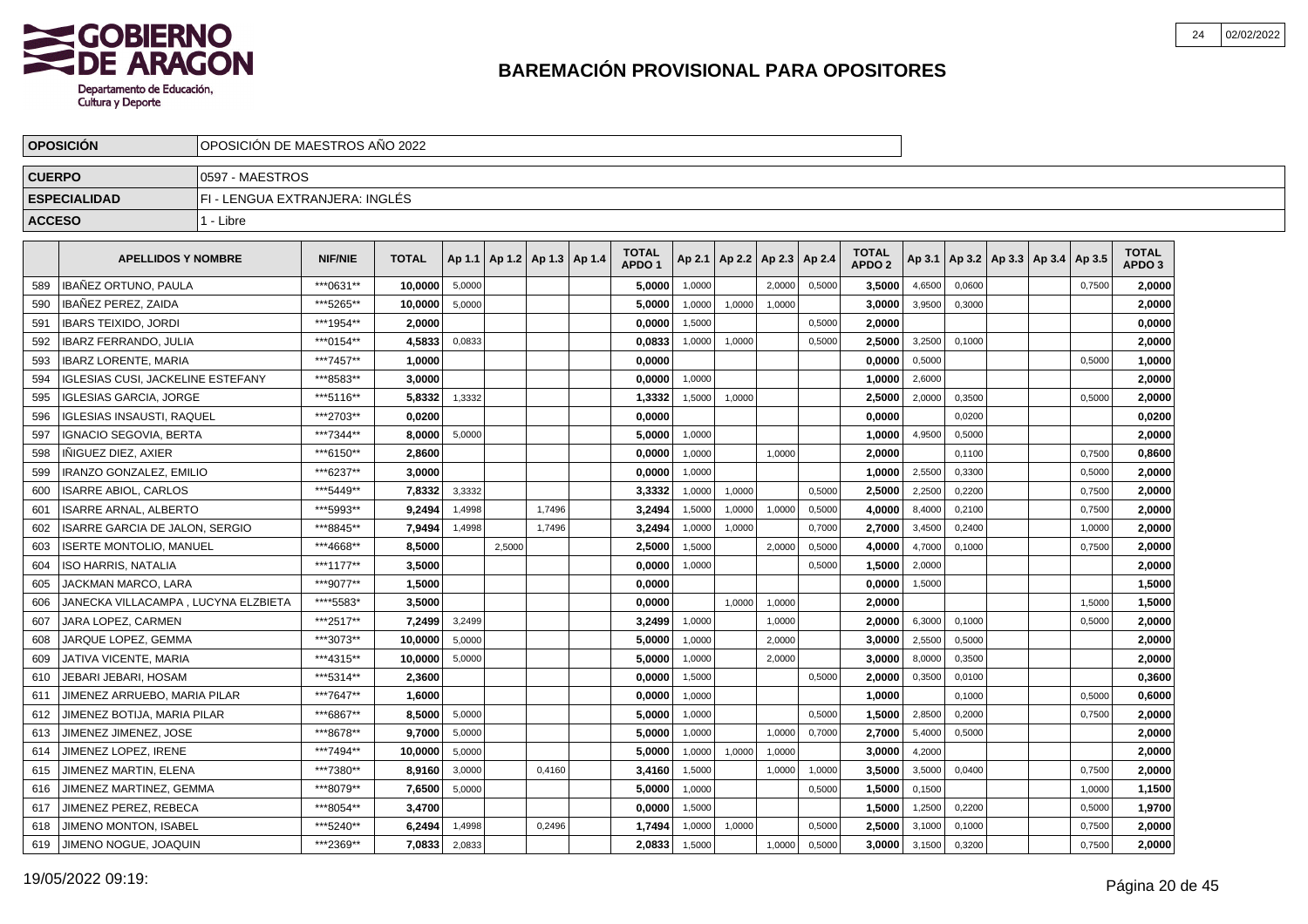

|               | <b>OPOSICION</b>              |                                | OPOSICION DE MAESTROS ANO 2022 |              |        |  |                                   |        |                                   |        |        |                          |        |                                   |        |        |                          |        |                            |  |
|---------------|-------------------------------|--------------------------------|--------------------------------|--------------|--------|--|-----------------------------------|--------|-----------------------------------|--------|--------|--------------------------|--------|-----------------------------------|--------|--------|--------------------------|--------|----------------------------|--|
| <b>CUERPO</b> |                               | 0597 - MAESTROS                |                                |              |        |  |                                   |        |                                   |        |        |                          |        |                                   |        |        |                          |        |                            |  |
|               | <b>ESPECIALIDAD</b>           | FI - LENGUA EXTRANJERA: INGLÉS |                                |              |        |  |                                   |        |                                   |        |        |                          |        |                                   |        |        |                          |        |                            |  |
| <b>ACCESO</b> |                               | 1 - Libre                      |                                |              |        |  |                                   |        |                                   |        |        |                          |        |                                   |        |        |                          |        |                            |  |
|               | <b>APELLIDOS Y NOMBRE</b>     |                                | <b>NIF/NIE</b>                 | <b>TOTAL</b> |        |  | Ap 1.1   Ap 1.2   Ap 1.3   Ap 1.4 |        | <b>TOTAL</b><br>APDO <sub>1</sub> | Ap 2.1 |        | Ap 2.2   Ap 2.3   Ap 2.4 |        | <b>TOTAL</b><br>APDO <sub>2</sub> | Ap 3.1 |        | Ap 3.2   Ap 3.3   Ap 3.4 | Ap 3.5 | TOTAL<br>APDO <sub>3</sub> |  |
| 620           | JOVAISAITE . SKAISTE          |                                | *****2305*                     | 6.0000       |        |  |                                   |        | 0.0000                            | 1,5000 |        | 2.0000                   | 0,5000 | 4.0000                            | 0,7500 | 0,5000 |                          | 0,7500 | 2.0000                     |  |
| 621           | JOVEN LAHOZ, RAQUEL           |                                | ***1442**                      | 6.9998       | 3.4998 |  |                                   |        | 3,4998                            | 1.5000 |        |                          |        | 1,5000                            | 1,3500 | 0.2500 |                          | 0,7500 | 2.0000                     |  |
| 622           | JOVEN SANCHEZ. CELIA          |                                | ***5716**                      | 5.4165       | 1,4165 |  |                                   |        | 1.4165                            | 1,0000 | 1,0000 |                          |        | 2.0000                            | 2,2000 | 0.2500 |                          | 0,5000 | 2,0000                     |  |
| 623           | JUAN PARACUELLOS. MARIA PILAR |                                | ***7232**                      | 6.7203       | 2,9163 |  |                                   | 0,1040 | 3,0203                            | 1,0000 |        |                          | 0,7000 | 1,7000                            | 3,6500 | 0,5000 |                          |        | 2.0000                     |  |
| 624           | JULIAN CLAVERIA, ANA ISABEL   |                                | ***9135**                      | 7,6243       | 0,2499 |  | 2,3744                            |        | 2,6243                            | 1,0000 |        | 2,0000                   |        | 3,0000                            | 3,2500 | 0,1500 |                          | 0,5000 | 2,0000                     |  |
| 625           | JURADO CALVO, ELENA           |                                | ***1328**                      | 1,5000       |        |  |                                   |        | 0,0000                            | 1,0000 |        |                          |        | 1,0000                            |        |        |                          | 0,5000 | 0,5000                     |  |
| 626           | JURASZCZYK , AGATA KATARZYNA  |                                | ****4804*                      | 2,0000       |        |  |                                   |        | 0,0000                            |        |        | 1,0000                   |        | 1,0000                            |        |        |                          | 1,0000 | 1,0000                     |  |
| 627           | <b>JUSTE ROME, ELENA</b>      |                                | ***8893**                      | 4.4165       | 1,4165 |  |                                   |        | 1,4165                            | 1,0000 |        |                          |        | 1.0000                            | 4,5000 | 0.0100 |                          | 0,7500 | 2.0000                     |  |
| 628           | LABRADOR VALERO, AIDA         |                                | ***5532**                      | 5,3739       | 0,9163 |  | 0,4576                            |        | 1,3739                            | 1,0000 |        | 1,0000                   |        | 2,0000                            | 3,2500 | 0,5000 |                          | 0,5000 | 2,0000                     |  |
| 629           | LACAMBRA HERNANDEZ, ESTHER    |                                | ***4995**                      | 4,4579       | 0,9163 |  | 0,0416                            |        | 0,9579                            | 1,5000 |        |                          |        | 1,5000                            | 2,6500 |        |                          | 0,7500 | 2,0000                     |  |
| 630           | LACHEN IBORRA, PATRICIA       |                                | ***6338**                      | 2,9200       |        |  |                                   |        | 0,0000                            | 1,5000 |        |                          |        | 1,5000                            | 0,9000 | 0,0200 |                          | 0,5000 | 1,4200                     |  |
| 631           | <b>LACIMA SORA, DAVID</b>     |                                | ***1841**                      | 4,9165       | 1,4165 |  |                                   |        | 1,4165                            | 1,0000 |        |                          | 0,5000 | 1,5000                            | 2,6500 | 0,3000 |                          |        | 2,0000                     |  |
| 632           | LACUEVA NAJARA, ELENA         |                                | ***2820**                      | 6,8330       | 1,8330 |  |                                   |        | 1,8330                            | 1,5000 | 1,0000 |                          | 0,5000 | 3,0000                            | 2,2500 | 0,5000 |                          | 0,7500 | 2,0000                     |  |
| 633           | LAHOZ GUZMAN, JOAQUIN DANIEL  |                                | ***2193**                      | 8,5000       | 5,0000 |  |                                   |        | 5,0000                            | 1,0000 |        |                          | 0,5000 | 1,5000                            | 5,9000 | 0,5000 |                          |        | 2,0000                     |  |
| 634           | LAHOZ IBAÑEZ. REYES           |                                | ***4525**                      | 4.0000       |        |  |                                   |        | 0.0000                            | 1,0000 |        | 1.0000                   |        | 2.0000                            | 2,3000 | 0.1000 |                          |        | 2.0000                     |  |
| 635           | LAHUERTA PONZ. EVA            |                                | ***1299**                      | 3,5000       |        |  |                                   |        | 0.0000                            | 1.0000 |        |                          | 0.5000 | 1.5000                            | 2,0000 |        |                          |        | 2.0000                     |  |
| 636           | LALANZA SALVADOR, CAROLINA    |                                | ***5678**                      | 4.8831       | 0,5831 |  |                                   |        | 0,5831                            | 1,0000 | 1,0000 | 1,0000                   |        | 3,0000                            | 0,0500 | 0,5000 |                          | 0,7500 | 1,3000                     |  |
| 637           | LALIENA OLIVA. ANA            |                                | ***6141**                      | 6,2497       | 1,7497 |  |                                   |        | 1,7497                            | 1,5000 |        | 1,0000                   |        | 2,5000                            | 2,2500 | 0,3000 |                          | 0,7500 | 2,0000                     |  |
| 638           | LALLANA LUSILLA, AZUCENA      |                                | ***2942**                      | 3,5000       |        |  |                                   |        | 0,0000                            | 1,5000 |        |                          |        | 1,5000                            | 2,0000 | 0,1100 |                          | 1,0000 | 2,0000                     |  |
| 639           | LAMARCA EGEA, M. CARMEN       |                                | ***4425**                      | 7,5413       | 4,4165 |  | 0,1248                            |        | 4,5413                            | 1,0000 |        |                          |        | 1.0000                            | 4,7500 |        |                          |        | 2,0000                     |  |
| 640           | LAMUELA CAMBRON, MARTA        |                                | ***1691**                      | 3,0000       |        |  |                                   |        | 0,0000                            | 1,0000 |        |                          |        | 1,0000                            | 2,0000 |        |                          | 0,7500 | 2,0000                     |  |
| 641           | LANGARITA CERRADA, CARLOS     |                                | ***1047**                      | 2.0000       |        |  |                                   |        | 0.0000                            | 1,5000 |        |                          |        | 1.5000                            |        |        |                          | 0,5000 | 0.5000                     |  |
| 642           | LAPESA GARCIA. ELENA          |                                | ***4717**                      | 6.7494       | 0,4998 |  | 2.2496                            |        | 2,7494                            | 1,0000 |        | 1.0000                   |        | 2.0000                            | 1,7500 | 0.2300 |                          | 0,5000 | 2,0000                     |  |
| 643           | LAPUENTE MELENDO. ISABEL      |                                | ***2225**                      | 6,4165       | 1,4165 |  |                                   |        | 1,4165                            | 1,5000 | 1,0000 |                          | 0,5000 | 3.0000                            | 2,7000 |        |                          | 0,7500 | 2,0000                     |  |
| 644           | LARA GARCIA, RAQUEL           |                                | ***4815**                      | 6,5000       |        |  | 2,5000                            |        | 2,5000                            | 1,0000 |        | 1,0000                   |        | 2.0000                            | 8,0500 | 0,5000 |                          |        | 2,0000                     |  |
| 645           | LARDIES COVER, SARA           |                                | ***5976**                      | 4,2299       | 1,2499 |  |                                   |        | 1,2499                            | 1,5000 |        |                          |        | 1,5000                            | 0,4500 | 0,2800 |                          | 0,7500 | 1,4800                     |  |
| 646           | LARDIES GASCON, SERGIO        |                                | ***0434**                      | 7,7080       | 2,0000 |  | 1,2080                            |        | 3,2080                            | 1,0000 | 1,0000 |                          | 0,5000 | 2,5000                            | 5,3500 | 0,1000 |                          | 0,7500 | 2,0000                     |  |
| 647           | LARRAGA GOMEZ, LAURA          |                                | ***5883**                      | 4,5831       | 0,5831 |  |                                   |        | 0,5831                            | 1,0000 |        | 1,0000                   |        | 2,0000                            | 6,3000 |        |                          | 0,5000 | 2,0000                     |  |
| 648           | LARRAZ ORTEGA, MARIA MERCEDES |                                | ***5095**                      | 7.0000       | 5,0000 |  |                                   |        | 5.0000                            |        |        |                          |        | 0.0000                            | 5,3000 | 0,5000 |                          |        | 2.0000                     |  |
| 649           | LARROY GONZALEZ, MARIA        |                                | ***3260**                      | 5,8330       | 1,8330 |  |                                   |        | 1,8330                            | 1,5000 |        |                          | 0,5000 | 2.0000                            | 2,8500 | 0,3500 |                          | 0,7500 | 2,0000                     |  |
| 650           | LASAOSA VIDAL, ARANZAZU       |                                | ***1285**                      | 8.0000       | 5,0000 |  |                                   |        | 5,0000                            | 1,0000 |        |                          |        | 1.0000                            | 7,6000 | 0,5000 |                          |        | 2.0000                     |  |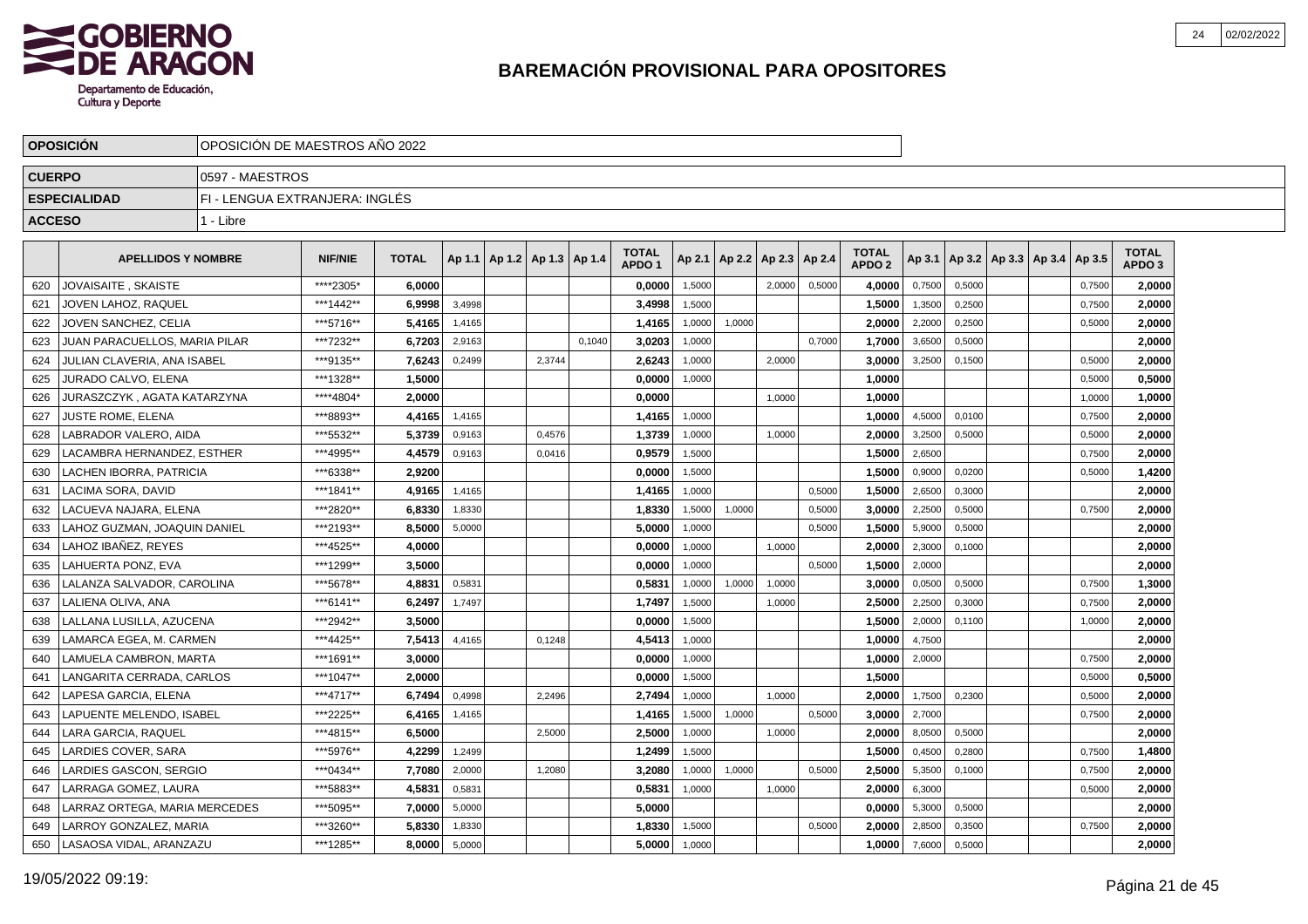

|               | <b>OPOSICION</b>                  |                                | OPOSICION DE MAESTROS ANO 2022 |              |        |        |                          |  |                                   |        |                          |        |        |                                   |        |        |        |                                   |        |                                   |  |
|---------------|-----------------------------------|--------------------------------|--------------------------------|--------------|--------|--------|--------------------------|--|-----------------------------------|--------|--------------------------|--------|--------|-----------------------------------|--------|--------|--------|-----------------------------------|--------|-----------------------------------|--|
| <b>CUERPO</b> |                                   | 10597 - MAESTROS               |                                |              |        |        |                          |  |                                   |        |                          |        |        |                                   |        |        |        |                                   |        |                                   |  |
|               | <b>ESPECIALIDAD</b>               | FI - LENGUA EXTRANJERA: INGLÉS |                                |              |        |        |                          |  |                                   |        |                          |        |        |                                   |        |        |        |                                   |        |                                   |  |
| <b>ACCESO</b> |                                   | 1 - Libre                      |                                |              |        |        |                          |  |                                   |        |                          |        |        |                                   |        |        |        |                                   |        |                                   |  |
|               | <b>APELLIDOS Y NOMBRE</b>         |                                | <b>NIF/NIE</b>                 | <b>TOTAL</b> | Ap 1.1 |        | Ap 1.2   Ap 1.3   Ap 1.4 |  | <b>TOTAL</b><br>APDO <sub>1</sub> | Ap 2.1 | Ap 2.2   Ap 2.3   Ap 2.4 |        |        | <b>TOTAL</b><br>APDO <sub>2</sub> | Ap 3.1 |        |        | Ap 3.2   Ap 3.3   Ap 3.4   Ap 3.5 |        | <b>TOTAL</b><br>APDO <sub>3</sub> |  |
| 651           | LATORRE BADIA, JOSE LUIS          |                                | ***6848**                      | 6,5833       | 2,0833 |        |                          |  | 2,0833                            | 1,0000 | 1,0000                   |        | 0,5000 | 2.5000                            | 2,1000 | 0.2600 |        |                                   | 0,7500 | 2.0000                            |  |
| 652           | LATORRE FUERTES, ADA              |                                | ***5977**                      | 3,5000       |        |        |                          |  | 0,0000                            | 1,0000 |                          |        | 0,5000 | 1,5000                            | 2,6500 |        |        |                                   |        | 2,0000                            |  |
| 653           | LATRE BUDIOS, BELEN               |                                | ***7120**                      | 3,5000       |        |        |                          |  | 0,0000                            | 1,0000 |                          |        | 0,5000 | 1,5000                            | 2,0000 | 0,1000 |        |                                   |        | 2,0000                            |  |
| 654           | LATRE PERALTA, BEATRIZ            |                                | ***9190**                      | 9.0000       | 5,0000 |        |                          |  | 5,0000                            | 1,0000 | 1,0000                   |        |        | 2,0000                            | 2,7000 | 0,2100 |        |                                   |        | 2,0000                            |  |
| 655           | LAZARO ANGULO, JOSE               |                                | ***1194**                      | 6,4163       | 2,9163 |        |                          |  | 2,9163                            | 1,0000 |                          |        | 0,5000 | 1,5000                            | 4,6000 | 0,5000 |        |                                   |        | 2,0000                            |  |
| 656           | LAZARO CABALLERO, ELENA           |                                | ***7005**                      | 6.3744       |        |        | 0.3744                   |  | 0,3744                            | 1,5000 | 1,0000                   | 1,0000 | 0,5000 | 4.0000                            | 3,0000 |        |        |                                   |        | 2.0000                            |  |
| 657           | LAZARO FRACASSA, SANDRA           |                                | ***1082**                      | 3,5000       |        |        |                          |  | 0,0000                            | 1.5000 |                          |        |        | 1,5000                            | 2,8000 |        |        |                                   | 0,5000 | 2,0000                            |  |
| 658           | LAZARO IZQUIERDO. ARA MARIA       |                                | ***5189**                      | 5,0000       |        |        |                          |  | 0,0000                            | 1,0000 | 1,0000                   | 1,0000 |        | 3,0000                            | 3,0000 | 0,0100 |        |                                   | 1,0000 | 2,0000                            |  |
| 659           | LAZARO MARTINEZ. NURIA            |                                | ***2522**                      | 4,0000       |        |        |                          |  | 0,0000                            | 1,5000 |                          |        | 0,5000 | 2,0000                            | 2,8000 | 0,1000 |        |                                   |        | 2,0000                            |  |
| 660           | LECINA CASAJUS, MARIA             |                                | ***5578**                      | 4,4998       | 0,4998 |        | 0,5000                   |  | 0,9998                            | 1,5000 |                          |        |        | 1,5000                            | 2,0500 | 0,0400 |        |                                   | 0,7500 | 2,0000                            |  |
| 661           | LEDO GIRONZA, CLARA               |                                | ***7092**                      | 6,9200       | 5,0000 |        |                          |  | 5,0000                            | 1,0000 |                          |        |        | 1,0000                            | 0,8000 | 0,1200 |        |                                   |        | 0,9200                            |  |
| 662           | LEGARRA LOPEZ. ANA                |                                | ***6710**                      | 6,7497       | 0,7497 |        |                          |  | 0,7497                            | 1,5000 |                          | 2.0000 | 0,5000 | 4,0000                            | 4,7500 |        | 0,5000 |                                   | 0,7500 | 2,0000                            |  |
| 663           | <b>LEON SANCHEZ, MARINA</b>       |                                | ***2375**                      | 3,5000       |        |        |                          |  | 0,0000                            | 1,5000 |                          |        |        | 1,5000                            | 2,5000 |        |        |                                   | 0,7500 | 2,0000                            |  |
| 664           | LEOZ GIMENO. MARIA                |                                | ***9928**                      | 4,5000       |        |        |                          |  | 0,0000                            | 1,0000 |                          | 1,0000 | 0,5000 | 2,5000                            | 3,0000 | 0,0300 |        |                                   |        | 2,0000                            |  |
| 665           | LERENA MURILLO, MARIO             |                                | ***2898**                      | 3,5000       |        |        |                          |  | 0,0000                            | 1,0000 |                          |        | 0,5000 | 1,5000                            | 6,3500 | 0,1200 |        |                                   | 0,7500 | 2,0000                            |  |
| 666           | LEVEL GONZALEZ. RICHARD ALEXANDER |                                | ***8572**                      | 5,0000       |        |        |                          |  | 0,0000                            | 1,5000 | 1,0000                   |        | 0,5000 | 3,0000                            | 2,3000 |        |        |                                   |        | 2,0000                            |  |
| 667           | LEZCANO RUBIO, ADRIANA            |                                | ***3367**                      | 9,5826       | 2,8330 |        | 0,2496                   |  | 3,0826                            | 1,5000 | 1,0000                   | 1,0000 | 1,0000 | 4,5000                            | 3,1500 | 0,1000 |        |                                   | 0,7500 | 2,0000                            |  |
| 668           | LILLO COBO. LOURDES               |                                | ***7666**                      | 2.9400       |        | 1.0000 |                          |  | 1.0000                            | 1,0000 |                          |        |        | 1.0000                            | 0,9000 | 0.0400 |        |                                   |        | 0,9400                            |  |
| 669           | LITAGO MAINAR. ESPERANZA          |                                | ***5123**                      | 6.7494       | 0,4998 |        | 2,2496                   |  | 2,7494                            | 1,0000 |                          | 1.0000 |        | 2.0000                            | 8,8000 | 0,4300 |        |                                   | 0,7500 | 2,0000                            |  |
| 670           | LIZAMA BARRANCO, MARIA            |                                | ***2399**                      | 5,9998       | 1,4998 |        |                          |  | 1,4998                            | 1,0000 | 1,0000                   |        | 0,5000 | 2,5000                            | 3,1500 |        |        |                                   |        | 2,0000                            |  |
| 671           | LIZANDRA PINOS, VICTORIA          |                                | ***6042**                      | 4,0000       |        |        |                          |  | 0,0000                            | 1,5000 |                          |        | 0,5000 | 2.0000                            | 3,5000 |        |        |                                   |        | 2,0000                            |  |
| 672           | LLINARES SOLBES, CLARA            |                                | ***9440**                      | 3,7497       | 0,7497 |        |                          |  | 0,7497                            | 1,0000 |                          |        |        | 1,0000                            | 3,0000 |        |        |                                   | 0,5000 | 2,0000                            |  |
| 673           | LLOBREGAT GRACIA, VIRGINIA        |                                | ***0452**                      | 6,1666       | 1,1666 |        |                          |  | 1,1666                            | 1,0000 | 1,0000                   | 1,0000 |        | 3,0000                            | 7,3000 | 0,1300 |        |                                   | 0,5000 | 2,0000                            |  |
| 674           | LLORENTE FRADES, OSCAR            |                                | ***6398**                      | 7,8330       | 3,8330 |        |                          |  | 3,8330                            | 1,0000 |                          | 1,0000 |        | 2.0000                            | 3,1500 | 0,5000 |        |                                   | 0,5000 | 2,0000                            |  |
| 675           | LOMBA GONZALEZ, ANA MARIA         |                                | ***2060**                      | 8.0000       | 5,0000 |        |                          |  | 5.0000                            | 1,0000 |                          |        |        | 1.0000                            | 4,3500 | 0,4400 |        |                                   |        | 2,0000                            |  |
| 676           | LONGAS CLEMENTE. IRENE            |                                | ***2597**                      | 3,5000       |        |        |                          |  | 0,0000                            | 1,0000 |                          |        | 0,5000 | 1,5000                            | 3,1000 | 0,0200 |        |                                   |        | 2,0000                            |  |
| 677           | LOPEZ ALFRANCA, LAURA DE JESUS    |                                | ***1990**                      | 3,8000       |        |        |                          |  | 0,0000                            | 1,5000 |                          | 1,0000 |        | 2,5000                            | 0,0500 | 0,5000 |        |                                   | 0,7500 | 1,3000                            |  |
| 678           | LOPEZ ALVAREZ, LUIS ANTONIO       |                                | ***5750**                      | 8,0000       | 5,0000 |        |                          |  | 5,0000                            | 1,0000 |                          |        |        | 1,0000                            | 6,0500 | 0,5000 |        |                                   | 0,5000 | 2,0000                            |  |
| 679           | LOPEZ ARANDA, AZAHARA             |                                | ***6105**                      | 9,0000       | 5,0000 |        |                          |  | 5,0000                            | 1,0000 |                          | 1,0000 |        | 2,0000                            | 3,3000 | 0,2300 |        |                                   |        | 2,0000                            |  |
| 680           | LOPEZ BARROSO. ELISA ISABEL       |                                | ***6910**                      | 5.0000       |        |        |                          |  | 0.0000                            | 1,5000 | 1,0000                   |        | 0,5000 | 3.0000                            | 5,2000 |        |        |                                   |        | 2.0000                            |  |
| 681           | LOPEZ BERMUDEZ, ANA MARIA         |                                | ***8837**                      | 9,2497       | 2,7497 |        |                          |  | 2,7497                            | 1,5000 | 1,0000                   | 1,0000 | 1,0000 | 4,5000                            | 5,6500 | 0,0100 |        |                                   | 1,0000 | 2,0000                            |  |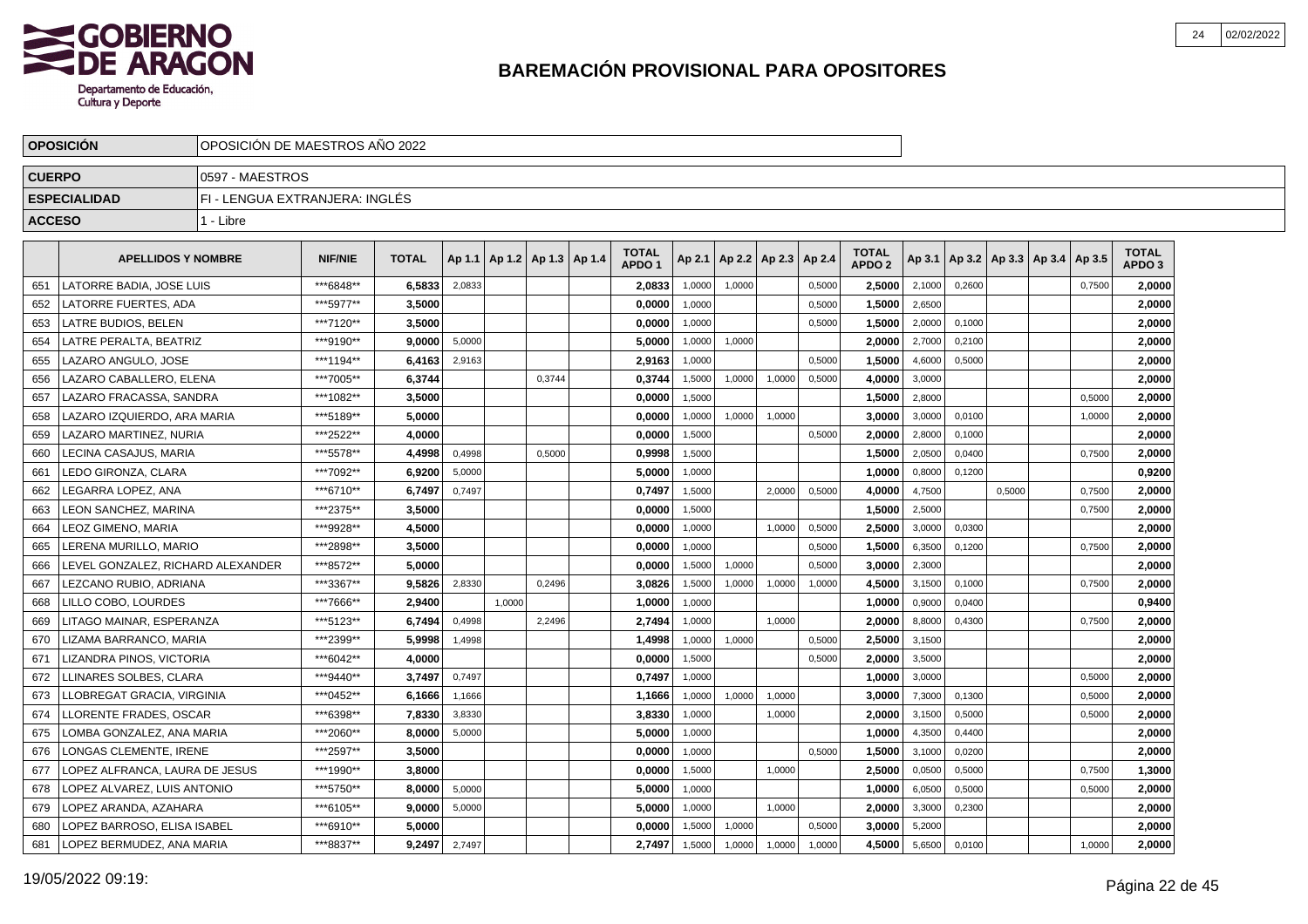

|               | <b>OPOSICIÓN</b>              |                                | OPOSICIÓN DE MAESTROS AÑO 2022 |              |        |        |                          |  |                                   |        |                          |        |        |                                   |        |        |        |                                   |        |                                   |  |
|---------------|-------------------------------|--------------------------------|--------------------------------|--------------|--------|--------|--------------------------|--|-----------------------------------|--------|--------------------------|--------|--------|-----------------------------------|--------|--------|--------|-----------------------------------|--------|-----------------------------------|--|
| <b>CUERPO</b> |                               | 0597 - MAESTROS                |                                |              |        |        |                          |  |                                   |        |                          |        |        |                                   |        |        |        |                                   |        |                                   |  |
|               | <b>ESPECIALIDAD</b>           | FI - LENGUA EXTRANJERA: INGLÉS |                                |              |        |        |                          |  |                                   |        |                          |        |        |                                   |        |        |        |                                   |        |                                   |  |
| <b>ACCESO</b> |                               | 1 - Libre                      |                                |              |        |        |                          |  |                                   |        |                          |        |        |                                   |        |        |        |                                   |        |                                   |  |
|               | <b>APELLIDOS Y NOMBRE</b>     |                                | <b>NIF/NIE</b>                 | <b>TOTAL</b> | Ap 1.1 |        | Ap 1.2   Ap 1.3   Ap 1.4 |  | <b>TOTAL</b><br>APDO <sub>1</sub> | Ap 2.1 | Ap 2.2   Ap 2.3   Ap 2.4 |        |        | <b>TOTAL</b><br>APDO <sub>2</sub> | Ap 3.1 |        |        | Ap 3.2   Ap 3.3   Ap 3.4   Ap 3.5 |        | <b>TOTAL</b><br>APDO <sub>3</sub> |  |
| 682           | LOPEZ BOSQUE, VIOLETA MARINA  |                                | ***1477**                      | 4,1664       | 0,6664 |        |                          |  | 0,6664                            | 1,5000 |                          |        |        | 1,5000                            | 3,5500 | 0,1600 |        |                                   | 0,7500 | 2,0000                            |  |
| 683           | OPEZ CHAVARRIA, LORENA        |                                | ***4253**                      | 1,8500       |        |        |                          |  | 0,0000                            | 1,0000 |                          |        |        | 1,0000                            |        | 0,1000 |        |                                   | 0,7500 | 0,8500                            |  |
| 684           | LOPEZ ESCUIN, PILAR           |                                | ***2322**                      | 1,6500       |        |        |                          |  | 0,0000                            | 1,0000 |                          |        |        | 1,0000                            |        | 0,1500 |        |                                   | 0,5000 | 0,6500                            |  |
| 685           | LOPEZ FERNANDEZ. CRISTINA     |                                | ***5515**                      | 3.5000       |        |        |                          |  | 0,0000                            | 1,5000 |                          |        |        | 1.5000                            | 2,1500 |        |        |                                   | 0,5000 | 2,0000                            |  |
| 686           | OPEZ FUERTES. ALBERTO VICTOR  |                                | ***1567**                      | 0.7500       |        |        |                          |  | 0,0000                            |        |                          |        |        | 0.0000                            |        |        |        |                                   | 0,7500 | 0,7500                            |  |
| 687           | OPEZ GASCON, RAQUEL           |                                | ***2517**                      | 3,5000       |        |        |                          |  | 0,0000                            | 1.5000 |                          |        |        | 1,5000                            | 2,2000 | 0.1500 |        |                                   | 0.5000 | 2,0000                            |  |
| 688           | OPEZ GOMEZ, ISABEL            |                                | ***5667**                      | 3,4000       |        |        |                          |  | 0,0000                            | 1.0000 |                          |        | 0.4000 | 1,4000                            | 2,8500 |        |        |                                   | 0,5000 | 2,0000                            |  |
| 689           | OPEZ JURADO, NOELIA           |                                | ***9919**                      | 3,2100       |        |        |                          |  | 0,0000                            | 1,5000 |                          |        |        | 1,5000                            | 1,6500 | 0,0600 |        |                                   |        | 1,7100                            |  |
| 690           | OPEZ LAGUENS, ANA             |                                | ***3460**                      | 6,4160       |        |        | 0,4160                   |  | 0,4160                            | 1,5000 | 1,0000                   | 1,0000 | 0,5000 | 4,0000                            | 2,1000 | 0,1700 |        |                                   |        | 2,0000                            |  |
| 691           | OPEZ MARCO, MARTA.            |                                | ***1357**                      | 5,5000       |        |        |                          |  | 0,0000                            | 1,5000 | 1,0000                   | 1.0000 |        | 3,5000                            | 2,0000 | 0,1100 | 0,5000 |                                   | 0,7500 | 2,0000                            |  |
| 692           | OPEZ MORENO, JUANA            |                                | ***6637**                      | 10,0000      | 5,0000 |        |                          |  | 5,0000                            | 1,5000 |                          | 1,0000 | 0,5000 | 3,0000                            | 4,8500 | 0,5000 |        |                                   |        | 2,0000                            |  |
| 693           | LOPEZ MURIEL, REBECA          |                                | ***6039**                      | 4,2700       |        |        |                          |  | 0,0000                            | 1,5000 |                          | 1,0000 |        | 2,5000                            | 1,3500 | 0,4200 |        |                                   |        | 1,7700                            |  |
| 694           | OPEZ OTAL, RAQUEL             |                                | ***6268**                      | 4,5833       | 0,0833 |        |                          |  | 0,0833                            | 1,5000 | 1,0000                   |        |        | 2,5000                            | 2,1500 | 0,1000 |        |                                   | 0,5000 | 2,0000                            |  |
| 695           | LOPEZ PARREÑO. CARLOS         |                                | ***9296**                      | 10.0000      | 5,0000 |        |                          |  | 5,0000                            | 1,0000 | 1,0000                   |        | 1,0000 | 3,0000                            | 5,9000 | 0,4500 |        |                                   |        | 2,0000                            |  |
| 696           | LOPEZ SIERRA. NOELIA          |                                | ***1991**                      | 6.7496       | 1,6664 |        | 0,0832                   |  | 1,7496                            | 1,5000 | 1,0000                   |        | 0,5000 | 3.0000                            | 4,6000 | 0,2500 |        |                                   | 1,0000 | 2,0000                            |  |
| 697           | LOPEZ SOLAN. EUGENIA          |                                | ***3303**                      | 8.5831       | 3,5831 |        |                          |  | 3,5831                            | 1,5000 | 1,0000                   |        | 0,5000 | 3.0000                            | 1,9500 | 0,5000 |        |                                   | 0,7500 | 2.0000                            |  |
| 698           | OPEZ ZAMORA, SANDRA           |                                | ***9865**                      | 3,5000       |        |        |                          |  | 0,0000                            | 1,0000 |                          |        | 0,5000 | 1,5000                            | 3,0000 |        |        |                                   |        | 2,0000                            |  |
| 699           | LOPEZ DE OÑATE NEVOT. RUBEN   |                                | ***2451**                      | 9,4077       | 3,4165 |        | 0,7912                   |  | 4,2077                            | 1,5000 | 1,0000                   |        | 0,7000 | 3,2000                            | 8,8000 |        |        |                                   | 1,0000 | 2,0000                            |  |
| 700           | LORDA GRACIA, BLANCA          |                                | ***5996**                      | 6,3330       | 1,8330 |        |                          |  | 1,8330                            | 1,5000 |                          | 1,0000 |        | 2,5000                            | 2,5500 | 0,5000 |        |                                   | 0,7500 | 2,0000                            |  |
| 701           | ORENTE DE LA FUENTE. JUDIT B. |                                | ***8489**                      | 9.0000       |        | 2,5000 |                          |  | 2,5000                            | 1,0000 |                          | 2,0000 | 1,5000 | 4,5000                            | 5,7000 | 0,5000 |        |                                   | 0,7500 | 2,0000                            |  |
| 702           | ORENTE DOÑATE. ALEJANDRO.     |                                | ***5183**                      | 6,3330       | 1,8330 |        |                          |  | 1,8330                            | 1.5000 |                          | 1.0000 |        | 2,5000                            | 3,1500 |        |        |                                   | 0,7500 | 2,0000                            |  |
| 703           | ORENTE GRACIA, CRISTINA       |                                | ***0317**                      | 5.5744       | 0,6664 | 0,7080 |                          |  | 1,3744                            | 1,0000 | 1,0000                   |        | 0,2000 | 2.2000                            | 3,9500 | 0,2800 |        |                                   | 0,5000 | 2,0000                            |  |
| 704           | ORENTE SANCHO, ANGEL          |                                | ***0734**                      | 6.9800       |        |        | 2,5000                   |  | 2,5000                            | 1,0000 |                          | 1.0000 | 0,5000 | 2.5000                            | 1,9500 | 0,0300 |        |                                   |        | 1.9800                            |  |
| 705           | ORENZO ALONSO. EMMA           |                                | ***3157**                      | 4.0000       |        |        |                          |  | 0,0000                            | 1.5000 |                          |        | 0,5000 | 2,0000                            | 2,5000 |        |        |                                   |        | 2.0000                            |  |
| 706           | ORO GARCIA DE LEON. JOSE JUAN |                                | ***5773**                      | 10.0000      | 5,0000 |        |                          |  | 5.0000                            | 1.0000 | 1.0000                   | 2,0000 | 0,2000 | 4,2000                            | 3.9000 |        |        |                                   | 0.5000 | 2.0000                            |  |
| 707           | OSA OLMOS, CARMEN NIEVES      |                                | ***1186**                      | 7,0000       | 5,0000 |        |                          |  | 5,0000                            |        |                          |        |        | 0,0000                            | 3,0500 | 0,1000 |        |                                   |        | 2,0000                            |  |
| 708           | LOSCOS GARCES, CLARA          |                                | ***0387**                      | 10,0000      | 5,0000 |        |                          |  | 5,0000                            | 1,5000 | 1,0000                   |        | 0,5000 | 3,0000                            | 2,7000 | 0,1600 |        |                                   | 0,7500 | 2,0000                            |  |
| 709           | OSTALE CAPARROSO, ELISA       |                                | ***3675**                      | 5,4995       | 1,2499 |        | 0,7496                   |  | 1,9995                            | 1,0000 |                          |        | 0,5000 | 1,5000                            | 1,8000 |        |        |                                   | 0,7500 | 2,0000                            |  |
| 710           | OSTE PEDREIRA, IVAN           |                                | ***4778**                      | 4,5000       |        |        |                          |  | 0,0000                            | 1,5000 |                          | 1,0000 |        | 2,5000                            | 0,6500 | 0,0600 |        |                                   | 1,5000 | 2,0000                            |  |
| 711           | OZANO CASTILLON, LUCIA        |                                | ***1746**                      | 3,4833       | 0,0833 |        |                          |  | 0,0833                            | 1,5000 |                          |        |        | 1,5000                            | 1,0500 | 0,1000 |        |                                   | 0,7500 | 1,9000                            |  |
| 712           | LOZANO COSCOLLUELA, ANDREA    |                                | ***9640**                      | 7,2833       | 3,0833 |        |                          |  | 3,0833                            | 1,0000 |                          |        | 1,2000 | 2,2000                            | 2,3000 | 0,2700 |        |                                   | 0,7500 | 2,0000                            |  |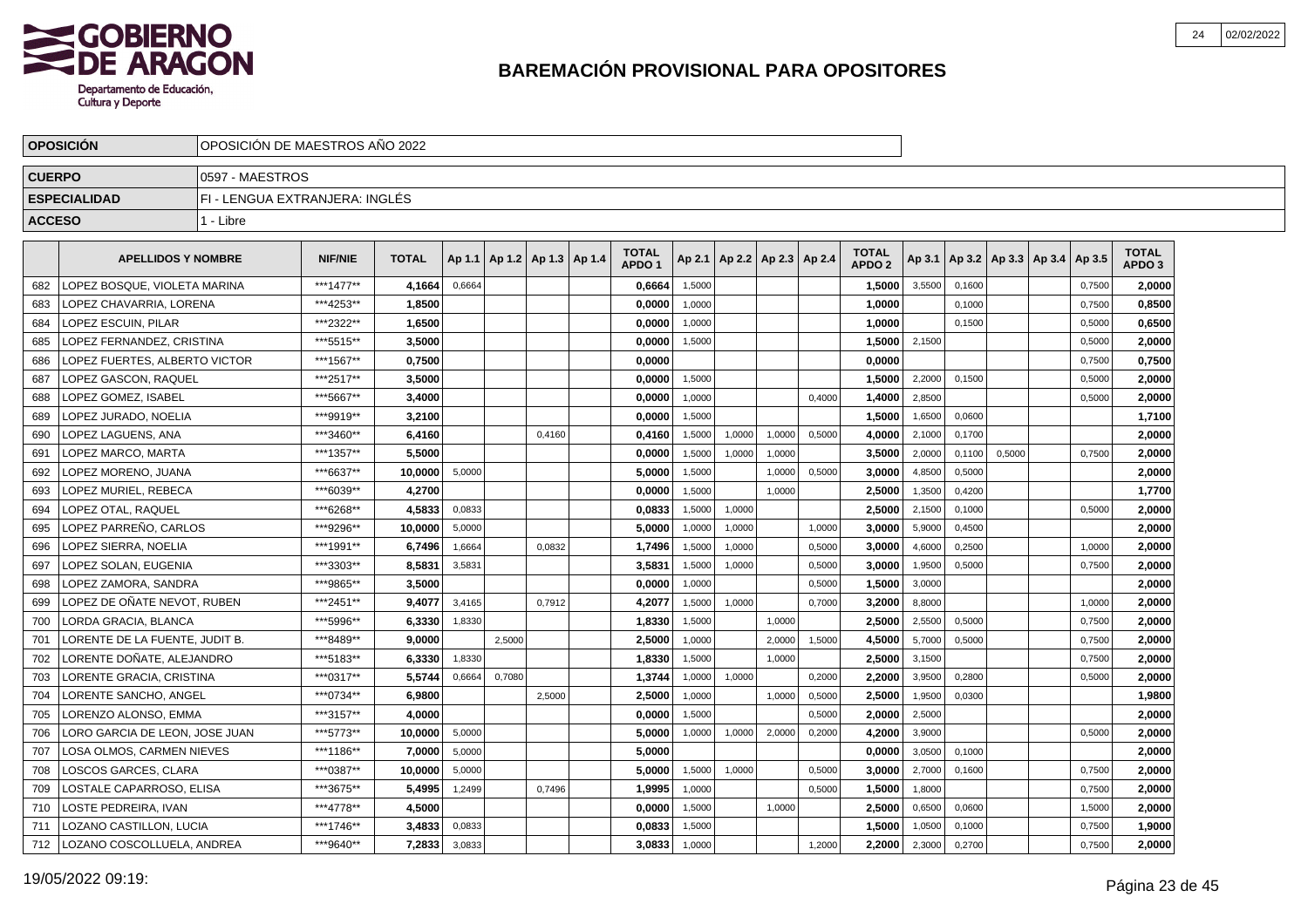

|               | <b>OPOSICION</b>                   |                                | OPOSICION DE MAESTROS ANO 2022 |              |        |        |                                   |  |                                   |        |                          |        |        |                                   |         |        |                          |        |                                   |  |
|---------------|------------------------------------|--------------------------------|--------------------------------|--------------|--------|--------|-----------------------------------|--|-----------------------------------|--------|--------------------------|--------|--------|-----------------------------------|---------|--------|--------------------------|--------|-----------------------------------|--|
| <b>CUERPO</b> |                                    | 0597 - MAESTROS                |                                |              |        |        |                                   |  |                                   |        |                          |        |        |                                   |         |        |                          |        |                                   |  |
|               | <b>ESPECIALIDAD</b>                | FI - LENGUA EXTRANJERA: INGLÉS |                                |              |        |        |                                   |  |                                   |        |                          |        |        |                                   |         |        |                          |        |                                   |  |
| <b>ACCESO</b> |                                    | 1 - Libre                      |                                |              |        |        |                                   |  |                                   |        |                          |        |        |                                   |         |        |                          |        |                                   |  |
|               | <b>APELLIDOS Y NOMBRE</b>          |                                | <b>NIF/NIE</b>                 | <b>TOTAL</b> |        |        | Ap 1.1   Ap 1.2   Ap 1.3   Ap 1.4 |  | <b>TOTAL</b><br>APDO <sub>1</sub> | Ap 2.1 | Ap 2.2   Ap 2.3   Ap 2.4 |        |        | <b>TOTAL</b><br>APDO <sub>2</sub> | Ap 3.1  |        | Ap 3.2   Ap 3.3   Ap 3.4 | Ap 3.5 | <b>TOTAL</b><br>APDO <sub>3</sub> |  |
| 713           | LUBIAN GUIJO. JESUS                |                                | ***3705**                      | 3.0000       |        |        |                                   |  | 0,0000                            | 1,0000 |                          | 1.0000 |        | 2.0000                            | 0,5000  |        |                          | 0,5000 | 1.0000                            |  |
| 714           | LUENGO RUIZ, RUTH                  |                                | ***0092**                      | 7,7082       | 3,1666 |        | 0,0416                            |  | 3,2082                            | 1,0000 | 1,0000                   |        | 0,5000 | 2,5000                            | 3,3000  | 0,5000 |                          | 0,7500 | 2,0000                            |  |
| 715           | LUNA TENA, ANGELES                 |                                | ***6482**                      | 3,5000       |        |        |                                   |  | 0,0000                            | 1,5000 |                          |        |        | 1,5000                            | 2,7500  | 0,1000 |                          | 0,5000 | 2,0000                            |  |
| 716           | MACEDO MORTE, MARIA LUZ            |                                | ***4237**                      | 8.0000       | 5,0000 |        |                                   |  | 5,0000                            | 1,0000 |                          |        |        | 1,0000                            | 3,8000  | 0,5000 |                          | 0,5000 | 2,0000                            |  |
| 717           | MACHIN ANDRES, MIGUEL ANGEL        |                                | ***8738**                      | 3,5997       | 1,7497 |        |                                   |  | 1,7497                            | 1,0000 |                          |        |        | 1,0000                            | 0,3500  | 0,5000 |                          |        | 0,8500                            |  |
| 718           | <b>MADROÑERO PEREZ, LUCIA</b>      |                                | ***9324**                      | 3.0700       |        |        |                                   |  | 0,0000                            | 1,5000 |                          |        |        | 1.5000                            |         | 0.0700 |                          | 1,5000 | 1,5700                            |  |
| 719           | MADRUGA ARGUEDAS, MARIA DEL PILAR  |                                | ***9611**                      | 1.8500       |        |        |                                   |  | 0,0000                            |        |                          |        |        | 0.0000                            | 0,6000  | 0,5000 |                          | 0,7500 | 1,8500                            |  |
| 720           | MAGALLARES LOPEZ. HELENA           |                                | ***5597**                      | 8,5000       | 5,0000 |        |                                   |  | 5,0000                            | 1,0000 |                          |        | 0,5000 | 1,5000                            | 5,6000  | 0.3800 |                          | 0,7500 | 2,0000                            |  |
| 721           | MAGAÑA MONTERDE. VIOLETA           |                                | ***7441**                      | 6,9080       | 3,0000 | 0,2080 |                                   |  | 3,2080                            | 1,0000 |                          | 1,0000 |        | 2,0000                            | 0,9500  |        |                          | 0,7500 | 1,7000                            |  |
| 722           | MAGDALENA MARTINEZ, ANGELA         |                                | ***0153**                      | 2,2000       |        |        |                                   |  | 0,0000                            | 1,0000 |                          |        |        | 1,0000                            | 1,2000  |        |                          |        | 1,2000                            |  |
| 723           | MAGRO LUCAS, MARIA PAZ             |                                | ***4943**                      | 8,0000       | 5,0000 |        |                                   |  | 5,0000                            |        |                          | 1,0000 |        | 1,0000                            | 6,9000  |        |                          |        | 2,0000                            |  |
| 724           | MAINAR GIL, SILVIA                 |                                | ***9786**                      | 9,7911       | 4,5831 |        | 0.2080                            |  | 4,7911                            | 1.0000 | 1,0000                   | 1.0000 |        | 3,0000                            | 9,2500  | 0.5000 |                          | 0.5000 | 2,0000                            |  |
| 725           | MALDONADO CARMONA, SANDRA CRISTINA |                                | ***1769**                      | 6.4163       | 0,9163 |        |                                   |  | 0,9163                            | 1,5000 | 1,0000                   | 1,0000 |        | 3.5000                            | 3,2500  |        |                          | 0,5000 | 2,0000                            |  |
| 726           | <b>MALLEN MATEO, JUAN MANUEL</b>   |                                | ***4336**                      | 7,0000       | 5,0000 |        |                                   |  | 5.0000                            |        |                          |        |        | 0,0000                            | 14,1000 | 0,5000 |                          |        | 2,0000                            |  |
| 727           | MALLEN SANTOLARIA, MARIA           |                                | ***6340**                      | 1,0000       |        |        |                                   |  | 0,0000                            | 1,0000 |                          |        |        | 1,0000                            |         |        |                          |        | 0,0000                            |  |
| 728           | MALLENCO GARCIA, DAVID             |                                | ***1997**                      | 4,5000       |        |        |                                   |  | 0,0000                            | 1,5000 | 1,0000                   |        |        | 2,5000                            | 1,6500  | 0,0200 |                          | 0,7500 | 2,0000                            |  |
| 729           | MALO RODRIGUEZ, SARA MARIA         |                                | ***3224**                      | 7,0000       | 5,0000 |        |                                   |  | 5,0000                            |        |                          |        |        | 0,0000                            | 6,3500  | 0,5000 |                          |        | 2,0000                            |  |
| 730           | MALUMBRES PALACIOS. BEATRIZ        |                                | ***8729**                      | 10.0000      | 5,0000 |        |                                   |  | 5.0000                            | 1,0000 |                          | 2.0000 |        | 3.0000                            | 7,4000  | 0.5000 |                          | 0.7500 | 2.0000                            |  |
| 731           | MANCHOLAS GOMEZ, PABLO             |                                | ***0460**                      | 3,8500       | 1,0000 |        |                                   |  | 1,0000                            | 1,0000 |                          |        |        | 1,0000                            | 0,8500  | 0,2500 |                          | 0,7500 | 1,8500                            |  |
| 732           | <b>MANERO GIL, ALMA</b>            |                                | ***4820**                      | 1.0000       |        |        |                                   |  | 0,0000                            | 1,0000 |                          |        |        | 1,0000                            |         |        |                          |        | 0,0000                            |  |
| 733           | MANRIQUE LALUEZA, ANA              |                                | ***0902**                      | 6,0831       | 1,5831 |        |                                   |  | 1,5831                            | 1,5000 | 1,0000                   |        |        | 2.5000                            | 5,1000  | 0,1000 |                          | 0,7500 | 2,0000                            |  |
| 734           | MANZANERO GIL, DAVID               |                                | ***3029**                      | 4,0000       |        |        |                                   |  | 0,0000                            | 1,0000 | 1,0000                   |        |        | 2,0000                            | 2,0000  |        |                          |        | 2,0000                            |  |
| 735           | MAQUEDA MUÑOZ, JULIAN ALBERTO      |                                | ***8177**                      | 4,4580       |        |        | 0,7080                            |  | 0,7080                            | 1,0000 |                          | 2,0000 |        | 3,0000                            |         |        |                          | 0,7500 | 0,7500                            |  |
| 736           | <b>MARCELLAN CLEMENTE, BEATRIZ</b> |                                | ***8164**                      | 2.3000       |        |        |                                   |  | 0.0000                            | 1,5000 |                          |        |        | 1.5000                            | 0,2000  | 0,1000 |                          | 0,5000 | 0.8000                            |  |
| 737           | <b>MARCH GUTIERREZ, MARTA</b>      |                                | ***9862**                      | 3.5000       |        |        |                                   |  | 0,0000                            | 1,0000 |                          |        | 0,5000 | 1.5000                            | 2,2500  | 0,2400 |                          |        | 2,0000                            |  |
| 738           | <b>MARCO AGUILAR, MARIA PILAR</b>  |                                | ***8442**                      | 9,5000       | 5,0000 |        |                                   |  | 5,0000                            | 1,0000 |                          | 1,0000 | 0,5000 | 2,5000                            | 6,8500  | 0,3300 |                          |        | 2.0000                            |  |
| 739           | MARCO ARIÑO, ISABEL                |                                | ***0642**                      | 2,6500       |        |        |                                   |  | 0,0000                            | 1,5000 |                          |        |        | 1,5000                            | 0,1500  | 0,2500 |                          | 0,7500 | 1,1500                            |  |
| 740           | MARCOBAL GINER, MARTA              |                                | ***0417**                      | 3,0000       |        |        |                                   |  | 0,0000                            | 1,0000 |                          |        |        | 1,0000                            | 3,1000  |        |                          | 0,5000 | 2,0000                            |  |
| 741           | MARCONELL LORENZO, MARIA PILAR     |                                | *** 5247**                     | 8,0000       | 5,0000 |        |                                   |  | 5,0000                            | 1,0000 |                          |        |        | 1,0000                            | 3,1500  | 0,0300 |                          |        | 2,0000                            |  |
| 742           | <b>MARIFONS GREGORIO, MARTA</b>    |                                | ***7237**                      | 6,1497       | 0,7497 |        |                                   |  | 0.7497                            | 1,0000 |                          | 2,0000 | 0,4000 | 3.4000                            | 9,3000  | 0,4200 |                          | 0,5000 | 2.0000                            |  |
| 743           | MARIN ABOLAFIA, IRENE              |                                | ***5675**                      | 3,5000       |        |        |                                   |  | 0,0000                            | 1,5000 |                          |        |        | 1,5000                            | 3,0000  | 0,1200 |                          |        | 2,0000                            |  |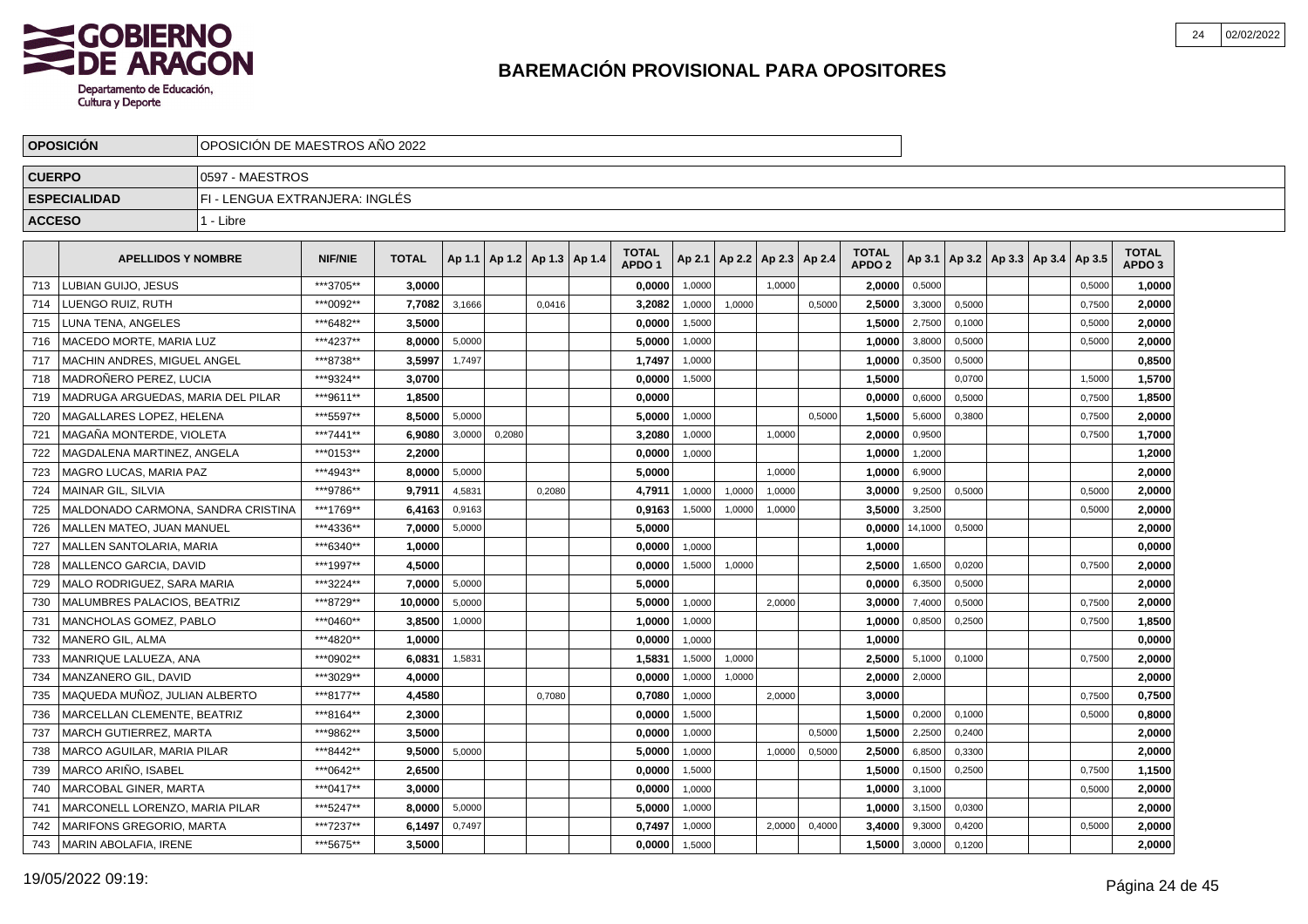

|               | <b>OPOSICION</b><br>OPOSICION DE MAESTROS ANO 2022 |                                |                |              |        |                              |        |  |                                   |        |                          |        |        |                                   |        |        |        |                                   |        |                                   |  |
|---------------|----------------------------------------------------|--------------------------------|----------------|--------------|--------|------------------------------|--------|--|-----------------------------------|--------|--------------------------|--------|--------|-----------------------------------|--------|--------|--------|-----------------------------------|--------|-----------------------------------|--|
| <b>CUERPO</b> |                                                    | 0597 - MAESTROS                |                |              |        |                              |        |  |                                   |        |                          |        |        |                                   |        |        |        |                                   |        |                                   |  |
|               | <b>ESPECIALIDAD</b>                                | FI - LENGUA EXTRANJERA: INGLÉS |                |              |        |                              |        |  |                                   |        |                          |        |        |                                   |        |        |        |                                   |        |                                   |  |
| <b>ACCESO</b> |                                                    | 1 - Libre                      |                |              |        |                              |        |  |                                   |        |                          |        |        |                                   |        |        |        |                                   |        |                                   |  |
|               | <b>APELLIDOS Y NOMBRE</b>                          |                                | <b>NIF/NIE</b> | <b>TOTAL</b> | Ap 1.1 | $ $ Ap 1.2   Ap 1.3   Ap 1.4 |        |  | <b>TOTAL</b><br>APDO <sub>1</sub> | Ap 2.1 | Ap 2.2   Ap 2.3   Ap 2.4 |        |        | <b>TOTAL</b><br>APDO <sub>2</sub> | Ap 3.1 |        |        | Ap 3.2   Ap 3.3   Ap 3.4   Ap 3.5 |        | <b>TOTAL</b><br>APDO <sub>3</sub> |  |
| 744           | <b>MARIN LAIN, SERGIO</b>                          |                                | ***1322**      | 4.7497       | 1,7497 |                              |        |  | 1,7497                            | 1,0000 |                          |        |        | 1.0000                            | 2,4000 | 0,1700 |        |                                   | 0,7500 | 2.0000                            |  |
| 745           | <b>MARQUES HERRERO, RAQUEL</b>                     |                                | ***3875**      | 8,2000       | 5,0000 |                              |        |  | 5,0000                            | 1,0000 |                          |        | 0.2000 | 1,2000                            | 5,7500 | 0,2000 |        |                                   | 0,5000 | 2,0000                            |  |
| 746           | MARQUEZ CARO. M. CARMEN                            |                                | ***6348**      | 8,0000       | 5.0000 |                              |        |  | 5.0000                            | 1.0000 |                          |        |        | 1,0000                            | 7,0000 | 0.2700 |        |                                   |        | 2,0000                            |  |
| 747           | MARSOL ENJUANES, ANDREA                            |                                | ***1213**      | 5.4163       | 1,9163 |                              |        |  | 1,9163                            | 1,5000 |                          |        |        | 1,5000                            | 2,0500 | 0,5000 |        |                                   | 0,5000 | 2,0000                            |  |
| 748           | MARTI CABRERIZO, BEATRIZ                           |                                | ***0711**      | 8,0000       | 5,0000 |                              |        |  | 5,0000                            |        |                          | 1,0000 |        | 1,0000                            | 6,4500 | 0,1500 |        |                                   |        | 2,0000                            |  |
| 749           | <b>MARTI PEREZ, ARTURO</b>                         |                                | ***2613**      | 8,5000       | 5,0000 |                              |        |  | 5,0000                            |        |                          | 1,0000 | 0,5000 | 1,5000                            | 2,4500 | 0,1300 |        |                                   |        | 2,0000                            |  |
| 750           | <b>MARTI PUCHOL, MIRIAM</b>                        |                                | ***2760**      | 9,5000       | 5,0000 |                              |        |  | 5,0000                            | 1,5000 |                          | 1,0000 |        | 2,5000                            | 4,6000 | 0,4200 |        |                                   | 0,7500 | 2,0000                            |  |
| 751           | <b>MARTI VERDU, ANA</b>                            |                                | ***7984**      | 10,0000      | 5.0000 |                              |        |  | 5.0000                            | 1,0000 | 1,0000                   | 1,0000 | 1,0000 | 4.0000                            | 3,9000 | 0.5000 |        |                                   |        | 2,0000                            |  |
| 752           | <b>MARTIN ALPUENTE, PAULA</b>                      |                                | ***5664**      | 5,9158       | 1,4998 |                              | 0,4160 |  | 1,9158                            | 1,0000 |                          |        | 1,0000 | 2,0000                            | 2,8000 | 0,1000 |        |                                   |        | 2,0000                            |  |
| 753           | <b>MARTIN ARAGON, ANDREA</b>                       |                                | ***0482**      | 1,0000       |        |                              |        |  | 0,0000                            | 1,0000 |                          |        |        | 1,0000                            |        |        |        |                                   |        | 0,0000                            |  |
| 754           | <b>MARTIN BALLESTIN, JULIA</b>                     |                                | ***3026**      | 6,2499       | 2,2499 |                              |        |  | 2,2499                            | 1,0000 | 1,0000                   |        |        | 2,0000                            | 2,3000 | 0,1000 |        |                                   | 0,7500 | 2,0000                            |  |
| 755           | MARTIN CARBALLO, EVA MARIA                         |                                | ***6048**      | 0,8800       |        |                              |        |  | 0,0000                            |        |                          |        |        | 0,0000                            | 0,1000 | 0,0300 |        |                                   | 0,7500 | 0,8800                            |  |
| 756           | MARTIN CASANOVA, HECTOR                            |                                | ***7763**      | 8,8330       | 4,8330 |                              |        |  | 4,8330                            | 1,0000 |                          | 1,0000 |        | 2,0000                            | 3,1000 | 0,1000 |        |                                   | 1,0000 | 2,0000                            |  |
| 757           | MARTIN FERNANDEZ, BELEN                            |                                | ***6396**      | 2,2500       |        |                              |        |  | 0,0000                            | 1,5000 |                          |        |        | 1,5000                            |        |        |        |                                   | 0,7500 | 0,7500                            |  |
| 758           | <b>MARTIN GARCIA, MONICA</b>                       |                                | ***4418**      | 8.5000       | 5,0000 |                              |        |  | 5.0000                            | 1,0000 |                          |        | 0,5000 | 1.5000                            | 7,6500 |        |        |                                   | 1,0000 | 2.0000                            |  |
| 759           | <b>MARTIN GIMENO, CRISTINA</b>                     |                                | ***6203**      | 7,9998       | 3,4998 |                              |        |  | 3,4998                            | 1,0000 | 1.0000                   |        | 0,5000 | 2.5000                            | 3,0000 | 0.1000 |        |                                   | 0.7500 | 2,0000                            |  |
| 760           | <b>MARTIN GOMEZ, LAURA</b>                         |                                | ***1114**      | 4,5000       |        |                              |        |  | 0.0000                            | 1.0000 |                          | 1,0000 | 0,5000 | 2.5000                            | 2,7000 | 0.5000 |        |                                   |        | 2,0000                            |  |
| 761           | <b>MARTIN GUERRA, DIEGO</b>                        |                                | ***7126**      | 6.3160       | 1,3332 |                              | 1,8328 |  | 3,1660                            | 1,5000 |                          |        | 0,2000 | 1,7000                            | 0,2000 | 0,5000 |        |                                   | 0,7500 | 1,4500                            |  |
| 762           | MARTIN HERNANDEZ, MARTA                            |                                | ***7053**      | 2,8600       |        |                              |        |  | 0,0000                            | 1,5000 |                          |        |        | 1,5000                            | 0,3500 | 0,0100 |        |                                   | 1,0000 | 1,3600                            |  |
| 763           | <b>MARTIN LECHON, LAURA</b>                        |                                | ***4060**      | 9.0000       | 5,0000 |                              |        |  | 5,0000                            | 1,0000 |                          | 1,0000 |        | 2,0000                            | 3,4500 | 0,3200 |        |                                   |        | 2,0000                            |  |
| 764           | MARTIN MARCO, IVAN                                 |                                | ***2859**      | 9,5000       | 5,0000 |                              |        |  | 5,0000                            | 1,0000 |                          | 1,0000 | 0,5000 | 2,5000                            | 5,1500 |        |        |                                   |        | 2,0000                            |  |
| 765           | <b>MARTIN MARTIN, ANA</b>                          |                                | ***0060**      | 3.7080       |        |                              | 0.2080 |  | 0.2080                            | 1.5000 |                          |        |        | 1.5000                            | 3,1000 |        | 0.5000 |                                   | 0.7500 | 2,0000                            |  |
| 766           | <b>MARTIN RODRIGUEZ, PAOLA</b>                     |                                | ***3182**      | 5.0000       |        |                              |        |  | 0.0000                            | 1,5000 | 1,0000                   |        | 0,5000 | 3.0000                            | 1,7500 |        |        |                                   | 0,7500 | 2,0000                            |  |
| 767           | MARTIN SIMO, Mª BEGOÑA                             |                                | ***2254**      | 4.3744       |        |                              | 0,3744 |  | 0,3744                            | 1,0000 |                          | 1,0000 |        | 2.0000                            | 1,9500 | 0,2900 |        |                                   | 0,7500 | 2,0000                            |  |
| 768           | MARTIN TORTAJADA, LUCIA                            |                                | ***4399**      | 7,5000       | 5,0000 |                              |        |  | 5,0000                            |        |                          |        | 0,5000 | 0,5000                            | 4,6500 | 0,5000 |        |                                   |        | 2,0000                            |  |
| 769           | <b>MARTIN VICENT, JOSE</b>                         |                                | *** 5999**     | 2,9833       | 1,0833 |                              |        |  | 1,0833                            | 1,0000 |                          |        |        | 1,0000                            | 0,2500 | 0,1500 |        |                                   | 0,5000 | 0,9000                            |  |
| 770           | <b>MARTINEZ ALCON, LAURA</b>                       |                                | ***8485**      | 6,0830       | 1,4998 |                              | 0,0832 |  | 1,5830                            | 1,0000 | 1,0000                   |        | 0,5000 | 2,5000                            | 3,5000 | 0,2300 |        |                                   |        | 2,0000                            |  |
| 771           | MARTINEZ ALVAREZ, ADRIAN                           |                                | ***8332**      | 2,9500       |        |                              |        |  | 0,0000                            | 1,5000 |                          |        |        | 1,5000                            | 0,8500 | 0,1000 |        |                                   | 0,5000 | 1,4500                            |  |
| 772           | MARTINEZ ANDALUZ, ESTHER                           |                                | ***2313**      | 3.2500       |        |                              |        |  | 0.0000                            | 1,5000 | 1,0000                   |        |        | 2,5000                            |        |        |        |                                   | 0,7500 | 0,7500                            |  |
| 773           | MARTINEZ APARICIO, M. TERESA                       |                                | ***5341**      | 8,0000       | 5,0000 |                              |        |  | 5,0000                            | 1,0000 |                          |        |        | 1.0000                            | 3,3000 | 0,2900 |        |                                   |        | 2,0000                            |  |
| 774           | MARTINEZ BURGOS, MARIA DEL CARMEN                  |                                | ***1881**      | 9.6664       | 4,6664 |                              |        |  | 4,6664                            | 1,5000 |                          | 1,0000 | 0,5000 | 3.0000                            | 3,0500 | 0,5000 |        |                                   | 0,7500 | 2,0000                            |  |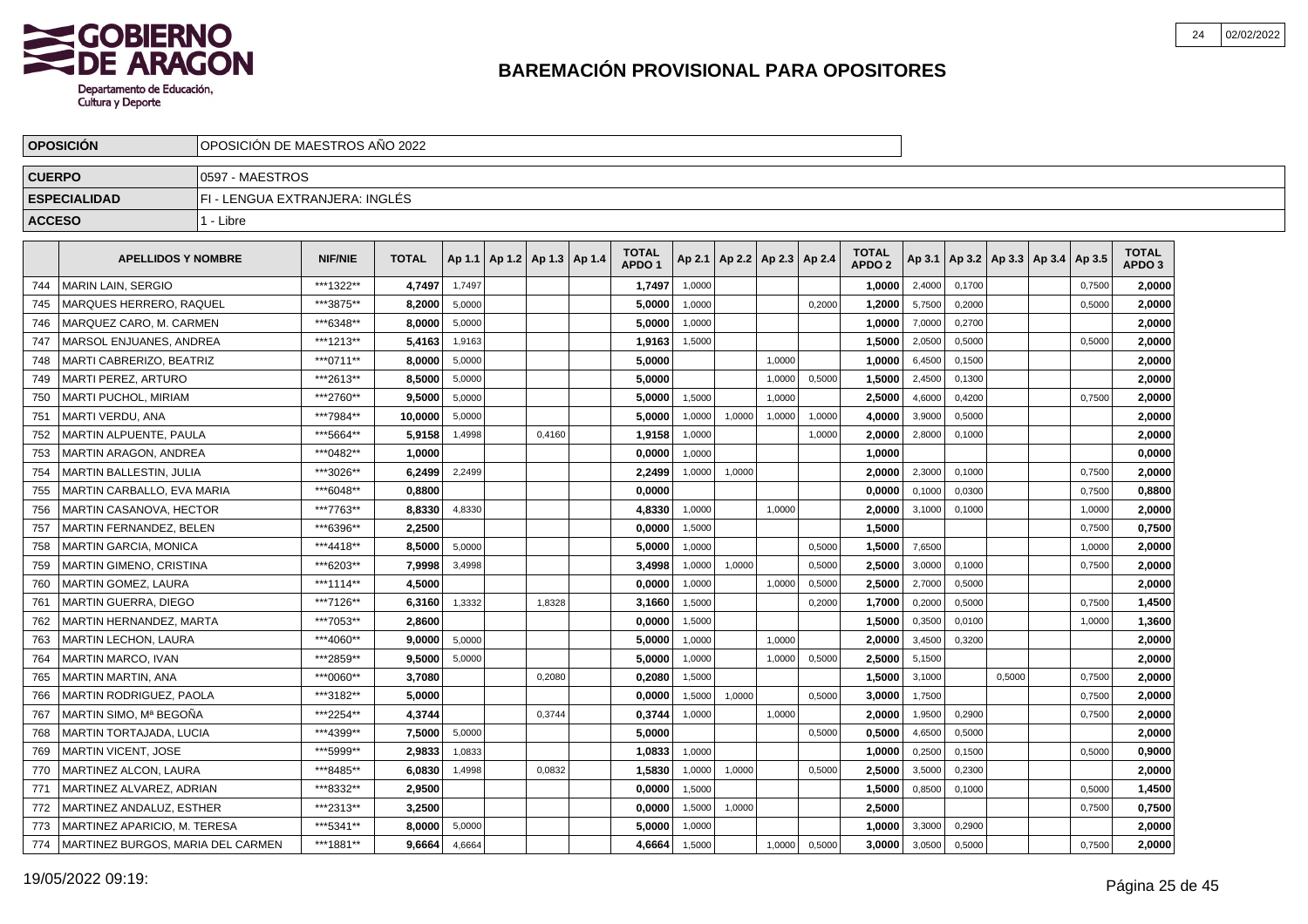

|               | <b>OPOSICION</b>                  | OPOSICION DE MAESTROS ANO 2022 |                |              |        |                          |        |  |                                   |        |        |                          |        |                                   |        |        |                                   |        |                                   |  |
|---------------|-----------------------------------|--------------------------------|----------------|--------------|--------|--------------------------|--------|--|-----------------------------------|--------|--------|--------------------------|--------|-----------------------------------|--------|--------|-----------------------------------|--------|-----------------------------------|--|
| <b>CUERPO</b> |                                   | 0597 - MAESTROS                |                |              |        |                          |        |  |                                   |        |        |                          |        |                                   |        |        |                                   |        |                                   |  |
|               | <b>ESPECIALIDAD</b>               | FI - LENGUA EXTRANJERA: INGLÉS |                |              |        |                          |        |  |                                   |        |        |                          |        |                                   |        |        |                                   |        |                                   |  |
| <b>ACCESO</b> |                                   | 1 - Libre                      |                |              |        |                          |        |  |                                   |        |        |                          |        |                                   |        |        |                                   |        |                                   |  |
|               | <b>APELLIDOS Y NOMBRE</b>         |                                | <b>NIF/NIE</b> | <b>TOTAL</b> | Ap 1.1 | Ap 1.2   Ap 1.3   Ap 1.4 |        |  | <b>TOTAL</b><br>APDO <sub>1</sub> | Ap 2.1 |        | Ap 2.2   Ap 2.3   Ap 2.4 |        | <b>TOTAL</b><br>APDO <sub>2</sub> | Ap 3.1 |        | Ap 3.2   Ap 3.3   Ap 3.4   Ap 3.5 |        | <b>TOTAL</b><br>APDO <sub>3</sub> |  |
| 775           | MARTINEZ CABALLO, ALEJANDRO       |                                | ***0027**      | 6.3328       | 0,6664 | 0,1664                   |        |  | 0,8328                            | 1,0000 | 1,0000 | 1,0000                   | 0,5000 | 3,5000                            | 3,7500 | 0,5000 |                                   |        | 2.0000                            |  |
| 776           | MARTINEZ DE LA TORRE, ANDREA      |                                | ***6430**      | 4,5000       |        |                          |        |  | 0,0000                            | 1.5000 |        | 1.0000                   |        | 2,5000                            | 5,3000 |        |                                   |        | 2,0000                            |  |
| 777           | MARTINEZ DOMINGO, RAQUEL          |                                | ***3618**      | 10,0000      | 4,8330 | 0,0832                   |        |  | 4,9162                            | 1,0000 | 1,0000 | 3,0000                   | 0,5000 | 5,0000                            | 3,4500 | 0,3600 |                                   | 0,7500 | 2,0000                            |  |
| 778           | MARTINEZ EGEA, DIEGO              |                                | ***3201**      | 9.5000       | 5,0000 |                          |        |  | 5,0000                            | 1,0000 |        | 1,0000                   | 0,5000 | 2,5000                            | 4,8000 | 0,1000 |                                   | 0,7500 | 2,0000                            |  |
| 779           | MARTINEZ ESTOPIÑAN, ANA SANDRA    |                                | ***2334**      | 9,5000       | 5,0000 |                          |        |  | 5,0000                            | 1,5000 |        | 1,0000                   |        | 2,5000                            | 4,6500 | 0,1000 |                                   | 0,5000 | 2,0000                            |  |
| 780           | <b>MARTINEZ GIMENO, ESTER</b>     |                                | ***9533**      | 10.0000      | 2,8330 |                          | 0.7080 |  | 3.5410                            | 1,0000 | 1,0000 | 2,0000                   | 0,7000 | 4.7000                            | 6,1000 | 0,5000 |                                   |        | 2,0000                            |  |
| 781           | MARTINEZ GONZALO, CARLOS          |                                | ***9999**      | 2,0000       |        |                          |        |  | 0,0000                            |        |        |                          |        | 0.0000                            | 5,3500 | 0,0800 |                                   |        | 2,0000                            |  |
| 782           | <b>MARTINEZ GRACIA, LETICIA</b>   |                                | ***1026**      | 7,5000       |        |                          | 2,5000 |  | 2,5000                            | 1,5000 |        | 1,0000                   | 0,5000 | 3,0000                            | 1,2000 | 0,2400 |                                   | 1,0000 | 2,0000                            |  |
| 783           | MARTINEZ LANGARITA, MARIA         |                                | ***4350**      | 4,0000       |        |                          |        |  | 0,0000                            | 1,5000 |        |                          | 0,5000 | 2,0000                            | 2,0500 | 0,2600 |                                   | 0,7500 | 2,0000                            |  |
| 784           | MARTINEZ LOPEZ, ALBA              |                                | ***3584**      | 4,0000       |        |                          |        |  | 0,0000                            | 1,0000 | 1,0000 |                          |        | 2,0000                            | 2,0000 | 0,1000 |                                   | 0,5000 | 2,0000                            |  |
| 785           | <b>MARTINEZ MARTINEZ, CECILIA</b> |                                | ***9594**      | 6,0000       |        |                          |        |  | 0,0000                            | 1,0000 | 1,0000 | 2,0000                   |        | 4,0000                            | 3,0500 |        |                                   |        | 2,0000                            |  |
| 786           | MARTINEZ NIVELA, JUAN             |                                | ***3231**      | 4,2532       |        |                          | 1.0832 |  | 1,0832                            | 1.0000 |        |                          | 0.5000 | 1,5000                            |        | 0,4200 |                                   | 1.2500 | 1,6700                            |  |
| 787           | MARTINEZ NOGUERA. EVA MARIA       |                                | ***6538**      | 3,3333       | 0,0833 |                          |        |  | 0.0833                            | 1,5000 |        |                          | 0,5000 | 2.0000                            | 0,7500 | 0,5000 |                                   |        | 1,2500                            |  |
| 788           | <b>MARTINEZ NOTIVOL. MIGUEL</b>   |                                | ***4964**      | 4,5833       | 0,0833 |                          |        |  | 0,0833                            | 1,0000 |        | 1,0000                   | 0,5000 | 2.5000                            | 2,8500 | 0,1500 |                                   | 1,2500 | 2,0000                            |  |
| 789           | MARTINEZ PASCUAL, CLAUDIA         |                                | ***6298**      | 2,5000       |        |                          |        |  | 0,0000                            | 1,5000 |        | 1,0000                   |        | 2,5000                            |        |        |                                   |        | 0,0000                            |  |
| 790           | MARTINEZ PERETE, ALMUDENA         |                                | ***9808**      | 4,0832       |        |                          | 1,0832 |  | 1,0832                            | 1,5000 |        | 1,0000                   |        | 2,5000                            |        |        |                                   | 0,5000 | 0,5000                            |  |
| 791           | MARTINEZ PLAZA. ANA ISABEL        |                                | ***1333**      | 2,6400       |        |                          |        |  | 0,0000                            | 1,0000 |        | 1,0000                   |        | 2,0000                            |        | 0,1400 |                                   | 0,5000 | 0,6400                            |  |
| 792           | MARTINEZ POLO, CINDY LISBETH      |                                | ***8168**      | 3.5000       |        |                          |        |  | 0.0000                            |        | 1,0000 |                          | 0,5000 | 1.5000                            | 2,3500 |        |                                   |        | 2,0000                            |  |
| 793           | MARTINEZ RABINAD, SARA            |                                | ***2359**      | 2.8500       |        |                          |        |  | 0.0000                            | 1,5000 |        |                          |        | 1.5000                            | 0,6000 | 0,2500 |                                   | 0,5000 | 1,3500                            |  |
| 794           | MARTINEZ RUIZ, JENNIFER           |                                | ***9556**      | 8.0000       | 5,0000 |                          |        |  | 5,0000                            | 1,0000 |        |                          |        | 1,0000                            | 2,3000 |        |                                   |        | 2,0000                            |  |
| 795           | MARTINEZ SANTAFE, MARIA TERESA    |                                | ***4356**      | 9,0000       | 5,0000 |                          |        |  | 5,0000                            | 1,0000 |        | 1,0000                   |        | 2,0000                            | 9,4500 | 0,4300 |                                   |        | 2,0000                            |  |
| 796           | MARTINEZ SORIANO, NATALIA         |                                | ***5439**      | 9,4165       | 4,4165 |                          |        |  | 4,4165                            | 1,5000 |        | 1,0000                   | 0,5000 | 3,0000                            | 3,2500 | 0,1000 |                                   | 0,7500 | 2,0000                            |  |
| 797           | MARTINEZ TORCAL, DIEGO            |                                | ***5985**      | 4,9998       | 0,4998 |                          |        |  | 0,4998                            | 1,0000 | 1,0000 |                          | 0,5000 | 2,5000                            | 2,6500 | 0,2800 |                                   | 0,7500 | 2,0000                            |  |
| 798           | <b>MARTINEZ TORICES, DAVID</b>    |                                | ***5936**      | 4.5000       |        |                          |        |  | 0.0000                            | 1,0000 | 1,0000 |                          | 0,5000 | 2.5000                            | 2,9500 |        |                                   |        | 2,0000                            |  |
| 799           | MARTINEZ TORNERO, ANTONIO         |                                | ***1030**      | 9.0000       | 5,0000 |                          |        |  | 5.0000                            | 1,0000 |        | 1,0000                   |        | 2.0000                            | 3,7000 | 0,1200 |                                   | 0,5000 | 2,0000                            |  |
| 800           | MARTINEZ VALERO. MARIA TREMEDAL   |                                | ***4978**      | 4,0000       |        |                          |        |  | 0,0000                            | 1,0000 |        | 1,0000                   |        | 2.0000                            | 1,2500 | 0,5000 |                                   | 0,5000 | 2,0000                            |  |
| 801           | MARTINEZ VIÑUALES, BARBARA        |                                | ***1502**      | 4,5000       |        |                          |        |  | 0,0000                            | 1,5000 | 1,0000 |                          |        | 2,5000                            | 2,0000 | 0,1100 | 0,5000                            | 0,5000 | 2,0000                            |  |
| 802           | MARTINEZ YZUEL, DAVID             |                                | *** 5599**     | 3,6248       |        |                          | 0,1248 |  | 0,1248                            | 1,5000 |        |                          |        | 1,5000                            | 2,5000 |        |                                   | 0,7500 | 2,0000                            |  |
| 803           | MARTINEZ YZUEL, MARIA             |                                | ***6068**      | 6,5831       | 1,5831 |                          |        |  | 1,5831                            | 1,5000 | 1,0000 |                          | 0,5000 | 3,0000                            | 2,7500 | 0,1000 |                                   |        | 2,0000                            |  |
| 804           | MARTIN-LAZARO GUTIERREZ, SILVIA   |                                | ***8689**      | 8,4163       | 1,9163 |                          |        |  | 1,9163                            | 1,5000 |        | 3,0000                   |        | 4.5000                            | 3,5000 |        |                                   |        | 2.0000                            |  |
| 805           | MARTIN-SIERRA NAVARRO, ANA        |                                | ***2475**      | 8,0000       | 5,0000 |                          |        |  | 5,0000                            | 1,0000 |        |                          |        | 1,0000                            | 4,0000 | 0,2100 |                                   | 0,7500 | 2,0000                            |  |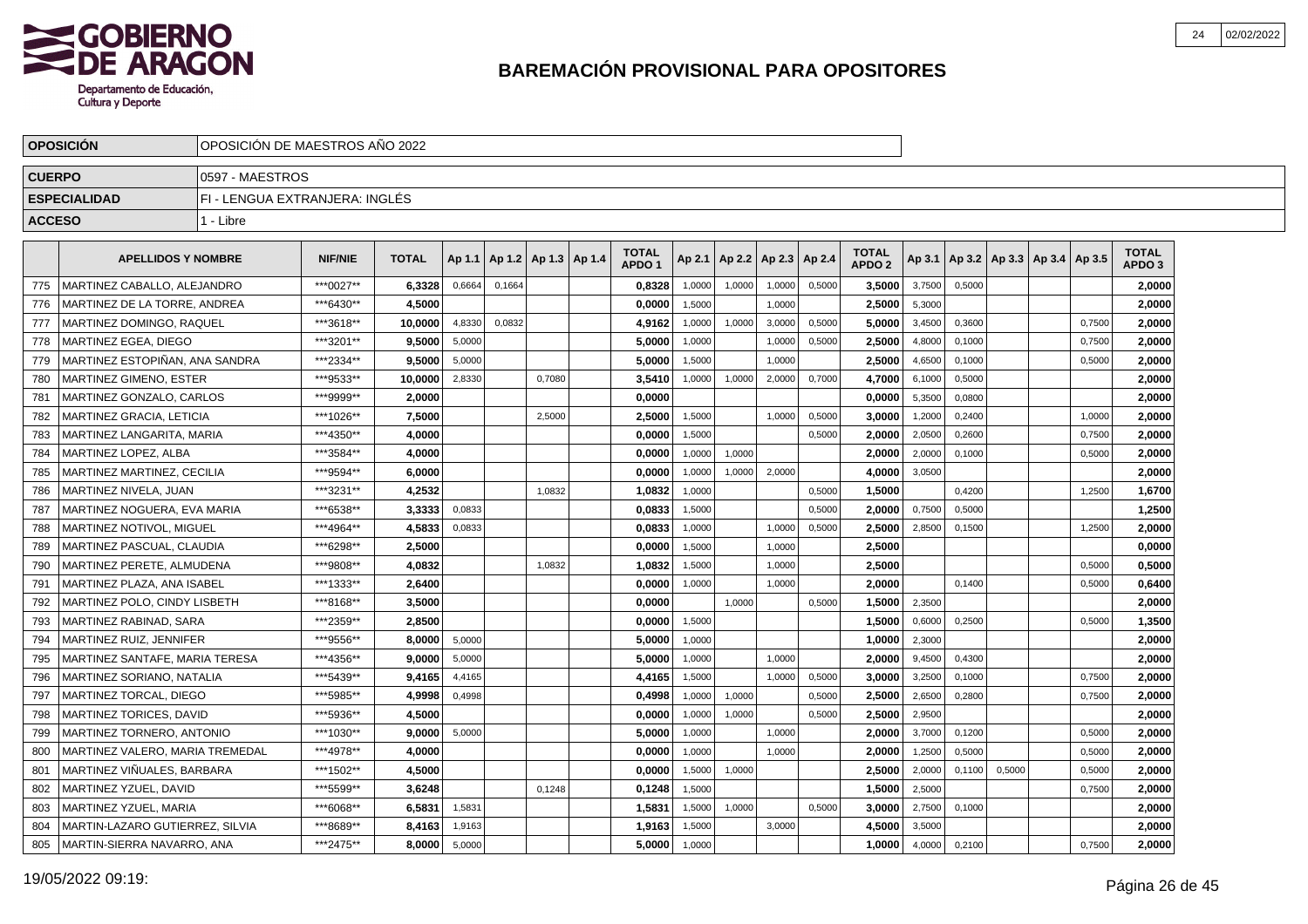

|               | <b>OPOSICION</b><br>OPOSICION DE MAESTROS ANO 2022 |                                |                |              |        |                          |        |  |                                   |        |                          |        |        |                                   |                |        |                                   |        |                                   |  |
|---------------|----------------------------------------------------|--------------------------------|----------------|--------------|--------|--------------------------|--------|--|-----------------------------------|--------|--------------------------|--------|--------|-----------------------------------|----------------|--------|-----------------------------------|--------|-----------------------------------|--|
| <b>CUERPO</b> |                                                    | 0597 - MAESTROS                |                |              |        |                          |        |  |                                   |        |                          |        |        |                                   |                |        |                                   |        |                                   |  |
|               | <b>ESPECIALIDAD</b>                                | FI - LENGUA EXTRANJERA: INGLÉS |                |              |        |                          |        |  |                                   |        |                          |        |        |                                   |                |        |                                   |        |                                   |  |
| <b>ACCESO</b> |                                                    | 1 - Libre                      |                |              |        |                          |        |  |                                   |        |                          |        |        |                                   |                |        |                                   |        |                                   |  |
|               | <b>APELLIDOS Y NOMBRE</b>                          |                                | <b>NIF/NIE</b> | <b>TOTAL</b> | Ap 1.1 | Ap 1.2   Ap 1.3   Ap 1.4 |        |  | <b>TOTAL</b><br>APDO <sub>1</sub> | Ap 2.1 | Ap 2.2   Ap 2.3   Ap 2.4 |        |        | <b>TOTAL</b><br>APDO <sub>2</sub> | Ap 3.1         |        | Ap 3.2   Ap 3.3   Ap 3.4   Ap 3.5 |        | <b>TOTAL</b><br>APDO <sub>3</sub> |  |
| 806           | MARTOS GASPAR. ANA BELEN                           |                                | ***3866**      | 6,5831       | 3,5831 |                          |        |  | 3,5831                            | 1,0000 |                          |        |        | 1,0000                            | 4,8500         | 0,0500 |                                   | 0,5000 | 2,0000                            |  |
| 807           | MATA SANZ, MARIA FLOR                              |                                | ***3290**      | 8,5000       | 5,0000 |                          |        |  | 5,0000                            | 1,0000 |                          |        | 0.5000 | 1,5000                            | 4,1000         | 0,5000 |                                   | 0,7500 | 2,0000                            |  |
| 808           | <b>MATA VALLES, PAULA</b>                          |                                | ***9217**      | 4,0000       |        |                          |        |  | 0,0000                            | 1,5000 |                          |        | 0,5000 | 2,0000                            | 2,7500         |        |                                   | 0,7500 | 2,0000                            |  |
| 809           | MATEO CALVILLO, BEATRIZ                            |                                | ***3311**      | 6,0000       | 1,0000 |                          |        |  | 1,0000                            | 1,5000 | 1,0000                   |        | 0,5000 | 3,0000                            | 2,2000         | 0,1700 |                                   |        | 2,0000                            |  |
| 810           | MATEOS MORENO, ANA                                 |                                | ***2763**      | 3,5000       |        |                          |        |  | 0,0000                            | 1,5000 |                          |        |        | 1,5000                            | 5,2500         | 0,1300 |                                   | 0,5000 | 2,0000                            |  |
| 811           | <b>MATUTE GOMEZ, SERGIO</b>                        |                                | ***9744**      | 5.3666       | 1,1666 |                          |        |  | 1,1666                            | 1,0000 | 1,0000                   |        | 0,2000 | 2.2000                            | 2,2000         |        |                                   | 0,7500 | 2,0000                            |  |
| 812           | MAUDOS MARTINEZ, VERONICA                          |                                | ***5130**      | 9,0000       | 5,0000 |                          |        |  | 5,0000                            | 1,0000 |                          | 1,0000 |        | 2.0000                            | 3,5500         | 0,3700 |                                   | 0,5000 | 2,0000                            |  |
| 813           | <b>MAUREL PERALTA, ALBERTO</b>                     |                                | ***0819**      | 3,0000       |        |                          |        |  | 0,0000                            | 1,0000 |                          |        |        | 1,0000                            | 2,6000         |        |                                   |        | 2,0000                            |  |
| 814           | MAYORAL CAMPAROLA, ANA ISABEL                      |                                | ***0742**      | 6,4165       | 1,4165 |                          |        |  | 1,4165                            | 1,0000 | 1,0000                   | 1,0000 |        | 3,0000                            | 5,7000         | 0,1800 |                                   | 1,2500 | 2,0000                            |  |
| 815           | MAZO BARCO, JAVIER                                 |                                | ***8714**      | 1,3500       |        |                          |        |  | 0,0000                            | 1,0000 |                          |        |        | 1,0000                            |                | 0,3500 |                                   |        | 0,3500                            |  |
| 816           | MAZON ARAUZ, IRENE                                 |                                | ***5951**      | 5,0832       |        |                          | 0,0832 |  | 0,0832                            | 1,5000 | 1,0000                   |        | 0,5000 | 3,0000                            | 4,2000         | 0,3400 | 0,5000                            | 0,7500 | 2,0000                            |  |
| 817           | MCFADDEN DELGADO. JESSICA                          |                                | ***1301**      | 7,0000       |        |                          |        |  | 0,0000                            | 1,5000 | 1,0000                   | 2.0000 | 0,5000 | 5.0000                            | 2,2000         | 0,1000 |                                   | 0,7500 | 2,0000                            |  |
| 818           | <b>MECUCCI. MICHELA</b>                            |                                | ****0655*      | 10,0000      | 5,0000 |                          |        |  | 5,0000                            | 1,5000 |                          | 2,0000 | 1,5000 | 5.0000                            | 2,8500         | 0,5000 |                                   | 0,7500 | 2,0000                            |  |
| 819           | <b>MEDIEL AZNAR, SANDRO</b>                        |                                | ***2368**      | 3.0000       |        |                          |        |  | 0,0000                            | 1,0000 |                          |        |        | 1.0000                            | 2,0000         |        |                                   | 0,5000 | 2,0000                            |  |
| 820           | MELENDEZ ORTEGA, MARTA                             |                                | ***0598**      | 4,3332       | 0,3332 |                          |        |  | 0,3332                            | 1,0000 |                          | 1,0000 |        | 2,0000                            | 2,6000         | 0,1700 |                                   | 0,5000 | 2,0000                            |  |
| 821           | MELENDO ESTEBAN, ARIADNA                           |                                | ***5796**      | 6,1245       | 1,4165 |                          | 0,7080 |  | 2,1245                            | 1,0000 | 1,0000                   |        |        | 2,0000                            | 1,2000         | 0,4800 |                                   | 0,5000 | 2,0000                            |  |
| 822           | MELENDO ROY, SILVIA                                |                                | ***1205**      | 8,1663       | 1,5831 |                          | 0,5832 |  | 2,1663                            | 1,5000 | 1,0000                   | 1,0000 | 0,5000 | 4,0000                            | 3,8500         | 0,1000 |                                   |        | 2,0000                            |  |
| 823           | MELIC SERRANO. LORENA                              |                                | ***8833**      | 9.1666       | 4,1666 |                          |        |  | 4.1666                            | 1,5000 | 1,0000                   |        | 0,5000 | 3.0000                            | 2,8000         | 0,2600 |                                   | 0.7500 | 2.0000                            |  |
| 824           | <b>MENA ZUECO, MARTA</b>                           |                                | ***0702**      | 7,3332       | 3,3332 |                          |        |  | 3,3332                            | 1,0000 | 1,0000                   |        |        | 2.0000                            | 2,7000         | 0,1100 |                                   | 0,5000 | 2,0000                            |  |
| 825           | MENDEZ ABADIAS, PAOLA                              |                                | ***2139**      | 2,3500       |        |                          |        |  | 0,0000                            | 1,5000 |                          |        |        | 1,5000                            | 0,8500         |        |                                   |        | 0,8500                            |  |
| 826           | MENDO GINER, ISABEL                                |                                | ***4821**      | 9.0000       | 5,0000 |                          |        |  | 5,0000                            | 1,0000 | 1,0000                   |        |        | 2,0000                            | 2,1000         |        |                                   | 0,7500 | 2,0000                            |  |
| 827           | MENE PAZOS, SUSANA                                 |                                | ***5807**      | 9,5000       | 5,0000 |                          |        |  | 5,0000                            | 1,0000 | 1,0000                   |        | 0,5000 | 2,5000                            | 2,4500         | 0,0600 |                                   | 1,0000 | 2,0000                            |  |
| 828           | MERLO RODRIGUEZ, MERCEDES                          |                                | ***0487**      | 10,0000      | 5,0000 |                          |        |  | 5,0000                            | 1,0000 | 1,0000                   | 1,0000 | 0,5000 |                                   | 3,5000 11,3000 | 0,2400 |                                   | 0,7500 | 2,0000                            |  |
| 829           | MIGUEL AGON, ALEJANDRO                             |                                | ***9967**      | 9.5000       | 5,0000 |                          |        |  | 5.0000                            | 1,0000 |                          | 1,0000 | 0,5000 | 2.5000                            | 2,7000         | 0.0900 |                                   | 0,5000 | 2,0000                            |  |
| 830           | MILLAN BARDUZAL, MARIA                             |                                | ***2338**      | 2.2000       |        |                          |        |  | 0,0000                            | 1,5000 |                          |        |        | 1.5000                            | 0,1000         | 0,1000 | 0,5000                            |        | 0,7000                            |  |
| 831           | MINGUEZ MUÑOZ. ANA IRENE                           |                                | ***0102**      | 4,5000       |        |                          |        |  | 0,0000                            | 1,0000 | 1,0000                   |        | 0,5000 | 2,5000                            | 2,2000         |        |                                   |        | 2,0000                            |  |
| 832           | MINGUIJON GALLEGO, ALBA                            |                                | ***9931**      | 6,3332       | 3,3332 |                          |        |  | 3,3332                            | 1,0000 |                          |        |        | 1,0000                            | 3,6500         |        |                                   | 0,7500 | 2,0000                            |  |
| 833           | MIR FUERTES, LIDIA                                 |                                | ***1108**      | 6,6664       | 2,0000 | 0,1664                   |        |  | 2,1664                            | 1,0000 |                          | 1,0000 | 0,5000 | 2,5000                            | 3,4500         | 0,5000 |                                   |        | 2,0000                            |  |
| 834           | MIR OFICIAL, ROQUE                                 |                                | ***4395**      | 7,8328       |        | 1,8328                   |        |  | 1,8328                            | 1,0000 |                          | 2,0000 | 1,0000 | 4,0000                            | 2,9500         | 0,4600 |                                   | 0,7500 | 2,0000                            |  |
| 835           | <b>MOLI LUÑO, TALIA</b>                            |                                | ***5356**      | 9,0000       | 5,0000 |                          |        |  | 5.0000                            | 1,0000 |                          | 1,0000 |        | 2.0000                            | 6,9500         | 0,5000 |                                   |        | 2,0000                            |  |
| 836           | I MOLINA MORENO. AINHOA                            |                                | ***7085**      | 5,4996       | 2,3332 |                          | 0,1664 |  | 2,4996                            | 1,0000 |                          |        |        | 1,0000                            | 2,2500         | 0,1000 |                                   | 0,7500 | 2,0000                            |  |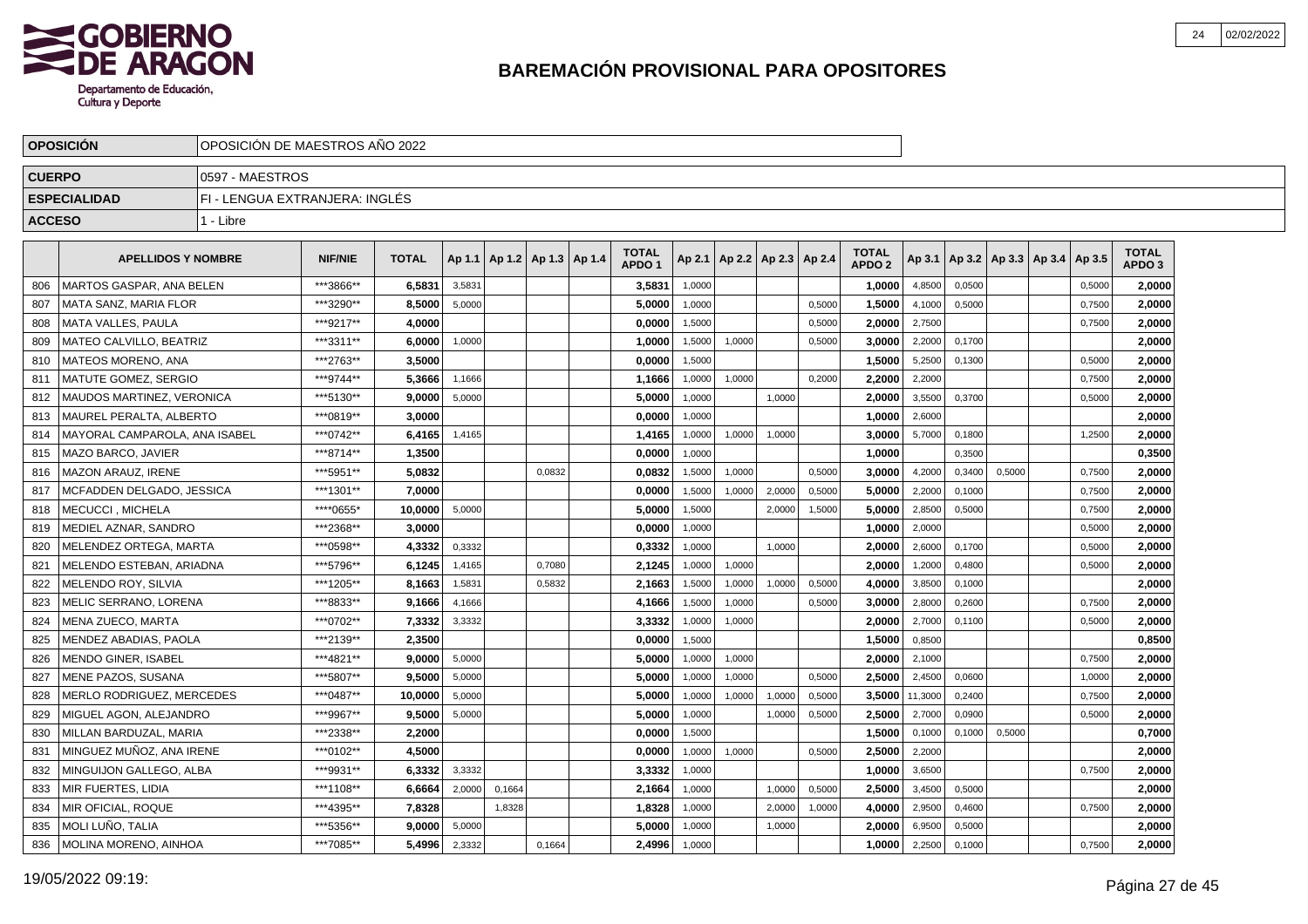

|               | <b>OPOSICION</b>                 | OPOSICION DE MAESTROS ANO 2022 |                |              |        |                                   |        |                                   |        |                          |        |        |                                   |        |        |                                   |        |                                   |  |
|---------------|----------------------------------|--------------------------------|----------------|--------------|--------|-----------------------------------|--------|-----------------------------------|--------|--------------------------|--------|--------|-----------------------------------|--------|--------|-----------------------------------|--------|-----------------------------------|--|
| <b>CUERPO</b> |                                  | 0597 - MAESTROS                |                |              |        |                                   |        |                                   |        |                          |        |        |                                   |        |        |                                   |        |                                   |  |
|               | <b>ESPECIALIDAD</b>              | FI - LENGUA EXTRANJERA: INGLÉS |                |              |        |                                   |        |                                   |        |                          |        |        |                                   |        |        |                                   |        |                                   |  |
| <b>ACCESO</b> |                                  | 1 - Libre                      |                |              |        |                                   |        |                                   |        |                          |        |        |                                   |        |        |                                   |        |                                   |  |
|               | <b>APELLIDOS Y NOMBRE</b>        |                                | <b>NIF/NIE</b> | <b>TOTAL</b> |        | Ap 1.1   Ap 1.2   Ap 1.3   Ap 1.4 |        | <b>TOTAL</b><br>APDO <sub>1</sub> | Ap 2.1 | Ap 2.2   Ap 2.3   Ap 2.4 |        |        | <b>TOTAL</b><br>APDO <sub>2</sub> | Ap 3.1 |        | Ap 3.2   Ap 3.3   Ap 3.4   Ap 3.5 |        | <b>TOTAL</b><br>APDO <sub>3</sub> |  |
| 837           | <b>MOLINA SAAVEDRA, MIRIAM</b>   |                                | ***6260**      | 9.0000       | 5,0000 |                                   |        | 5,0000                            | 1,5000 |                          |        | 0,5000 | 2.0000                            | 3,3500 |        |                                   |        | 2.0000                            |  |
| 838           | <b>MOLINA TOMAS, CARLOS</b>      |                                | ***9356**      | 5,2915       | 2.2499 |                                   | 0.0416 | 2,2915                            | 1,0000 |                          |        |        | 1.0000                            | 4,0000 | 0,5000 |                                   | 0.7500 | 2,0000                            |  |
| 839           | <b>MOLINER GARCIA, ENRIQUE</b>   |                                | ***6835**      | 3,5000       |        |                                   |        | 0.0000                            | 1,0000 |                          |        | 0,5000 | 1,5000                            | 3,7500 |        |                                   |        | 2.0000                            |  |
| 840           | MOLINER IRANZO, MARIA CONCEPCION |                                | ***1050**      | 7,2906       | 1,8330 |                                   | 0,4576 | 2,2906                            | 1,5000 | 1,0000                   |        | 0,5000 | 3,0000                            | 2,9000 |        |                                   |        | 2,0000                            |  |
| 841           | MOLINERO MILLAN, SARA            |                                | ***0780**      | 3,2499       | 0,2499 |                                   |        | 0,2499                            | 1,0000 |                          |        |        | 1,0000                            | 3,4000 |        |                                   | 0,5000 | 2,0000                            |  |
| 842           | <b>MOLINOS MAROTO, LAURA</b>     |                                | ***7382**      | 4.0000       |        |                                   |        | 0.0000                            | 1.5000 |                          |        | 0,5000 | 2.0000                            | 3,2500 |        |                                   |        | 2.0000                            |  |
| 843           | MOLPECERES LLEDO. NOEMI          |                                | *** 0911**     | 5.0000       |        |                                   |        | 0.0000                            | 1,5000 | 1,0000                   |        | 0,5000 | 3.0000                            | 7,5000 | 0.1100 |                                   |        | 2,0000                            |  |
| 844           | MONCLUS BARTOLOME. LARA          |                                | ***2737**      | 1,8000       |        |                                   |        | 0,0000                            | 1,0000 |                          |        |        | 1.0000                            |        | 0,3000 |                                   | 0,5000 | 0,8000                            |  |
| 845           | MONFIL PEREZ-CABALLERO. MARTA    |                                | ***0702**      | 4,0000       |        |                                   |        | 0.0000                            | 1,5000 |                          |        | 0,5000 | 2,0000                            | 3,0000 |        |                                   | 0,7500 | 2,0000                            |  |
| 846           | MONREAL TILO, CARMEN             |                                | ***7226**      | 4,0000       |        |                                   |        | 0,0000                            | 1,5000 |                          |        | 0,5000 | 2,0000                            | 2,5000 |        |                                   | 0,5000 | 2,0000                            |  |
| 847           | MONSERRATE LOBERA, MARIA ANGELES |                                | ***6308**      | 8,0000       | 5,0000 |                                   |        | 5,0000                            | 1,0000 |                          |        |        | 1,0000                            | 6,0000 | 0,4400 |                                   | 0,5000 | 2,0000                            |  |
| 848           | MONTANER LAHILLA, LOURDES        |                                | ***0793**      | 8,7000       | 5,0000 |                                   |        | 5.0000                            | 1.0000 |                          |        | 0,7000 | 1,7000                            | 5,4500 | 0,5000 |                                   | 1,2500 | 2,0000                            |  |
| 849           | MONTEAGUDO GALVEZ. ISABEL        |                                | ***9281**      | 4,0833       | 0.0833 |                                   |        | 0,0833                            | 1,0000 | 1.0000                   |        |        | 2,0000                            | 2,8000 | 0.2500 |                                   |        | 2,0000                            |  |
| 850           | MONTEAGUDO ORO, ANTONIO          |                                | ***4203**      | 9,4579       | 1,9163 | 1,5416                            |        | 3,4579                            | 1,5000 | 1,0000                   | 1,0000 | 0,5000 | 4,0000                            | 7,3000 |        |                                   | 0,7500 | 2,0000                            |  |
| 851           | MONTES LOPEZ. MARIA MERCEDES     |                                | ***8356**      | 8,0000       | 5,0000 |                                   |        | 5,0000                            | 1,0000 |                          |        |        | 1,0000                            | 9,0000 | 0,5000 |                                   | 0,5000 | 2,0000                            |  |
| 852           | MONTON HERNANDEZ, ISABEL         |                                | ***1125**      | 5,0000       |        |                                   |        | 0,0000                            | 1,5000 | 1,0000                   |        | 0,5000 | 3.0000                            | 2,5000 | 0,1000 |                                   | 0,5000 | 2,0000                            |  |
| 853           | MONTORO MAVILLA, LAURA           |                                | ***5987**      | 5,0833       | 0,0833 |                                   |        | 0,0833                            | 1,5000 | 1,0000                   |        | 0,5000 | 3,0000                            | 2,1000 | 0,2000 |                                   | 0,5000 | 2,0000                            |  |
| 854           | MONZON BARTOLOME. CARLOTA        |                                | ***6136**      | 4.7364       | 2.6664 |                                   |        | 2.6664                            | 1.0000 |                          |        |        | 1.0000                            | 0,9500 | 0.1200 |                                   |        | 1,0700                            |  |
| 855           | MORA SERRANO. MARIA              |                                | ***9006**      | 7,5330       | 1,8330 |                                   |        | 1,8330                            | 1,0000 | 1,0000                   | 1,0000 | 0,7000 | 3.7000                            | 2,6000 | 0,1400 |                                   |        | 2.0000                            |  |
| 856           | MORAGA ARENAS. EVA               |                                | ***8884**      | 9,9497       | 3,7497 |                                   |        | 3,7497                            | 1,0000 | 1,0000                   | 2,0000 | 0,2000 | 4,2000                            | 4,2500 | 0.0100 |                                   | 0,5000 | 2,0000                            |  |
| 857           | MORALES RODRIGUEZ, SARA          |                                | ***4542**      | 3,5000       |        |                                   |        | 0,0000                            | 1,5000 |                          |        |        | 1,5000                            | 2,5000 |        |                                   | 0,5000 | 2,0000                            |  |
| 858           | MORCILLO FORTIC, LAURA           |                                | ***4877**      | 9,0000       | 5,0000 |                                   |        | 5,0000                            | 1,0000 |                          | 1,0000 |        | 2,0000                            | 4,3500 | 0,5000 |                                   |        | 2,0000                            |  |
| 859           | MORENO CALVO, PILAR              |                                | ***5067**      | 2,7500       |        |                                   |        | 0,0000                            | 1,0000 |                          | 1,0000 |        | 2,0000                            |        |        |                                   | 0,7500 | 0,7500                            |  |
| 860           | MORENO CASADO, MIRELLA           |                                | ***5008**      | 7.0000       | 5,0000 |                                   |        | 5.0000                            |        |                          |        |        | 0.0000                            | 6,8500 | 0.5000 |                                   |        | 2.0000                            |  |
| 861           | MORENO GONZALO, NEREA            |                                | ***2327**      | 7.4165       | 3,4165 |                                   |        | 3,4165                            | 1,0000 | 1,0000                   |        |        | 2.0000                            | 3,1500 | 0,1800 |                                   | 0,7500 | 2.0000                            |  |
| 862           | <b>MORENO ORTEGA, PABLO</b>      |                                | ***9307**      | 5.7499       | 2,2499 |                                   |        | 2,2499                            | 1,0000 |                          |        | 0,5000 | 1.5000                            | 1,5000 | 0,3000 |                                   | 0,7500 | 2,0000                            |  |
| 863           | MOYA MOYA, MARIA JESUS           |                                | ***4925**      | 8,5000       | 5,0000 |                                   |        | 5,0000                            | 1,0000 |                          |        | 0,5000 | 1,5000                            | 5,6000 | 0,1500 |                                   | 0,7500 | 2,0000                            |  |
| 864           | MUEL BUENO, MARIA                |                                | ***7421**      | 7,4165       | 1,4165 |                                   |        | 1,4165                            | 1,0000 | 1,0000                   | 1,0000 | 1,0000 | 4,0000                            | 5,8000 | 0,2600 |                                   |        | 2,0000                            |  |
| 865           | MUELA RUIZ, JORGE                |                                | ***6640**      | 9,2000       | 5,0000 |                                   |        | 5,0000                            | 1,5000 |                          |        | 0,7000 | 2,2000                            | 2,9500 |        |                                   |        | 2,0000                            |  |
| 866           | MUNILLA NEGREDO, NAIARA          |                                | ***9803**      | 5,2906       | 0,8330 |                                   | 0,9576 | 1.7906                            | 1,0000 |                          |        | 0,5000 | 1.5000                            | 3,5500 |        |                                   | 0,7500 | 2.0000                            |  |
| 867           | MUÑIZ CANO, SANDRA               |                                | ***2997**      | 6,7499       | 2,2499 |                                   |        | 2,2499                            | 1,0000 | 1,0000                   |        | 0,5000 | 2,5000                            | 2,5500 |        |                                   |        | 2,0000                            |  |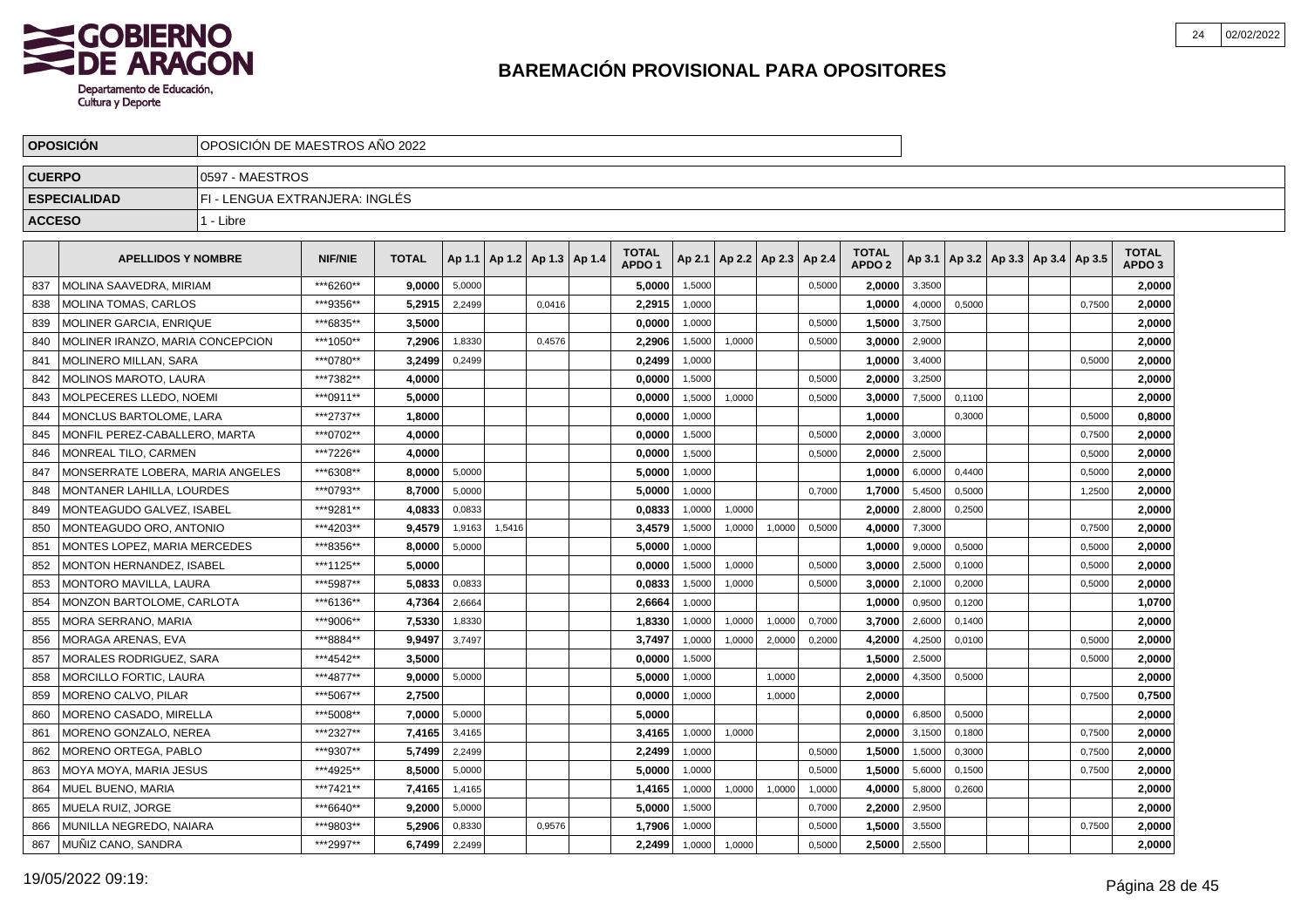

|               | <b>OPOSICION</b>                | OPOSICION DE MAESTROS ANO 2022 |                |              |        |        |                                   |  |                                   |        |                          |        |        |                                   |         |        |                          |            |                                   |  |
|---------------|---------------------------------|--------------------------------|----------------|--------------|--------|--------|-----------------------------------|--|-----------------------------------|--------|--------------------------|--------|--------|-----------------------------------|---------|--------|--------------------------|------------|-----------------------------------|--|
| <b>CUERPO</b> |                                 | 10597 - MAESTROS               |                |              |        |        |                                   |  |                                   |        |                          |        |        |                                   |         |        |                          |            |                                   |  |
|               | <b>ESPECIALIDAD</b>             | FI - LENGUA EXTRANJERA: INGLES |                |              |        |        |                                   |  |                                   |        |                          |        |        |                                   |         |        |                          |            |                                   |  |
| <b>ACCESO</b> |                                 | 1 - Libre                      |                |              |        |        |                                   |  |                                   |        |                          |        |        |                                   |         |        |                          |            |                                   |  |
|               | <b>APELLIDOS Y NOMBRE</b>       |                                | <b>NIF/NIE</b> | <b>TOTAL</b> |        |        | Ap 1.1   Ap 1.2   Ap 1.3   Ap 1.4 |  | <b>TOTAL</b><br>APDO <sub>1</sub> | Ap 2.1 | Ap 2.2   Ap 2.3   Ap 2.4 |        |        | <b>TOTAL</b><br>APDO <sub>2</sub> | Ap 3.1  |        | Ap 3.2   Ap 3.3   Ap 3.4 | $ $ Ap 3.5 | <b>TOTAL</b><br>APDO <sub>3</sub> |  |
| 868           | MUÑOZ DEL RIO, ALBERTO          |                                | ***6377**      | 3,0000       |        |        |                                   |  | 0,0000                            | 1,0000 |                          |        |        | 1,0000                            | 2,8500  |        |                          | 0,7500     | 2,0000                            |  |
| 869           | MUÑOZ DEL RIO. VICTOR           |                                | ***6377**      | 3.5000       |        |        |                                   |  | 0.0000                            | 1,5000 |                          |        |        | 1,5000                            | 2,6500  |        |                          | 0,5000     | 2.0000                            |  |
| 870           | MUNOZ SERRANO, ALMUDENA         |                                | ***2045**      | 2,5800       |        |        |                                   |  | 0,0000                            | 1,0000 |                          | 1.0000 |        | 2,0000                            |         | 0,0800 |                          | 0,5000     | 0,5800                            |  |
| 871           | MUNOZ VERDINI, MAXIMILIANO      |                                | ***5615**      | 0.7500       |        |        |                                   |  | 0.0000                            |        |                          |        |        | 0.0000                            |         |        |                          | 0,7500     | 0,7500                            |  |
| 872           | MUR CARDIEL, ALBA               |                                | ***1276**      | 6,4161       | 2,7497 | 0,1664 |                                   |  | 2,9161                            | 1,5000 |                          |        |        | 1,5000                            | 7,4500  | 0,0600 |                          | 0,5000     | 2,0000                            |  |
| 873           | MUR LAENCUENTRA, LAURA          |                                | ***0571**      | 4,2332       | 0,3332 |        |                                   |  | 0,3332                            | 1,0000 |                          | 1.0000 |        | 2.0000                            | 1,0000  | 0.1500 |                          | 0,7500     | 1,9000                            |  |
| 874           | MURILLO DEL RIO, JOSE DANIEL    |                                | ***4676**      | 9.2000       | 5,0000 |        |                                   |  | 5,0000                            | 1,0000 | 1,0000                   |        | 0,2000 | 2.2000                            | 6,0500  | 0,5000 |                          | 0,5000     | 2,0000                            |  |
| 875           | MURILLO VICENTE, MARIA VICTORIA |                                | ***4801**      | 9.0000       | 5,0000 |        |                                   |  | 5,0000                            | 1,0000 | 1,0000                   |        |        | 2.0000                            | 8,2000  | 0,5000 |                          |            | 2,0000                            |  |
| 876           | NAJERA ARCHILLA, MARTA          |                                | ***1829**      | 7,8332       | 2,3332 |        |                                   |  | 2,3332                            | 1,5000 | 1,0000                   |        | 1,0000 | 3,5000                            | 3,0000  | 0,1500 |                          | 0,7500     | 2,0000                            |  |
| 877           | NAPOLES CERCADILLO, BEATRIZ     |                                | ***3518**      | 5,4160       |        |        | 1.4160                            |  | 1,4160                            | 1,0000 |                          | 1.0000 |        | 2.0000                            | 2,4500  | 0.1400 |                          | 0,5000     | 2,0000                            |  |
| 878           | NARVAEZ RODRIGUEZ, ALBA         |                                | ***1509**      | 5,5831       | 2,5831 |        |                                   |  | 2,5831                            | 1,0000 |                          |        |        | 1,0000                            | 2,8500  |        |                          | 0,5000     | 2,0000                            |  |
| 879           | NARVAIZA RECUERO, MARIA         |                                | ***9165**      | 9,0000       | 5,0000 |        |                                   |  | 5,0000                            | 1,5000 |                          |        | 0,5000 | 2,0000                            | 6,7000  | 0,5000 |                          |            | 2,0000                            |  |
| 880           | NAVARRO AGUILAR, PATRICIA PILAR |                                | ***6148**      | 7,4077       | 2,4165 |        | 0,2912                            |  | 2,7077                            | 1,5000 | 1,0000                   |        | 0,2000 | 2,7000                            | 2,4000  | 0,5000 |                          | 0,5000     | 2,0000                            |  |
| 881           | NAVARRO ALTES, GONZALO          |                                | ***5790**      | 8,5000       | 5,0000 |        |                                   |  | 5,0000                            | 1.5000 |                          |        |        | 1,5000                            | 6,1000  | 0,5000 |                          | 0,5000     | 2,0000                            |  |
| 882           | NAVARRO ARNAIZ, GABRIEL         |                                | ***4799**      | 2,5000       |        |        |                                   |  | 0,0000                            | 1,5000 |                          |        | 0,5000 | 2.0000                            |         |        |                          | 0,5000     | 0,5000                            |  |
| 883           | NAVARRO ARRUZA, AINARA          |                                | ***9948**      | 3,5000       |        |        |                                   |  | 0,0000                            | 1,5000 |                          |        |        | 1,5000                            | 3,6000  | 0,1000 |                          | 0,5000     | 2,0000                            |  |
| 884           | NAVARRO FERNANDEZ, JOSE JUAN    |                                | ***5707**      | 10,0000      | 5,0000 |        |                                   |  | 5,0000                            | 1,0000 |                          | 1,0000 | 1,0000 | 3,0000                            | 3,7000  | 0,2000 |                          | 0,7500     | 2,0000                            |  |
| 885           | NAVARRO GOMEZ, PABLO            |                                | ***0926**      | 7.1728       | 3.6664 |        | 0.6664                            |  | 4.3328                            | 1,0000 |                          |        |        | 1.0000                            | 0,9500  | 0.1400 |                          | 0,7500     | 1.8400                            |  |
| 886           | NAVARRO JACAS, MARIA EUGENIA    |                                | ***9273**      | 9,5831       | 3,5831 |        |                                   |  | 3,5831                            | 1,5000 |                          | 2.0000 | 0,5000 | 4.0000                            | 5,7500  | 0.2600 |                          | 0,7500     | 2,0000                            |  |
| 887           | NAVARRO LAHUERTA, ROCIO         |                                | ***9193**      | 8,5000       | 5,0000 |        |                                   |  | 5.0000                            | 1,0000 |                          |        | 0,5000 | 1,5000                            | 2,8500  | 0,5000 |                          |            | 2,0000                            |  |
| 888           | NAVARRO MARTIN, MIGUEL ANGEL    |                                | ***8090**      | 10,0000      | 5,0000 |        |                                   |  | 5,0000                            | 1,5000 | 1,0000                   | 1,0000 | 0,5000 | 4,0000                            | 12,2500 | 0,5000 |                          | 0,7500     | 2,0000                            |  |
| 889           | NAVARRO MUÑIZ. VICTORIA         |                                | ***9047**      | 3.2000       |        |        |                                   |  | 0.0000                            | 1,0000 |                          |        | 0,2000 | 1.2000                            | 3,4000  | 0.0100 |                          | 0,5000     | 2,0000                            |  |
| 890           | NAVARRO PEREZ, AMPARO           |                                | ***3799**      | 9.0000       | 5,0000 |        |                                   |  | 5.0000                            | 1,0000 |                          | 1.0000 |        | 2.0000                            | 7,6000  | 0,5000 |                          |            | 2.0000                            |  |
| 891           | NAYA CAVERO, ELSA               |                                | ***4205**      | 8,7000       | 5,0000 |        |                                   |  | 5,0000                            | 1,0000 |                          |        | 0,7000 | 1,7000                            | 3,6000  | 0,1600 |                          | 0,7500     | 2.0000                            |  |
| 892           | NEDELCU, DENISA MARIA           |                                | ****1233*      | 7,7000       | 5,0000 |        |                                   |  | 5,0000                            | 1,5000 |                          |        |        | 1,5000                            | 1,2000  |        |                          |            | 1,2000                            |  |
| 893           | NIETO GARCIA, CELIA             |                                | ***0510**      | 4,7499       | 1.2499 |        |                                   |  | 1,2499                            | 1,0000 |                          |        | 0.5000 | 1,5000                            | 1,9500  | 0,3000 |                          |            | 2,0000                            |  |
| 894           | NIETO POZO. JOSE                |                                | ***2326**      | 5.1163       | 0,9163 |        |                                   |  | 0.9163                            | 1,5000 |                          |        | 0,7000 | 2.2000                            | 2,1500  |        |                          | 0,7500     | 2,0000                            |  |
| 895           | NOGALES GONZALEZ, AINHOA        |                                | ***7437**      | 10,0000      | 5,0000 |        |                                   |  | 5,0000                            | 1,0000 | 1,0000                   | 1,0000 | 0,5000 | 3,5000                            | 7,7000  | 0,2500 |                          |            | 2,0000                            |  |
| 896           | NOGALES OVEJA, LUCIA            |                                | ***4691**      | 4,5000       |        |        |                                   |  | 0,0000                            | 1,5000 | 1,0000                   |        |        | 2,5000                            | 1,6500  | 0,2200 |                          | 0,7500     | 2,0000                            |  |
| 897           | NOGUERAS DE PEDRO, CRISTINA     |                                | ***2340**      | 4,4998       | 0,4998 |        |                                   |  | 0,4998                            | 1,0000 |                          | 1,0000 |        | 2,0000                            | 7,3500  |        |                          | 0,7500     | 2,0000                            |  |
| 898           | NOVALES BELLOC, SAUL            |                                | ***4772**      | 8,5000       | 5,0000 |        |                                   |  | 5.0000                            | 1,0000 |                          |        | 0.5000 | 1.5000                            | 4,0000  | 0,1000 |                          | 0,7500     | 2,0000                            |  |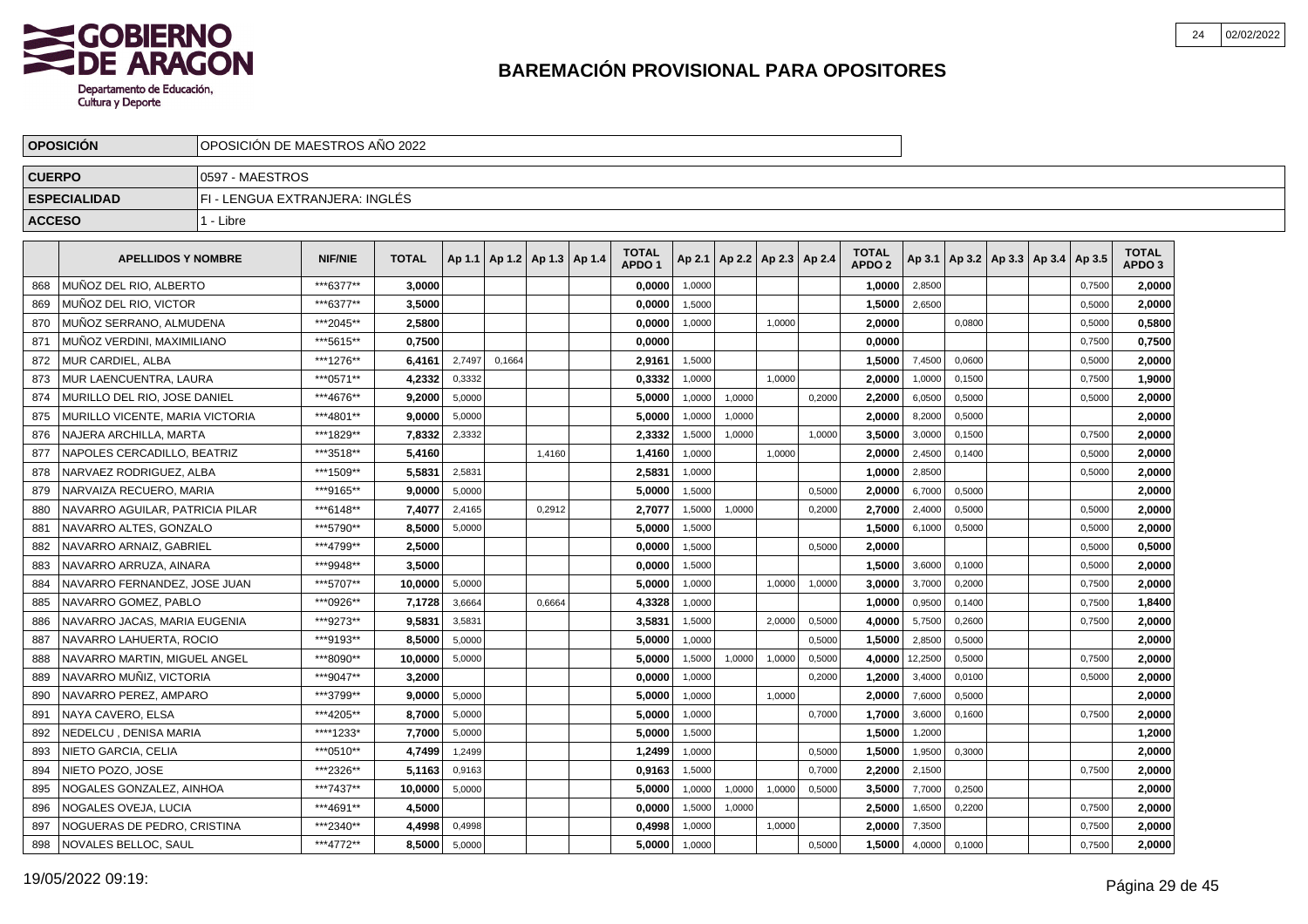

|               | <b>OPOSICION</b>                          | OPOSICION DE MAESTROS ANO 2022 |                |              |        |                                   |        |        |                                   |        |                                   |        |        |                                   |        |        |        |                                            |        |                                   |  |
|---------------|-------------------------------------------|--------------------------------|----------------|--------------|--------|-----------------------------------|--------|--------|-----------------------------------|--------|-----------------------------------|--------|--------|-----------------------------------|--------|--------|--------|--------------------------------------------|--------|-----------------------------------|--|
| <b>CUERPO</b> |                                           | I0597 - MAESTROS               |                |              |        |                                   |        |        |                                   |        |                                   |        |        |                                   |        |        |        |                                            |        |                                   |  |
|               | <b>ESPECIALIDAD</b>                       | FI - LENGUA EXTRANJERA: INGLES |                |              |        |                                   |        |        |                                   |        |                                   |        |        |                                   |        |        |        |                                            |        |                                   |  |
| <b>ACCESO</b> |                                           | 1 - Libre                      |                |              |        |                                   |        |        |                                   |        |                                   |        |        |                                   |        |        |        |                                            |        |                                   |  |
|               | <b>APELLIDOS Y NOMBRE</b>                 |                                | <b>NIF/NIE</b> | <b>TOTAL</b> |        | Ap 1.1   Ap 1.2   Ap 1.3   Ap 1.4 |        |        | <b>TOTAL</b><br>APDO <sub>1</sub> |        | Ap 2.1   Ap 2.2   Ap 2.3   Ap 2.4 |        |        | <b>TOTAL</b><br>APDO <sub>2</sub> |        |        |        | Ap 3.1   Ap 3.2   Ap 3.3   Ap 3.4   Ap 3.5 |        | <b>TOTAL</b><br>APDO <sub>3</sub> |  |
| 899           | NUENO LABARTA, BELEN                      |                                | ***6421**      | 4.0000       |        |                                   |        |        | 0.0000                            | 1,5000 |                                   |        | 0,5000 | 2.0000                            | 1,8000 | 0,2000 |        |                                            |        | 2.0000                            |  |
| 900           | NUÑEZ PEREZ, MARIA ROSA                   |                                | ***1227**      | 10,0000      | 5,0000 |                                   |        |        | 5,0000                            | 1,5000 |                                   | 1,0000 | 0,5000 | 3,0000                            | 4,0000 | 0,4400 |        |                                            |        | 2,0000                            |  |
| 901           | NUÑO MENA, CLARA                          |                                | ***3159**      | 1,5000       |        |                                   |        |        | 0.0000                            | 1,0000 |                                   |        |        | 1.0000                            |        |        |        |                                            | 0,5000 | 0,5000                            |  |
| 902           | ÑIGUEZ MEDINA, YOLANDA                    |                                | ***0373**      | 5,9163       | 1,9163 |                                   |        |        | 1,9163                            | 1,5000 |                                   |        | 0,5000 | 2,0000                            | 3,8500 |        |        |                                            | 0,7500 | 2,0000                            |  |
| 903           | OBIS GRASA, SERGIO                        |                                | ***6048**      | 4,6165       | 0,4165 |                                   |        |        | 0,4165                            | 1,0000 | 1,0000                            |        | 0,5000 | 2,5000                            | 0,5000 | 0.2000 |        |                                            | 1,0000 | 1,7000                            |  |
| 904           | OGUETA MINGUIJON. JUAN                    |                                | ***3265**      | 8.0827       | 3,2499 |                                   | 0,3328 |        | 3.5827                            | 1,0000 | 1,0000                            |        | 0,5000 | 2.5000                            | 2,0500 | 0,4000 |        |                                            | 0,7500 | 2,0000                            |  |
| 905           | OH WON, MARIA                             |                                | ***7256**      | 5,9578       | 2,8330 |                                   | 0,1248 |        | 2,9578                            | 1,0000 |                                   |        |        | 1,0000                            | 4,6500 | 0,4000 |        |                                            | 0,5000 | 2,0000                            |  |
| 906           | <b>OJEA ALVAREZ, MARIA</b>                |                                | ***8756**      | 0,5000       |        |                                   |        |        | 0.0000                            |        |                                   |        | 0,5000 | 0.5000                            |        |        |        |                                            |        | 0,0000                            |  |
| 907           | OLITE HERNANDO, CLARA                     |                                | ***5595**      | 4.7499       | 1,2499 |                                   |        |        | 1,2499                            | 1,5000 |                                   |        |        | 1,5000                            | 2,5000 | 0,1000 |        |                                            | 0,7500 | 2,0000                            |  |
| 908           | OLIVA ALASTUEY, ANDREA                    |                                | ***7040**      | 7,4163       | 2,9163 |                                   |        |        | 2,9163                            | 1,5000 |                                   | 1.0000 |        | 2,5000                            | 2,7500 | 0,0400 |        |                                            | 0,5000 | 2,0000                            |  |
| 909           | OLIVAN PEIRET, JULIA                      |                                | ***6272**      | 5,1664       | 0,6664 |                                   |        |        | 0.6664                            | 1,0000 |                                   | 1.0000 | 0,5000 | 2.5000                            | 2,1000 | 0,5000 |        |                                            | 0,7500 | 2,0000                            |  |
| 910           | <b> OLIVAS GIJON. ANGELA</b>              |                                | ***3024**      | 5.3172       |        |                                   | 1,1248 | 0,0624 | 1.1872                            |        |                                   | 2.0000 | 0,5000 | 2.5000                            | 1,2500 | 0,3800 |        |                                            |        | 1.6300                            |  |
| 911           | OLMOS ZAPATA, PABLO                       |                                | ***5817**      | 5,0000       |        |                                   |        |        | 0,0000                            | 1,5000 | 1,0000                            |        | 0,5000 | 3,0000                            | 1,8000 | 0,1500 |        |                                            | 1,0000 | 2,0000                            |  |
| 912           | OMEÑACA ARANDA. IRUNE                     |                                | ***5092**      | 8,0000       |        |                                   | 2.5000 |        | 2,5000                            | 1,0000 |                                   | 2,0000 | 0,5000 | 3,5000                            | 8,0000 | 0.1000 |        |                                            |        | 2,0000                            |  |
| 913           | OMISTE MARTINEZ, CARLOS                   |                                | ***1559**      | 7.0000       | 5,0000 |                                   |        |        | 5.0000                            |        |                                   |        |        | 0.0000                            | 6,2000 | 0,1300 |        |                                            |        | 2,0000                            |  |
| 914           | ORDUÑA HERNANDO, VIOLETA                  |                                | ***0837**      | 10,0000      | 5,0000 |                                   |        |        | 5,0000                            | 1,0000 | 1,0000                            | 1,0000 | 0,5000 | 3,5000                            | 2,6000 | 0,1300 |        |                                            | 0,7500 | 2,0000                            |  |
| 915           | ORIA DE RUEDA MOLINS, MARIA DEL<br>CARMEN |                                | ***1021**      | 4,5000       |        |                                   |        |        | 0,0000                            | 1,5000 |                                   | 1,0000 |        | 2,5000                            | 3,8500 | 0,0300 |        |                                            | 0,7500 | 2,0000                            |  |
| 916           | ORNA DOMINGUEZ, BEATRIZ                   |                                | ***5479**      | 6,0000       | 1,0000 |                                   | 2,0000 |        | 3.0000                            | 1,0000 |                                   |        |        | 1.0000                            | 1,6000 | 0.4000 |        |                                            | 0,7500 | 2,0000                            |  |
| 917           | OROQUIETA CARBAJO, LAURA                  |                                | ***4562**      | 5,5000       |        |                                   |        |        | 0,0000                            | 1,5000 |                                   | 2,0000 |        | 3,5000                            | 0,6500 | 0,1900 | 0,5000 |                                            | 0,7500 | 2,0000                            |  |
| 918           | <b>ORTEGA GARCIA, ROCIO</b>               |                                | ***9544**      | 6,6664       | 2,6664 |                                   |        |        | 2,6664                            | 1,0000 |                                   | 1.0000 |        | 2,0000                            | 2,6000 |        |        |                                            | 0,5000 | 2,0000                            |  |
| 919           | ORTIN SAN FRANCISCO, SILVIA               |                                | ***5892**      | 5.5411       | 0,2499 |                                   | 0.2912 |        | 0.5411                            | 1,5000 | 1,0000                            |        | 0.5000 | 3.0000                            | 2,9500 | 0,1000 |        |                                            | 0,7500 | 2,0000                            |  |
| 920           | ORTIZ SAEZ. LUCIA                         |                                | ***5452**      | 1,6500       |        |                                   |        |        | 0,0000                            | 1,0000 |                                   |        | 0,5000 | 1,5000                            | 0,1500 |        |        |                                            |        | 0,1500                            |  |
| 921           | ORUS SERAL, GUILLERMO                     |                                | ***2375**      | 4,0000       |        |                                   |        |        | 0.0000                            | 1,0000 | 1,0000                            |        |        | 2.0000                            | 1,3000 | 0,2000 |        |                                            | 0,5000 | 2,0000                            |  |
| 922           | OSTALE PEREZ, MARIA ASUNCION              |                                | ***3207**      | 7,0000       | 5,0000 |                                   |        |        | 5,0000                            |        |                                   |        |        | 0,0000                            | 2,7500 | 0.4800 |        |                                            |        | 2,0000                            |  |
| 923           | OTEGUI PALACIOS, IÑIGO                    |                                | ***2428**      | 8,5000       | 5,0000 |                                   |        |        | 5,0000                            | 1,0000 |                                   |        | 0,5000 | 1,5000                            | 2,8000 | 0,1000 |        |                                            | 0,7500 | 2.0000                            |  |
| 924           | OTO LONGARES, BERTA                       |                                | ***9870**      | 9.1241       | 2,7497 |                                   | 0.3744 |        | 3.1241                            | 1,5000 | 1,0000                            | 1,0000 | 0,5000 | 4.0000                            | 6,6500 | 0,0400 |        |                                            | 0,7500 | 2.0000                            |  |
| 925           | OZCOZ LAZCOZ, LEIRE TERESA                |                                | ***0334**      | 9,5000       | 5,0000 |                                   |        |        | 5,0000                            | 1,0000 |                                   | 1,0000 | 0,5000 | 2,5000                            | 6,5500 | 0,0200 |        |                                            |        | 2,0000                            |  |
| 926           | PAEZ GUTIERREZ, ROBERTO                   |                                | ***3332**      | 1,7500       |        |                                   |        |        | 0,0000                            | 1,0000 |                                   |        |        | 1,0000                            |        |        |        |                                            | 0,7500 | 0,7500                            |  |
| 927           | PALACIO BURILLO. ESTHER                   |                                | ***4416**      | 4,8000       |        |                                   |        |        | 0,0000                            | 1,5000 |                                   | 1,0000 | 0,5000 | 3.0000                            | 1,3000 | 0,5000 |        |                                            |        | 1,8000                            |  |
| 928           | PALACIO BURILLO, RAQUEL CARMEN            |                                | ***6727**      | 8,5000       | 5,0000 |                                   |        |        | 5,0000                            | 1,0000 |                                   |        | 0,5000 | 1,5000                            | 3,6000 | 0,5000 |        |                                            | 0,7500 | 2,0000                            |  |
| 929           | PALACIO PUYOL, MARTA                      |                                | ***1966**      | 5,5000       | 1,0000 |                                   |        |        | 1,0000                            | 1,0000 | 1,0000                            |        | 0,5000 | 2,5000                            | 1,7500 | 0,2400 |        |                                            | 0,7500 | 2,0000                            |  |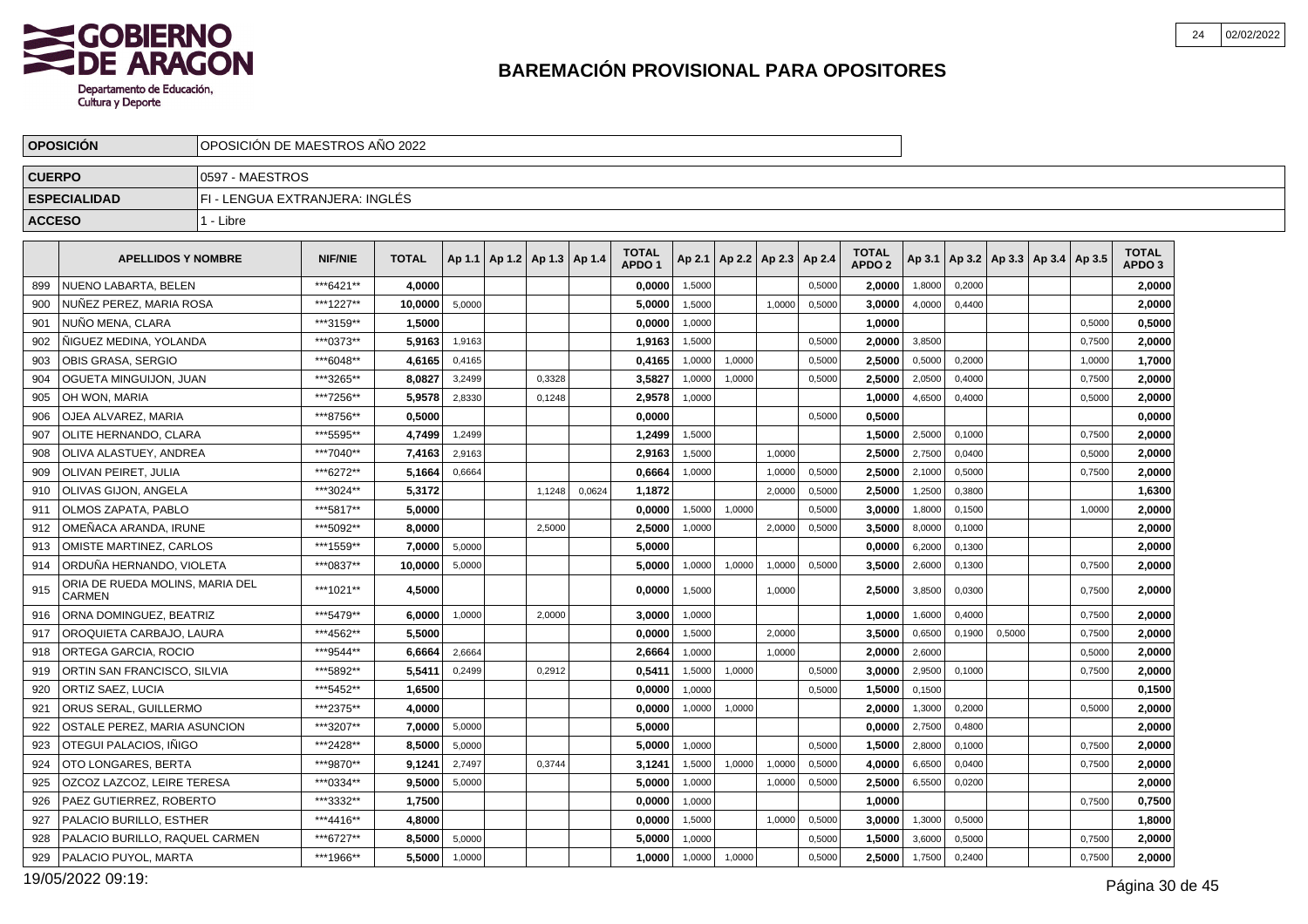

|               | <b>OPOSICION</b>                      | OPOSICION DE MAESTROS ANO 2022 |                |              |        |                          |        |                                   |        |                          |        |        |                                   |        |        |                             |        |                        |  |
|---------------|---------------------------------------|--------------------------------|----------------|--------------|--------|--------------------------|--------|-----------------------------------|--------|--------------------------|--------|--------|-----------------------------------|--------|--------|-----------------------------|--------|------------------------|--|
| <b>CUERPO</b> |                                       | 0597 - MAESTROS                |                |              |        |                          |        |                                   |        |                          |        |        |                                   |        |        |                             |        |                        |  |
|               | <b>ESPECIALIDAD</b>                   | FI - LENGUA EXTRANJERA: INGLÉS |                |              |        |                          |        |                                   |        |                          |        |        |                                   |        |        |                             |        |                        |  |
| <b>ACCESO</b> |                                       | 1 - Libre                      |                |              |        |                          |        |                                   |        |                          |        |        |                                   |        |        |                             |        |                        |  |
|               | <b>APELLIDOS Y NOMBRE</b>             |                                | <b>NIF/NIE</b> | <b>TOTAL</b> | Ap 1.1 | Ap 1.2   Ap 1.3   Ap 1.4 |        | <b>TOTAL</b><br>APDO <sub>1</sub> | Ap 2.1 | Ap 2.2   Ap 2.3   Ap 2.4 |        |        | <b>TOTAL</b><br>APDO <sub>2</sub> | Ap 3.1 |        | Ap 3.2 Ap 3.3 Ap 3.4 Ap 3.5 |        | <b>TOTAL</b><br>APDO 3 |  |
| 930           | PALAGUERRI GARCIA. MARIA DEL PILAR    |                                | ***2968**      | 4.0000       |        |                          |        | 0,0000                            | 1,0000 | 1,0000                   |        |        | 2.0000                            | 2,6500 | 0,0600 |                             | 0,5000 | 2,0000                 |  |
| 931           | <b>PALLARES CUARTIELLES, VERONICA</b> |                                | ***9285**      | 4,7831       | 0,5831 |                          |        | 0,5831                            | 1,0000 | 1,0000                   |        | 0,2000 | 2,2000                            | 2,4500 | 0,5000 |                             | 0,7500 | 2,0000                 |  |
| 932           | PALLARUELO MASCARAY, CRISTINA         |                                | ***6339**      | 3,2080       |        |                          | 0,2080 | 0,2080                            | 1,5000 | 1,0000                   |        |        | 2,5000                            |        |        |                             | 0,5000 | 0,5000                 |  |
| 933           | PALOMAR ROYO, LETICIA                 |                                | ***5405**      | 4,1248       |        |                          | 0,1248 | 0,1248                            | 1,0000 |                          | 1,0000 |        | 2,0000                            | 2,9500 | 0,4500 |                             | 0,5000 | 2,0000                 |  |
| 934           | PALOMARES HERNANDEZ, NEREA            |                                | ***2787**      | 9,2494       | 3,4998 |                          | 0,7496 | 4,2494                            | 1,5000 | 1,0000                   |        | 0,5000 | 3,0000                            | 1,0000 | 0,4800 |                             | 0,7500 | 2,0000                 |  |
| 935           | PALOMO ESPALLARGAS, SILVIA            |                                | ***9528**      | 9.5000       | 5,0000 |                          |        | 5.0000                            | 1,0000 | 1,0000                   |        | 0,5000 | 2.5000                            | 4,8500 | 0,4700 |                             | 0,7500 | 2.0000                 |  |
| 936           | PALOMO SANCHO, M. ESMERALDA           |                                | ***3334**      | 10.0000      | 5,0000 |                          |        | 5.0000                            | 1,5000 |                          | 1,0000 | 1,0000 | 3.5000                            | 6,4000 | 0,1900 |                             | 0,7500 | 2,0000                 |  |
| 937           | PARACUELLOS CENTOL. EVA MARIA         |                                | ***0183**      | 9,5000       | 5,0000 |                          |        | 5,0000                            | 1,0000 |                          | 1,0000 | 0,5000 | 2,5000                            | 5,3000 | 0,5000 |                             |        | 2,0000                 |  |
| 938           | PARASCHIV LUNGANU. IULIA              |                                | ****8219*      | 1,0000       |        |                          |        | 0,0000                            | 1,0000 |                          |        |        | 1,0000                            |        |        |                             |        | 0,0000                 |  |
| 939           | PARDILLOS SONSONA, JOSE IGNACIO       |                                | ***1238**      | 8,5000       | 5,0000 |                          |        | 5,0000                            | 1,5000 |                          |        |        | 1,5000                            | 2,6500 | 0,5000 |                             | 0,5000 | 2,0000                 |  |
| 940           | PARDO MARTINEZ, MARIA DEL MAR         |                                | ***4203**      | 3,3200       |        |                          |        | 0,0000                            | 1,0000 | 1,0000                   |        | 0,2000 | 2,2000                            | 0,6000 | 0,0200 |                             | 0,5000 | 1,1200                 |  |
| 941           | PARICIO DOLZ. CRISTINA                |                                | ***0425**      | 4.0000       |        |                          |        | 0.0000                            | 1,0000 | 1.0000                   |        |        | 2,0000                            | 2,5000 |        |                             | 0,5000 | 2,0000                 |  |
| 942           | PASAMAR BERGES, ALEXANDRA             |                                | ***9501**      | 9,4998       | 3.4998 |                          |        | 3,4998                            | 1,5000 |                          | 2.0000 | 0,5000 | 4,0000                            | 5,3500 | 0.3300 |                             |        | 2,0000                 |  |
| 943           | <b>PASCUAL ALEGRE. CELIA</b>          |                                | ***7125**      | 8,9998       | 2,4998 |                          |        | 2.4998                            | 1,5000 | 1,0000                   | 1,0000 | 1,0000 | 4,5000                            | 5,2000 | 0,5000 |                             | 0,7500 | 2,0000                 |  |
| 944           | PASCUAL CASES, ANDREA                 |                                | ***5642**      | 4,0000       |        |                          |        | 0,0000                            | 1,5000 |                          |        | 0,5000 | 2.0000                            | 2,0500 | 0,1600 |                             | 0,5000 | 2,0000                 |  |
| 945           | PASCUAL GOMEZ. EVA MARIA              |                                | ***3350**      | 3,5000       |        |                          |        | 0,0000                            | 1,5000 |                          |        |        | 1,5000                            | 2,4500 |        |                             | 0,5000 | 2,0000                 |  |
| 946           | PASCUAL NAVARRETE, MARTA              |                                | ***6001**      | 4,1666       | 1,1666 |                          |        | 1,1666                            | 1,0000 |                          |        |        | 1,0000                            | 2,5000 |        |                             | 0,5000 | 2,0000                 |  |
| 947           | PASTORA RUIZ, MARIA                   |                                | ***8853**      | 9.0000       | 5.0000 |                          |        | 5.0000                            |        |                          | 2.0000 |        | 2.0000                            | 3,1000 | 0.5000 |                             | 0.7500 | 2,0000                 |  |
| 948           | <b>PAUL SOTO, TANIA</b>               |                                | ***4296**      | 10.0000      | 5,0000 |                          |        | 5.0000                            | 1,5000 | 1,0000                   |        | 0,5000 | 3.0000                            | 8,3000 | 0,1800 |                             | 0,7500 | 2,0000                 |  |
| 949           | PAUL VIDALLER, CRISTINA               |                                | ***1064**      | 1.9200       |        |                          |        | 0.0000                            |        |                          |        |        | 0,0000                            | 0,6000 | 0,0700 |                             | 1,2500 | 1,9200                 |  |
| 950           | PEDRO VENTURA, MARTA                  |                                | ***5750**      | 6,2499       | 1,2499 |                          |        | 1,2499                            | 1,0000 | 1,0000                   | 1,0000 |        | 3,0000                            | 2,9000 | 0,1000 |                             | 0,5000 | 2,0000                 |  |
| 951           | PEGUERO CARABALLO, FELIX RAMON        |                                | ***3147**      | 3,3864       |        |                          | 0,1664 | 0,1664                            | 1,0000 |                          | 1,0000 |        | 2,0000                            | 0,2500 | 0,2200 |                             | 0,7500 | 1,2200                 |  |
| 952           | PELLICENA TURON, LAURA                |                                | ***0729**      | 8,2077       | 1,4165 |                          | 1,7912 | 3,2077                            | 1,5000 | 1,0000                   |        | 0,5000 | 3,0000                            | 2,2500 | 0,1000 |                             | 0,7500 | 2,0000                 |  |
| 953           | PELLICER RECASENS, JOSE ANTONIO       |                                | ***0740**      | 4.8333       | 2,0833 |                          |        | 2.0833                            | 1,0000 | 1,0000                   |        |        | 2.0000                            |        |        |                             | 0,7500 | 0,7500                 |  |
| 954           | PEÑA ANDRES. BELEN                    |                                | ***6280**      | 9.5000       | 5,0000 |                          |        | 5.0000                            | 1,0000 |                          | 1,0000 | 0,5000 | 2.5000                            | 4,7000 | 0,0200 |                             |        | 2,0000                 |  |
| 955           | PEÑA RODRIGUEZ. MALENA                |                                | ***6240**      | 1,5600       |        |                          |        | 0,0000                            |        |                          |        |        | 0,0000                            | 1,3000 | 0,2600 |                             |        | 1,5600                 |  |
| 956           | PEÑALBA VILCHES, AINHOA CONCEPC       |                                | ***1020**      | 10,0000      | 5,0000 |                          |        | 5,0000                            |        |                          | 4,0000 |        | 4,0000                            | 4,0000 | 0,5000 |                             | 0,5000 | 2,0000                 |  |
| 957           | PER MORENO, PAULA                     |                                | ***5749**      | 3,3064       |        |                          | 0,1664 | 0,1664                            | 1,0000 |                          | 1,0000 |        | 2,0000                            | 1,0000 | 0,1400 |                             |        | 1,1400                 |  |
| 958           | PERALES DIAZ, SANTIAGO                |                                | ***9363**      | 3,4165       | 0,4165 |                          |        | 0,4165                            | 1,0000 |                          |        |        | 1,0000                            | 2,1500 | 0,1000 |                             | 0,7500 | 2,0000                 |  |
| 959           | PERALTA PALLARES, RAQUEL              |                                | ***2051**      | 9.2499       | 4,2499 |                          |        | 4.2499                            | 1,5000 | 1,0000                   |        | 0,5000 | 3.0000                            | 4,7000 | 0,1000 |                             |        | 2.0000                 |  |
| 960           | PERALVAREZ AZNAR, LAURA               |                                | ***6379**      | 4.5000       |        |                          |        | 0.0000                            | 1,5000 | 1,0000                   |        |        | 2,5000                            | 1,6000 | 0,1000 |                             | 0,7500 | 2,0000                 |  |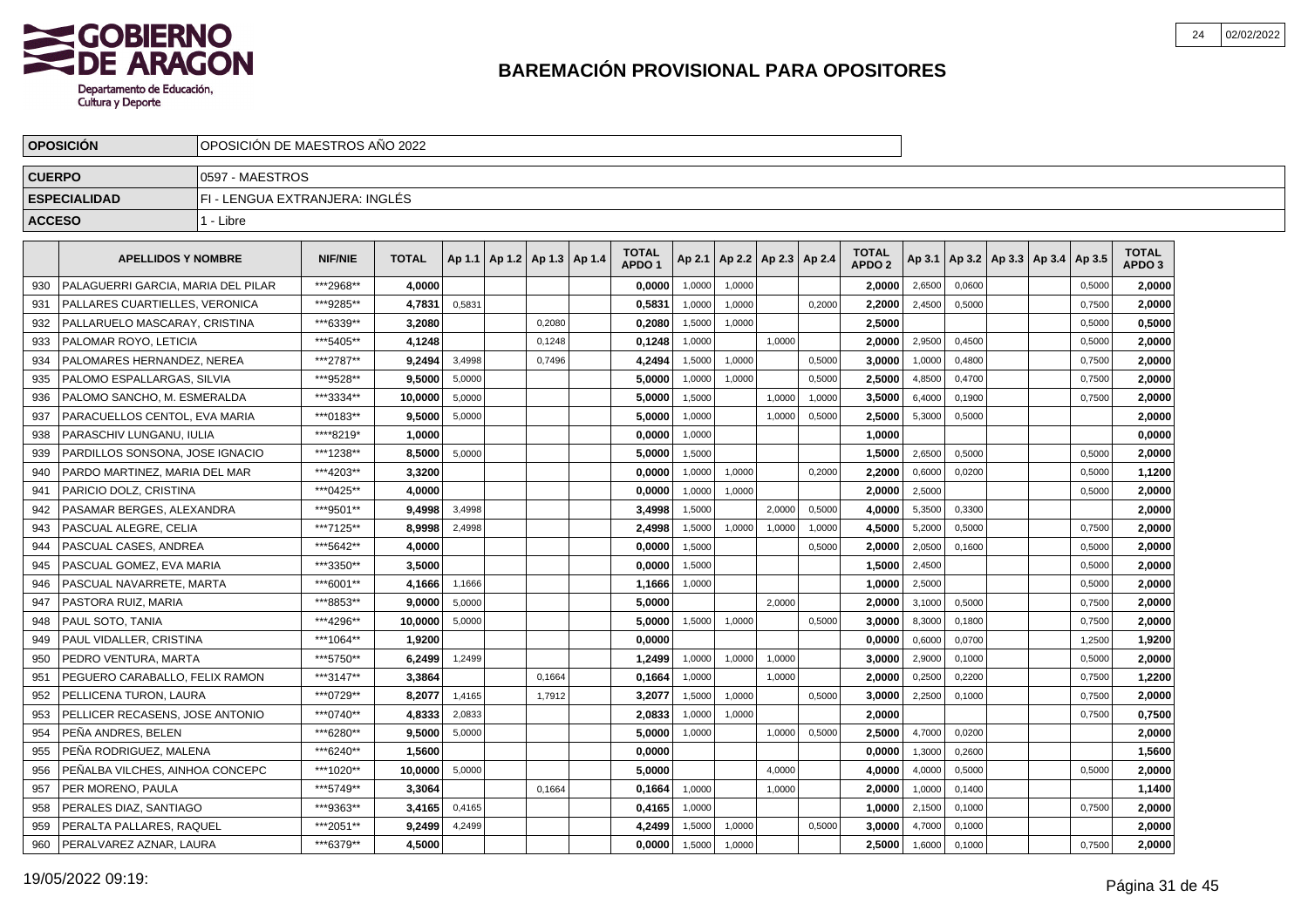

|               | <b>OPOSICIÓN</b>              |                                | OPOSICIÓN DE MAESTROS AÑO 2022 |              |        |        |                          |        |                                   |        |        |                 |        |                                   |         |        |                                            |        |                                   |  |
|---------------|-------------------------------|--------------------------------|--------------------------------|--------------|--------|--------|--------------------------|--------|-----------------------------------|--------|--------|-----------------|--------|-----------------------------------|---------|--------|--------------------------------------------|--------|-----------------------------------|--|
| <b>CUERPO</b> |                               | 0597 - MAESTROS                |                                |              |        |        |                          |        |                                   |        |        |                 |        |                                   |         |        |                                            |        |                                   |  |
|               | <b>ESPECIALIDAD</b>           | FI - LENGUA EXTRANJERA: INGLÉS |                                |              |        |        |                          |        |                                   |        |        |                 |        |                                   |         |        |                                            |        |                                   |  |
| <b>ACCESO</b> |                               | 1 - Libre                      |                                |              |        |        |                          |        |                                   |        |        |                 |        |                                   |         |        |                                            |        |                                   |  |
|               |                               |                                |                                |              |        |        |                          |        |                                   |        |        |                 |        |                                   |         |        |                                            |        |                                   |  |
|               | <b>APELLIDOS Y NOMBRE</b>     |                                | <b>NIF/NIE</b>                 | <b>TOTAL</b> | Ap 1.1 |        | Ap 1.2   Ap 1.3   Ap 1.4 |        | <b>TOTAL</b><br>APDO <sub>1</sub> | Ap 2.1 |        | Ap 2.2   Ap 2.3 | Ap 2.4 | <b>TOTAL</b><br>APDO <sub>2</sub> |         |        | Ap 3.1   Ap 3.2   Ap 3.3   Ap 3.4   Ap 3.5 |        | <b>TOTAL</b><br>APDO <sub>3</sub> |  |
| 961           | PEREIRA BARREIRO, EVA M.      |                                | ***9874**                      | 10,0000      | 5,0000 |        |                          |        | 5,0000                            | 1,5000 |        | 2,0000          | 0,5000 | 4,0000                            | 4,0000  |        |                                            |        | 2,0000                            |  |
| 962           | PEREZ BENEDED, RUTH           |                                | ***4496**                      | 3,0000       |        |        |                          |        | 0,0000                            | 1,0000 |        |                 |        | 1,0000                            | 3,0000  | 0,5000 |                                            | 0,7500 | 2,0000                            |  |
| 963           | PEREZ DEL VALLE. SERGIO       |                                | ***2361**                      | 9.0826       | 2,1666 | 1,4160 |                          |        | 3,5826                            | 1,0000 | 1,0000 | 1,0000          | 0,5000 | 3,5000                            | 2,6000  |        |                                            | 0,7500 | 2,0000                            |  |
| 964           | PEREZ EMBID, CINTIA           |                                | ***0966**                      | 5,1163       | 0,9163 |        |                          |        | 0,9163                            | 1,0000 |        | 1,0000          | 0,2000 | 2.2000                            | 2,7500  | 0,1000 |                                            | 0,5000 | 2,0000                            |  |
| 965           | PEREZ KENNELLY, MIRIAM        |                                | ***9637**                      | 3.4780       |        |        | 1,2080                   |        | 1,2080                            | 1,5000 |        |                 |        | 1.5000                            | 0,0500  | 0,2200 |                                            | 0,5000 | 0,7700                            |  |
| 966           | PEREZ LLAMAZARES. LUIS JAVIER |                                | ***4265**                      | 9.5000       | 5,0000 |        |                          |        | 5,0000                            | 1,0000 |        | 1,0000          | 0,5000 | 2.5000                            | 4,5500  |        |                                            | 0,7500 | 2,0000                            |  |
| 967           | PEREZ OCHOA, NEREA            |                                | ***8016**                      | 2.0000       |        |        |                          |        | 0,0000                            | 1.5000 |        |                 |        | 1,5000                            |         |        |                                            | 0,5000 | 0,5000                            |  |
| 968           | PEREZ OÑATE, PANTELY          |                                | ***1442**                      | 0,0500       |        |        |                          |        | 0,0000                            |        |        |                 |        | 0,0000                            | 0,0500  |        |                                            |        | 0,0500                            |  |
| 969           | PEREZ PENALVA, LUCIA          |                                | ***5159**                      | 4.0000       |        |        |                          |        | 0,0000                            | 1,5000 |        |                 | 0,5000 | 2.0000                            | 2,1500  | 0,1000 |                                            | 0,7500 | 2,0000                            |  |
| 970           | PEREZ SANCHEZ, ALBA           |                                | ***6906**                      | 5,8332       | 1,3332 |        |                          |        | 1,3332                            | 1,0000 | 1,0000 |                 | 0,5000 | 2,5000                            | 4,2500  | 0,5000 |                                            |        | 2,0000                            |  |
| 971           | PEREZ SERON, MARTA            |                                | ***7135**                      | 4,3332       | 0,3332 |        |                          |        | 0,3332                            | 1,0000 |        | 1,0000          |        | 2.0000                            | 4,1500  | 0,1100 |                                            | 0,5000 | 2,0000                            |  |
| 972           | PEREZ-CECILIA ANTON, PABLO    |                                | ***7988**                      | 5,6999       | 0,2499 |        |                          |        | 0,2499                            | 1,0000 |        | 2,0000          | 0,5000 | 3,5000                            | 0,7000  | 0,5000 |                                            | 0,7500 | 1,9500                            |  |
| 973           | PERIBAÑEZ PORTERO. LIDIA      |                                | ***6038**                      | 4.0000       |        |        |                          |        | 0,0000                            | 1,5000 |        |                 | 0,5000 | 2.0000                            | 2,5000  |        |                                            |        | 2,0000                            |  |
| 974           | PERUCHA MADUEÑO, MARTA        |                                | ***3586**                      | 7.0000       | 5,0000 |        |                          |        | 5,0000                            |        |        |                 |        | 0,0000                            | 4,7500  | 0,5000 |                                            |        | 2,0000                            |  |
| 975           | PIEDRAFITA SANZ. IRENE        |                                | ***7631**                      | 3,1000       |        |        |                          |        | 0,0000                            | 1,5000 |        |                 |        | 1,5000                            | 1,5000  | 0,1000 |                                            |        | 1,6000                            |  |
| 976           | PILLADO VICENTE, CRISTINA     |                                | ***9969**                      | 3.5000       |        |        |                          |        | 0.0000                            | 1,0000 |        |                 | 0,5000 | 1.5000                            | 0,3500  | 0,5000 |                                            | 1,5000 | 2,0000                            |  |
| 977           | PINILLA JULVEZ, CLARA         |                                | ***1892**                      | 8,5000       | 5,0000 |        |                          |        | 5,0000                            | 1,0000 |        |                 | 0,5000 | 1,5000                            | 6,8500  | 0,5000 |                                            | 0,7500 | 2,0000                            |  |
| 978           | PIQUER MARTI, SOFIA           |                                | ***7410**                      | 7,9163       | 2,9163 |        |                          |        | 2,9163                            | 1,5000 | 1,0000 |                 | 0,5000 | 3,0000                            | 2,1000  | 0,1000 |                                            |        | 2,0000                            |  |
| 979           | PIRACES ATARES, RAMON         |                                | ***6075**                      | 3,0000       |        |        |                          |        | 0,0000                            | 1,0000 |        |                 |        | 1,0000                            | 2,0000  | 0,1000 |                                            |        | 2,0000                            |  |
| 980           | PLA AGUILAR, ISABEL           |                                | ***3418**                      | 10.0000      | 5,0000 |        |                          |        | 5,0000                            | 1,0000 |        | 2,0000          | 0,2000 | 3.2000                            | 5,2500  |        |                                            |        | 2,0000                            |  |
| 981           | PLA LOPEZ. MIRIAM             |                                | ***2103**                      | 7,9998       | 3,4998 |        |                          |        | 3,4998                            | 1,0000 | 1,0000 |                 | 0,5000 | 2,5000                            | 4,1500  |        |                                            |        | 2,0000                            |  |
| 982           | PLOU GIRONES. PASCUAL         |                                | ***4224**                      | 8.5000       | 5,0000 |        |                          |        | 5,0000                            | 1,0000 |        |                 | 0,5000 | 1,5000                            | 6,7000  | 0,5000 |                                            |        | 2,0000                            |  |
| 983           | PONCE ALCAÑIZ. MARIA VIRGINIA |                                | ***6186**                      | 9.2000       | 5,0000 |        |                          |        | 5.0000                            | 1,0000 |        | 1,0000          | 0,2000 | 2.2000                            | 5,2000  |        |                                            |        | 2,0000                            |  |
| 984           | PONCELA CORDERO, LAURA        |                                | ***0423**                      | 9.6035       | 2.2499 | 0.1248 | 0,2080                   | 0,5208 | 3,1035                            | 1,5000 | 1,0000 | 2,0000          |        | 4,5000                            | 2,5500  | 0,4600 |                                            | 0,7500 | 2,0000                            |  |
| 985           | PONZ LARDIES, SANDRA          |                                | ***8662**                      | 8.7300       | 5,0000 |        |                          |        | 5.0000                            | 1.0000 |        | 1.0000          |        | 2.0000                            | 1,5000  | 0.2300 |                                            |        | 1,7300                            |  |
| 986           | PORTERO AZCONA, ESTHER        |                                | ***7874**                      | 8,0000       | 5,0000 |        |                          |        | 5,0000                            | 1,0000 |        |                 |        | 1,0000                            | 5,9000  | 0,5000 |                                            |        | 2,0000                            |  |
| 987           | PORTERO NADAL, JUAN PEDRO     |                                | ***2222**                      | 4,0000       |        |        |                          |        | 0,0000                            | 1,5000 |        |                 | 0,5000 | 2,0000                            | 1,9500  |        |                                            | 0,7500 | 2,0000                            |  |
| 988           | POYO HERRERO, MARIA PILAR     |                                | ***1058**                      | 6,5330       | 2,8330 |        |                          |        | 2,8330                            | 1,0000 |        |                 | 0,7000 | 1,7000                            | 9,3000  | 0,3600 |                                            |        | 2,0000                            |  |
| 989           | POZA JORDAN, ANDREA           |                                | ***0272**                      | 8,4995       | 3,2499 | 0,0416 |                          | 0,2080 | 3,4995                            | 1,5000 | 1,0000 |                 | 0,5000 | 3,0000                            | 3,2500  | 0,1600 |                                            |        | 2,0000                            |  |
| 990           | POZO RUIZ, NAZARET            |                                | ***5039**                      | 3,3332       | 0,3332 |        |                          |        | 0,3332                            |        |        | 1,0000          |        | 1,0000                            | 1,3000  | 0,4600 |                                            | 0,5000 | 2,0000                            |  |
| 991           | PRATS ANDREU, JUAN JOSE       |                                | ***8392**                      | 8.0000       | 5,0000 |        |                          |        | 5,0000                            | 1,0000 |        |                 |        | 1,0000                            | 10,0000 | 0,5000 |                                            | 0,5000 | 2,0000                            |  |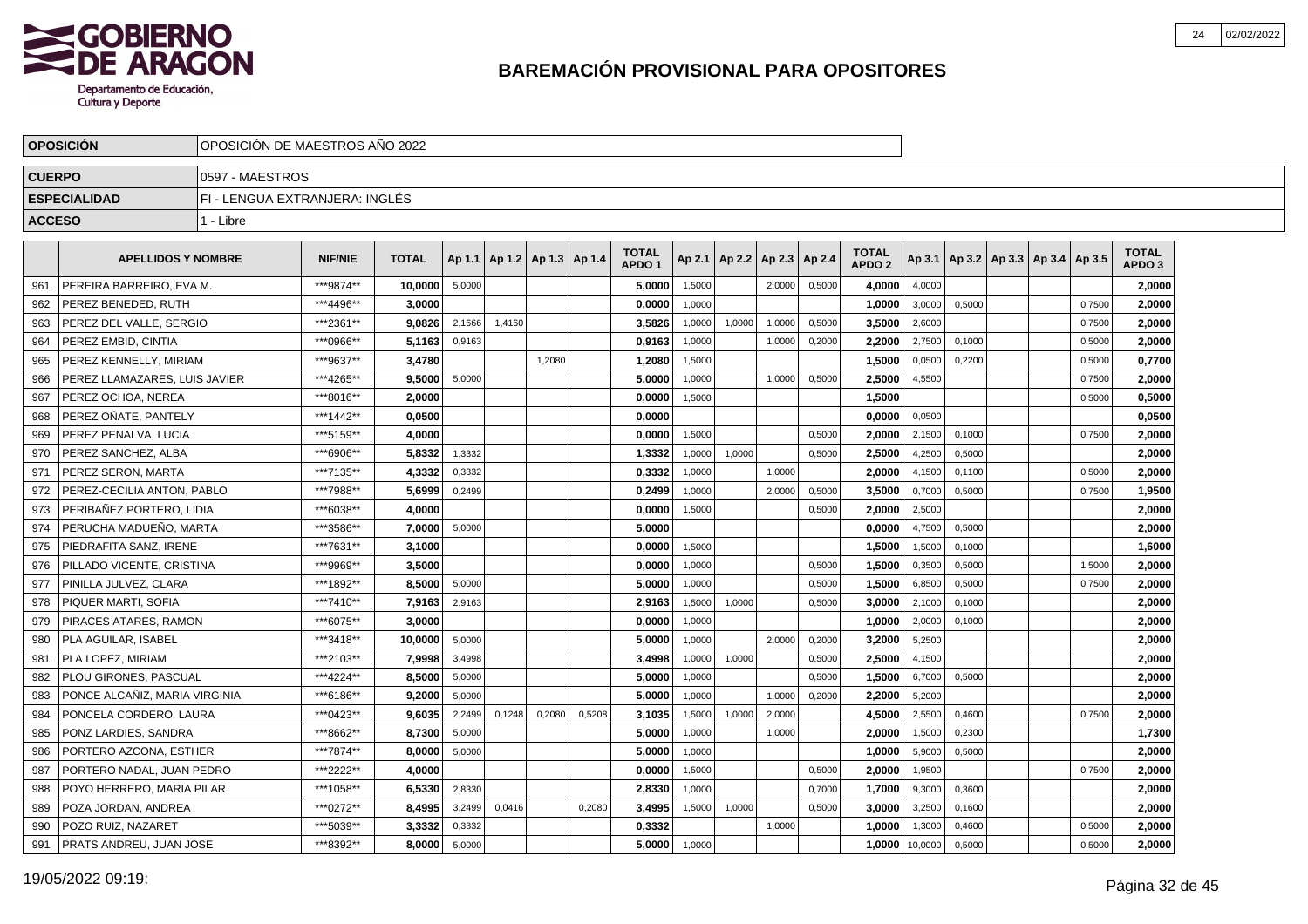

|               | <b>OPOSICION</b>                       | OPOSICION DE MAESTROS ANO 2022 |                |              |        |                          |        |        |                                   |        |                 |        |        |                                   |        |        |                                   |        |                                   |  |
|---------------|----------------------------------------|--------------------------------|----------------|--------------|--------|--------------------------|--------|--------|-----------------------------------|--------|-----------------|--------|--------|-----------------------------------|--------|--------|-----------------------------------|--------|-----------------------------------|--|
| <b>CUERPO</b> |                                        | 0597 - MAESTROS                |                |              |        |                          |        |        |                                   |        |                 |        |        |                                   |        |        |                                   |        |                                   |  |
|               | <b>ESPECIALIDAD</b>                    | FI - LENGUA EXTRANJERA: INGLÉS |                |              |        |                          |        |        |                                   |        |                 |        |        |                                   |        |        |                                   |        |                                   |  |
| <b>ACCESO</b> |                                        | 1 - Libre                      |                |              |        |                          |        |        |                                   |        |                 |        |        |                                   |        |        |                                   |        |                                   |  |
|               | <b>APELLIDOS Y NOMBRE</b>              |                                | <b>NIF/NIE</b> | <b>TOTAL</b> | Ap 1.1 | Ap 1.2   Ap 1.3   Ap 1.4 |        |        | <b>TOTAL</b><br>APDO <sub>1</sub> | Ap 2.1 | Ap 2.2   Ap 2.3 |        | Ap 2.4 | <b>TOTAL</b><br>APDO <sub>2</sub> | Ap 3.1 |        | Ap 3.2   Ap 3.3   Ap 3.4   Ap 3.5 |        | <b>TOTAL</b><br>APDO <sub>3</sub> |  |
| 992           | PRIETO ESCANCIANO, NATIVIDAD           |                                | ***7258**      | 8.5000       | 5,0000 |                          |        |        | 5.0000                            |        |                 | 1,0000 | 0,5000 | 1,5000                            | 4,2500 | 0,5000 |                                   |        | 2,0000                            |  |
| 993           | PRIETO GUILLEN, MONICA                 |                                | ***6703**      | 9,2000       | 5,0000 |                          |        |        | 5,0000                            | 1,0000 |                 | 1.0000 | 0,2000 | 2,2000                            | 2,4500 | 0,1200 |                                   | 0,7500 | 2,0000                            |  |
| 994           | PRIETO VILLARROYA, CARLOS              |                                | ***6951**      | 4,0000       |        |                          |        |        | 0,0000                            | 1,5000 |                 |        | 0,5000 | 2,0000                            | 3,3500 | 0,1500 |                                   |        | 2,0000                            |  |
| 995           | PUBILL REPOLLES, MARIA                 |                                | ***7885**      | 6,6664       | 2,6664 |                          |        |        | 2,6664                            | 1,0000 | 1,0000          |        |        | 2.0000                            | 2,1000 |        |                                   | 0,5000 | 2,0000                            |  |
| 996           | PUERTOLAS PESQUER, ANA                 |                                | ***2823**      | 7,4165       | 2,4165 |                          |        |        | 2,4165                            | 1,5000 | 1,0000          |        | 0,5000 | 3,0000                            | 3,1000 | 0,5000 |                                   | 1,5000 | 2,0000                            |  |
| 997           | PUERTOLAS SICILIA, BEATRIZ             |                                | ***0529**      | 9.5000       | 5,0000 |                          |        |        | 5.0000                            | 1,0000 |                 | 1,0000 | 0,5000 | 2.5000                            | 6,8000 | 0,5000 |                                   |        | 2,0000                            |  |
| 998           | PUEYO CASABON, LIDIA                   |                                | ***4856**      | 8,0000       | 5,0000 |                          |        |        | 5,0000                            | 1.0000 |                 |        |        | 1.0000                            | 2,6000 | 0,1200 |                                   | 0,7500 | 2,0000                            |  |
| 999           | PUEYO DIARTE, LARA                     |                                | ***1301**      | 4,4998       | 0,4998 |                          |        |        | 0,4998                            | 1,0000 | 1,0000          |        |        | 2.0000                            | 1,2000 | 0,0600 |                                   | 0,7500 | 2,0000                            |  |
| 1000          | PUEYO SANCHO, HECTOR                   |                                | ***8919**      | 9,1664       | 4,0000 |                          | 0,1664 |        | 4,1664                            | 1,5000 |                 | 1,0000 | 0,5000 | 3,0000                            | 3,7000 | 0,5000 |                                   |        | 2,0000                            |  |
| 1001          | PUEYO SANZ, MARIA                      |                                | ***1185**      | 4,0000       |        |                          |        |        | 0,0000                            | 1,5000 |                 |        | 0,5000 | 2,0000                            | 2,5000 | 0,1000 |                                   |        | 2,0000                            |  |
| 1002          | PUEYO URUEL, PAULA                     |                                | ***5905**      | 3,0000       |        |                          |        |        | 0,0000                            | 1,0000 |                 |        |        | 1,0000                            | 2,6000 | 0,2500 |                                   | 0,5000 | 2,0000                            |  |
| 1003          | PUIG CASCAJO, BEATRIZ                  |                                | ***6905**      | 7,0328       |        |                          | 1.8328 |        | 1,8328                            | 1,5000 | 1,0000          | 1.0000 |        | 3,5000                            | 0,7000 | 0,5000 |                                   | 0,5000 | 1,7000                            |  |
| 1004          | PURI NAVARRO. MARINA                   |                                | ***2169**      | 2.6000       |        |                          |        |        | 0.0000                            | 1,5000 |                 |        |        | 1,5000                            | 0,3500 |        |                                   | 0,7500 | 1,1000                            |  |
| 1005          | PUZOL GONZALEZ. JAIME                  |                                | ***6291**      | 5,4165       | 1,4165 |                          |        |        | 1,4165                            | 1,0000 | 1,0000          |        |        | 2.0000                            | 2,8500 |        |                                   | 0,5000 | 2,0000                            |  |
| 1006          | QUILEZ ROBRES, ALBERTO                 |                                | ***8451**      | 7,3744       |        |                          | 1,8744 |        | 1,8744                            | 1,5000 | 2,0000          |        |        | 3,5000                            | 5,9000 | 0,5000 |                                   | 0,5000 | 2,0000                            |  |
| 1007          | RADA GARCIA, LUIS JESUS                |                                | ***0767**      | 4,0000       |        |                          |        |        | 0,0000                            | 1,0000 | 1,0000          |        |        | 2.0000                            | 2,5000 | 0,1000 |                                   | 0,7500 | 2,0000                            |  |
| 1008          | RAMI ZAFRA, ALICIA                     |                                | ***6381**      | 1,7500       |        |                          |        |        | 0,0000                            | 1,0000 |                 |        | 0,5000 | 1,5000                            | 0,1500 | 0,1000 |                                   |        | 0,2500                            |  |
| 1009          | RAMIREZ LA PLACE, VIRGINIA             |                                | ***3769**      | 5.2497       | 0.0833 | 0.1664                   |        |        | 0.2497                            | 1.0000 | 1,0000          | 1.0000 |        | 3.0000                            | 1,7000 |        |                                   | 0.7500 | 2.0000                            |  |
| 1010          | l RAMON MARTIN. IÑAKI                  |                                | ***5736**      | 6.1998       | 1,4998 |                          |        |        | 1,4998                            | 1,5000 | 1,0000          |        | 0,2000 | 2,7000                            | 2,8000 |        |                                   | 0,5000 | 2,0000                            |  |
| 1011          | RAMON MERINO, NATALIA                  |                                | ***3880**      | 9,0000       | 5,0000 |                          |        |        | 5,0000                            | 1,0000 |                 | 1,0000 |        | 2,0000                            | 6,8000 | 0,4000 |                                   | 0,7500 | 2,0000                            |  |
| 1012          | RAMOS ACERO, MANUEL                    |                                | ***5864**      | 2,3000       |        |                          |        |        | 0,0000                            | 1,5000 |                 |        |        | 1,5000                            | 0,0500 |        |                                   | 0,7500 | 0,8000                            |  |
| 1013          | RAMOS CALAVIA, PAULA                   |                                | ***0571**      | 8,0411       | 1,9163 |                          | 0,1248 |        | 2,0411                            | 1,5000 | 1,0000          | 1,0000 | 0,5000 | 4,0000                            | 3,3000 | 0,1000 |                                   | 1,2500 | 2,0000                            |  |
| 1014          | RAMOS CENTELLES, DAVID                 |                                | ***8759**      | 1,5000       |        |                          |        |        | 0,0000                            | 1,0000 |                 |        | 0,5000 | 1,5000                            |        |        |                                   |        | 0,0000                            |  |
| 1015          | RAMOS GARCIA, ALFONSO                  |                                | ***4804**      | 7.9163       | 4,9163 |                          |        |        | 4.9163                            | 1,0000 |                 |        |        | 1.0000                            | 3,1500 |        |                                   | 0,5000 | 2,0000                            |  |
| 1016          | RAMOS JIMENEZ, LORENA                  |                                | ***5423**      | 8.2000       | 5,0000 |                          |        |        | 5.0000                            | 1,0000 |                 |        | 0,2000 | 1.2000                            | 2,9500 | 0,2800 |                                   |        | 2,0000                            |  |
|               | 1017   RAMOS LOZANO, PATRICIA          |                                | ***1323**      | 4,0000       |        |                          |        |        | 0,0000                            | 1,0000 |                 | 1,0000 |        | 2,0000                            | 4,5500 |        |                                   | 0,7500 | 2,0000                            |  |
|               | 1018   RAMOS MUÑOZ, PRISCILA ALEJANDRA |                                | ****1305*      | 4,2496       |        |                          | 0,7496 |        | 0,7496                            | 1,5000 |                 |        |        | 1,5000                            | 1,6000 |        |                                   | 0,5000 | 2,0000                            |  |
| 1019          | RAMOS ROMAN. ARMANDO MIGUEL            |                                | ***6463**      | 1,1000       |        |                          |        |        | 0,0000                            | 1,0000 |                 |        |        | 1,0000                            |        | 0,1000 |                                   |        | 0,1000                            |  |
| 1020          | RAMOS SANCHEZ, CONCEPCION PILAR        |                                | ***3672**      | 7,0000       | 5,0000 |                          |        |        | 5,0000                            |        |                 |        |        | 0,0000                            | 6,4000 | 0,5000 |                                   |        | 2,0000                            |  |
|               | 1021 RANZ ALEGRE, LYDIA                |                                | ***6131**      | 6,4165       | 1,4165 |                          |        |        | 1.4165                            | 1,5000 | 1,0000          |        | 0,5000 | 3.0000                            | 2,7000 | 0,1000 |                                   | 1,2500 | 2,0000                            |  |
| 1022          | REDONDO LAENCINA, PAULA                |                                | ***2881**      | 5.3540       |        |                          |        | 0,3540 | 0,3540                            | 1,5000 |                 | 1,0000 | 0,5000 | 3,0000                            | 4,6500 | 0,5000 |                                   |        | 2,0000                            |  |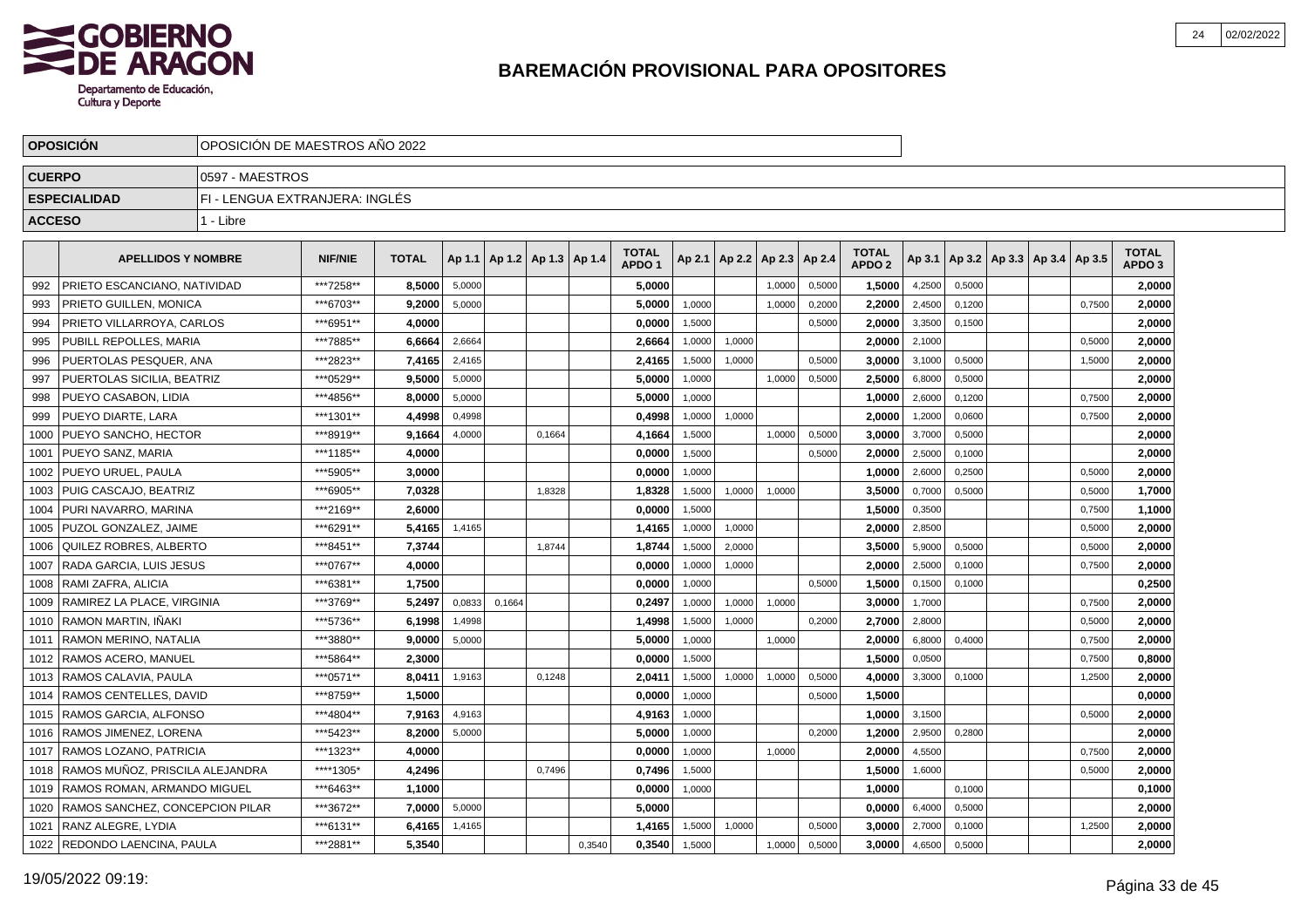

|               | <b>OPOSICION</b>                            | OPOSICION DE MAESTROS ANO 2022 |                |              |        |                                   |        |                                   |        |                                   |        |        |                                   |        |                                            |        |        |                                   |  |
|---------------|---------------------------------------------|--------------------------------|----------------|--------------|--------|-----------------------------------|--------|-----------------------------------|--------|-----------------------------------|--------|--------|-----------------------------------|--------|--------------------------------------------|--------|--------|-----------------------------------|--|
| <b>CUERPO</b> |                                             | 10597 - MAESTROS               |                |              |        |                                   |        |                                   |        |                                   |        |        |                                   |        |                                            |        |        |                                   |  |
|               | <b>ESPECIALIDAD</b>                         | FI - LENGUA EXTRANJERA: INGLES |                |              |        |                                   |        |                                   |        |                                   |        |        |                                   |        |                                            |        |        |                                   |  |
| <b>ACCESO</b> |                                             | 1 - Libre                      |                |              |        |                                   |        |                                   |        |                                   |        |        |                                   |        |                                            |        |        |                                   |  |
|               | <b>APELLIDOS Y NOMBRE</b>                   |                                | <b>NIF/NIE</b> | <b>TOTAL</b> |        | Ap 1.1   Ap 1.2   Ap 1.3   Ap 1.4 |        | <b>TOTAL</b><br>APDO <sub>1</sub> |        | Ap 2.1   Ap 2.2   Ap 2.3   Ap 2.4 |        |        | <b>TOTAL</b><br>APDO <sub>2</sub> |        | Ap 3.1   Ap 3.2   Ap 3.3   Ap 3.4   Ap 3.5 |        |        | <b>TOTAL</b><br>APDO <sub>3</sub> |  |
|               | 1023   REGUERA HERNANDEZ. IGNACIO           |                                | ***4339**      | 2.7500       |        |                                   |        | 0.0000                            |        |                                   | 1,0000 | 0,5000 | 1.5000                            | 1,2500 |                                            |        |        | 1.2500                            |  |
|               | 1024   REGUILON VIDAL, LAURA                |                                | ***9970**      | 4,9998       | 0,4998 |                                   |        | 0,4998                            | 1,5000 |                                   | 1,0000 |        | 2,5000                            | 2,7000 | 0,0100                                     |        | 0,7500 | 2,0000                            |  |
| 1025          | I REINA ALONSO. ALICIA                      |                                | ***0427**      | 6,9163       | 2,9163 |                                   |        | 2,9163                            | 1,0000 |                                   |        | 1,0000 | 2.0000                            | 1,1000 | 0,5000                                     |        | 0,7500 | 2,0000                            |  |
| 1026          | REMON CEJUDO, AMAYA                         |                                | ***2112**      | 9,9163       | 2,9163 |                                   |        | 2,9163                            | 1,5000 | 1,0000                            | 2,0000 | 0,5000 | 5,0000                            | 2,7500 | 0,3000                                     | 0,5000 | 0,7500 | 2,0000                            |  |
| 1027          | <b>REMON PEREZ, FCO, JAVIER</b>             |                                | ***2639**      | 8,5000       | 5,0000 |                                   |        | 5,0000                            | 1,0000 |                                   |        | 0,5000 | 1,5000                            | 1,9000 | 0,5000                                     |        |        | 2,0000                            |  |
| 1028          | <b>REMON SIMON, LILIA</b>                   |                                | ***4827**      | 8,4165       | 1,4165 |                                   |        | 1,4165                            | 1,0000 | 1,0000                            | 3,0000 | 0,5000 | 5.0000                            | 3,1000 | 0,5000                                     |        | 0,7500 | 2,0000                            |  |
| 1029          | RESA COLLADOS, LAURA                        |                                | ***5630**      | 6,5414       | 1,4998 |                                   | 0,0416 | 1,5414                            | 1,5000 | 1,0000                            |        | 0,5000 | 3,0000                            | 4,7000 |                                            |        | 0,7500 | 2,0000                            |  |
| 1030          | RETORTILLO APARICIO. TERESA                 |                                | ***9706**      | 5,3128       |        |                                   | 0,8328 | 0,8328                            | 1,5000 |                                   | 1,0000 |        | 2,5000                            | 1,2500 | 0,2300                                     |        | 0,5000 | 1,9800                            |  |
| 1031          | <b>REY CALVERA, RAUL</b>                    |                                | ***7242**      | 3.4666       | 0,1666 |                                   |        | 0.1666                            | 1,0000 |                                   |        | 1,2000 | 2.2000                            | 1,0000 | 0,1000                                     |        |        | 1,1000                            |  |
| 1032          | <b>REYES TOMAS, SONIA</b>                   |                                | ***9475**      | 7,8330       | 2,8330 |                                   |        | 2,8330                            | 1,5000 | 1,0000                            |        | 0,5000 | 3,0000                            | 2,8500 | 0,3000                                     |        |        | 2,0000                            |  |
| 1033          | <b>REYNOLDS GOMEZ, JORGE CHRISTOPHER</b>    |                                | ***0379**      | 2,3100       |        |                                   |        | 0,0000                            | 1,5000 |                                   |        | 0,5000 | 2,0000                            | 0,0500 | 0,2600                                     |        |        | 0,3100                            |  |
| 1034          | RIDRUEJO GUTIERREZ DE LA CAMARA.<br>IGNACIO |                                | ***7202**      | 6,2912       |        | 0,2912                            |        | 0,2912                            | 1,0000 |                                   | 3,0000 |        | 4,0000                            | 2,5000 |                                            |        |        | 2,0000                            |  |
| 1035          | RIERA GARCIA, MONICA                        |                                | ***0496**      | 10,0000      | 5,0000 |                                   |        | 5,0000                            | 1,5000 | 1,0000                            |        | 0,5000 | 3,0000                            | 1,5000 | 0,1600                                     |        | 0,7500 | 2,0000                            |  |
| 1036          | RIOJA FUENTELSAZ, TATIANA                   |                                | ***6661**      | 8,5000       |        | 2.0000                            |        | 2,0000                            | 1,0000 |                                   | 3,0000 | 0,5000 | 4,5000                            | 2,7500 | 0,5000                                     |        |        | 2,0000                            |  |
| 1037          | RIVERA COLLADO. LAURA                       |                                | ***9779**      | 9.0000       | 5,0000 |                                   |        | 5.0000                            | 1,0000 |                                   | 1,0000 |        | 2.0000                            | 4,2000 | 0,0100                                     |        |        | 2,0000                            |  |
|               | 1038   RIVERO GARCIA, ELIA ISABEL           |                                | ***6800**      | 10,0000      | 5,0000 |                                   |        | 5,0000                            | 1,5000 | 1,0000                            | 1,0000 |        | 3,5000                            | 6,0500 | 0,2000                                     |        | 0,5000 | 2,0000                            |  |
|               | 1039   RIVES PEREZ, MARIA                   |                                | ***4246**      | 0,8500       |        |                                   |        | 0,0000                            |        |                                   |        |        | 0,0000                            | 0,8500 |                                            |        |        | 0,8500                            |  |
| 1040          | ROBLEDO OCAÑA. ALICIA                       |                                | ***4216**      | 9,5000       | 5,0000 |                                   |        | 5.0000                            | 1,0000 |                                   | 1,0000 | 0,5000 | 2.5000                            | 8,3500 | 0,2300                                     |        | 1,0000 | 2,0000                            |  |
| 1041          | ROBLES DIAZ, SARA ALBA                      |                                | ***4893**      | 4,5000       |        |                                   |        | 0,0000                            | 1,5000 |                                   | 1,0000 |        | 2,5000                            | 8,3000 | 0,3100                                     |        | 0,5000 | 2,0000                            |  |
| 1042          | <b>ROBLES MARTIN, TANIA</b>                 |                                | ***5774**      | 8,6664       | 3,0000 |                                   | 0.1664 | 3,1664                            | 1,0000 | 1,0000                            | 1,0000 | 0,5000 | 3,5000                            | 5,0500 | 0,3000                                     |        | 0,7500 | 2,0000                            |  |
| 1043          | ROCA INSA, ANA OLGA                         |                                | ***5811**      | 10.0000      | 5,0000 |                                   |        | 5.0000                            | 1,0000 |                                   | 2,0000 | 1,0000 | 4.0000                            | 7,2500 | 0,2100                                     |        | 0,7500 | 2,0000                            |  |
| 1044          | ROCA SERNA, MARIA                           |                                | ***2273**      | 8,0000       |        |                                   | 2,5000 | 2,5000                            | 1,0000 | 1,0000                            | 1,0000 | 0,5000 | 3,5000                            | 1,9500 |                                            |        | 1,0000 | 2,0000                            |  |
| 1045          | ROCHE FAJARDO. ESTEL MERCE                  |                                | ***9361**      | 8,8330       | 3,8330 |                                   |        | 3,8330                            | 1,0000 |                                   | 1,0000 | 1,0000 | 3.0000                            | 3,7000 |                                            |        |        | 2,0000                            |  |
| 1046          | ROCHE PERIBAÑEZ, MARIA JOSE                 |                                | ***2257**      | 9,0000       | 5,0000 |                                   |        | 5,0000                            | 1,0000 |                                   | 1,0000 |        | 2,0000                            | 5,2000 | 0.5000                                     |        |        | 2,0000                            |  |
| 1047          | ROCILLO DE PABLO, CARLA                     |                                | ***9557**      | 5,0833       | 2,0833 |                                   |        | 2,0833                            | 1,0000 |                                   |        |        | 1,0000                            | 3,2000 | 0,1200                                     |        | 0,7500 | 2,0000                            |  |
| 1048          | RODA MARTIN, ANGEL                          |                                | ***3446**      | 6,8332       | 1,3332 |                                   |        | 1,3332                            | 1,5000 |                                   | 2,0000 |        | 3.5000                            | 2,8500 |                                            |        | 0,5000 | 2,0000                            |  |
| 1049          | RODERO ALBAICETA, SEILA                     |                                | ***2039**      | 2,8500       |        |                                   |        | 0,0000                            | 1,0000 |                                   |        |        | 1,0000                            | 1,1000 |                                            |        | 0,7500 | 1,8500                            |  |
| 1050          | <b>RODRIGO QUERO, ESTHER</b>                |                                | ***8990**      | 4,0000       |        |                                   |        | 0,0000                            | 1,0000 |                                   | 1,0000 |        | 2,0000                            | 1,8000 | 0,1700                                     |        | 0,5000 | 2,0000                            |  |
| 1051          | l RODRIGUEZ AYALA. ANA                      |                                | ***1753**      | 7,6664       |        | 1.6664                            |        | 1,6664                            |        | 1,0000                            | 2,0000 | 1,0000 | 4.0000                            | 4,6000 | 0,5000                                     |        | 0,7500 | 2,0000                            |  |
| 1052          | RODRIGUEZ CALVETE, CRISTINA                 |                                | ***7523**      | 8,5000       | 5,0000 |                                   |        | 5,0000                            | 1,0000 |                                   |        | 0,5000 | 1,5000                            | 5,3500 | 0,4000                                     |        |        | 2,0000                            |  |
|               | 1053   RODRIGUEZ CAMBRA, PAULA              |                                | ***0422**      | 6,5411       | 1,9163 |                                   | 0,1248 | 2.0411                            | 1,5000 | 1,0000                            |        |        | 2,5000                            | 5,9500 | 0,1000                                     |        | 0,7500 | 2,0000                            |  |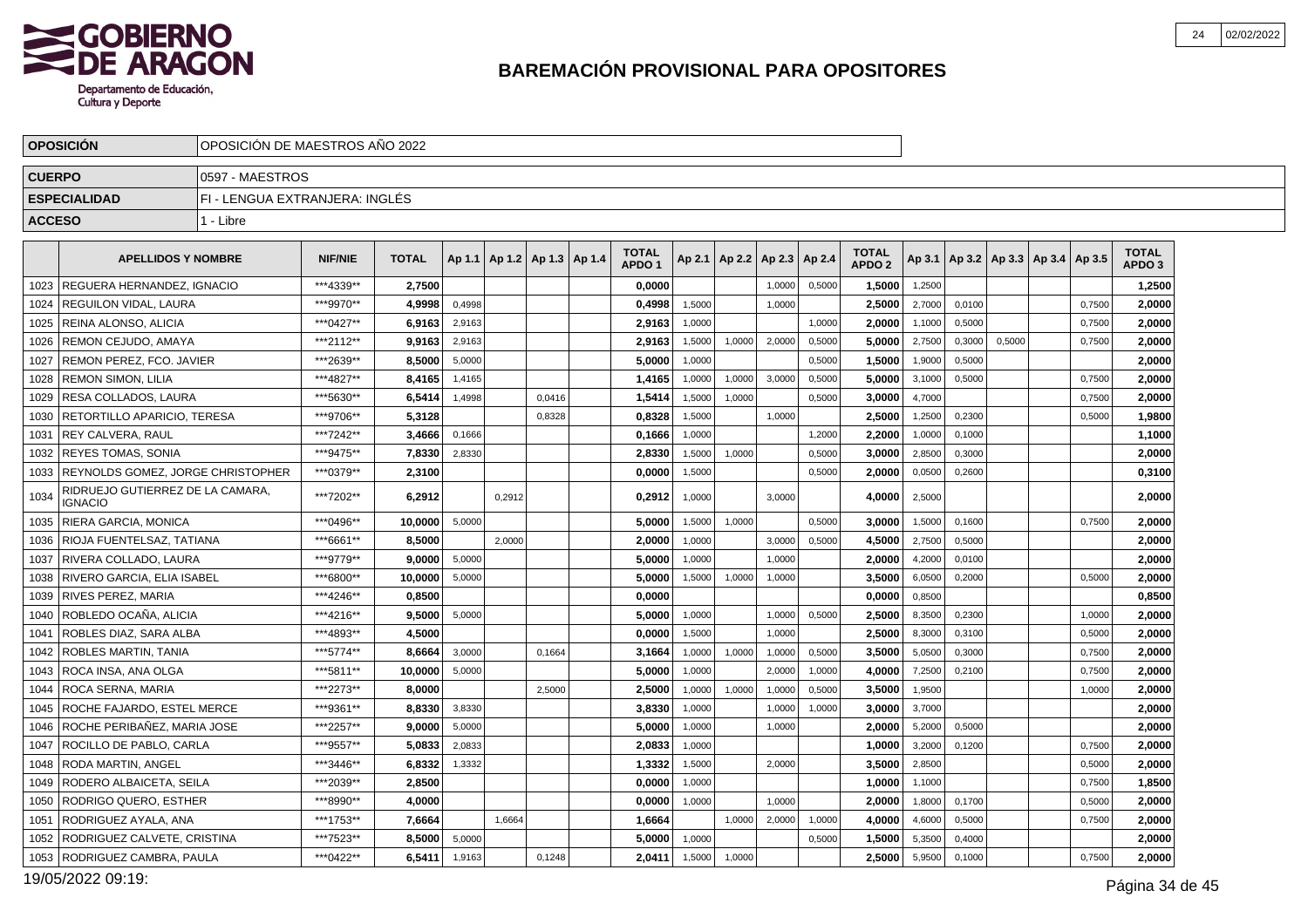

|               | <b>OPOSICION</b>                            | OPOSICION DE MAESTROS ANO 2022 |                |              |        |        |                                   |        |                                   |        |                          |        |        |                                   |        |        |                                            |        |                                   |  |
|---------------|---------------------------------------------|--------------------------------|----------------|--------------|--------|--------|-----------------------------------|--------|-----------------------------------|--------|--------------------------|--------|--------|-----------------------------------|--------|--------|--------------------------------------------|--------|-----------------------------------|--|
| <b>CUERPO</b> |                                             | 0597 - MAESTROS                |                |              |        |        |                                   |        |                                   |        |                          |        |        |                                   |        |        |                                            |        |                                   |  |
|               | <b>ESPECIALIDAD</b>                         | FI - LENGUA EXTRANJERA: INGLES |                |              |        |        |                                   |        |                                   |        |                          |        |        |                                   |        |        |                                            |        |                                   |  |
| <b>ACCESO</b> |                                             | 1 - Libre                      |                |              |        |        |                                   |        |                                   |        |                          |        |        |                                   |        |        |                                            |        |                                   |  |
|               | <b>APELLIDOS Y NOMBRE</b>                   |                                | <b>NIF/NIE</b> | <b>TOTAL</b> |        |        | Ap 1.1   Ap 1.2   Ap 1.3   Ap 1.4 |        | <b>TOTAL</b><br>APDO <sub>1</sub> | Ap 2.1 | Ap 2.2   Ap 2.3   Ap 2.4 |        |        | <b>TOTAL</b><br>APDO <sub>2</sub> |        |        | Ap 3.1   Ap 3.2   Ap 3.3   Ap 3.4   Ap 3.5 |        | <b>TOTAL</b><br>APDO <sub>3</sub> |  |
|               | 1054   RODRIGUEZ CHUECA. LAURA              |                                | ***6571**      | 3.5000       |        |        |                                   |        | 0.0000                            | 1,5000 |                          |        |        | 1.5000                            | 2,5500 | 0,1000 |                                            | 0,7500 | 2.0000                            |  |
|               | 1055   RODRIGUEZ ESCUDERO, CLAUDIA          |                                | ***6581**      | 5,3332       | 1,3332 |        |                                   |        | 1,3332                            | 1,0000 | 1,0000                   |        |        | 2,0000                            | 2,6000 |        |                                            | 0,5000 | 2,0000                            |  |
| 1056          | RODRIGUEZ ESPALLARGAS, MARTA                |                                | ***6257**      | 10,0000      | 5,0000 |        |                                   |        | 5,0000                            | 1,5000 | 1,0000                   | 2,0000 | 0,5000 | 5.0000                            | 4,2500 | 0,4000 |                                            | 0,7500 | 2,0000                            |  |
| 1057          | <b>RODRIGUEZ GARCIA, TERESA NURIA</b>       |                                | ***9259**      | 6,3332       | 2,3332 |        |                                   |        | 2,3332                            | 1,0000 |                          | 1,0000 |        | 2,0000                            | 3,8500 | 0,3900 |                                            |        | 2,0000                            |  |
| 1058          | RODRIGUEZ HERNANDEZ, LAURA                  |                                | ***8862**      | 2,5000       |        |        |                                   |        | 0,0000                            |        | 1,0000                   |        |        | 1,0000                            |        | 0,5000 |                                            | 1,0000 | 1,5000                            |  |
| 1059          | RODRIGUEZ LANGA. ALEJANDRA                  |                                | ***4104**      | 4.0400       |        |        |                                   |        | 0.0000                            | 1,5000 | 1,0000                   |        |        | 2.5000                            | 0,8000 | 0,2400 |                                            | 0,5000 | 1,5400                            |  |
| 1060          | RODRIGUEZ RIFATERRA, GUILLERMO              |                                | ***4840**      | 4,3332       | 1,3332 |        |                                   |        | 1,3332                            | 1,0000 |                          |        |        | 1,0000                            | 2,2000 |        |                                            | 0,7500 | 2,0000                            |  |
| 1061          | RODRIGUEZ SERRET. ANTONIO JOSE              |                                | ***4999**      | 8,8332       | 3,3332 |        | 0.5000                            |        | 3,8332                            |        | 1,0000                   | 2,0000 |        | 3,0000                            | 2,4500 | 0,1000 |                                            | 0,7500 | 2,0000                            |  |
| 1062          | <b>RODRIGUEZ VELASCO, MARTA</b>             |                                | ***9390**      | 8,3532       | 1,0000 | 0,9576 |                                   | 0.3956 | 2,3532                            | 1,5000 |                          | 2,0000 | 0,5000 | 4.0000                            | 6,6500 | 0,4500 |                                            |        | 2,0000                            |  |
| 1063          | RODRIGUEZ-VERGES SALANOVA, M.<br>CONCEPCION |                                | ***8424**      | 10.0000      | 5,0000 |        |                                   |        | 5,0000                            | 1,5000 |                          | 2.0000 | 0,5000 | 4,0000                            | 5,8000 | 0,2200 |                                            | 0,7500 | 2,0000                            |  |
| 1064          | ROJO BELENGUER. AZAHARA                     |                                | ***4963**      | 10,0000      | 5,0000 |        |                                   |        | 5,0000                            | 1,0000 | 1,0000                   | 1,0000 | 0,5000 | 3.5000                            | 6,9500 | 0,5000 |                                            |        | 2,0000                            |  |
| 1065          | <b>ROLDAN PEREZ, MARIO</b>                  |                                | ***1451**      | 3.5000       |        |        |                                   |        | 0.0000                            | 1,5000 |                          |        |        | 1.5000                            | 2,0000 |        |                                            | 0,7500 | 2,0000                            |  |
| 1066          | ROMAN RICO, ANA                             |                                | ***0391**      | 8,9165       | 3,4165 |        |                                   |        | 3,4165                            | 1,0000 | 1,0000                   | 1,0000 | 0,5000 | 3,5000                            | 2,8500 | 0,0300 |                                            |        | 2,0000                            |  |
| 1067          | <b>ROMEO PEREZ, RAQUEL</b>                  |                                | ***5574**      | 10.0000      | 5,0000 |        |                                   |        | 5,0000                            | 1,5000 |                          | 3,0000 | 0,5000 | 5,0000                            | 4,9000 | 0,5000 |                                            |        | 2,0000                            |  |
| 1068          | ROMERO ARELLANO, JUDITH                     |                                | ***2009**      | 1.5000       |        |        |                                   |        | 0.0000                            | 1,0000 |                          |        |        | 1.0000                            |        |        |                                            | 0,5000 | 0,5000                            |  |
| 1069          | ROMERO CATALAN, ANA                         |                                | ***1464**      | 5,0000       |        |        |                                   |        | 0,0000                            | 1,5000 | 1,0000                   |        | 0,5000 | 3,0000                            | 2,6000 | 0,1000 |                                            | 0,7500 | 2,0000                            |  |
|               | 1070   ROMERO FERRER, GUILLERMO             |                                | ***0524**      | 8,2497       | 3,7497 |        |                                   |        | 3,7497                            | 1,0000 | 1,0000                   |        | 0,5000 | 2,5000                            | 2,7000 | 0,0800 |                                            |        | 2,0000                            |  |
|               | 1071   ROMERO GOMEZ, SHEILA                 |                                | ***9573**      | 3.0000       |        |        |                                   |        | 0.0000                            | 1,0000 |                          |        |        | 1,0000                            | 6,4500 |        |                                            |        | 2,0000                            |  |
|               | 1072   ROMERO JIMENEZ, VERONICA             |                                | ***4956**      | 5,5831       | 2,5831 |        |                                   |        | 2,5831                            | 1,0000 |                          |        |        | 1,0000                            | 9,5000 | 0,3200 |                                            | 0,7500 | 2,0000                            |  |
|               | 1073   ROMERO JURADO, MARINA                |                                | ***9015**      | 9.0000       | 5,0000 |        |                                   |        | 5,0000                            | 1,0000 |                          | 1.0000 |        | 2,0000                            | 2,9000 | 0,2000 |                                            |        | 2,0000                            |  |
| 1074          | <b>ROMERO MORA, BEATRIZ</b>                 |                                | ***8830**      | 8.0000       | 5,0000 |        |                                   |        | 5.0000                            | 1,0000 |                          |        |        | 1.0000                            | 2,9000 | 0,0400 |                                            |        | 2,0000                            |  |
| 1075          | ROMERO TEJERO, RAFAEL ANGEL                 |                                | ***4603**      | 4,3332       | 0,3332 |        |                                   |        | 0,3332                            | 1,0000 | 1,0000                   |        |        | 2,0000                            | 2,2500 | 0,3000 |                                            | 0,5000 | 2,0000                            |  |
| 1076          | ROMO RODRIGUEZ, MARTA                       |                                | ***9575**      | 5.0000       |        |        |                                   |        | 0.0000                            | 1.5000 |                          | 1.0000 | 0,5000 | 3.0000                            | 3,3000 | 0.0300 |                                            |        | 2,0000                            |  |
| 1077          | RONCALES GRANIZO, BERTA MARIA               |                                | ***0144**      | 8,4165       | 4,4165 |        |                                   |        | 4,4165                            | 1,5000 |                          |        | 0,5000 | 2,0000                            | 4,0500 |        |                                            | 1.0000 | 2,0000                            |  |
| 1078          | ROQUETA MILIAN, MARIA MERCEDES              |                                | ***1393**      | 7,5000       | 5,0000 |        |                                   |        | 5,0000                            |        |                          |        | 0,5000 | 0,5000                            | 5,0000 |        |                                            |        | 2,0000                            |  |
| 1079          | ROYO ARDID, JULIA PILAR                     |                                | ***0604**      | 3.5000       |        |        |                                   |        | 0.0000                            | 1,5000 |                          |        |        | 1.5000                            | 2,0500 |        |                                            | 0,5000 | 2,0000                            |  |
| 1080          | ROYO BLASCO, JOSEFINA                       |                                | ***9291**      | 9,0000       |        | 1,5000 |                                   | 0,5000 | 2,0000                            | 1,5000 | 2,0000                   | 1,0000 | 0,5000 | 5,0000                            | 9,6000 | 0,5000 |                                            |        | 2,0000                            |  |
| 1081          | <b>ROYO CALDERON, SARA</b>                  |                                | ***1413**      | 8,9998       | 3,4998 |        |                                   |        | 3,4998                            | 1,0000 | 1,0000                   | 1,0000 | 0,5000 | 3,5000                            | 2,4000 | 0,5000 |                                            |        | 2,0000                            |  |
|               | 1082   ROYO MANERO, LUCIA                   |                                | ***2498**      | 3,0000       |        |        |                                   |        | 0,0000                            | 1,0000 |                          |        |        | 1,0000                            | 2,5000 |        |                                            | 0,5000 | 2,0000                            |  |
| 1083          | ROYO MONTERO, ALBERTO                       |                                | ***5194**      | 10,0000      | 5,0000 |        |                                   |        | 5,0000                            | 1,0000 | 1,0000                   | 1,0000 | 0,5000 | 3,5000                            | 4,4000 | 0,1600 |                                            | 0,7500 | 2,0000                            |  |
|               | 1084   ROYO NEBRA, SILVIA                   |                                | ***9933**      | 5,5412       | 1,3332 |        | 1,2080                            |        | 2,5412                            | 1,0000 |                          |        |        | 1,0000                            | 2,8000 |        |                                            | 0,5000 | 2,0000                            |  |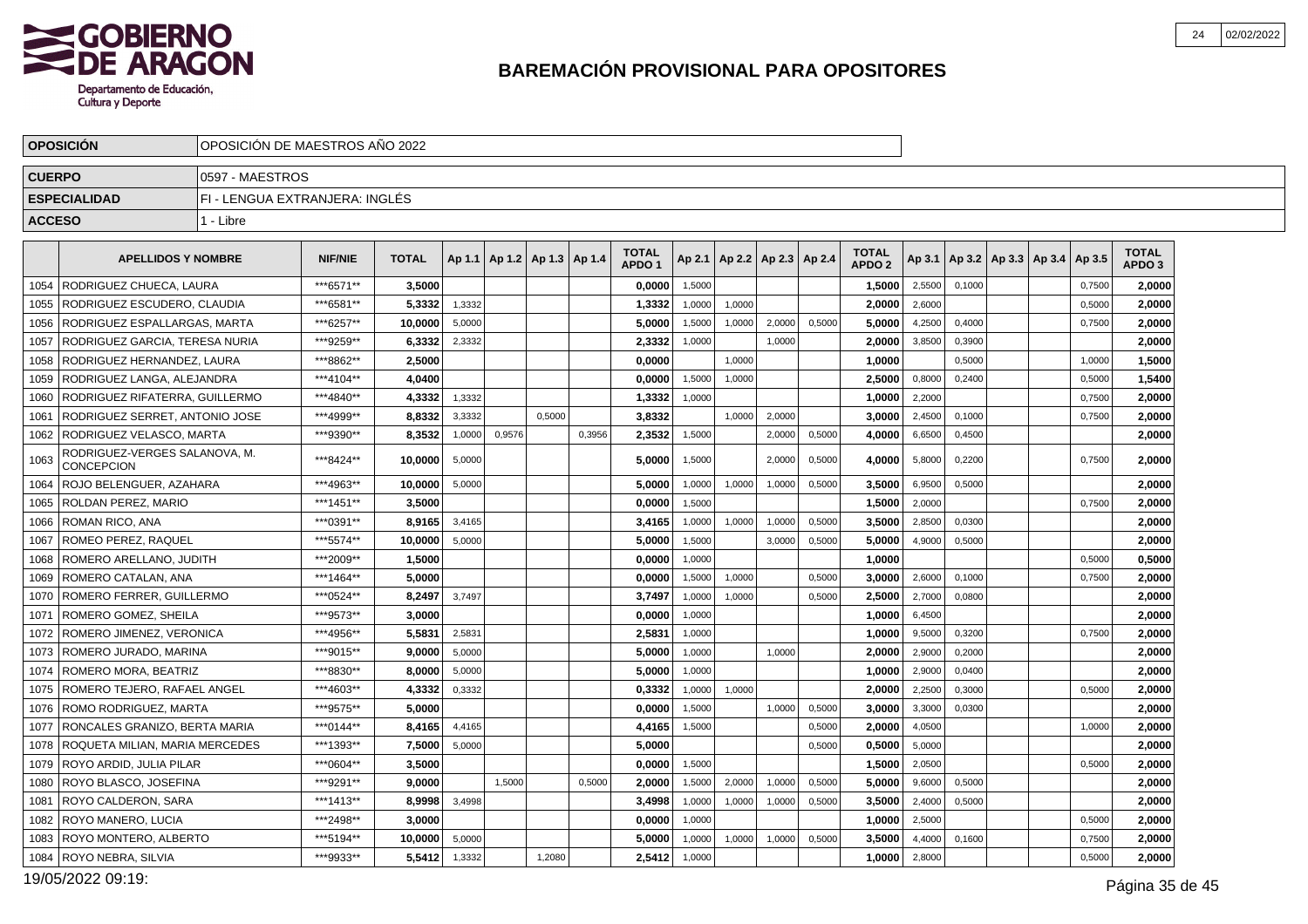

|               | <b>OPOSICION</b>                               | OPOSICIÓN DE MAESTROS AÑO 2022 |                |              |        |                                   |        |                                   |        |                          |        |        |                                   |        |                                            |        |        |                                   |  |
|---------------|------------------------------------------------|--------------------------------|----------------|--------------|--------|-----------------------------------|--------|-----------------------------------|--------|--------------------------|--------|--------|-----------------------------------|--------|--------------------------------------------|--------|--------|-----------------------------------|--|
| <b>CUERPO</b> |                                                | 10597 - MAESTROS               |                |              |        |                                   |        |                                   |        |                          |        |        |                                   |        |                                            |        |        |                                   |  |
|               | <b>ESPECIALIDAD</b>                            | FI - LENGUA EXTRANJERA: INGLÉS |                |              |        |                                   |        |                                   |        |                          |        |        |                                   |        |                                            |        |        |                                   |  |
| <b>ACCESO</b> |                                                | 1 - Libre                      |                |              |        |                                   |        |                                   |        |                          |        |        |                                   |        |                                            |        |        |                                   |  |
|               | <b>APELLIDOS Y NOMBRE</b>                      |                                | <b>NIF/NIE</b> | <b>TOTAL</b> |        | Ap 1.1   Ap 1.2   Ap 1.3   Ap 1.4 |        | <b>TOTAL</b><br>APDO <sub>1</sub> | Ap 2.1 | Ap 2.2   Ap 2.3   Ap 2.4 |        |        | <b>TOTAL</b><br>APDO <sub>2</sub> |        | Ap 3.1   Ap 3.2   Ap 3.3   Ap 3.4   Ap 3.5 |        |        | <b>TOTAL</b><br>APDO <sub>3</sub> |  |
|               | 1085 RUBER ANDRES. VICTOR                      |                                | ***7127**      | 4.0000       |        |                                   |        | 0,0000                            | 1,5000 |                          |        | 0,5000 | 2.0000                            | 2,2000 | 0,0300                                     | 0,5000 |        | 2,0000                            |  |
| 1086          | RUBERTE NAVARRO, ANDREA                        |                                | ***7362**      | 4,1248       |        |                                   | 0,1248 | 0,1248                            | 1,5000 |                          |        | 0,5000 | 2,0000                            | 2,5000 | 0,1100                                     |        |        | 2,0000                            |  |
|               | 1087 RUBIO AGUILERA, MARIA CONCEPCION          |                                | ***8092**      | 7,6245       | 2,4165 |                                   | 0,2080 | 2,6245                            | 1,5000 | 1,0000                   |        | 0,5000 | 3,0000                            | 3,1500 |                                            |        |        | 2,0000                            |  |
| 1088          | I RUBIO BES. LUCIA                             |                                | ***3986**      | 4,0000       |        |                                   |        | 0,0000                            | 1,5000 |                          |        | 0,5000 | 2.0000                            | 2,6000 | 0,1200                                     |        |        | 2,0000                            |  |
| 1089          | RUBIO MELERO, ELENA                            |                                | ***5489**      | 3,7831       | 1,5831 |                                   |        | 1,5831                            |        |                          |        | 0,2000 | 0,2000                            | 2,8500 | 0,1500                                     |        |        | 2,0000                            |  |
| 1090          | <b>RUBIO ORUS, MARIA LUISA</b>                 |                                | ***4594**      | 10,0000      | 5,0000 |                                   |        | 5,0000                            | 1,0000 |                          | 3,0000 |        | 4.0000                            | 4,2500 | 0,3700                                     |        |        | 2,0000                            |  |
| 1091          | RUBIO SANCHEZ, MARIA IZARBE                    |                                | ***6298**      | 4.5000       |        |                                   |        | 0.0000                            | 1,5000 |                          |        | 1,0000 | 2.5000                            | 1,5500 |                                            |        | 0.7500 | 2,0000                            |  |
| 1092          | <b>RUBIO TORRES, SANDRA</b>                    |                                | ***5684**      | 8,1249       | 1,0833 |                                   | 1,5416 | 2,6249                            | 1,0000 | 1,0000                   | 1,0000 | 0,5000 | 3,5000                            | 3,8500 | 0,5000                                     |        |        | 2,0000                            |  |
| 1093          | RUESCA MORAGREGA, DAMARIS                      |                                | ***7851**      | 5,6664       | 1,6664 |                                   |        | 1,6664                            | 1,5000 |                          |        | 0,5000 | 2.0000                            | 2,5000 | 0,1400                                     |        | 0,7500 | 2,0000                            |  |
| 1094          | RUIZ BEVIA, VERONICA                           |                                | ***5438**      | 6.7497       | 2,7497 |                                   |        | 2.7497                            | 1,0000 | 1,0000                   |        |        | 2.0000                            | 3,4500 |                                            |        |        | 2.0000                            |  |
| 1095          | RUIZ CARDONA, ANA                              |                                | ***0411**      | 2,9297       | 0,7497 |                                   |        | 0,7497                            | 1,0000 |                          |        | 0,5000 | 1,5000                            | 0,6000 | 0,0800                                     |        |        | 0,6800                            |  |
| 1096          | RUIZ ESCRIBANO, REMEDIOS                       |                                | ***8501**      | 9.2000       | 5,0000 |                                   |        | 5,0000                            | 1,0000 |                          | 1,0000 | 0,2000 | 2,2000                            | 2,1500 |                                            |        |        | 2,0000                            |  |
| 1097          | RUIZ FERNANDEZ, MARTA                          |                                | ***6640**      | 6.5000       |        |                                   |        | 0.0000                            | 1,5000 |                          | 3,0000 |        | 4.5000                            | 2,6000 | 0,4400                                     |        |        | 2,0000                            |  |
| 1098          | RUIZ GARCIA, JOSE ANTONIO                      |                                | ***3066**      | 3,0000       |        |                                   |        | 0,0000                            | 1,0000 |                          | 2,0000 |        | 3,0000                            |        |                                            |        |        | 0,0000                            |  |
| 1099          | RUIZ LAMBAN. SONIA                             |                                | ***0968**      | 6,8325       | 1,4165 |                                   | 0,4160 | 1,8325                            | 1,0000 | 1,0000                   | 1,0000 |        | 3.0000                            | 5,4500 | 0,0400                                     |        | 0,5000 | 2,0000                            |  |
| 1100          | RUIZ MAGAÑA. SOFIA                             |                                | ***2065**      | 7,7497       | 1,7497 |                                   |        | 1,7497                            | 1,5000 | 1,0000                   | 1,0000 | 0,5000 | 4.0000                            | 2,7000 |                                            |        | 0,7500 | 2,0000                            |  |
| 1101          | RUIZ MINAYA, LARA                              |                                | ***1857**      | 4,9080       | 0,6664 |                                   | 0,0416 | 0,7080                            | 1,0000 | 1,0000                   |        | 0,2000 | 2,2000                            | 2,8000 | 0,1500                                     |        | 0,5000 | 2,0000                            |  |
| 1102          | <b>RUIZ MORTE, REBECA</b>                      |                                | ***2236**      | 6,3332       | 1,3332 |                                   |        | 1,3332                            | 1,5000 | 1,0000                   |        | 0,5000 | 3.0000                            | 2,2500 | 0,0200                                     |        |        | 2,0000                            |  |
| 1103          | <b>RUIZ SERRANO, MIKEL</b>                     |                                | ***3443**      | 3.5000       |        |                                   |        | 0,0000                            | 1,0000 |                          |        | 0,5000 | 1.5000                            | 2,0000 |                                            |        |        | 2,0000                            |  |
| 1104          | RUIZ VILLARREAL, ANDREA                        |                                | ***6113**      | 5,4165       | 1,4165 |                                   |        | 1,4165                            | 1,5000 |                          |        | 0,5000 | 2,0000                            | 2,1000 |                                            |        | 0,7500 | 2,0000                            |  |
| 1105          | RUIZ DE CONEJO GUTIERREZ. RAMON                |                                | ***2586**      | 2,3500       |        |                                   |        | 0,0000                            | 1,5000 |                          |        |        | 1,5000                            |        | 0,1000                                     |        | 0,7500 | 0,8500                            |  |
| 1106          | RUSTARAZO LAHOZ, ALBA                          |                                | ***5709**      | 3.0000       |        |                                   |        | 0,0000                            | 1,0000 |                          |        |        | 1,0000                            | 2,5000 |                                            |        | 0,5000 | 2,0000                            |  |
| 1107          | SAEZ SANZ, ALEJANDRO                           |                                | ***7117**      | 3,5000       |        |                                   |        | 0,0000                            | 1.0000 |                          |        | 0.5000 | 1,5000                            | 2.0000 |                                            |        |        | 2,0000                            |  |
| 1108          | SAINZA CORRAL, DANIEL                          |                                | ***4730**      | 5.9907       | 0,9163 |                                   | 0,8744 | 1,7907                            | 1,0000 | 1,0000                   | 1,0000 |        | 3.0000                            | 0,4000 | 0,0500                                     |        | 0,7500 | 1,2000                            |  |
| 1109          | lSALAME SAHDANE. ALYAA                         |                                | ***4513**      | 2.5500       |        |                                   |        | 0,0000                            | 1,0000 |                          |        |        | 1.0000                            | 0,6500 | 0,1500                                     |        | 0,7500 | 1,5500                            |  |
|               | 1110   SALAS HERNANDEZ, SERGIO                 |                                | ***0867**      | 3,7500       |        |                                   |        | 0,0000                            | 1,0000 | 1,0000                   |        |        | 2,0000                            | 0,7500 | 0,2500                                     |        | 0,7500 | 1,7500                            |  |
|               | 1111 SALAS MUÑOZ. ESTER                        |                                | ***5265**      | 5,8332       | 1,3332 |                                   |        | 1,3332                            | 1,5000 |                          |        | 1,0000 | 2,5000                            | 2,5000 |                                            |        |        | 2,0000                            |  |
| 1112          | SALAZAR DE GURENDES GUTIERREZ,<br><b>BERTA</b> |                                | ***4801**      | 1,5000       |        |                                   |        | 0,0000                            | 1,0000 |                          |        |        | 1,0000                            |        |                                            |        | 0,5000 | 0,5000                            |  |
|               | 1113   SALESA RUBIRA, CRISTIAN                 |                                | ***5257**      | 6.9165       | 1,4165 |                                   |        | 1,4165                            | 1,0000 | 1,0000                   | 1,0000 | 0,5000 | 3.5000                            | 4,6500 | 0,0200                                     |        | 1,0000 | 2,0000                            |  |
| 1114          | SALINAS HERNANDEZ, PAULA                       |                                | ***1348**      | 5,4165       | 0,4165 |                                   |        | 0,4165                            | 1,5000 | 1,0000                   |        | 0,5000 | 3,0000                            | 4,2500 | 0,1200                                     |        |        | 2,0000                            |  |
|               | 1115   SALINAS HINOJOSA, BEATRIZ               |                                | ***6328**      | 3,0833       | 0,0833 |                                   |        | 0,0833                            | 1,0000 |                          |        |        | 1,0000                            | 4,5000 | 0,3900                                     |        | 0,5000 | 2,0000                            |  |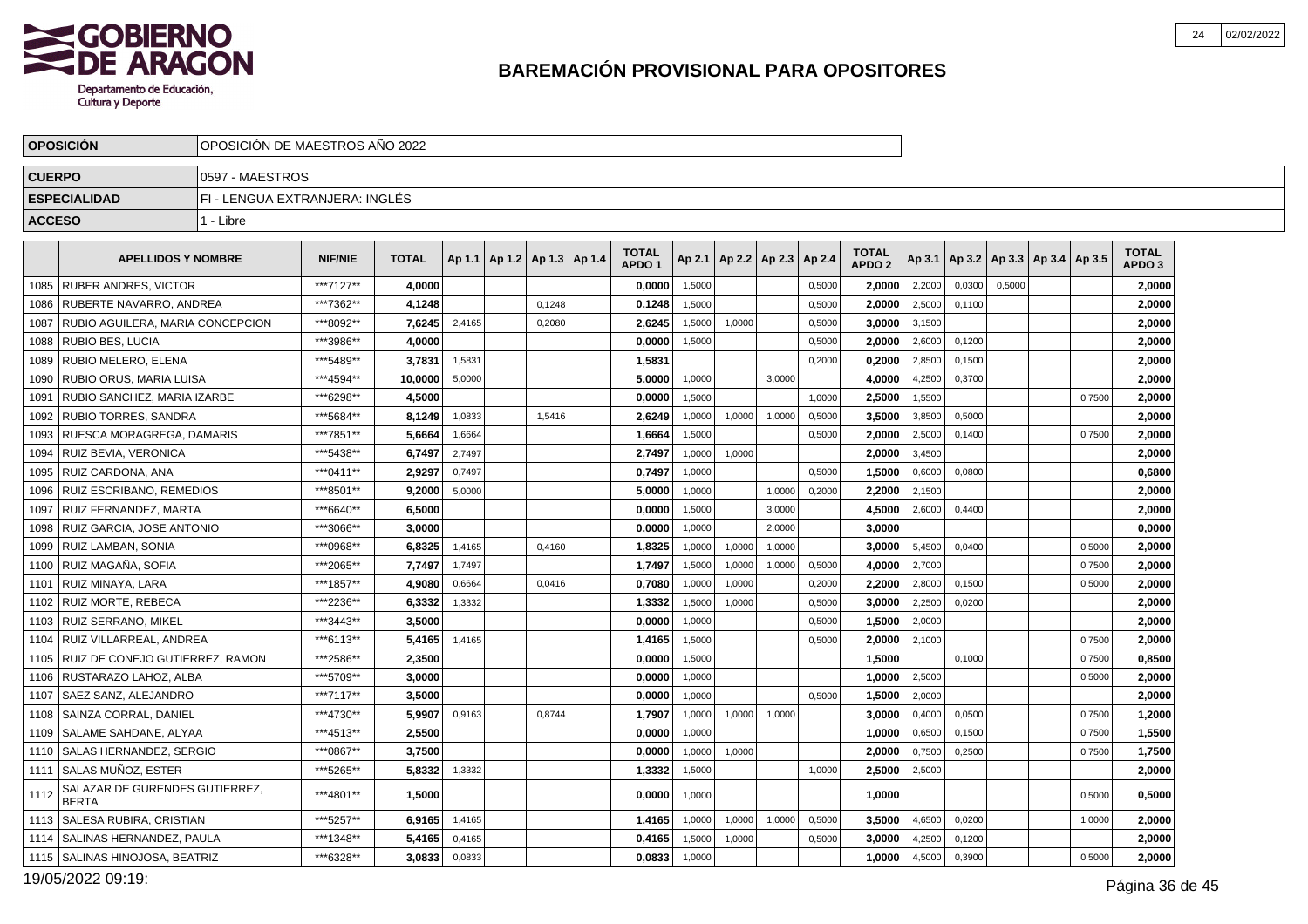

|               | <b>OPOSICION</b>                    | OPOSICION DE MAESTROS ANO 2022 |                |              |        |                                   |        |        |                                   |        |        |                          |        |                                   |         |        |                                   |        |                                   |  |
|---------------|-------------------------------------|--------------------------------|----------------|--------------|--------|-----------------------------------|--------|--------|-----------------------------------|--------|--------|--------------------------|--------|-----------------------------------|---------|--------|-----------------------------------|--------|-----------------------------------|--|
| <b>CUERPO</b> |                                     | 0597 - MAESTROS                |                |              |        |                                   |        |        |                                   |        |        |                          |        |                                   |         |        |                                   |        |                                   |  |
|               | <b>ESPECIALIDAD</b>                 | FI - LENGUA EXTRANJERA: INGLÉS |                |              |        |                                   |        |        |                                   |        |        |                          |        |                                   |         |        |                                   |        |                                   |  |
| <b>ACCESO</b> |                                     | 1 - Libre                      |                |              |        |                                   |        |        |                                   |        |        |                          |        |                                   |         |        |                                   |        |                                   |  |
|               | <b>APELLIDOS Y NOMBRE</b>           |                                | <b>NIF/NIE</b> | <b>TOTAL</b> |        | Ap 1.1   Ap 1.2   Ap 1.3   Ap 1.4 |        |        | <b>TOTAL</b><br>APDO <sub>1</sub> | Ap 2.1 |        | Ap 2.2   Ap 2.3   Ap 2.4 |        | <b>TOTAL</b><br>APDO <sub>2</sub> | Ap 3.1  |        | Ap 3.2   Ap 3.3   Ap 3.4   Ap 3.5 |        | <b>TOTAL</b><br>APDO <sub>3</sub> |  |
| 1116          | SALINAS PEDRAZ. JAVIER              |                                | ***9680**      | 4.0000       |        |                                   |        |        | 0.0000                            | 1.0000 | 1,0000 |                          |        | 2.0000                            | 3,9000  |        |                                   |        | 2.0000                            |  |
| 1117          | l SALUDAS ALLEPUZ. DIEGO            |                                | ***1501**      | 3.7000       |        |                                   |        |        | 0.0000                            | 1,5000 |        |                          | 0,2000 | 1,7000                            | 2,0000  | 0,1100 |                                   | 0.5000 | 2.0000                            |  |
| 1118          | l SALVADOR CASTELLOTE. NOEMI        |                                | ***5195**      | 9.0000       | 5,0000 |                                   |        |        | 5,0000                            | 1.0000 |        | 1.0000                   |        | 2.0000                            | 4,1000  | 0,5000 |                                   |        | 2.0000                            |  |
| 1119          | l SALVADOR TENA. PAULA              |                                | ***5572**      | 8.9163       | 3,9163 |                                   |        |        | 3,9163                            | 1,5000 | 1,0000 |                          | 0,5000 | 3,0000                            | 4,4000  | 0,0200 |                                   | 0,7500 | 2.0000                            |  |
| 1120          | SAMPIETRO DOMINGUEZ, MARIA AFRICA   |                                | ***4976**      | 7,5000       | 5,0000 |                                   |        |        | 5,0000                            |        |        |                          | 0,5000 | 0,5000                            | 3,1000  | 0,4500 |                                   |        | 2,0000                            |  |
|               | 1121   SAN CIRILO RUBIO, MARIA JOSE |                                | ***1189**      | 10.0000      | 5,0000 |                                   |        |        | 5,0000                            | 1,0000 |        | 2,0000                   | 0,5000 | 3,5000                            | 4,0000  | 0,4900 |                                   | 0,7500 | 2,0000                            |  |
| 1122          | SAN FULGENCIO FELICES, ANDREA       |                                | ***1517**      | 3,7080       |        |                                   | 0,2080 |        | 0,2080                            | 1,0000 |        |                          | 0,5000 | 1,5000                            | 2,5000  | 0,1000 |                                   |        | 2,0000                            |  |
| 1123          | SAN MARTIN SANCHEZ, SARA            |                                | ***7060**      | 8.1660       | 1,3332 |                                   | 1,8328 |        | 3,1660                            | 1.0000 |        | 2.0000                   |        | 3.0000                            | 3,9500  |        |                                   |        | 2.0000                            |  |
|               | 1124 SANAGUSTIN GARCIA, EVA         |                                | ***1281**      | 6,4998       | 1,4998 |                                   |        |        | 1,4998                            | 1,5000 |        | 1,0000                   | 0,5000 | 3.0000                            | 2,4000  | 0,4500 |                                   |        | 2,0000                            |  |
| 1125          | I SANAGUSTIN MOREU. FERNANDO        |                                | ***5556**      | 5,5000       |        |                                   | 2,5000 |        | 2,5000                            |        |        | 1,0000                   |        | 1,0000                            | 4,3500  | 0,3700 |                                   |        | 2,0000                            |  |
| 1126          | SANCHEZ ALTABA, REBECA              |                                | ***5258**      | 2,8800       |        |                                   |        |        | 0,0000                            | 1,5000 |        |                          |        | 1,5000                            | 0,5000  | 0,1300 |                                   | 0,7500 | 1,3800                            |  |
| 1127          | SANCHEZ BLANCO. CAROLINA            |                                | ***7681**      | 3,3744       |        |                                   | 0,3744 |        | 0,3744                            | 1,0000 |        |                          |        | 1,0000                            | 4,0000  |        |                                   |        | 2,0000                            |  |
| 1128          | SANCHEZ CEAMANOS. ISABEL            |                                | ***6021**      | 5.0000       |        |                                   |        |        | 0,0000                            | 1,0000 | 1,0000 | 1,0000                   |        | 3,0000                            | 2,6000  |        |                                   | 0,7500 | 2,0000                            |  |
| 1129          | SANCHEZ CHAMORRO, SANDRA            |                                | ***9698**      | 6,6666       | 1,1666 |                                   |        |        | 1,1666                            | 1,5000 |        | 2,0000                   |        | 3,5000                            | 3,1000  |        |                                   | 0,7500 | 2,0000                            |  |
| 1130          | SANCHEZ CRESPO. BEATRIZ             |                                | ***5511**      | 8.3956       | 3,3332 |                                   |        | 0.0624 | 3.3956                            | 1,5000 | 1,0000 |                          | 0.5000 | 3.0000                            | 2.5500  | 0.0800 |                                   | 0.5000 | 2.0000                            |  |
| 1131          | SANCHEZ CURIEL, VERONICA            |                                | ***2667**      | 8.7497       | 4,7497 |                                   |        |        | 4,7497                            | 1.0000 |        | 1.0000                   |        | 2.0000                            | 3,8500  |        |                                   |        | 2,0000                            |  |
| 1132          | SANCHEZ ESTREME, LUCIA              |                                | ***5283**      | 9.2497       | 3,7497 |                                   |        |        | 3.7497                            | 1,0000 | 1,0000 | 1,0000                   | 0,5000 | 3.5000                            | 2,3500  | 0,1000 |                                   | 1,0000 | 2.0000                            |  |
| 1133          | SANCHEZ FIDALGO, MARIA              |                                | ***5649**      | 5.6247       | 1,5831 |                                   | 0,0416 |        | 1,6247                            | 1,0000 | 1,0000 |                          |        | 2.0000                            | 2,7500  | 0,4900 |                                   | 0,7500 | 2.0000                            |  |
| 1134          | SANCHEZ GIMENEZ, JAVIER             |                                | ***7991**      | 5,5832       |        |                                   | 0,5832 |        | 0,5832                            | 1,5000 |        | 1,0000                   | 0,5000 | 3,0000                            | 7,8500  | 0,5000 |                                   | 0,7500 | 2,0000                            |  |
| 1135          | SANCHEZ GINTO, ERNESTO              |                                | ***6707**      | 10,0000      | 5,0000 |                                   |        |        | 5,0000                            | 1,0000 |        | 2,0000                   |        | 3.0000                            | 9,0000  | 0,5000 |                                   | 0,7500 | 2,0000                            |  |
| 1136          | SANCHEZ GOMEZ, SILVIA               |                                | ***9688**      | 5,5833       | 1,0833 |                                   |        |        | 1,0833                            | 1,0000 |        | 1,0000                   | 0,5000 | 2,5000                            | 10,2500 | 0,0900 |                                   | 0,7500 | 2,0000                            |  |
| 1137          | l SANCHEZ GRACIA. PALOMA            |                                | ***6963**      | 7.0000       | 5,0000 |                                   |        |        | 5.0000                            |        |        |                          |        | 0.0000                            | 3,5500  | 0.5000 |                                   |        | 2.0000                            |  |
| 1138          | SANCHEZ JURADO, CARMEN              |                                | ***4683**      | 4.5000       |        |                                   |        |        | 0.0000                            | 1,5000 | 1,0000 |                          |        | 2.5000                            | 1,5000  |        |                                   | 1,7500 | 2.0000                            |  |
| 1139          | SANCHEZ MARTINEZ, CRISTINA          |                                | ***0167**      | 5.5000       | 1,0000 |                                   |        |        | 1,0000                            | 1,0000 | 1,0000 |                          | 0,5000 | 2.5000                            | 2,9500  | 0,2000 |                                   |        | 2,0000                            |  |
| 1140          | SANCHEZ MONTENEGRO, CRISTIAN        |                                | ***4611**      | 6.0830       | 0,4998 | 0,0832                            |        |        | 0,5830                            | 1,0000 | 1,0000 | 1,0000                   | 0,5000 | 3,5000                            | 2,3000  |        |                                   |        | 2,0000                            |  |
| 1141          | SANCHEZ PASCUAL, ELISA              |                                | ***5719**      | 7,4165       | 2,4165 |                                   |        |        | 2,4165                            | 1,0000 |        | 1,0000                   | 1,0000 | 3,0000                            | 4,6500  | 0,3500 |                                   | 0,7500 | 2,0000                            |  |
| 1142          | SANCHEZ PEREZ, JOSE ANTONIO         |                                | ***5133**      | 8,0826       | 2,1666 |                                   | 1,4160 |        | 3,5826                            | 1,0000 | 1,0000 |                          | 0,5000 | 2,5000                            | 1,6500  | 0,3000 |                                   | 0,7500 | 2,0000                            |  |
| 1143          | SANCHEZ RIOS, GADEA                 |                                | ***0878**      | 0,0000       |        |                                   |        |        | 0,0000                            |        |        |                          |        | 0,0000                            |         |        |                                   |        | 0,0000                            |  |
| 1144          | SANCHEZ ROMERO DE TEJADA. ELENA     |                                | ***5736**      | 3,5000       |        |                                   |        |        | 0.0000                            | 1,0000 |        |                          | 0,5000 | 1.5000                            | 2,0000  |        |                                   |        | 2,0000                            |  |
| 1145          | SANCHEZ SAURA, ANDREA               |                                | ***5985**      | 3,5000       |        |                                   |        |        | 0,0000                            | 1,0000 |        |                          | 0.5000 | 1,5000                            | 2,0000  | 0.1000 |                                   |        | 2,0000                            |  |
| 1146          | SANCHEZ SENDRA, ALFREDO FERRAN      |                                | ***4979**      | 8,3332       | 3,3332 |                                   |        |        | 3,3332                            | 1,0000 |        | 2,0000                   |        | 3.0000                            | 3,2500  | 0,1100 |                                   | 0,5000 | 2.0000                            |  |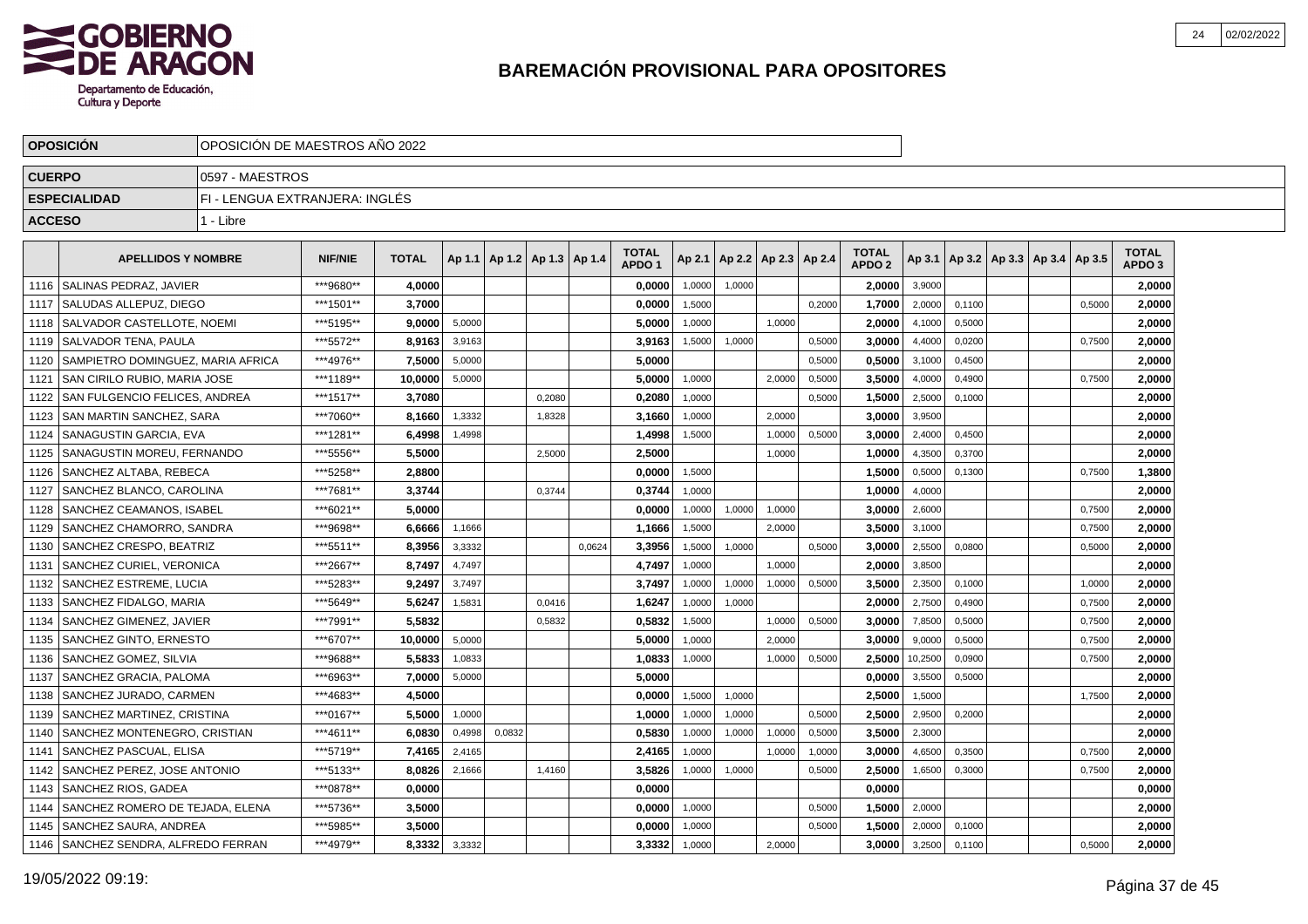

|               | <b>OPOSICION</b>                   | OPOSICION DE MAESTROS ANO 2022 |                |              |        |        |                          |        |                                   |        |                          |        |        |                                   |        |        |                          |        |                                   |  |
|---------------|------------------------------------|--------------------------------|----------------|--------------|--------|--------|--------------------------|--------|-----------------------------------|--------|--------------------------|--------|--------|-----------------------------------|--------|--------|--------------------------|--------|-----------------------------------|--|
| <b>CUERPO</b> |                                    | 0597 - MAESTROS                |                |              |        |        |                          |        |                                   |        |                          |        |        |                                   |        |        |                          |        |                                   |  |
|               | <b>ESPECIALIDAD</b>                | FI - LENGUA EXTRANJERA: INGLÉS |                |              |        |        |                          |        |                                   |        |                          |        |        |                                   |        |        |                          |        |                                   |  |
| <b>ACCESO</b> |                                    | 1 - Libre                      |                |              |        |        |                          |        |                                   |        |                          |        |        |                                   |        |        |                          |        |                                   |  |
|               | <b>APELLIDOS Y NOMBRE</b>          |                                | <b>NIF/NIE</b> | <b>TOTAL</b> | Ap 1.1 |        | Ap 1.2   Ap 1.3   Ap 1.4 |        | <b>TOTAL</b><br>APDO <sub>1</sub> | Ap 2.1 | Ap 2.2   Ap 2.3   Ap 2.4 |        |        | <b>TOTAL</b><br>APDO <sub>2</sub> | Ap 3.1 |        | Ap 3.2   Ap 3.3   Ap 3.4 | Ap 3.5 | <b>TOTAL</b><br>APDO <sub>3</sub> |  |
| 1147          | SANCHEZ URBANO. RUBEN              |                                | ***5309**      | 5,4165       | 1,4165 |        |                          |        | 1,4165                            | 1,0000 | 1,0000                   |        |        | 2.0000                            | 2,9500 | 0,0500 |                          | 0,5000 | 2.0000                            |  |
| 1148          | SANCHEZ HORNEROS SANTOLARIA, CELIA |                                | ***1177**      | 5.0000       |        |        |                          |        | 0,0000                            | 1,5000 | 1.0000                   |        | 0,5000 | 3,0000                            | 2,5000 | 0.1000 |                          |        | 2.0000                            |  |
| 1149          | SANCHEZ-CRUZAT ALBERTIN, MARGARITA |                                | ***7261**      | 7,1248       |        | 1,1248 |                          |        | 1,1248                            | 1,5000 |                          | 2,0000 | 0,5000 | 4,0000                            | 1,3000 |        |                          | 1,0000 | 2,0000                            |  |
| 1150          | SANCHIS ALABAU, CRISTINA           |                                | ***0867**      | 4,9998       | 0,4998 |        |                          |        | 0,4998                            | 1,0000 |                          | 1,0000 | 0,5000 | 2,5000                            | 2,7000 |        |                          |        | 2,0000                            |  |
| 1151          | SANCHO LOPEZ, ELENA                |                                | ***8571**      | 8,5000       | 5,0000 |        |                          |        | 5,0000                            | 1,0000 |                          |        | 0,5000 | 1,5000                            | 3,4500 | 0,3600 |                          | 1,0000 | 2,0000                            |  |
| 1152          | SANCHO PALACIO. RAQUEL             |                                | ***2114**      | 6.0332       | 1,3332 |        |                          |        | 1.3332                            | 1,0000 | 1,0000                   |        | 0,7000 | 2.7000                            | 2,9000 | 0.1600 |                          |        | 2.0000                            |  |
|               | 1153 SANCHO PEL. MARIA PILAR       |                                | ***0567**      | 7,5831       | 2,5831 |        |                          |        | 2,5831                            | 1,0000 | 1,0000                   | 1,0000 |        | 3.0000                            | 2,2000 |        |                          | 0,5000 | 2,0000                            |  |
| 1154          | <b>SANCHO VIGARA, RAQUEL</b>       |                                | ***1265**      | 8,0831       | 3,5831 |        | 0,5000                   |        | 4,0831                            | 1,5000 |                          |        | 0,5000 | 2,0000                            | 3,0000 | 0,1000 |                          | 0,7500 | 2,0000                            |  |
|               | 1155 SANGO LUNA, VICTOR            |                                | ***0330**      | 3,7000       |        |        |                          |        | 0,0000                            | 1,0000 |                          |        | 0,7000 | 1,7000                            | 2,4500 | 0,1500 |                          |        | 2,0000                            |  |
| 1156          | SANJUAN LANA, ANA                  |                                | ***6151**      | 9,5000       | 5,0000 |        |                          |        | 5,0000                            | 1,0000 |                          | 1,0000 | 0,5000 | 2,5000                            | 8,2500 | 0,5000 |                          | 0,7500 | 2,0000                            |  |
|               | 1157   SANMIGUEL AGREDA, ELENA     |                                | ***5445**      | 4,7080       |        |        | 0,7080                   |        | 0,7080                            | 1,5000 |                          |        | 0,5000 | 2,0000                            | 2,4000 | 0,0200 |                          | 0,7500 | 2,0000                            |  |
| 1158          | Í SANTA CECILIA RUIZ. MONTSERRAT   |                                | ***7494**      | 8,0000       | 5.0000 |        |                          |        | 5,0000                            | 1.0000 |                          |        |        | 1,0000                            | 6,1000 | 0.1700 |                          |        | 2,0000                            |  |
| 1159          | l SANTANA MARCOS. JOSE MIGUEL      |                                | ***9901**      | 3,5000       |        |        |                          |        | 0.0000                            | 1,0000 |                          |        | 0,5000 | 1.5000                            | 3,0000 |        |                          |        | 2,0000                            |  |
| 1160          | <b>SANTAOLALLA MARTIN, ALVARO</b>  |                                | ***2809**      | 2,7600       |        |        |                          |        | 0.0000                            | 1,5000 |                          |        |        | 1,5000                            | 0,2000 | 0,3100 |                          | 0,7500 | 1,2600                            |  |
| 1161          | SANTIAGO PECERO, MARGARA           |                                | ***7948**      | 7,6664       | 2,6664 |        |                          |        | 2,6664                            | 1,0000 | 1,0000                   | 1,0000 |        | 3,0000                            | 9,0500 | 0,5000 |                          | 0,5000 | 2,0000                            |  |
| 1162          | SANTOLARIA JAIME, REBECA           |                                | ***4861**      | 4,9831       | 0,5831 |        |                          |        | 0,5831                            | 1,0000 | 1,0000                   |        | 0,4000 | 2,4000                            | 1,5000 | 0,5000 |                          | 0,5000 | 2,0000                            |  |
| 1163          | SANTOLARIA PINA, ANDREA            |                                | ***1117**      | 4,0000       |        |        |                          |        | 0,0000                            | 1,5000 |                          |        | 0,5000 | 2,0000                            | 2,6000 | 0,1500 |                          |        | 2,0000                            |  |
| 1164          | SANTOLARIA PINA, PAULA             |                                | ***1117**      | 6.3540       |        |        |                          | 0.3540 | 0.3540                            | 1,5000 |                          | 2.0000 | 0,5000 | 4.0000                            | 2,6500 | 0.0600 |                          | 0,7500 | 2.0000                            |  |
| 1165          | SANTOS PARADELA, AIDA              |                                | ***1422**      | 3.0500       |        |        |                          |        | 0.0000                            | 1,5000 |                          |        | 1,0000 | 2,5000                            | 0,1000 | 0,4500 |                          |        | 0,5500                            |  |
| 1166          | SANTOS PEREZ, GUILLERMO            |                                | ***2739**      | 2,2500       |        |        |                          |        | 0,0000                            | 1,0000 |                          |        | 0,5000 | 1,5000                            |        |        |                          | 0,7500 | 0,7500                            |  |
| 1167          | SANTOS TUDELA, RAUL                |                                | ***5769**      | 2.4399       | 0,2499 |        |                          |        | 0,2499                            | 1,0000 |                          |        | 0,7000 | 1,7000                            | 0,1500 | 0,3400 |                          |        | 0,4900                            |  |
| 1168          | SANZ BAÑOLAS, FERNANDO             |                                | ***0410**      | 7,1242       | 2,8330 | 0,2912 |                          |        | 3,1242                            | 1,0000 | 1,0000                   |        |        | 2,0000                            | 2,5500 |        |                          | 0,5000 | 2,0000                            |  |
| 1169          | SANZ COLLADOS, LORENA              |                                | ***6601**      | 9,5000       | 5,0000 |        |                          |        | 5,0000                            | 1,5000 |                          | 1,0000 |        | 2,5000                            | 4,8000 | 0,3000 |                          | 0,5000 | 2,0000                            |  |
|               | 1170 SANZ ESPALLARGAS, ANGEL       |                                | ***7176**      | 3.0000       |        |        |                          |        | 0.0000                            | 1,0000 |                          |        |        | 1.0000                            | 3,0000 | 0.1000 |                          | 1,2500 | 2.0000                            |  |
| 1171          | SANZ GOMEZ. ANA CRISTINA           |                                | ***6493**      | 10.0000      | 5,0000 |        |                          |        | 5.0000                            | 1,5000 |                          | 1,0000 | 0,5000 | 3.0000                            | 3,3500 |        |                          | 0,7500 | 2,0000                            |  |
|               | 1172   SANZ MORENO, PATRICIA MARIA | ***0404**<br>8,5000            |                |              | 5,0000 |        |                          |        | 5.0000                            | 1,0000 |                          |        | 0,5000 | 1,5000                            | 5,7500 |        |                          |        | 2,0000                            |  |
|               | 1173 SANZ MURILLO, SERGIO          | ***8168**<br>9,2000            |                |              | 5,0000 |        |                          |        | 5,0000                            | 1,5000 |                          |        | 0,7000 | 2,2000                            | 3,3000 | 0,1100 |                          |        | 2,0000                            |  |
|               | 1174   SANZ PEREZ, BEATRIZ         |                                | ***5637**      | 5,0000       |        |        |                          |        | 0,0000                            | 1,5000 | 1,0000                   |        | 0,5000 | 3,0000                            | 3,2000 | 0,5000 |                          | 0,7500 | 2,0000                            |  |
|               | 1175   SANZ RUBIO, MARTA           |                                | ***4272**      | 5,5000       | 2,0000 |        |                          |        | 2,0000                            |        |                          | 1,0000 | 0,5000 | 1,5000                            | 1,9500 | 0,3600 |                          |        | 2,0000                            |  |
| 1176          | SANZ VIDAL. MARTA                  |                                | ***6791**      | 2.8500       |        |        |                          |        | 0.0000                            | 1,0000 |                          |        |        | 1.0000                            | 0,8500 | 0,5000 |                          | 0,5000 | 1,8500                            |  |
|               | 1177 SAURAS OBON, LAURA            |                                | ***6154**      | 4.0000       |        |        |                          |        | 0,0000                            | 1,5000 |                          |        | 0,5000 | 2,0000                            | 2,0000 | 0,2000 |                          | 0,7500 | 2,0000                            |  |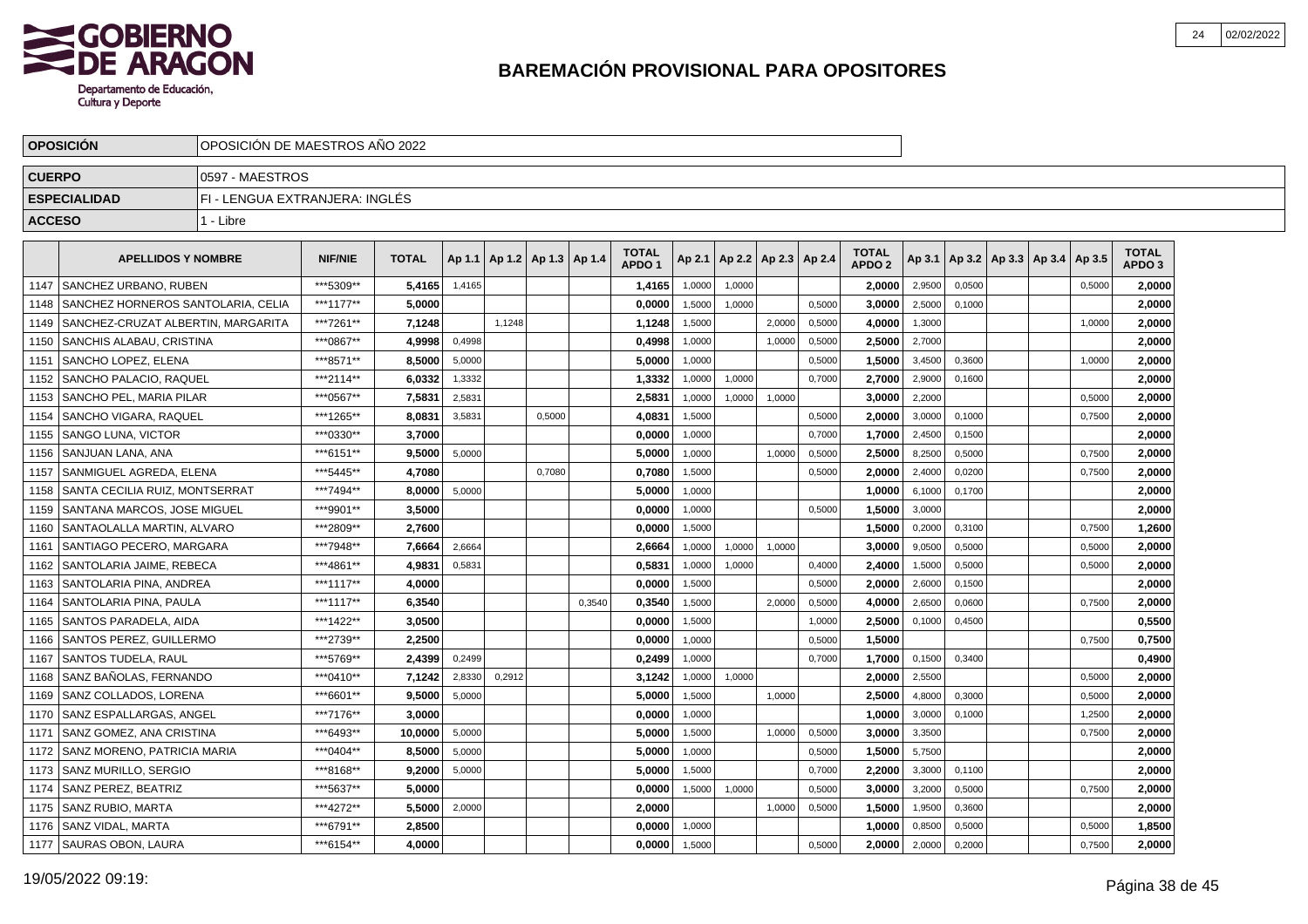

|               | <b>OPOSICION</b>                    | OPOSICION DE MAESTROS ANO 2022 |                |              |        |                                   |        |                                   |        |                          |        |        |                                   |        |        |        |                                   |        |                                   |  |
|---------------|-------------------------------------|--------------------------------|----------------|--------------|--------|-----------------------------------|--------|-----------------------------------|--------|--------------------------|--------|--------|-----------------------------------|--------|--------|--------|-----------------------------------|--------|-----------------------------------|--|
| <b>CUERPO</b> |                                     | 0597 - MAESTROS                |                |              |        |                                   |        |                                   |        |                          |        |        |                                   |        |        |        |                                   |        |                                   |  |
|               | <b>ESPECIALIDAD</b>                 | FI - LENGUA EXTRANJERA: INGLÉS |                |              |        |                                   |        |                                   |        |                          |        |        |                                   |        |        |        |                                   |        |                                   |  |
| <b>ACCESO</b> |                                     | 1 - Libre                      |                |              |        |                                   |        |                                   |        |                          |        |        |                                   |        |        |        |                                   |        |                                   |  |
|               | <b>APELLIDOS Y NOMBRE</b>           |                                | <b>NIF/NIE</b> | <b>TOTAL</b> |        | Ap 1.1   Ap 1.2   Ap 1.3   Ap 1.4 |        | <b>TOTAL</b><br>APDO <sub>1</sub> | Ap 2.1 | Ap 2.2   Ap 2.3   Ap 2.4 |        |        | <b>TOTAL</b><br>APDO <sub>2</sub> | Ap 3.1 |        |        | Ap 3.2   Ap 3.3   Ap 3.4   Ap 3.5 |        | <b>TOTAL</b><br>APDO <sub>3</sub> |  |
| 1178          | SEBASTIAN CABELLO, ANDREA           |                                | ***1887**      | 5,0000       |        |                                   |        | 0,0000                            | 1,5000 |                          | 1.0000 | 0,5000 | 3.0000                            | 2,0500 | 0,3100 |        |                                   | 0,7500 | 2,0000                            |  |
| 1179          | SEBASTIAN GRACIA, NURIA             |                                | ***2115**      | 8,4165       | 3,4165 |                                   |        | 3,4165                            | 1,5000 | 1,0000                   |        | 0,5000 | 3,0000                            | 2,7000 | 0,1000 |        |                                   |        | 2,0000                            |  |
| 1180          | SEGOVIA ANDRES, ENRIQUE ANTONIO     |                                | ***6605**      | 10,0000      | 5,0000 |                                   |        | 5,0000                            | 1,0000 |                          | 2,0000 |        | 3,0000                            | 4,0500 | 0,0200 |        |                                   |        | 2,0000                            |  |
| 1181          | <b>SENTIS USIETO, ROMAN</b>         |                                | ***6279**      | 0.0000       |        |                                   |        | 0.0000                            |        |                          |        |        | 0,0000                            |        |        |        |                                   |        | 0,0000                            |  |
| 1182          | SERAL CORTES, ALEJANDRO             |                                | ***6152**      | 2,5416       |        |                                   | 0,0416 | 0,0416                            | 1,0000 |                          |        |        | 1,0000                            | 0,9000 | 0,1000 |        |                                   | 0,5000 | 1,5000                            |  |
| 1183          | l SERRA LACAMPA. LAURA              |                                | ***2397**      | 4.0831       | 0,5831 |                                   |        | 0.5831                            | 1,0000 |                          |        | 0,5000 | 1.5000                            | 1,7000 | 0.1000 |        |                                   | 0,7500 | 2.0000                            |  |
| 1184          | SERRANO ADIEGO. NATALIA             |                                | ***1838**      | 7.7497       | 3,7497 |                                   |        | 3,7497                            | 1,5000 |                          |        | 0,5000 | 2.0000                            | 2,9000 | 0,1000 |        |                                   | 0,7500 | 2,0000                            |  |
| 1185          | SERRANO ALDANA. MARIA               |                                | ***3901**      | 4,8332       | 1,3332 |                                   |        | 1,3332                            | 1,5000 |                          |        |        | 1,5000                            | 2,0000 | 0,5000 |        |                                   | 0,7500 | 2,0000                            |  |
| 1186          | <b>SERRANO BELLIDO, MARIA PILAR</b> |                                | ***9633**      | 6,2499       | 1,2499 |                                   |        | 1,2499                            | 1,5000 |                          | 1,0000 | 0,5000 | 3,0000                            | 5,1500 | 0,2600 |        |                                   | 0,7500 | 2,0000                            |  |
| 1187          | SERRANO GONZALEZ, EDUARDO           |                                | ***7415**      | 4,0000       |        |                                   |        | 0,0000                            | 1,0000 |                          | 1,0000 |        | 2,0000                            | 2,8500 | 0,5000 |        |                                   |        | 2,0000                            |  |
| 1188          | <b>SERRANO MARIN, DAVID</b>         |                                | ***3017**      | 6,7909       | 1,4165 |                                   | 0,3744 | 1,7909                            | 1,5000 | 1,0000                   |        | 0,5000 | 3,0000                            | 8,4000 | 0,1700 |        |                                   | 0,7500 | 2,0000                            |  |
| 1189          | l SERRANO MARTI. ESTHER             |                                | ***6263**      | 2,8464       |        |                                   | 0,6664 | 0,6664                            | 1.5000 |                          |        |        | 1,5000                            | 0,4500 | 0,2300 |        |                                   |        | 0,6800                            |  |
| 1190          | SERRANO NOTIVOLI, SANDRA            |                                | ***9739**      | 4,5000       |        |                                   |        | 0,0000                            | 1,5000 | 1.0000                   |        |        | 2,5000                            | 4,4500 |        |        |                                   | 0.7500 | 2,0000                            |  |
| 1191          | <b>SERRANO PASCUAL, LAURA</b>       |                                | ***1163**      | 4,5000       |        |                                   |        | 0,0000                            | 1,0000 |                          | 1,0000 | 0,5000 | 2,5000                            | 2,5000 |        |        |                                   |        | 2,0000                            |  |
| 1192          | SERRANO PAYA, SILVIA                |                                | ***7614**      | 0,0700       |        |                                   |        | 0,0000                            |        |                          |        |        | 0,0000                            |        | 0,0700 |        |                                   |        | 0,0700                            |  |
| 1193          | SERRANO SABOU, EVA                  |                                | ***5984**      | 6,4165       | 0,4165 |                                   |        | 0,4165                            | 1,0000 | 1,0000                   | 2,0000 |        | 4,0000                            | 3,3000 | 0,5000 |        |                                   | 0,5000 | 2,0000                            |  |
| 1194          | SESA LANAU, ALVARO                  |                                | ***5888**      | 2,0000       |        |                                   |        | 0,0000                            | 1,0000 |                          |        |        | 1,0000                            |        |        |        |                                   | 1,0000 | 1,0000                            |  |
| 1195          | SESMA ROMANO. ELISA                 |                                | ***7348**      | 4,0000       |        |                                   |        | 0.0000                            | 1.5000 |                          |        | 0.5000 | 2.0000                            | 2,7500 |        |        |                                   |        | 2,0000                            |  |
| 1196          | SEVILLA SANCHEZ. LAURA              |                                | ***9927**      | 7,6666       | 3,1666 |                                   | 0,5000 | 3.6666                            | 1,0000 | 1,0000                   |        |        | 2.0000                            | 2,3000 | 0,4900 |        |                                   | 0,7500 | 2,0000                            |  |
| 1197          | SIERRA MONZON, LARA                 |                                | ***2768**      | 9,0000       | 5,0000 |                                   |        | 5,0000                            | 1,5000 |                          |        | 0,5000 | 2,0000                            | 2,5500 | 0,1400 |        |                                   |        | 2,0000                            |  |
| 1198          | SIERRA PEREZ, MARIA JOSE            |                                | ***3345**      | 7,5000       | 5,0000 |                                   |        | 5,0000                            |        |                          |        | 0,5000 | 0,5000                            | 7,3000 | 0,2500 |        |                                   |        | 2,0000                            |  |
| 1199          | SIERRA SAHUN, ALBA                  |                                | ***0366**      | 4,4499       | 1,2499 |                                   |        | 1,2499                            | 1,0000 |                          |        | 0,2000 | 1,2000                            | 1,6500 | 0,1500 |        |                                   | 0,5000 | 2,0000                            |  |
| 1200          | SILVA BERJON, SARA                  |                                | ***7185**      | 5,0000       |        |                                   |        | 0,0000                            | 1,5000 | 1,0000                   |        | 0,5000 | 3,0000                            | 3,0500 |        |        |                                   | 0,7500 | 2,0000                            |  |
| 1201          | I SIMON GASCON. ANDREA              |                                | ***9113**      | 8.2497       | 3,7497 |                                   |        | 3.7497                            | 1,5000 | 1,0000                   |        |        | 2.5000                            | 2,6500 |        |        |                                   | 0,5000 | 2.0000                            |  |
| 1202          | SIMON GOMEZ, ANA                    |                                | ***0907**      | 4,0000       |        |                                   |        | 0,0000                            | 1,0000 | 1,0000                   |        |        | 2.0000                            | 2,0500 |        |        |                                   | 0,5000 | 2,0000                            |  |
| 1203          | SOLANO GRIMA. ALEJANDRO             |                                | ***9944**      | 6,5831       | 4,5831 |                                   |        | 4,5831                            |        |                          |        |        | 0.0000                            | 3,8000 | 0,5000 |        |                                   |        | 2,0000                            |  |
| 1204          | SOLANS EZQUERRA, ENGRACIA           | ***6039**                      | 8,5000         | 5,0000       |        |                                   | 5,0000 | 1,0000                            |        |                          | 0,5000 | 1,5000 | 3,4500                            | 0,5000 |        |        |                                   | 2,0000 |                                   |  |
| 1205          | SOLER MUÑOZ, SUSANA                 |                                | ***4837**      | 7,3328       | 2,6664 |                                   | 1,1664 | 3,8328                            | 1,0000 |                          |        | 0,5000 | 1,5000                            | 4,8000 | 0,2700 |        |                                   |        | 2,0000                            |  |
| 1206          | <b>SOLIS ANTUNEZ, IKER</b>          |                                | ***4992**      | 5,0000       |        |                                   |        | 0,0000                            | 1,5000 |                          | 1,0000 | 0,5000 | 3,0000                            | 2,2500 |        |        |                                   |        | 2,0000                            |  |
| 1207          | SOLVEZ MALDONADO. MARIA DEL PILAR   |                                | ***9518**      | 5,9576       |        |                                   | 0,9576 | 0,9576                            | 1,0000 | 1,0000                   | 1,0000 |        | 3.0000                            | 1,2500 |        |        |                                   | 0,7500 | 2.0000                            |  |
| 1208          | SORIA DOÑATE, PAULA MARIA           |                                | ***5773**      | 9,1662       | 2,4998 |                                   | 0,1664 | 2,6662                            | 1,5000 | 1,0000                   | 1,0000 | 1,0000 | 4,5000                            | 3,5000 | 0,5000 | 0,5000 |                                   | 1,7500 | 2,0000                            |  |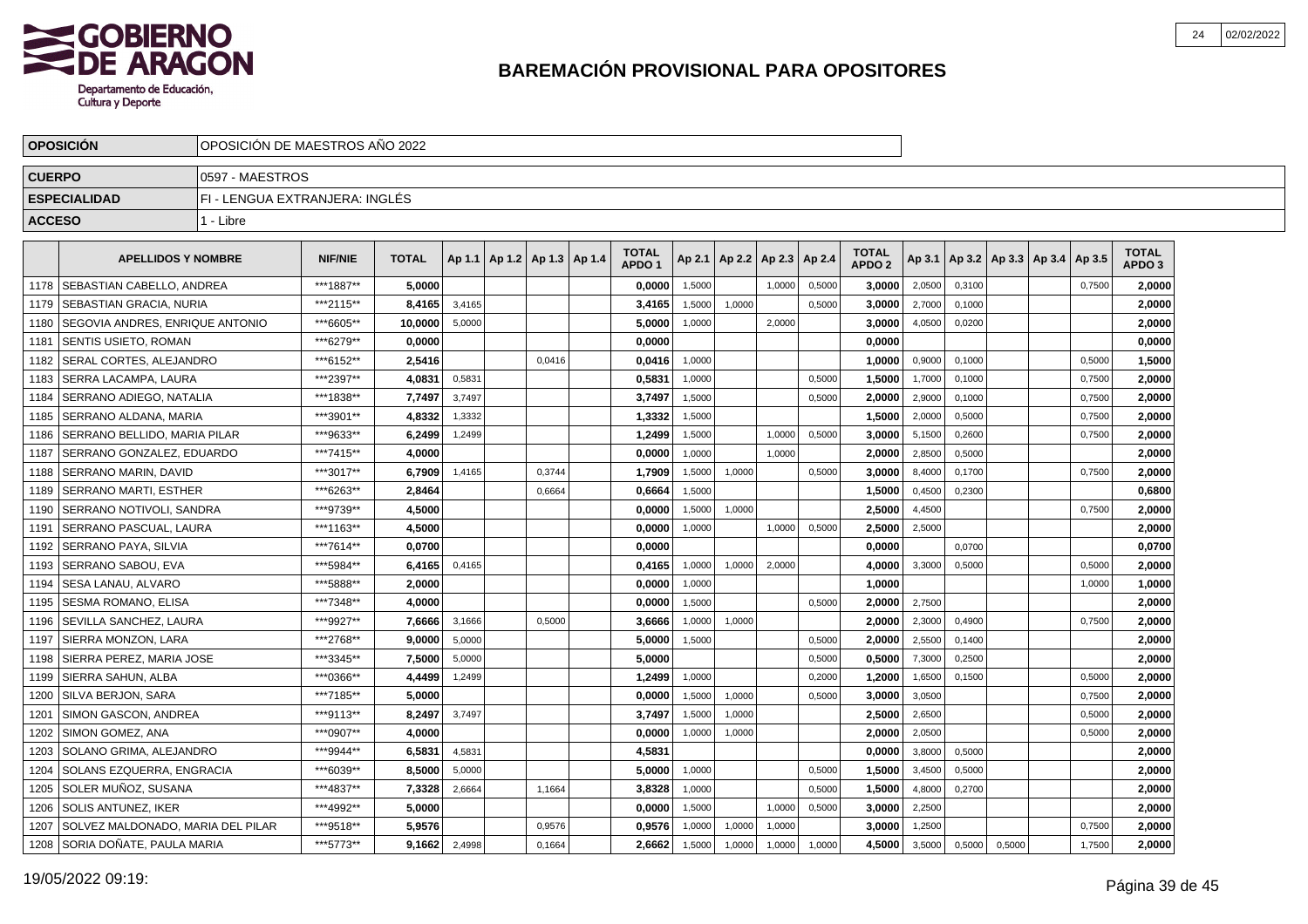

|               | <b>OPOSICION</b>               | OPOSICION DE MAESTROS ANO 2022 |                |              |        |                                   |        |                                   |        |        |                          |        |                                   |         |        |                                   |        |                                   |  |
|---------------|--------------------------------|--------------------------------|----------------|--------------|--------|-----------------------------------|--------|-----------------------------------|--------|--------|--------------------------|--------|-----------------------------------|---------|--------|-----------------------------------|--------|-----------------------------------|--|
| <b>CUERPO</b> |                                | 0597 - MAESTROS                |                |              |        |                                   |        |                                   |        |        |                          |        |                                   |         |        |                                   |        |                                   |  |
|               | <b>ESPECIALIDAD</b>            | FI - LENGUA EXTRANJERA: INGLÉS |                |              |        |                                   |        |                                   |        |        |                          |        |                                   |         |        |                                   |        |                                   |  |
| <b>ACCESO</b> |                                | 1 - Libre                      |                |              |        |                                   |        |                                   |        |        |                          |        |                                   |         |        |                                   |        |                                   |  |
|               | <b>APELLIDOS Y NOMBRE</b>      |                                | <b>NIF/NIE</b> | <b>TOTAL</b> |        | Ap 1.1   Ap 1.2   Ap 1.3   Ap 1.4 |        | <b>TOTAL</b><br>APDO <sub>1</sub> | Ap 2.1 |        | Ap 2.2   Ap 2.3   Ap 2.4 |        | <b>TOTAL</b><br>APDO <sub>2</sub> | Ap 3.1  |        | Ap 3.2   Ap 3.3   Ap 3.4   Ap 3.5 |        | <b>TOTAL</b><br>APDO <sub>3</sub> |  |
| 1209          | l SORIA PERALES. NEREA         |                                | ***0109**      | 2.0700       |        |                                   |        | 0,0000                            | 1,0000 |        |                          |        | 1,0000                            | 0,8500  | 0,2200 |                                   |        | 1,0700                            |  |
| 1210          | l SORIANO ANGULO. MIGUEL ANGEL |                                | ***8305**      | 8,5000       | 5,0000 |                                   |        | 5,0000                            | 1,0000 |        |                          | 0,5000 | 1,5000                            | 2,8500  |        |                                   |        | 2,0000                            |  |
| 1211          | SORIANO BAÑAGA, ROSABELL       |                                | ***4957**      | 7,1964       | 2,6664 |                                   |        | 2,6664                            | 1,0000 | 1,0000 | 1,0000                   | 0,4000 | 3,4000                            | 1,0500  | 0,0800 |                                   |        | 1,1300                            |  |
| 1212          | SORIANO CANO, MARIA PILAR      |                                | ***7096**      | 7.0000       | 5,0000 |                                   |        | 5.0000                            |        |        |                          |        | 0.0000                            | 6,3000  | 0,5000 |                                   |        | 2,0000                            |  |
| 1213          | SORIANO JUSTE, LAURA           |                                | ***2368**      | 6,2499       | 1,2499 |                                   |        | 1,2499                            | 1,5000 | 1,0000 |                          | 0,5000 | 3,0000                            | 2,5000  | 0,2600 |                                   | 0,7500 | 2,0000                            |  |
| 1214          | l SOSTRES LARROSA. ANDRES      |                                | ***0552**      | 2.0000       |        |                                   |        | 0.0000                            | 1.0000 |        |                          |        | 1.0000                            |         |        |                                   | 1,0000 | 1,0000                            |  |
| 1215          | SPAGNOLO . MARIACRISTINA       |                                | ****5850*      | 6.5000       |        |                                   |        | 0,0000                            | 1,5000 | 1,0000 | 1,0000                   | 1,0000 | 4,5000                            | 3,7000  | 0,0700 |                                   |        | 2,0000                            |  |
| 1216          | <b>STANKOVIC HELD. IGOR</b>    |                                | ***6591**      | 6,0833       | 3,0833 |                                   |        | 3,0833                            | 1.0000 |        |                          |        | 1,0000                            | 5,2000  | 0.0300 |                                   | 0,5000 | 2,0000                            |  |
| 1217          | <b>SUAREZ VIDAL, MARIA</b>     |                                | ***0741**      | 6,4163       | 0,9163 |                                   |        | 0,9163                            | 1,0000 | 1,0000 | 1,0000                   | 0,5000 | 3,5000                            | 3,4000  |        |                                   | 0,7500 | 2,0000                            |  |
| 1218          | SUPERVIA NAVARRO, ANA CARMEN   |                                | ***2811**      | 3,9165       | 0,4165 |                                   |        | 0,4165                            | 1,0000 |        |                          | 0,5000 | 1,5000                            | 3,6000  | 0,5000 |                                   | 0,7500 | 2,0000                            |  |
| 1219          | <b>SUSIN ESTREME, ELIAS</b>    |                                | ***5282**      | 9,0000       | 5,0000 |                                   |        | 5,0000                            |        |        | 2,0000                   |        | 2,0000                            | 2,6500  | 0,2100 |                                   | 0,5000 | 2,0000                            |  |
|               | 1220   SUSIN POY, CARLOS       |                                | ***5322**      | 9,2494       | 0,4998 |                                   | 2.2496 | 2,7494                            | 1,5000 | 1,0000 | 2.0000                   |        | 4.5000                            | 4,2500  | 0,3400 |                                   |        | 2,0000                            |  |
| 1221          | <b>TAFALLA ANADON. VICTOR</b>  |                                | ***5929**      | 7,7497       | 2.7497 |                                   |        | 2,7497                            | 1,5000 | 1,0000 |                          | 0.5000 | 3.0000                            | 2,4500  | 0,3900 |                                   |        | 2,0000                            |  |
| 1222          | TAPIA PORTA. SILVIA            |                                | ***0464**      | 9.5000       | 5,0000 |                                   |        | 5.0000                            | 1,0000 | 1,0000 |                          | 0,5000 | 2.5000                            | 2,5500  | 0,5000 |                                   | 0,7500 | 2,0000                            |  |
| 1223          | <b>TARDIO LOPEZ, ANDREA</b>    |                                | ***8700**      | 9.0000       | 5,0000 |                                   |        | 5,0000                            | 1,0000 |        | 1,0000                   |        | 2.0000                            | 3,7000  | 0,5000 |                                   |        | 2,0000                            |  |
| 1224          | TARIFA RUBIO. IRENE            |                                | ***5150**      | 9,5000       | 5,0000 |                                   |        | 5,0000                            |        | 1,0000 | 1,0000                   | 0,5000 | 2.5000                            | 11,1500 | 0,5000 |                                   |        | 2,0000                            |  |
| 1225          | TEJADA MENDIVIL, IRATI         |                                | ***4707**      | 4,2080       |        |                                   | 0,7080 | 0,7080                            | 1,5000 |        |                          |        | 1,5000                            | 2,1500  |        |                                   | 0,7500 | 2,0000                            |  |
| 1226          | TEJEDOR FERNANDEZ, MARTA       |                                | ***7892**      | 7,3744       |        |                                   | 1.8744 | 1,8744                            | 1.5000 | 1.0000 |                          | 1.0000 | 3.5000                            | 4.3500  |        |                                   |        | 2,0000                            |  |
| 1227          | <b>TEJEDOR GROS, SILVIA</b>    |                                | ***5782**      | 4,1666       | 1,1666 |                                   |        | 1,1666                            | 1,0000 |        |                          |        | 1.0000                            | 1,4000  | 0,1500 |                                   | 0,7500 | 2,0000                            |  |
| 1228          | <b>TEJERO GIMENO, NURIA</b>    |                                | ***1882**      | 3,2500       |        |                                   |        | 0,0000                            | 1,5000 |        |                          | 0,5000 | 2.0000                            |         |        |                                   | 1,2500 | 1,2500                            |  |
| 1229          | TEJERO GRANADO, LARA IRIS      |                                | ***3277**      | 9.2912       | 4,0000 |                                   | 0,2912 | 4,2912                            | 1,5000 | 1,0000 |                          | 0,5000 | 3.0000                            | 2,8500  | 0,1100 |                                   |        | 2,0000                            |  |
| 1230          | TEJERO MORENO, JULIA           |                                | ***6133**      | 3,0000       |        |                                   |        | 0,0000                            | 1,0000 |        |                          |        | 1,0000                            | 2,9000  | 0,1000 |                                   | 0,5000 | 2,0000                            |  |
| 1231          | <b>TELLO GARCIA, TERESA</b>    |                                | ***5948**      | 4,5000       |        |                                   |        | 0,0000                            | 1,5000 |        | 1,0000                   |        | 2,5000                            | 1,2500  |        |                                   | 0,7500 | 2,0000                            |  |
| 1232          | <b>TENA LAMENCA, RAQUEL</b>    |                                | ***9834**      | 8.1411       | 3,5831 |                                   | 0.7080 | 4,2911                            | 1,0000 |        | 1,0000                   |        | 2.0000                            | 1,1000  |        |                                   | 0,7500 | 1.8500                            |  |
| 1233          | TENIAS IRIARTE, LAURA          |                                | ***0817**      | 5.9165       | 1,4165 |                                   |        | 1,4165                            | 1,5000 | 1,0000 |                          |        | 2.5000                            | 2,3000  | 0,1000 |                                   | 0,5000 | 2,0000                            |  |
|               | 1234   TIL CARASOL, MARIA      |                                | ***1119**      | 5.7910       | 1,4998 |                                   | 0,2912 | 1,7910                            | 1,5000 |        |                          | 0,5000 | 2.0000                            | 2,3000  | 0,5000 |                                   |        | 2,0000                            |  |
| 1235          | TIRADO JASANADA, ANA CRISTINA  |                                | ***8134**      | 8,0000       |        |                                   | 2,5000 | 2,5000                            | 1,0000 | 1,0000 | 1,0000                   | 0,5000 | 3,5000                            | 3,3500  | 0,4000 |                                   | 0,7500 | 2,0000                            |  |
| 1236          | <b>TIRADO MARQUINA, PABLO</b>  |                                | ***2888**      | 3,8600       |        |                                   |        | 0,0000                            | 1,5000 |        |                          | 0,5000 | 2,0000                            | 1,8500  | 0,0100 |                                   |        | 1,8600                            |  |
| 1237          | TOLEDANO NICOLAU, PABLO        |                                | ***1001**      | 7,4998       | 2,4998 |                                   |        | 2,4998                            | 1,5000 | 1,0000 |                          | 0,5000 | 3,0000                            | 2,8000  |        |                                   | 0,7500 | 2,0000                            |  |
| 1238          | <b>TOLMOS LACRUZ, ELENA</b>    |                                | ***2539**      | 7,4165       | 2,4165 |                                   |        | 2.4165                            | 1,5000 | 1,0000 |                          | 0,5000 | 3.0000                            | 3,0000  | 0,2000 |                                   | 0,7500 | 2,0000                            |  |
| 1239          | TOLMOS LACRUZ, LAURA           |                                | ***2540**      | 5,1666       | 0,1666 |                                   |        | 0,1666                            | 1,5000 | 1,0000 |                          | 0,5000 | 3,0000                            | 2,7000  |        |                                   |        | 2,0000                            |  |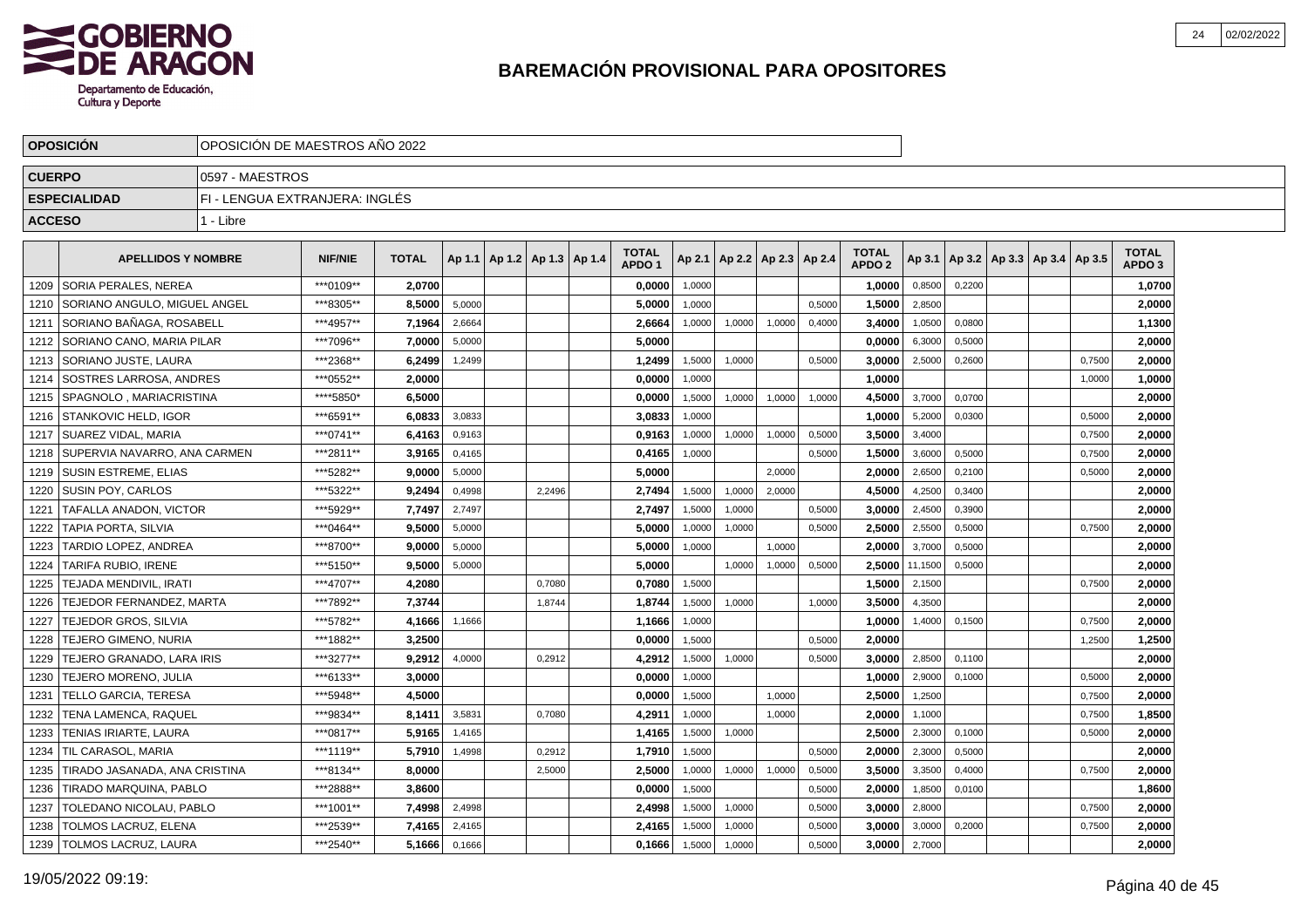

| <b>OPOSICION</b><br>OPOSICION DE MAESTROS ANO 2022 |                                   |                                |                |              |        |                                   |        |        |                                   |        |        |                          |        |                                   |        |        |                                   |        |                                   |  |
|----------------------------------------------------|-----------------------------------|--------------------------------|----------------|--------------|--------|-----------------------------------|--------|--------|-----------------------------------|--------|--------|--------------------------|--------|-----------------------------------|--------|--------|-----------------------------------|--------|-----------------------------------|--|
| <b>CUERPO</b>                                      |                                   | 0597 - MAESTROS                |                |              |        |                                   |        |        |                                   |        |        |                          |        |                                   |        |        |                                   |        |                                   |  |
|                                                    | <b>ESPECIALIDAD</b>               | FI - LENGUA EXTRANJERA: INGLÉS |                |              |        |                                   |        |        |                                   |        |        |                          |        |                                   |        |        |                                   |        |                                   |  |
| <b>ACCESO</b>                                      |                                   | 1 - Libre                      |                |              |        |                                   |        |        |                                   |        |        |                          |        |                                   |        |        |                                   |        |                                   |  |
|                                                    | <b>APELLIDOS Y NOMBRE</b>         |                                | <b>NIF/NIE</b> | <b>TOTAL</b> |        | Ap 1.1   Ap 1.2   Ap 1.3   Ap 1.4 |        |        | <b>TOTAL</b><br>APDO <sub>1</sub> | Ap 2.1 |        | Ap 2.2   Ap 2.3   Ap 2.4 |        | <b>TOTAL</b><br>APDO <sub>2</sub> | Ap 3.1 |        | Ap 3.2   Ap 3.3   Ap 3.4   Ap 3.5 |        | <b>TOTAL</b><br>APDO <sub>3</sub> |  |
| 1240                                               | <b>TOLON VERA, RUTH</b>           |                                | ***6101**      | 1.6000       |        |                                   |        |        | 0.0000                            |        |        | 1,0000                   | 0,5000 | 1,5000                            |        | 0,1000 |                                   |        | 0,1000                            |  |
| 1241                                               | TOLOSANA MOROS, SERGIO            |                                | ***3504**      | 3,1165       | 0,4165 |                                   |        |        | 0,4165                            | 1,0000 |        |                          |        | 1,0000                            | 0,7000 |        |                                   | 1,0000 | 1,7000                            |  |
| 1242                                               | TOMAS ESTEBAN, EVA                |                                | ***5079**      | 8,7000       | 5,0000 |                                   |        |        | 5,0000                            | 1,0000 |        |                          | 0,7000 | 1,7000                            | 3,0000 | 0,0400 |                                   | 0,7500 | 2,0000                            |  |
| 1243                                               | TOME SUURLAND, MARINA             |                                | ***2915**      | 10,0000      | 5,0000 |                                   |        |        | 5,0000                            | 1,5000 | 1,0000 | 1,0000                   |        | 3,5000                            | 5,6000 | 0,5000 |                                   | 0,5000 | 2,0000                            |  |
| 1244                                               | TORREBLANCA GOMEZ, MARTA MARIA    |                                | ***9134**      | 7,0000       |        |                                   | 2,5000 |        | 2,5000                            | 1,5000 |        | 1,0000                   |        | 2,5000                            | 5,9500 | 0,4100 |                                   | 0,5000 | 2,0000                            |  |
| 1245                                               | <b>TORRES DIAZ. MANUELA</b>       |                                | ***3433**      | 3.6664       | 1,6664 |                                   |        |        | 1.6664                            | 1,0000 |        |                          |        | 1.0000                            |        | 0,5000 |                                   | 0,5000 | 1,0000                            |  |
| 1246                                               | TORRES GONZALEZ, EVA              |                                | ***4981**      | 8,5000       | 5,0000 |                                   |        |        | 5,0000                            | 1,0000 |        |                          | 0,5000 | 1,5000                            | 7,8000 | 0.2500 |                                   | 0,7500 | 2,0000                            |  |
| 1247                                               | <b>TORRES SUAREZ. INMACULADA</b>  |                                | ***6060**      | 4,5000       |        |                                   |        |        | 0,0000                            | 1,5000 |        | 1,0000                   |        | 2,5000                            | 1,2500 | 0,0800 | 0,5000                            | 0,5000 | 2,0000                            |  |
| 1248                                               | <b>TORRIJO RUIZ, MARTA</b>        |                                | ***4647**      | 9,2000       | 5,0000 |                                   |        |        | 5.0000                            | 1,0000 |        | 1,0000                   | 0,2000 | 2,2000                            | 5,2000 | 0,5000 |                                   | 0,5000 | 2,0000                            |  |
| 1249                                               | TORRUBIA GARCIA, NEREA            |                                | ***7414**      | 4,5000       |        |                                   |        |        | 0,0000                            | 1,5000 |        | 1,0000                   |        | 2,5000                            | 2,8000 | 0,1500 |                                   | 0,5000 | 2,0000                            |  |
| 1250                                               | <b>TRASOBARES PEREZ, PATRICIA</b> |                                | ***5907**      | 3,5000       |        |                                   |        |        | 0,0000                            |        |        | 1,0000                   | 0,5000 | 1,5000                            | 1,7000 | 0,4800 |                                   |        | 2,0000                            |  |
| 1251                                               | <b>TREJO SANCHEZ, CRISTINA</b>    |                                | ***0937**      | 6,2497       | 2.7497 |                                   |        |        | 2,7497                            | 1.5000 |        |                          |        | 1,5000                            | 3,5000 |        |                                   | 0,7500 | 2,0000                            |  |
| 1252                                               | TRUJILLANO SERRANO. ELENA         |                                | ***5542**      | 5,9165       | 1,4165 |                                   |        |        | 1,4165                            | 1,5000 |        |                          | 1,0000 | 2.5000                            | 2,1500 | 0,4200 |                                   | 1,0000 | 2,0000                            |  |
| 1253                                               | <b>TUR LLORCA, JORDI</b>          |                                | ***2994**      | 10,0000      | 5,0000 |                                   |        |        | 5,0000                            | 1,5000 |        | 2,0000                   | 1,0000 | 4.5000                            | 1,4000 |        |                                   | 1,0000 | 2,0000                            |  |
| 1254                                               | TURON GARCIA, ELENA               |                                | ***5055**      | 6,7497       | 3,7497 |                                   |        |        | 3,7497                            | 1,0000 |        |                          |        | 1.0000                            | 3,8500 |        |                                   | 0,5000 | 2,0000                            |  |
| 1255                                               | TUYA SANCHEZ, ALDO                |                                | ***4604**      | 9,1861       | 2,7497 |                                   | 0.0416 | 0,1248 | 2,9161                            | 1,5000 |        | 2,0000                   | 1,0000 | 4,5000                            | 0,1500 | 0,3700 | 0,5000                            | 0,7500 | 1,7700                            |  |
| 1256                                               | UBEDA NAVARRO, PABLO              |                                | ***3522**      | 2,3800       |        |                                   |        |        | 0,0000                            | 1,5000 |        |                          |        | 1,5000                            |        | 0,1300 |                                   | 0,7500 | 0,8800                            |  |
| 1257                                               | UBEDA SANDOICA. HELENA            |                                | ***0978**      | 6.5000       | 2,0000 |                                   |        |        | 2.0000                            | 1,5000 | 1,0000 |                          |        | 2.5000                            | 3,6000 | 0.5000 |                                   | 0,7500 | 2,0000                            |  |
| 1258                                               | <b>UBIETO VAL. MIGUEL</b>         |                                | ***6896**      | 3.5000       |        |                                   |        |        | 0.0000                            | 1,5000 |        |                          |        | 1,5000                            | 1,2500 |        |                                   | 0,7500 | 2,0000                            |  |
| 1259                                               | <b>UBIS DIEZ, RAQUEL</b>          |                                | ***9012**      | 8,0000       | 5,0000 |                                   |        |        | 5,0000                            | 1,0000 |        |                          |        | 1,0000                            | 7,9500 | 0,2700 |                                   | 0,5000 | 2,0000                            |  |
| 1260                                               | <b>UCEDO VICENT, LETICIA</b>      |                                | ***8876**      | 2,5000       |        |                                   |        |        | 0,0000                            | 1,0000 |        |                          |        | 1,0000                            | 1,5000 |        |                                   |        | 1,5000                            |  |
| 1261                                               | URBANO CACHO, MARIA               |                                | ***3271**      | 5,2499       | 1,2499 |                                   |        |        | 1,2499                            | 1,5000 |        |                          | 0,5000 | 2,0000                            | 2,5000 | 0,1000 |                                   |        | 2,0000                            |  |
| 1262                                               | URBANO ESCOLAN, ISABEL            |                                | ***5967**      | 5,4576       |        |                                   | 0,9576 |        | 0,9576                            | 1,0000 |        | 1,0000                   | 0,5000 | 2,5000                            | 2,0000 | 0,2800 |                                   |        | 2,0000                            |  |
| 1263                                               | l UREÑA SANZ. GEMMA               |                                | ***0406**      | 7.7499       | 2,2499 |                                   |        |        | 2.2499                            | 1,0000 | 1,0000 | 1,0000                   | 0,5000 | 3.5000                            | 3,6500 | 0.2500 |                                   |        | 2,0000                            |  |
| 1264                                               | URIEL CORTES, RAQUEL              |                                | ***1911**      | 5.7499       | 1,2499 |                                   |        |        | 1.2499                            | 1,0000 | 1,0000 |                          | 0,5000 | 2,5000                            | 3,1500 |        |                                   | 0,7500 | 2,0000                            |  |
| 1265                                               | <b>URIOL SAAVEDRA, LIDIA</b>      |                                | ***2934**      | 3,5000       |        |                                   |        |        | 0,0000                            | 1,5000 |        |                          |        | 1,5000                            | 2,6000 |        |                                   | 0,5000 | 2,0000                            |  |
| 1266                                               | USACH DOLZ, MARIA                 |                                | ***4421**      | 2,6500       |        |                                   |        |        | 0,0000                            | 1,5000 |        |                          |        | 1,5000                            | 0,5000 | 0,1500 |                                   | 0,5000 | 1,1500                            |  |
| 1267                                               | <b>USAN RODRIGUEZ, INES</b>       |                                | ***2653**      | 6,6664       | 3,6664 |                                   |        |        | 3,6664                            | 1,0000 |        |                          |        | 1,0000                            | 2,4000 | 0,1600 |                                   | 0,5000 | 2,0000                            |  |
| 1268                                               | USAN SARRIA, ISABEL               |                                | ***8181**      | 7,6244       | 3,3332 |                                   | 0,2912 |        | 3,6244                            | 1,0000 |        | 1,0000                   |        | 2,0000                            | 3,1000 | 0,3000 |                                   | 0,5000 | 2,0000                            |  |
| 1269                                               | <b>USON TELLO, SILVIA</b>         |                                | ***3776**      | 8,5000       | 5,0000 |                                   |        |        | 5.0000                            | 1,0000 |        |                          | 0,5000 | 1.5000                            | 6,1000 |        |                                   |        | 2,0000                            |  |
|                                                    | 1270 VAL SALAS, MARTA             |                                | ***3327**      | 5,0833       | 0,0833 |                                   |        |        | 0,0833                            | 1,5000 |        | 1,0000                   | 0,5000 | 3,0000                            | 1,9500 | 0,2300 |                                   | 1,0000 | 2,0000                            |  |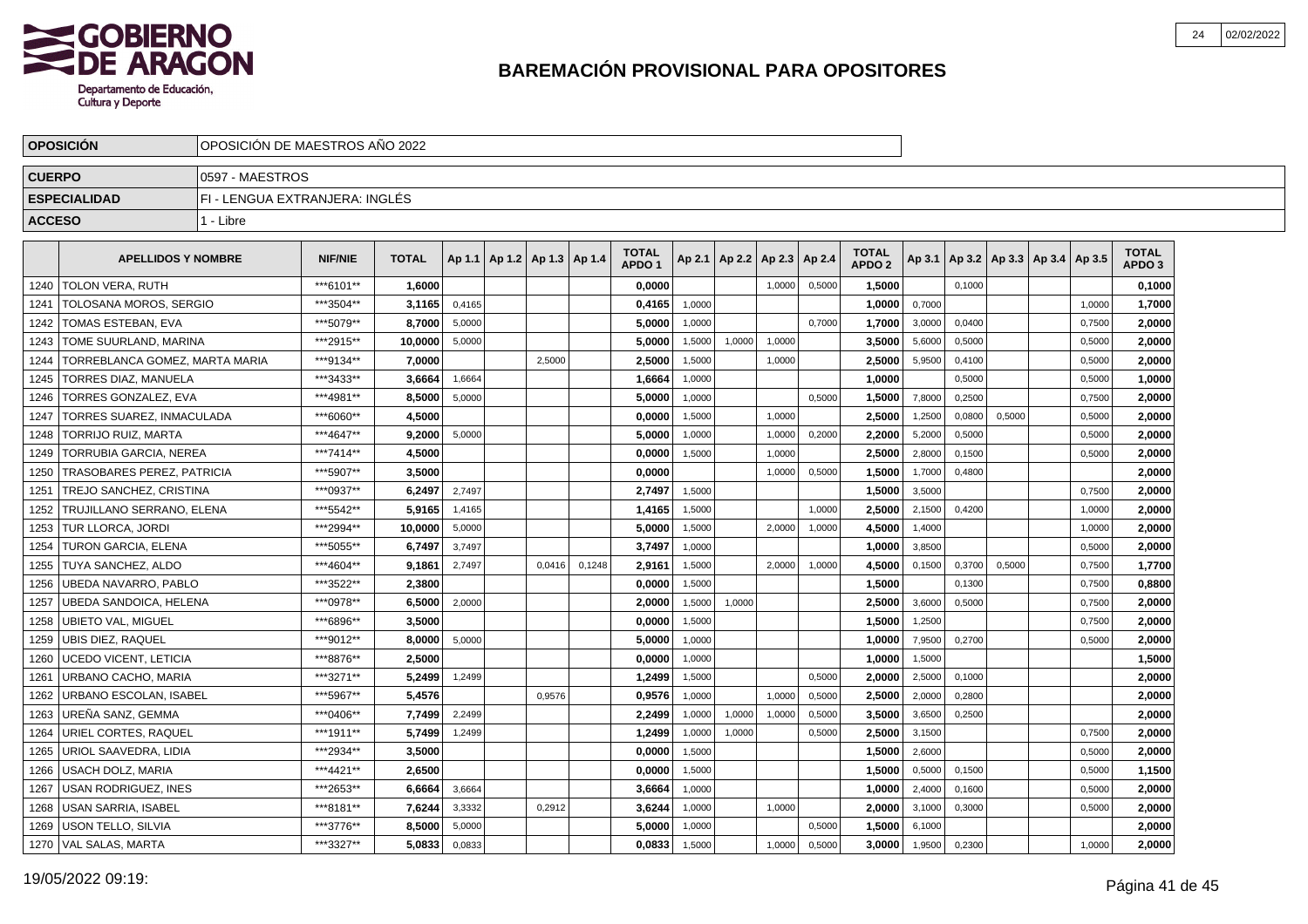

|               | <b>OPOSICION</b>                       | OPOSICION DE MAESTROS ANO 2022             |                |              |        |        |                          |        |                                   |        |                          |        |        |                                   |        |        |                                   |        |                                   |  |
|---------------|----------------------------------------|--------------------------------------------|----------------|--------------|--------|--------|--------------------------|--------|-----------------------------------|--------|--------------------------|--------|--------|-----------------------------------|--------|--------|-----------------------------------|--------|-----------------------------------|--|
| <b>CUERPO</b> |                                        | 0597 - MAESTROS                            |                |              |        |        |                          |        |                                   |        |                          |        |        |                                   |        |        |                                   |        |                                   |  |
|               | <b>ESPECIALIDAD</b>                    | FI - LENGUA EXTRANJERA: INGLÉS             |                |              |        |        |                          |        |                                   |        |                          |        |        |                                   |        |        |                                   |        |                                   |  |
| <b>ACCESO</b> |                                        | 1 - Libre                                  |                |              |        |        |                          |        |                                   |        |                          |        |        |                                   |        |        |                                   |        |                                   |  |
|               | <b>APELLIDOS Y NOMBRE</b>              |                                            | <b>NIF/NIE</b> | <b>TOTAL</b> | Ap 1.1 |        | Ap 1.2   Ap 1.3   Ap 1.4 |        | <b>TOTAL</b><br>APDO <sub>1</sub> | Ap 2.1 | Ap 2.2   Ap 2.3   Ap 2.4 |        |        | <b>TOTAL</b><br>APDO <sub>2</sub> | Ap 3.1 |        | Ap 3.2   Ap 3.3   Ap 3.4   Ap 3.5 |        | <b>TOTAL</b><br>APDO <sub>3</sub> |  |
| 1271          | VALENZUELA BLAZQUEZ. MARIA             |                                            | ***8349**      | 6.5829       | 0,4165 | 0,6664 |                          |        | 1,0829                            | 1,5000 |                          | 2.0000 |        | 3.5000                            | 1,9000 |        |                                   | 0,7500 | 2.0000                            |  |
| 1272          | VALERO BARRIOS, NAZARET                |                                            | ***8432**      | 8.0000       | 5,0000 |        |                          |        | 5.0000                            | 1.0000 |                          |        |        | 1,0000                            | 6,2500 | 0,2200 |                                   | 0,5000 | 2,0000                            |  |
| 1273          | VALERO CABELLO, MARTA                  |                                            | ***0867**      | 7,9161       | 2,7497 |        | 0.1664                   |        | 2,9161                            | 1,0000 | 1.0000                   | 1.0000 |        | 3.0000                            | 2,5000 | 0.2200 |                                   | 0,5000 | 2,0000                            |  |
| 1274          | VALERO MARTOS, VERONICA                |                                            | ***4695**      | 9.5000       | 5,0000 |        |                          |        | 5.0000                            | 1,0000 |                          | 1,0000 | 0,5000 | 2,5000                            | 5,2000 | 0,5000 |                                   |        | 2,0000                            |  |
|               | 1275   VALIENTE MOLERO, NAIARA         |                                            | ***5027**      | 3,5000       |        |        |                          |        | 0,0000                            | 1,0000 |                          |        | 0,5000 | 1,5000                            | 3,0000 | 0,1900 |                                   |        | 2,0000                            |  |
|               | 1276 VALIÑO SEVA, ALICIA               |                                            | ***5493**      | 7,1664       | 2,6664 |        |                          |        | 2,6664                            | 1,0000 | 1,0000                   |        | 0,5000 | 2,5000                            | 5,6500 |        |                                   |        | 2,0000                            |  |
| 1277          | VALLES FERNANDEZ, RICARDO              |                                            | ***6767**      | 3,0000       |        |        |                          |        | 0,0000                            | 1,0000 |                          |        |        | 1,0000                            | 3,0500 | 0,1500 |                                   | 0,5000 | 2,0000                            |  |
| 1278          | l VARELA BLASCO. ROXANA                |                                            | ***1917**      | 7.8194       | 3.4998 |        | 0.7496                   |        | 4,2494                            | 1.5000 |                          |        | 0.5000 | 2.0000                            | 1,3000 | 0.2700 |                                   |        | 1,5700                            |  |
| 1279          |                                        | ***0817**<br>l VARGAS GARCIA. MARIA ESTHER |                |              |        |        |                          |        | 1,8330                            | 1,5000 |                          | 2,0000 | 1,0000 | 4,5000                            | 1,7000 | 0,5000 |                                   | 1,7500 | 2,0000                            |  |
| 1280          | VASQUEZ TAMAYO, ANGELA MARIA           |                                            | ***6525**      | 4.0000       |        |        |                          |        | 0,0000                            | 1,0000 |                          | 1,0000 |        | 2.0000                            | 2,2000 | 0,1700 |                                   |        | 2,0000                            |  |
| 1281          | VAZQUEZ COELLO, VANESSA                |                                            | ***0408**      | 4,1579       | 0,9163 |        | 0,0416                   |        | 0,9579                            |        |                          | 1,0000 | 0,2000 | 1,2000                            | 4,8000 | 0,3000 |                                   | 0,5000 | 2,0000                            |  |
| 1282          | VAZQUEZ GOMEZ, LYDIA                   |                                            | ***5748**      | 4,0000       |        |        |                          |        | 0,0000                            | 1,5000 |                          |        | 0,5000 | 2,0000                            | 2,6000 |        |                                   |        | 2,0000                            |  |
| 1283          | <b>VEGA ARRIBAS, PATRICIA</b>          |                                            | ***9006**      | 8,0000       | 5,0000 |        |                          |        | 5,0000                            | 1,0000 |                          |        |        | 1,0000                            | 2,3500 | 0,2300 |                                   |        | 2,0000                            |  |
| 1284          | VELA FRAGO, ANA MARTA                  |                                            | ***1270**      | 4,9165       | 0,4165 |        |                          |        | 0,4165                            | 1,5000 |                          |        | 1,0000 | 2,5000                            | 2,1000 | 0,1000 |                                   |        | 2,0000                            |  |
| 1285          | <b>VELAZQUEZ HERNANDEZ, BEATRIZ</b>    |                                            | ***5677**      | 4.5000       |        |        |                          |        | 0.0000                            | 1,0000 |                          | 1.0000 | 0,5000 | 2.5000                            | 5,1500 | 0,5000 |                                   |        | 2.0000                            |  |
| 1286          | <b>VELILLA GARCIA, KATHERINE ELISA</b> |                                            | ***0140**      | 5.6040       | 2,0000 |        |                          | 0.6040 | 2.6040                            | 1,0000 |                          |        |        | 1.0000                            | 3,3000 | 0.1300 |                                   | 0.7500 | 2,0000                            |  |
| 1287          | <b>VELILLA JIMENEZ, JAVIER</b>         |                                            | ***9275**      | 7,1660       | 1,3332 |        | 1,8328                   |        | 3,1660                            | 1.0000 |                          | 1.0000 |        | 2.0000                            | 5,0500 | 0.1400 |                                   | 0,7500 | 2,0000                            |  |
| 1288          | VELILLA LARA. MIRIAM                   |                                            | ***0124**      | 10.0000      | 5,0000 |        |                          |        | 5.0000                            | 1,5000 | 1,0000                   |        | 0,5000 | 3.0000                            | 3,3000 | 0,1000 |                                   |        | 2,0000                            |  |
| 1289          | VENTOSO GIL, ALICIA                    |                                            | ***1784**      | 6,4499       | 0,2499 |        |                          |        | 0,2499                            | 1,5000 |                          | 2,0000 | 0,7000 | 4,2000                            | 1,8000 |        | 0,5000                            | 0,7500 | 2,0000                            |  |
| 1290          | VENTURA MARTINEZ, SARA                 |                                            | ***5543**      | 5,8666       | 2,1666 |        |                          |        | 2,1666                            | 1,0000 |                          |        | 0,7000 | 1,7000                            | 2,8500 |        |                                   |        | 2,0000                            |  |
| 1291          | VENTURA TAZUECO, PILAR                 |                                            | ***3689**      | 7,3328       | 1,6664 |        | 0,6664                   |        | 2,3328                            | 1,5000 | 1,0000                   |        | 0,5000 | 3,0000                            | 2,5500 | 0,3100 |                                   | 0,7500 | 2,0000                            |  |
| 1292          | VERAGUA SANCHEZ. SARA                  |                                            | ***0754**      | 4.5833       | 0.0833 |        |                          |        | 0.0833                            | 1.0000 | 1,0000                   |        | 0,5000 | 2.5000                            | 3,6000 |        |                                   |        | 2.0000                            |  |
| 1293          | VICARIO MANERO, PATRICIA               |                                            | ***9924**      | 6.0000       |        |        | 2,0000                   |        | 2.0000                            | 1,5000 |                          |        | 0,5000 | 2.0000                            | 2,3000 | 0,0500 |                                   | 1,2500 | 2,0000                            |  |
| 1294          | <b>VICENTE ARREGUI, DAVID</b>          |                                            | ***3289**      | 5.2491       | 0,9163 |        | 0,3328                   |        | 1.2491                            | 1,0000 |                          | 1,0000 |        | 2.0000                            | 2,0000 | 0,3800 |                                   | 0,5000 | 2,0000                            |  |
| 1295          | <b>VICENTE MOLINA, BARBARA</b>         |                                            | ***6015**      | 7,2499       | 3,2499 |        |                          |        | 3,2499                            | 1,5000 |                          |        | 0,5000 | 2,0000                            | 2,6500 | 0,1700 |                                   |        | 2,0000                            |  |
| 1296          | <b>VICENTE TARRASON, M. ANGELES</b>    |                                            | ***3243**      | 3,5000       |        |        |                          |        | 0,0000                            | 1,0000 |                          |        | 0,5000 | 1,5000                            | 6,0000 |        |                                   | 0,7500 | 2,0000                            |  |
| 1297          | ***8037**<br>VICENTE VALVERDE, ROBERTO |                                            |                | 4,5000       |        |        |                          |        | 0,0000                            |        | 1,0000                   | 1,0000 | 0,5000 | 2,5000                            | 2,6000 |        |                                   |        | 2,0000                            |  |
| 1298          | VICIEN RAMI, MARTA                     |                                            | ***6436**      | 5,7000       |        |        |                          |        | 0,0000                            | 1,5000 | 1,0000                   |        | 1,2000 | 3,7000                            | 3,3500 | 0,0500 |                                   |        | 2,0000                            |  |
| 1299          | VILLA CONESA. BEATRIZ                  | ***4538**                                  | 6,4163         | 1,9163       |        |        |                          | 1,9163 | 1,5000                            |        | 1.0000                   |        | 2,5000 | 2,7000                            |        |        | 0,7500                            | 2,0000 |                                   |  |
| 1300          | VILLA GOMEZ, INMACULADA                |                                            | ***4994**      | 7,5000       | 5,0000 |        |                          |        | 5,0000                            |        |                          |        | 0.5000 | 0,5000                            | 8,8000 | 0,5000 |                                   | 0,7500 | 2,0000                            |  |
|               | 1301   VILLACAMPA BOIX, ADRIAN         |                                            | ***5926**      | 8.0833       | 3,0833 |        |                          |        | 3,0833                            | 1,5000 |                          | 1,0000 | 0,5000 | 3,0000                            | 1,1500 | 0,5000 |                                   | 0,7500 | 2,0000                            |  |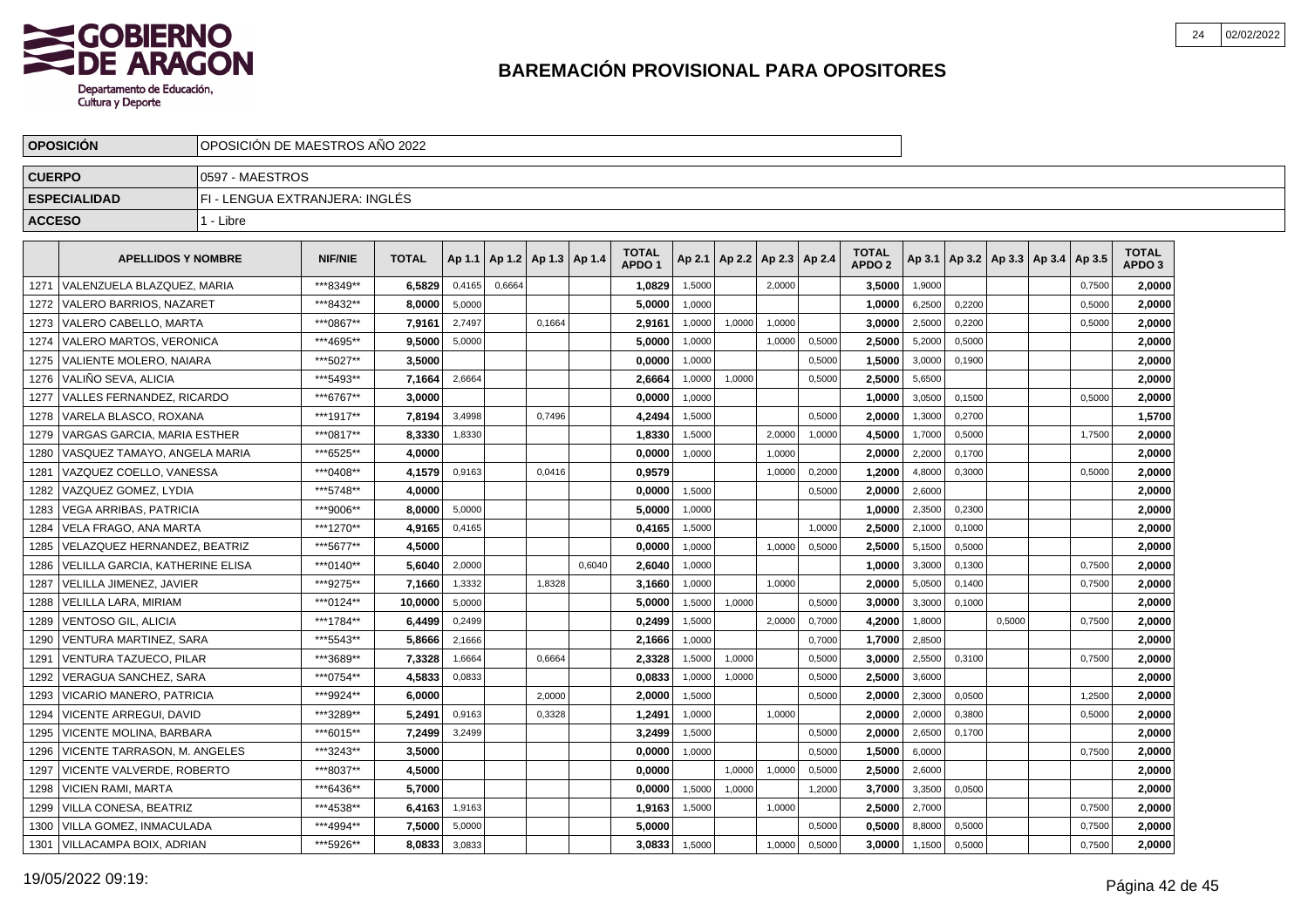

|               | <b>OPOSICIÓN</b>                        | IOPOSICIÓN DE MAESTROS AÑO 2022 |                |              |        |                                   |        |                                   |        |        |                                   |        |                               |                |        |        |                                            |        |                                   |  |
|---------------|-----------------------------------------|---------------------------------|----------------|--------------|--------|-----------------------------------|--------|-----------------------------------|--------|--------|-----------------------------------|--------|-------------------------------|----------------|--------|--------|--------------------------------------------|--------|-----------------------------------|--|
| <b>CUERPO</b> |                                         | 10597 - MAESTROS                |                |              |        |                                   |        |                                   |        |        |                                   |        |                               |                |        |        |                                            |        |                                   |  |
|               | <b>ESPECIALIDAD</b>                     | FI - LENGUA EXTRANJERA: INGLÉS  |                |              |        |                                   |        |                                   |        |        |                                   |        |                               |                |        |        |                                            |        |                                   |  |
| <b>ACCESO</b> |                                         | 1 - Libre                       |                |              |        |                                   |        |                                   |        |        |                                   |        |                               |                |        |        |                                            |        |                                   |  |
|               | <b>APELLIDOS Y NOMBRE</b>               |                                 | <b>NIF/NIE</b> | <b>TOTAL</b> |        | Ap 1.1   Ap 1.2   Ap 1.3   Ap 1.4 |        | <b>TOTAL</b><br>APDO <sub>1</sub> |        |        | Ap 2.1   Ap 2.2   Ap 2.3   Ap 2.4 |        | <b>TOTAL</b><br><b>APDO 2</b> |                |        |        | Ap 3.1   Ap 3.2   Ap 3.3   Ap 3.4   Ap 3.5 |        | <b>TOTAL</b><br>APDO <sub>3</sub> |  |
|               | 1302 VILLACAMPA RIOS, MARIELENA LUCIANA |                                 | ***8100**      | 3.5500       |        |                                   |        | 0,0000                            | 1,5000 |        |                                   | 0,5000 | 2.0000                        | 1,4000         | 0,1500 |        |                                            |        | 1,5500                            |  |
|               | 1303   VILLAFRANCA SEMOLUE, JORGE       |                                 | ***5912**      | 7,3742       | 3,4998 |                                   | 0,3744 | 3,8742                            | 1,0000 |        |                                   | 0,5000 | 1,5000                        | 3,2500         | 0,0300 |        |                                            | 0,7500 | 2,0000                            |  |
|               | 1304   VILLANOVA GONZALEZ, TANIA        |                                 | ***8313**      | 2.0000       |        |                                   |        | 0,0000                            | 1,5000 |        |                                   |        | 1,5000                        |                |        |        |                                            | 0,5000 | 0,5000                            |  |
|               | 1305   VILLANUA FERRER, NESTOR          |                                 | ***7452**      | 8.0000       | 5.0000 |                                   |        | 5.0000                            | 1,0000 |        |                                   |        | 1.0000                        | 4,2000         | 0.5000 |        |                                            | 1,0000 | 2,0000                            |  |
|               | 1306 VILLANUEVA ABRIL. PAULA            |                                 | ***5072**      | 2.4800       |        |                                   |        | 0,0000                            | 1,0000 |        |                                   | 0.2000 | 1.2000                        | 0,5000         | 0,2800 |        |                                            | 0.5000 | 1,2800                            |  |
|               | 1307 VILLANUEVA HERNANDEZ, ADRIAN       |                                 | ***5265**      | 0.6000       |        |                                   |        | 0.0000                            |        |        |                                   |        | 0.0000                        |                | 0,1000 |        |                                            | 0,5000 | 0,6000                            |  |
|               | 1308   VILLAR ALONSO, IDOIA             |                                 | ***3081**      | 1,6000       |        |                                   |        | 0,0000                            |        |        | 1,0000                            | 0,5000 | 1,5000                        |                | 0,1000 |        |                                            |        | 0,1000                            |  |
|               | 1309   VILLARROYA BES. ISABEL           |                                 | ***0092**      | 7,6249       | 4,0833 |                                   | 0,0416 | 4,1249                            | 1,5000 |        |                                   |        | 1,5000                        | 3,1000         | 0,4500 |        |                                            | 0,7500 | 2,0000                            |  |
|               | 1310   VILLARROYA GIL, MIRIAM           |                                 | ***0598**      | 5.4579       | 0,9163 |                                   | 0,5416 | 1,4579                            | 1,0000 |        |                                   | 1.0000 | 2,0000                        | 3,0000         |        |        |                                            |        | 2,0000                            |  |
|               | 1311   VILLARROYA RUIZ, PAULA           |                                 | ***1460**      | 6.7080       |        |                                   | 1,2080 | 1,2080                            | 1,5000 | 1,0000 | 1,0000                            |        | 3,5000                        | 2,5000         | 0.1000 |        |                                            | 0,7500 | 2,0000                            |  |
|               | 1312   VILLEN LABARTA, MARIA ELENA      |                                 | ***5280**      | 6,6664       | 2,6664 |                                   |        | 2,6664                            | 1,5000 |        |                                   | 0,5000 | 2,0000                        | 2,5000         | 0,0500 |        |                                            |        | 2,0000                            |  |
|               | 1313   VILLEN SANCHEZ, CARLOS           |                                 | ***3035**      | 5,5000       |        |                                   |        | 0,0000                            | 1,5000 | 1,0000 | 1,0000                            |        | 3,5000                        | 2,6500         | 0,0200 |        |                                            | 0,5000 | 2,0000                            |  |
|               | 1314   VILLUENDAS RANDO, SOFIA VERONICA |                                 | ***7096**      | 7.1664       |        | 0.6664                            |        | 0,6664                            | 1,5000 |        | 2,0000                            | 1,0000 | 4,5000                        | 4,1000         | 0,5000 |        |                                            |        | 2,0000                            |  |
|               | 1315 VILLUENDAS RAPP. IRIS              |                                 | ***7391**      | 1.5833       | 0,0833 |                                   |        | 0.0833                            | 1,0000 |        |                                   | 0,5000 | 1.5000                        |                |        |        |                                            |        | 0.0000                            |  |
|               | 1316   VISIEDO CEBRIAN, MARIA           |                                 | ***0299**      | 8.4165       | 2,4165 |                                   |        | 2,4165                            | 1,5000 | 1,0000 | 1,0000                            | 0,5000 | 4.0000                        | 3,2000         | 0,4300 | 0,5000 |                                            | 0,7500 | 2,0000                            |  |
|               | 1317   WERNER SERNANDEZ, DESIRE         |                                 | ***7873**      | 10,0000      | 5,0000 |                                   |        | 5,0000                            | 1,0000 |        | 2,0000                            |        | 3,0000                        | 3,6500         | 0,5000 |        |                                            |        | 2,0000                            |  |
|               | 1318   YAGÜE PASAMON, SERGIO            |                                 | ***3934**      | 10,0000      | 5,0000 |                                   |        | 5,0000                            | 1,5000 | 1,0000 | 1,0000                            |        | 3,5000                        | 9,4000         |        |        |                                            | 0,7500 | 2,0000                            |  |
|               | 1319   YUBERO TRENADO, DANIEL           |                                 | ***5848**      | 3.9832       |        |                                   | 2,0832 | 2,0832                            | 1,0000 |        |                                   |        | 1,0000                        | 0,4000         |        |        |                                            | 0.5000 | 0,9000                            |  |
| 1320          | IZABALETA SANCHEZ. CLARA                |                                 | ***5193**      | 2.0500       |        |                                   |        | 0.0000                            | 1,0000 |        | 1.0000                            |        | 2.0000                        |                | 0.0500 |        |                                            |        | 0,0500                            |  |
|               | 1321   ZAMORA LASECA, SILVIA            |                                 | ***7718**      | 4,0000       |        |                                   |        | 0,0000                            | 1,5000 |        |                                   | 0,5000 | 2,0000                        | 2,7500         | 0,2700 |        |                                            | 1,2500 | 2,0000                            |  |
| 1322          | ZAMORA ORDOÑEZ, VANESSA                 |                                 | ***8046**      | 1,2500       |        |                                   |        | 0,0000                            |        |        |                                   |        | 0,0000                        |                | 0,5000 |        |                                            | 0,7500 | 1,2500                            |  |
|               | 1323 ZAMORANO CEBRIAN, ALEJANDRO        |                                 | ***6664**      | 3,1500       |        |                                   |        | 0.0000                            | 1,5000 |        |                                   |        | 1,5000                        | 0,5000         | 0,4000 |        |                                            | 0,7500 | 1,6500                            |  |
|               | 1324 ZARATE FERNANDEZ, ROSA             |                                 | ***7671**      | 8,0000       | 5,0000 |                                   |        | 5,0000                            | 1,0000 |        |                                   |        | 1,0000                        | 2,8000         |        |        |                                            | 0,5000 | 2,0000                            |  |
|               | 1325 ZARZA CARRAMIÑANA. BEATRIZ         |                                 | ***2119**      | 6.9163       | 1,9163 |                                   |        | 1.9163                            | 1,5000 |        | 1,0000                            | 0,5000 | 3.0000                        | 2,7000         |        |        |                                            | 0,7500 | 2.0000                            |  |
|               | 1326 ZUGAZA CASTELLAR, FERNANDO         |                                 | ***6071**      | 9.5000       | 5,0000 |                                   |        | 5,0000                            | 1,0000 |        | 1,0000                            | 0,5000 |                               | 2,5000 11,7000 | 0,5000 |        |                                            |        | 2,0000                            |  |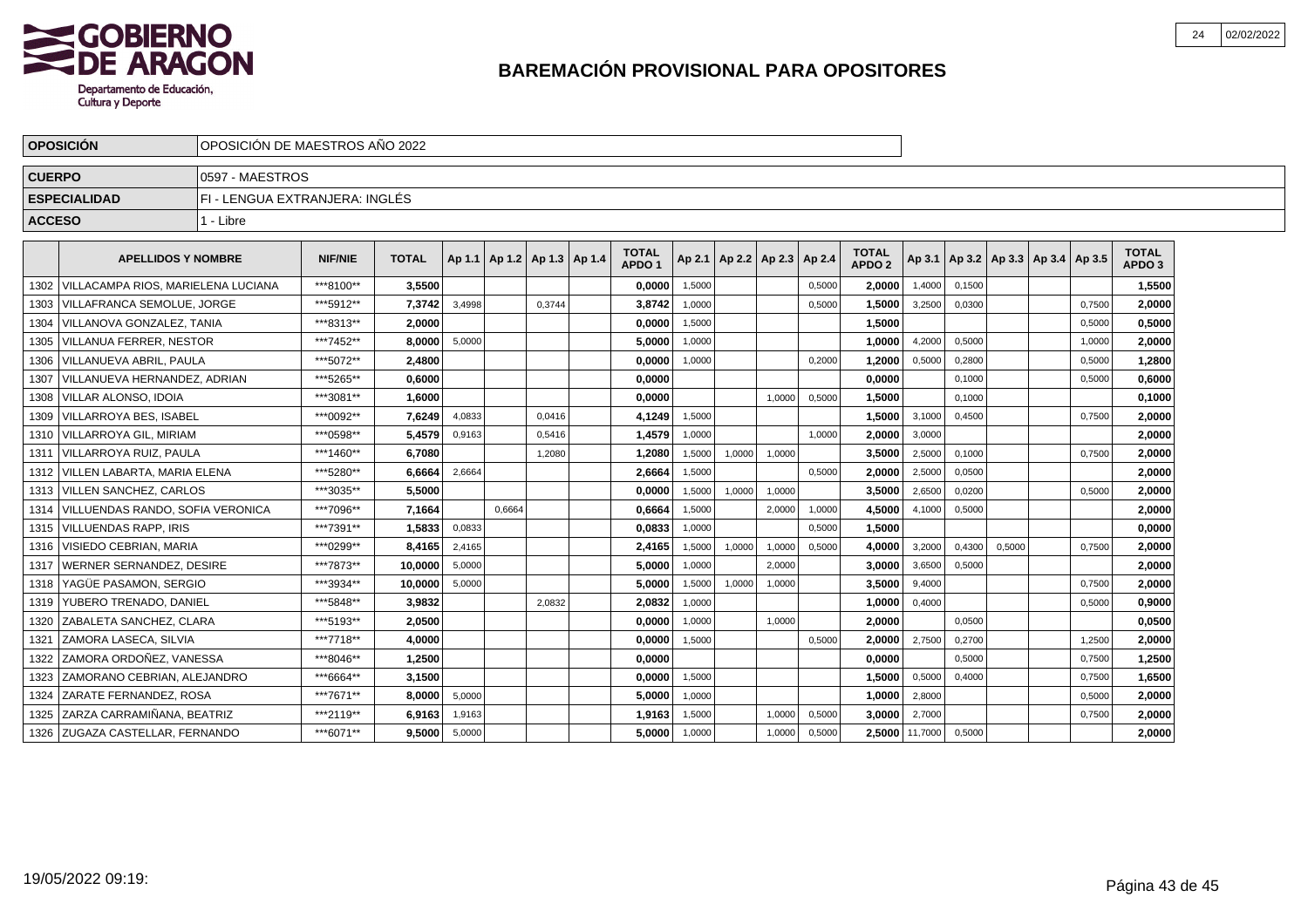

|               | <b>OPOSICIÓN</b>                                                                     | IOPOSICIÓN DE MAESTROS AÑO 2022                                       |                                                                                 |              |        |                                   |  |        |                                   |        |                                   |        |        |                                   |        |        |                                            |        |                        |  |
|---------------|--------------------------------------------------------------------------------------|-----------------------------------------------------------------------|---------------------------------------------------------------------------------|--------------|--------|-----------------------------------|--|--------|-----------------------------------|--------|-----------------------------------|--------|--------|-----------------------------------|--------|--------|--------------------------------------------|--------|------------------------|--|
| <b>CUERPO</b> |                                                                                      | 0597 - MAESTROS                                                       |                                                                                 |              |        |                                   |  |        |                                   |        |                                   |        |        |                                   |        |        |                                            |        |                        |  |
|               | <b>ESPECIALIDAD</b>                                                                  | FI - LENGUA EXTRANJERA: INGLÉS                                        |                                                                                 |              |        |                                   |  |        |                                   |        |                                   |        |        |                                   |        |        |                                            |        |                        |  |
| <b>ACCESO</b> |                                                                                      | 2 - Reserva para discapacidad                                         |                                                                                 |              |        |                                   |  |        |                                   |        |                                   |        |        |                                   |        |        |                                            |        |                        |  |
|               | <b>APELLIDOS Y NOMBRE</b>                                                            |                                                                       | <b>NIF/NIE</b>                                                                  | <b>TOTAL</b> |        | Ap 1.1   Ap 1.2   Ap 1.3   Ap 1.4 |  |        | <b>TOTAL</b><br>APDO <sub>1</sub> |        | Ap 2.1   Ap 2.2   Ap 2.3   Ap 2.4 |        |        | <b>TOTAL</b><br>APDO <sub>2</sub> |        |        | Ap 3.1   Ap 3.2   Ap 3.3   Ap 3.4   Ap 3.5 |        | <b>TOTAL</b><br>APDO 3 |  |
|               | ALONSO DE PABLO, SUSANA                                                              |                                                                       | ***7530**<br>4,8332<br>0,3332<br>2,5000<br>0,3332<br>0,5000<br>1,0000<br>1,0000 |              |        |                                   |  |        |                                   |        |                                   |        |        |                                   |        |        |                                            |        | 2,0000                 |  |
| 2             | ALVAREZ GARCIA, ANA BELEN                                                            |                                                                       | ***7231**                                                                       | 10,0000      | 5,0000 |                                   |  |        | 5,0000                            | 1,5000 |                                   | 2,0000 | 0,2000 | 3,7000                            | 7,0500 | 0,0900 |                                            | 0,5000 | 2,0000                 |  |
|               | ATARES RODRIGUEZ, JAIME                                                              |                                                                       | ***7274**                                                                       | 2,7200       |        |                                   |  |        | 0,0000                            | 1,5000 |                                   |        | 1,0000 | 2,5000                            |        | 0,2200 |                                            |        | 0,2200                 |  |
|               | MANCEBO SUAREZ, LORENA                                                               |                                                                       | ***0115**                                                                       | 3,2900       |        |                                   |  |        | 0,0000                            | 1,5000 |                                   | 1,0000 |        | 2,5000                            | 0,2500 | 0,0400 |                                            | 0,5000 | 0,7900                 |  |
|               | PELEGRIN GOMEZ, MARIA CRISTINA                                                       |                                                                       | ***6384**<br>9,0000<br>5,0000<br>5,0000<br>1,0000<br>1,0000                     |              |        |                                   |  |        |                                   |        |                                   |        |        | 2,0000                            | 3,6500 | 0,5000 |                                            |        | 2,0000                 |  |
| 6             | ROYO MORENO, MARIA TERESA                                                            |                                                                       | ***9663**<br>8.4160<br>2,4160<br>2,4160<br>2,0000<br>0,5000<br>1,5000           |              |        |                                   |  |        |                                   |        |                                   |        |        | 4,0000                            | 5,9500 | 0,1000 |                                            | 0,7500 | 2,0000                 |  |
|               | <b>SAEZ MORALES, DAVID</b>                                                           | ***3479**<br>7,3332<br>2,3332<br>2,3332<br>1,5000<br>1,0000<br>0,5000 |                                                                                 |              |        |                                   |  |        |                                   |        |                                   |        | 3,0000 | 8,0000                            | 0,1500 |        | 1,5000                                     | 2,0000 |                        |  |
|               | SANZ GARCIA, ADRIAN                                                                  | ***0702**                                                             | 8,5000                                                                          | 5,0000       |        |                                   |  | 5,0000 | 1,0000                            |        |                                   | 0,5000 | 1,5000 | 1,9000                            | 0,3000 |        |                                            | 2,0000 |                        |  |
| 9             | VELASCO VALDES, MARIA<br>***6988**<br>4,2831<br>0,5831<br>0,5831<br>1,5000<br>0,5000 |                                                                       |                                                                                 |              |        |                                   |  |        |                                   |        |                                   | 2,0000 | 1,7000 |                                   |        |        | 1,7000                                     |        |                        |  |